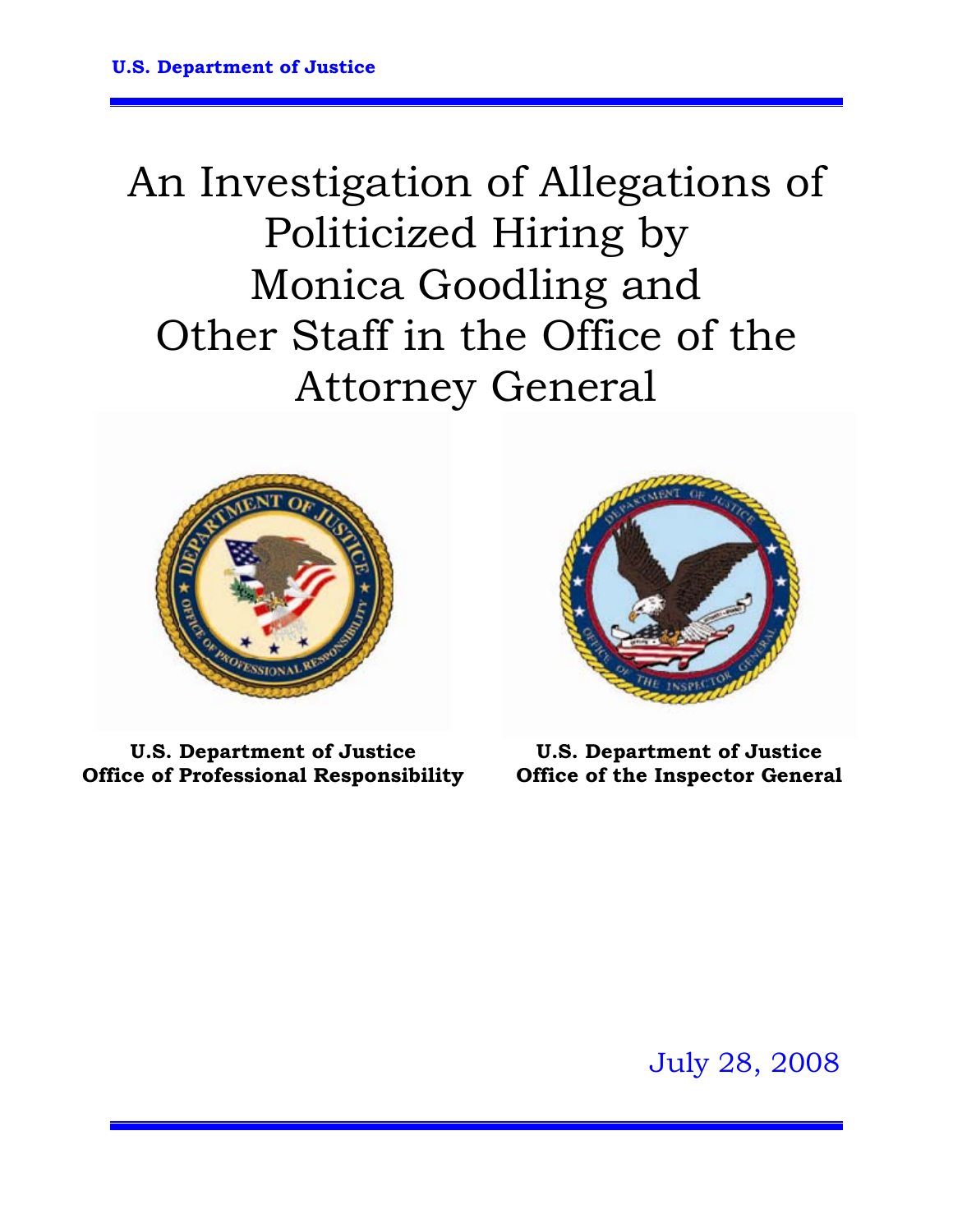# **TABLE OF CONTENTS**

<span id="page-1-0"></span>

| I.   |                                                                                                                          |  |  |  |  |  |
|------|--------------------------------------------------------------------------------------------------------------------------|--|--|--|--|--|
| II.  |                                                                                                                          |  |  |  |  |  |
| III. |                                                                                                                          |  |  |  |  |  |
|      |                                                                                                                          |  |  |  |  |  |
| I.   |                                                                                                                          |  |  |  |  |  |
| II.  |                                                                                                                          |  |  |  |  |  |
| III. |                                                                                                                          |  |  |  |  |  |
| IV.  |                                                                                                                          |  |  |  |  |  |
| V.   | Department Career and Political Attorney Positions  11<br>A.<br>B.                                                       |  |  |  |  |  |
|      | CHAPTER THREE GOODLING'S ROLE IN DEPARTMENT HIRING 17                                                                    |  |  |  |  |  |
| I.   |                                                                                                                          |  |  |  |  |  |
| II.  |                                                                                                                          |  |  |  |  |  |
| III. |                                                                                                                          |  |  |  |  |  |
| IV.  |                                                                                                                          |  |  |  |  |  |
|      | CHAPTER FOUR EVIDENCE AND ANALYSIS: PERMANENT CAREER                                                                     |  |  |  |  |  |
| I.   | Interim U.S. Attorney Waiver Requests to Hire Career AUSAs 25                                                            |  |  |  |  |  |
|      | A.                                                                                                                       |  |  |  |  |  |
|      | 1.<br>The USAO for the Western District of Missouri 30<br>2.<br>3.<br>The USAO for the Western District of Washington 32 |  |  |  |  |  |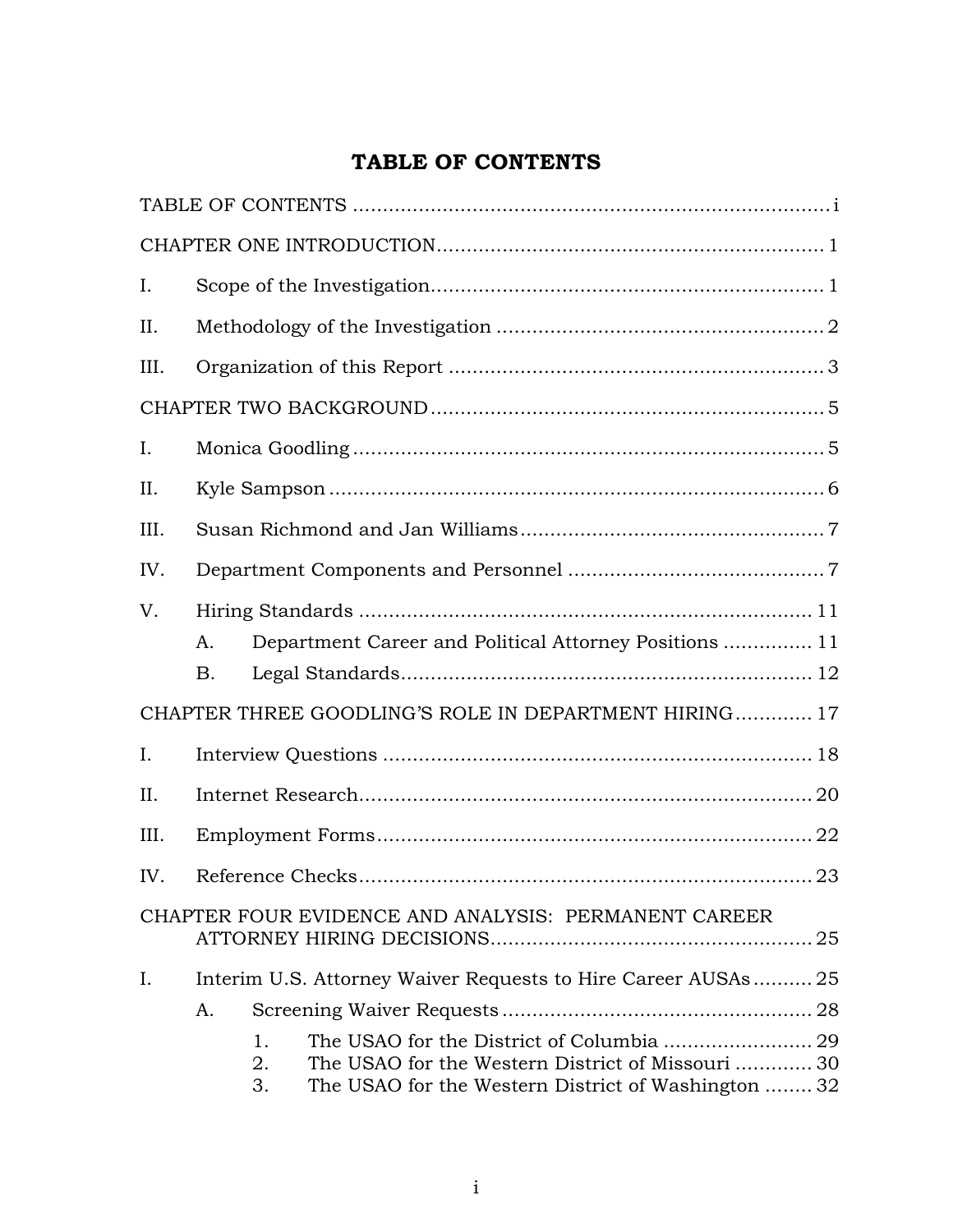|      | <b>B.</b>       |                                                                                                        |  |  |  |  |  |
|------|-----------------|--------------------------------------------------------------------------------------------------------|--|--|--|--|--|
|      | $C$ .           |                                                                                                        |  |  |  |  |  |
| Π.   |                 |                                                                                                        |  |  |  |  |  |
|      | A.              |                                                                                                        |  |  |  |  |  |
|      | <b>B.</b>       |                                                                                                        |  |  |  |  |  |
|      | $\mathcal{C}$ . |                                                                                                        |  |  |  |  |  |
|      |                 | EOUSA Deputy Director Candidate #1 40<br>1.<br>EOUSA Deputy Director Candidate #2 44<br>2.             |  |  |  |  |  |
| III. |                 |                                                                                                        |  |  |  |  |  |
|      |                 | CHAPTER FIVE EVIDENCE AND ANALYSIS: CANDIDATES FOR                                                     |  |  |  |  |  |
| I.   |                 |                                                                                                        |  |  |  |  |  |
|      | A.              |                                                                                                        |  |  |  |  |  |
|      | <b>B.</b>       |                                                                                                        |  |  |  |  |  |
|      | $C$ .           |                                                                                                        |  |  |  |  |  |
|      | D.              |                                                                                                        |  |  |  |  |  |
|      | Ε.              |                                                                                                        |  |  |  |  |  |
|      | F <sub>1</sub>  |                                                                                                        |  |  |  |  |  |
|      | G.              |                                                                                                        |  |  |  |  |  |
|      | Η.              |                                                                                                        |  |  |  |  |  |
|      | Ι.              |                                                                                                        |  |  |  |  |  |
| II.  |                 |                                                                                                        |  |  |  |  |  |
|      | A.              |                                                                                                        |  |  |  |  |  |
|      | B.              |                                                                                                        |  |  |  |  |  |
| III. |                 | Recent Changes in the Detailee Selection Process 65                                                    |  |  |  |  |  |
| IV.  |                 |                                                                                                        |  |  |  |  |  |
|      |                 | CHAPTER SIX EVIDENCE AND ANALYSIS: IMMIGRATION JUDGE AND<br>BOARD OF IMMIGRATION APPEALS MEMBER HIRING |  |  |  |  |  |
| Ι.   |                 | Immigration Judges and Board of Immigration Appeals Members 69                                         |  |  |  |  |  |
|      | A.              |                                                                                                        |  |  |  |  |  |
|      |                 |                                                                                                        |  |  |  |  |  |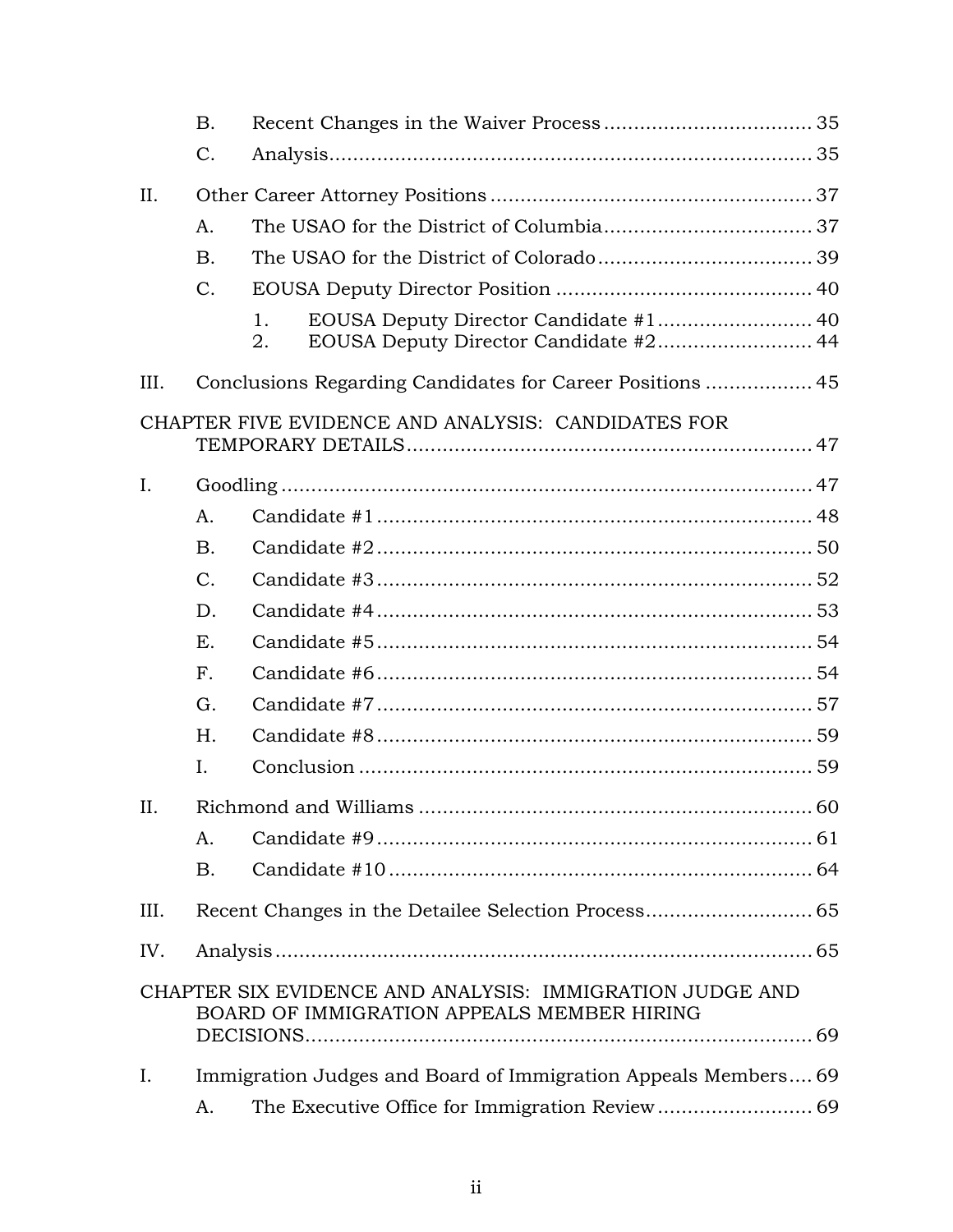|      | <b>B.</b>       |                                                                                                                                                   |  |  |  |  |  |  |
|------|-----------------|---------------------------------------------------------------------------------------------------------------------------------------------------|--|--|--|--|--|--|
|      | C.              |                                                                                                                                                   |  |  |  |  |  |  |
|      | D.              |                                                                                                                                                   |  |  |  |  |  |  |
| II.  |                 |                                                                                                                                                   |  |  |  |  |  |  |
|      | A.              |                                                                                                                                                   |  |  |  |  |  |  |
|      | <b>B.</b>       | The Office of the Attorney General Considers Changes to the                                                                                       |  |  |  |  |  |  |
|      | C.              | Last Occasion in Which EOIR Played a Role in Selecting                                                                                            |  |  |  |  |  |  |
|      | D.              |                                                                                                                                                   |  |  |  |  |  |  |
|      | Ε.              | The Immigration Judge Appointment Process Implemented                                                                                             |  |  |  |  |  |  |
| III. |                 |                                                                                                                                                   |  |  |  |  |  |  |
|      | A.              |                                                                                                                                                   |  |  |  |  |  |  |
|      | <b>B.</b>       |                                                                                                                                                   |  |  |  |  |  |  |
|      |                 | Candidate Supported by Karl Rove  85<br>1.<br>Candidates Provided by the White House 86<br>2.<br>3.<br>Recommendations from Republican Members of |  |  |  |  |  |  |
|      |                 | Candidates Hired Without EOIR Interviews  88<br>4.<br>Other Candidates Selected by Sampson 90<br>5.                                               |  |  |  |  |  |  |
|      | $C$ .           |                                                                                                                                                   |  |  |  |  |  |  |
| IV.  |                 |                                                                                                                                                   |  |  |  |  |  |  |
|      | A.              | Sources for Immigration Judge Candidates 93                                                                                                       |  |  |  |  |  |  |
|      | B.              |                                                                                                                                                   |  |  |  |  |  |  |
|      |                 | The White House Seeks to Place "Priority Candidates" 94<br>1.<br>2.<br>Candidates Solicited from a Civil Division Political                       |  |  |  |  |  |  |
|      |                 | EOIR Requested Immigration Judges 96<br>3.<br>4.<br>Candidates Selected by Williams who had also Applied                                          |  |  |  |  |  |  |
|      |                 | Additional White House Candidates Provided to EOIR 98<br>5.                                                                                       |  |  |  |  |  |  |
|      | $\mathcal{C}$ . | The Direct Appointment Process Continued to Affect EOIR 99                                                                                        |  |  |  |  |  |  |
|      | D.              |                                                                                                                                                   |  |  |  |  |  |  |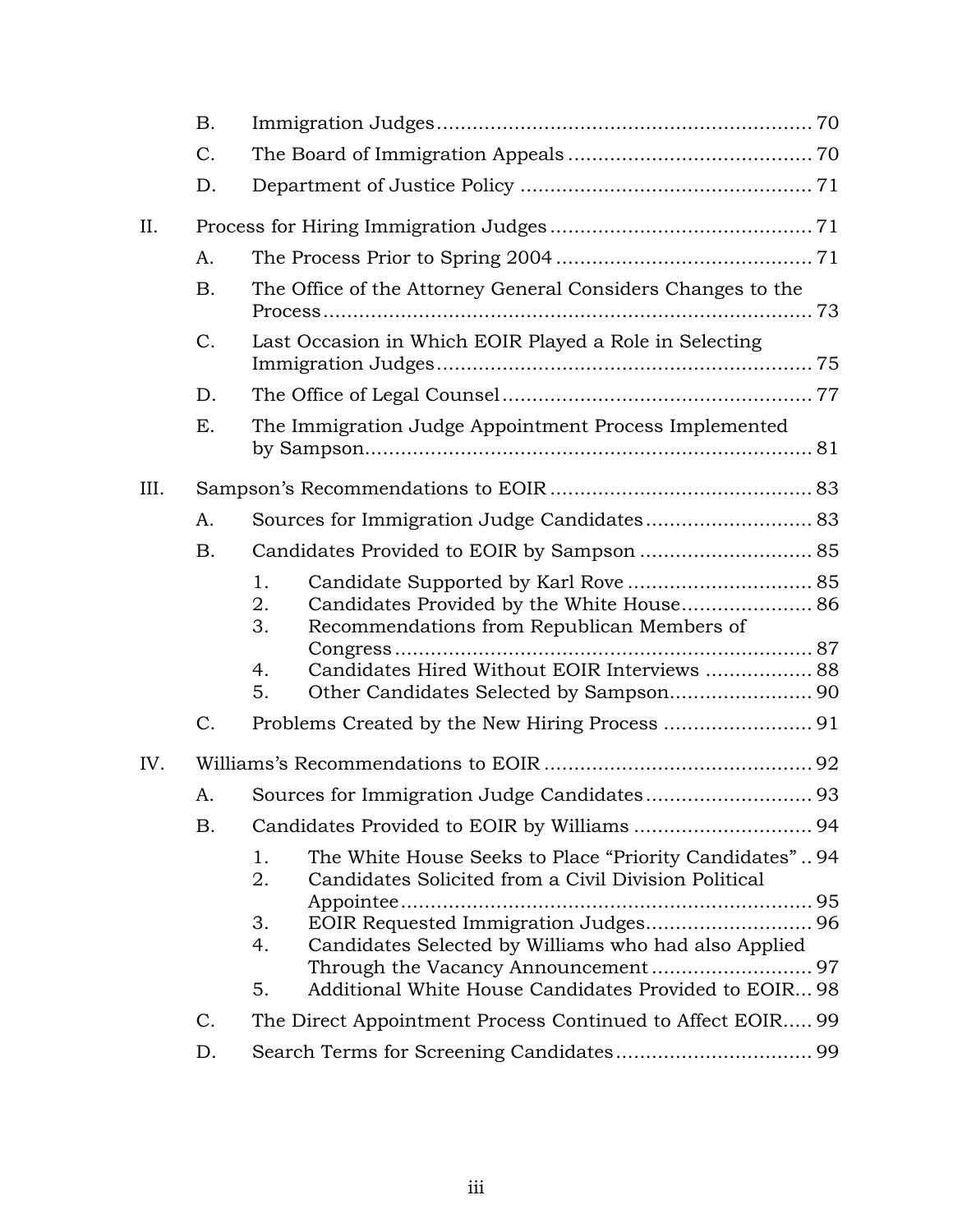| V.   |                                                                     |                                                                                                            |  |  |  |  |  |  |
|------|---------------------------------------------------------------------|------------------------------------------------------------------------------------------------------------|--|--|--|--|--|--|
|      | A.                                                                  | Sources for Immigration Judge Candidates 102                                                               |  |  |  |  |  |  |
|      | <b>B.</b>                                                           |                                                                                                            |  |  |  |  |  |  |
|      |                                                                     | Candidates Considered for Career and Political<br>1.<br>Candidates Provided to EOIR by Goodling  104<br>2. |  |  |  |  |  |  |
|      | $C$ .                                                               | Increasing Vacancies for Immigration Judges  106                                                           |  |  |  |  |  |  |
|      | D.                                                                  | Screening of Candidates by Immigration Judges in Florida  108                                              |  |  |  |  |  |  |
|      | E.                                                                  | Candidates Selected by Goodling for Positions on the Board                                                 |  |  |  |  |  |  |
|      | F.                                                                  |                                                                                                            |  |  |  |  |  |  |
| VI.  |                                                                     | The Current Process for Hiring Immigration Judges and Board of                                             |  |  |  |  |  |  |
|      | A.                                                                  |                                                                                                            |  |  |  |  |  |  |
|      | <b>B.</b>                                                           |                                                                                                            |  |  |  |  |  |  |
| VII. |                                                                     |                                                                                                            |  |  |  |  |  |  |
|      | A.                                                                  |                                                                                                            |  |  |  |  |  |  |
|      | <b>B.</b>                                                           |                                                                                                            |  |  |  |  |  |  |
|      | C.                                                                  |                                                                                                            |  |  |  |  |  |  |
|      | D.                                                                  |                                                                                                            |  |  |  |  |  |  |
|      |                                                                     |                                                                                                            |  |  |  |  |  |  |
| I.   |                                                                     |                                                                                                            |  |  |  |  |  |  |
| II.  | Goodling's Discrimination Against a Detailee on the Basis of Sexual |                                                                                                            |  |  |  |  |  |  |
|      | A.                                                                  |                                                                                                            |  |  |  |  |  |  |
|      | <b>B.</b>                                                           |                                                                                                            |  |  |  |  |  |  |
|      | $\mathcal{C}$ .                                                     |                                                                                                            |  |  |  |  |  |  |
|      | D.                                                                  |                                                                                                            |  |  |  |  |  |  |
|      |                                                                     | CHAPTER EIGHT CONCLUSIONS AND RECOMMENDATIONS 135                                                          |  |  |  |  |  |  |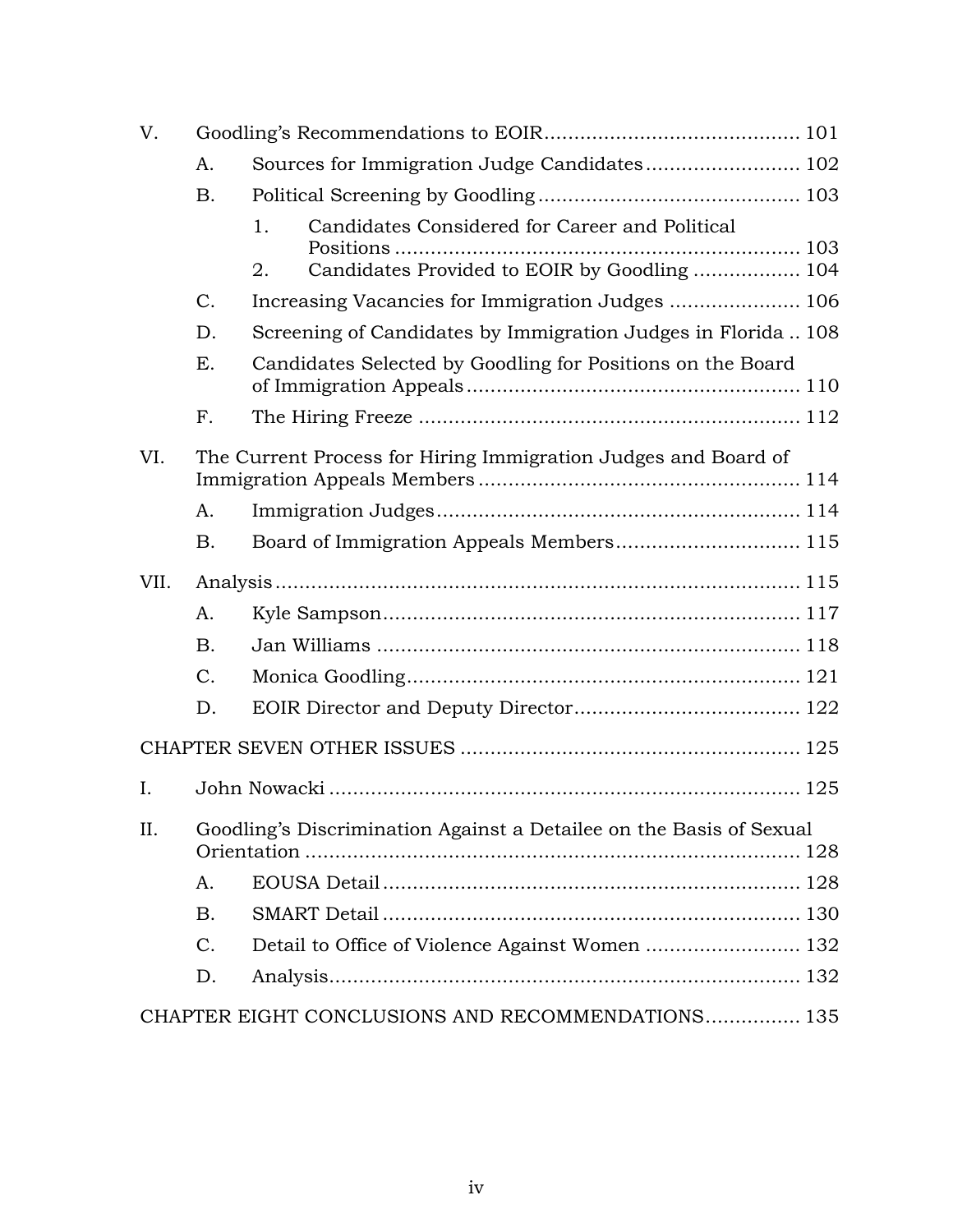# **CHAPTER ONE INTRODUCTION**

#### <span id="page-5-0"></span>**I. Scope of the Investigation**

In March 2007, the Office of Professional Responsibility (OPR) and the Office of the Inspector General (OIG) began a joint investigation of allegations that in 2006 several United States Attorneys (U.S. Attorneys) were forced to resign for improper reasons, including improper political purposes. We also received an allegation that Monica Goodling, the Department of Justice's (DOJ or Department) White House Liaison and Senior Counsel to the Attorney General, had discriminated on the basis of political affiliation against a candidate for a career position as an Assistant United States Attorney (AUSA). We therefore expanded our investigation to include the allegation that Goodling inappropriately used political or ideological affiliations in the hiring process for career Department employees.

On May 23, 2007, Goodling testified before the United States House of Representatives Committee on the Judiciary pursuant to a grant of immunity issued by the United States District Court for the District of Columbia. In both her written statement and verbal testimony, Goodling acknowledged that she took political considerations into account in assessing candidates for career positions in the Department. Goodling described three categories of such positions.

First, Goodling stated that "[i]n a very small number of cases [regarding AUSAs], I believe that my decisions may have been influenced in part based on political considerations."[1](#page-5-1)

Second, Goodling stated that "[i]n some cases, I learned and considered political information" when assessing career attorneys who applied for temporary detail positions in the Office of the Deputy Attorney General, the Office of Legal Policy, the Office of the Associate Attorney General, the National Security Division, and the Executive Office for United States Attorneys.

Third, Goodling stated that "[i]n reviewing resumes and soliciting applications [for immigration judges and Board of Immigration Appeals members] . . . I sometimes took political considerations into account."

<span id="page-5-1"></span> <sup>1</sup> Prepared Statement of Monica Goodling, submitted in connection with her May 23, 2007, congressional testimony before the Committee on the Judiciary, United States House of Representatives.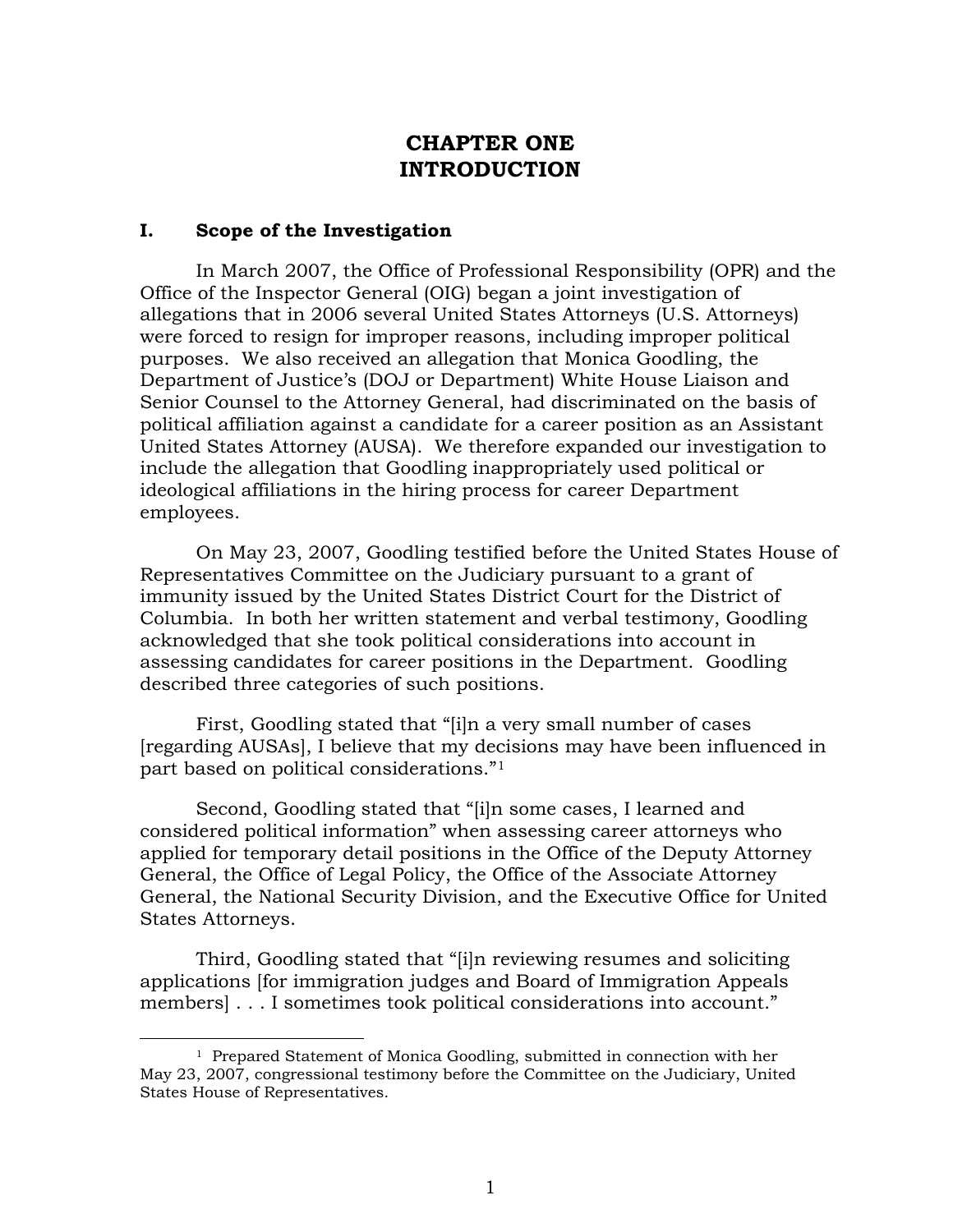<span id="page-6-0"></span>Goodling added that Office of the Attorney General (OAG) Chief of Staff Kyle Sampson had told her that the Office of Legal Counsel had "provided guidance . . . indicating that Immigration Judge appointments were not subject to the civil service rules applicable to other career positions." Goodling testified that she "assumed" that Board of Immigration Appeals (BIA) member appointments were also not subject to civil service laws.

As a result of Goodling's testimony and other information developed during the course of this investigation, we included in the scope of our investigation Goodling's role in the selection and hiring of candidates for AUSA and other career attorney positions, career attorney details to Department offices, and immigration judge (IJ) and BIA positions. We also examined whether Goodling's predecessors as the Department's White House Liaison, Susan Richmond and Jan Williams, and Goodling's immediate supervisor, OAG Chief of Staff Kyle Sampson, considered political or ideological affiliations when assessing candidates for career positions within the Department.<sup>[2](#page-6-1)</sup>

In addition, during our investigation we learned of allegations that Goodling had discriminated on the basis of rumored sexual orientation against a career Department attorney who had applied for several temporary details. We investigated those allegations as well.

Finally, we investigated whether several witnesses to or subjects of our investigation provided inaccurate or misleading information to us during our investigation or to other Department officials related to the issues in this investigation.

#### **II. Methodology of the Investigation**

During the course of our investigation, we interviewed more than 85 individuals, some more than once. Some of these people were also interviewed in connection with the other joint investigations by our offices. We also interviewed former Attorney General Alberto Gonzales, former

<span id="page-6-1"></span> <sup>2</sup> In addition to this investigation and the investigation of the removal of several U.S. Attorneys mentioned previously, we jointly investigated allegations that officials overseeing the Department's Honors Program and Summer Law Intern Program used political or ideological affiliations in assessing candidates for those programs. We also jointly investigated allegations that former Civil Rights Division Acting Assistant Attorney General (AAG) Bradley Schlozman and others used political or ideological affiliations in hiring and personnel decisions in the Civil Rights Division. On June 24, 2008, we issued a separate report describing our findings regarding allegations of politicized hiring in the Honors Program and the Summer Law Intern Program. We will issue separate reports describing our findings regarding the removal of several U.S. Attorneys and the Civil Rights Division when those investigations are completed.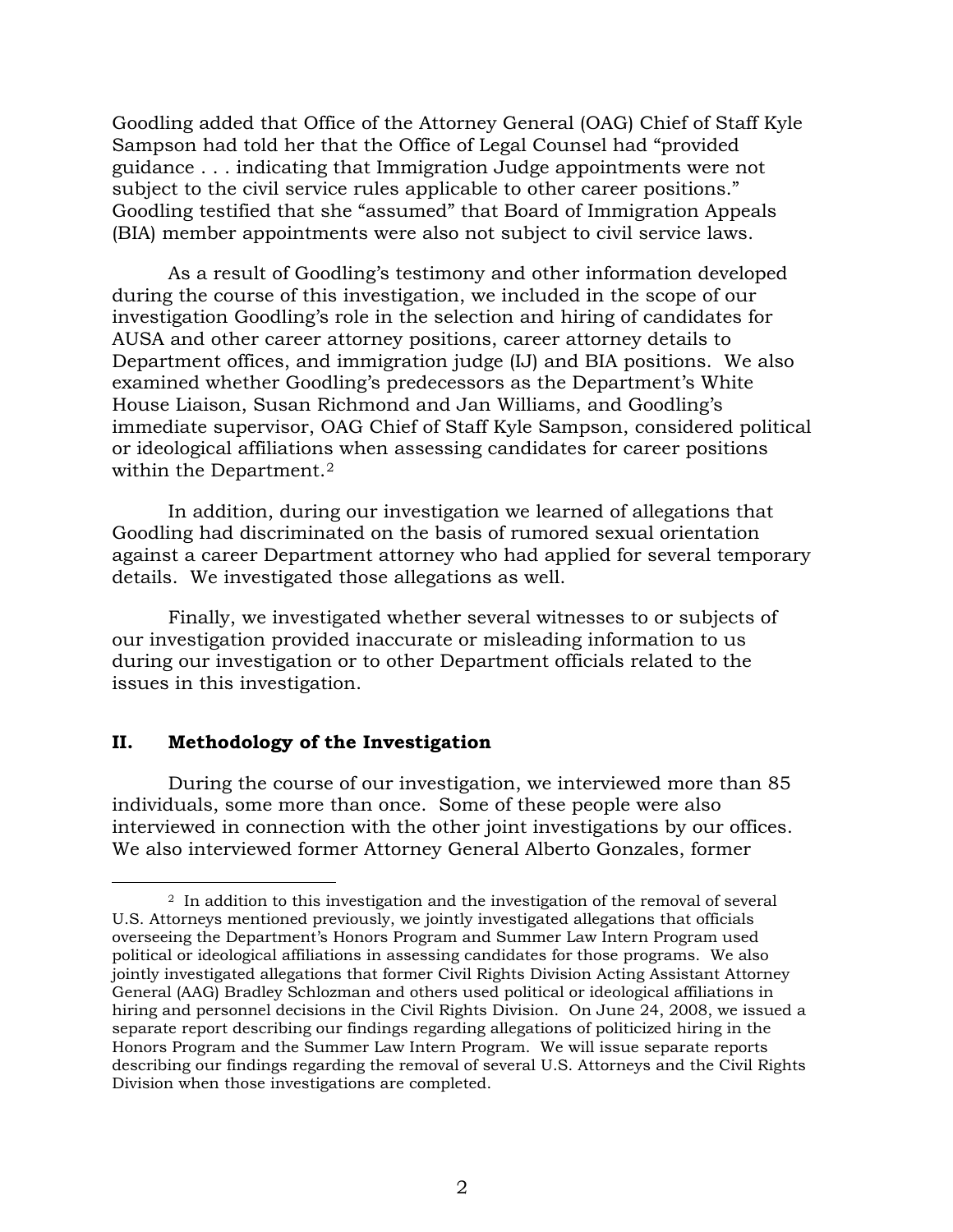<span id="page-7-0"></span>Deputy Attorney General Paul McNulty, and numerous current and former employees of the OAG, the Office of the Deputy Attorney (ODAG), the Executive Office for United States Attorneys (EOUSA), and the Executive Office for Immigration Review (EOIR). We also interviewed many individuals who were alleged victims or beneficiaries of political discrimination in Department hiring decisions.

Monica Goodling declined our request to be interviewed. Because she is not currently employed by the Department, we could not compel her to cooperate.

In addition to our interviews, we reviewed thousands of documents, including documents from the OAG, ODAG, EOUSA, EOIR, and numerous U.S. Attorneys' Offices (USAO). We also reviewed relevant e-mails of numerous current and former Department employees. We searched the computer hard drives of several former OAG employees, including Sampson and Goodling, for documents relevant to this investigation. We also reviewed the hard-copy documents in Goodling's and Sampson's offices after they resigned from the Department.

We sent a written survey to every person we could identify who was interviewed by Goodling or others in the OAG for any position from January 1, 2004, to April 2007, seeking information about their interviews. The survey asked for information about the positions for which the candidates applied, who interviewed them, and the kinds of questions the candidates were asked during the interviews. Of the 484 people to whom we sent the questionnaire, approximately 300 responded.

#### **III. Organization of this Report**

This report is divided into eight chapters. In Chapter Two, we provide a factual overview of Goodling's and Sampson's duties and responsibilities while they worked in the Department. We also discuss the duties and responsibilities of Goodling's two predecessors as the Department's White House Liaison, Susan Richmond and Jan Williams. We briefly describe the Department components that are discussed in this report, and we identify the leaders of those components during the relevant time periods. We then describe applicable legal standards and policies governing the hiring of career employees by the Department.

In Chapter Three, we describe Goodling's role in hiring Department attorneys and the methods she used to evaluate candidates. In Chapters Four, Five, and Six, we describe our findings and analysis as to whether Goodling inappropriately considered political or ideological affiliations when assessing AUSA or other career attorney candidates; whether Goodling, Richmond, or Williams considered political or ideological affiliations to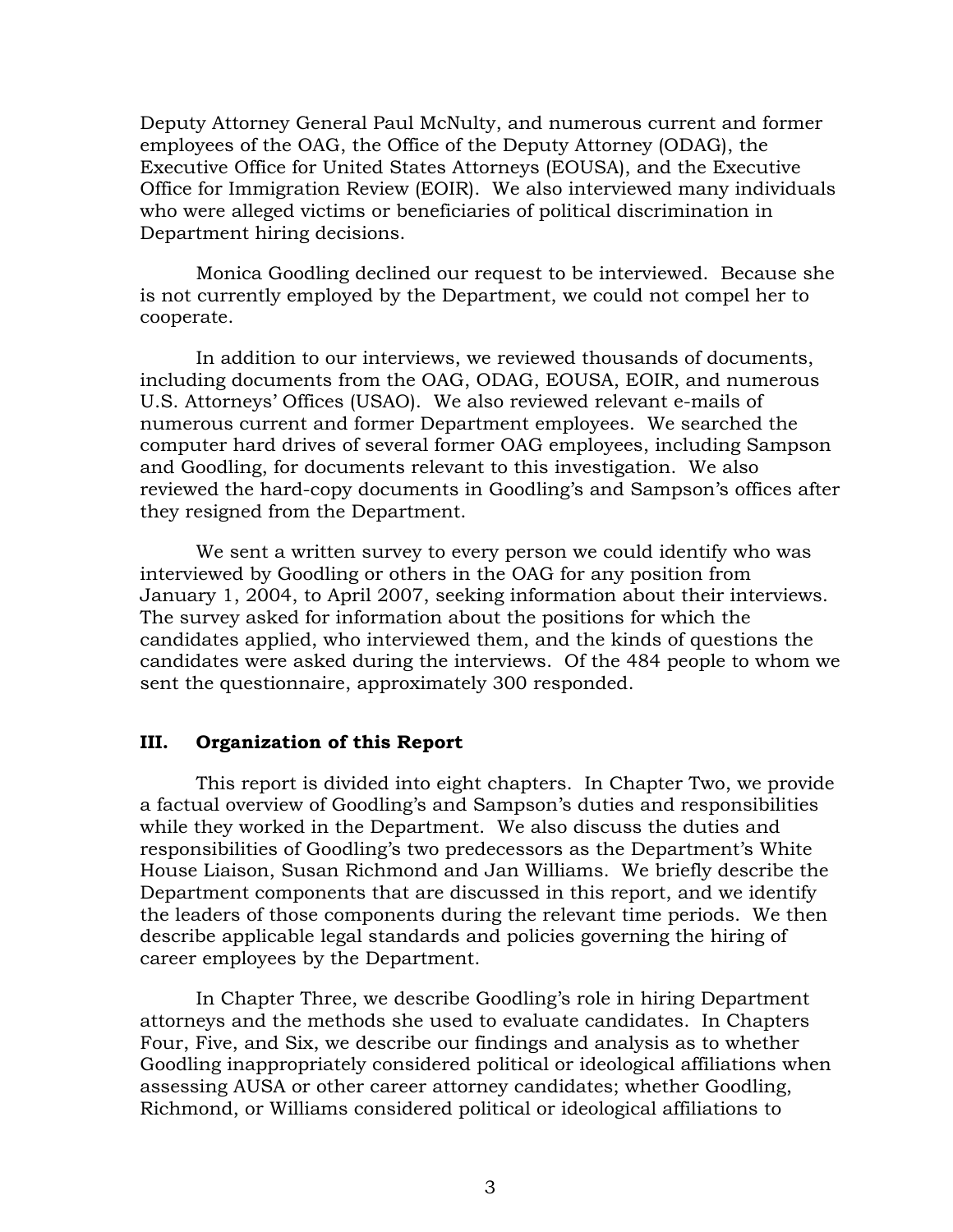assess candidates for DOJ details; and whether Sampson, Williams, or Goodling considered political or ideological affiliations to assess candidates for IJ and BIA positions. In Chapter Six, we also discuss whether Jan Williams provided inaccurate information to our investigators and whether Goodling provided inaccurate information to Civil Division attorneys defending a lawsuit involving the selection of IJs.

In Chapter Seven, we discuss several issues that arose during our investigation, including whether EOUSA Deputy Director John Nowacki provided senior Department officials with inaccurate information about whether Goodling had used political or ideological affiliations to evaluate candidates for EOUSA detail positions, and whether Goodling discriminated against a detailee candidate on the basis of her alleged sexual orientation.

In Chapter Eight, we provide our conclusions and recommendations.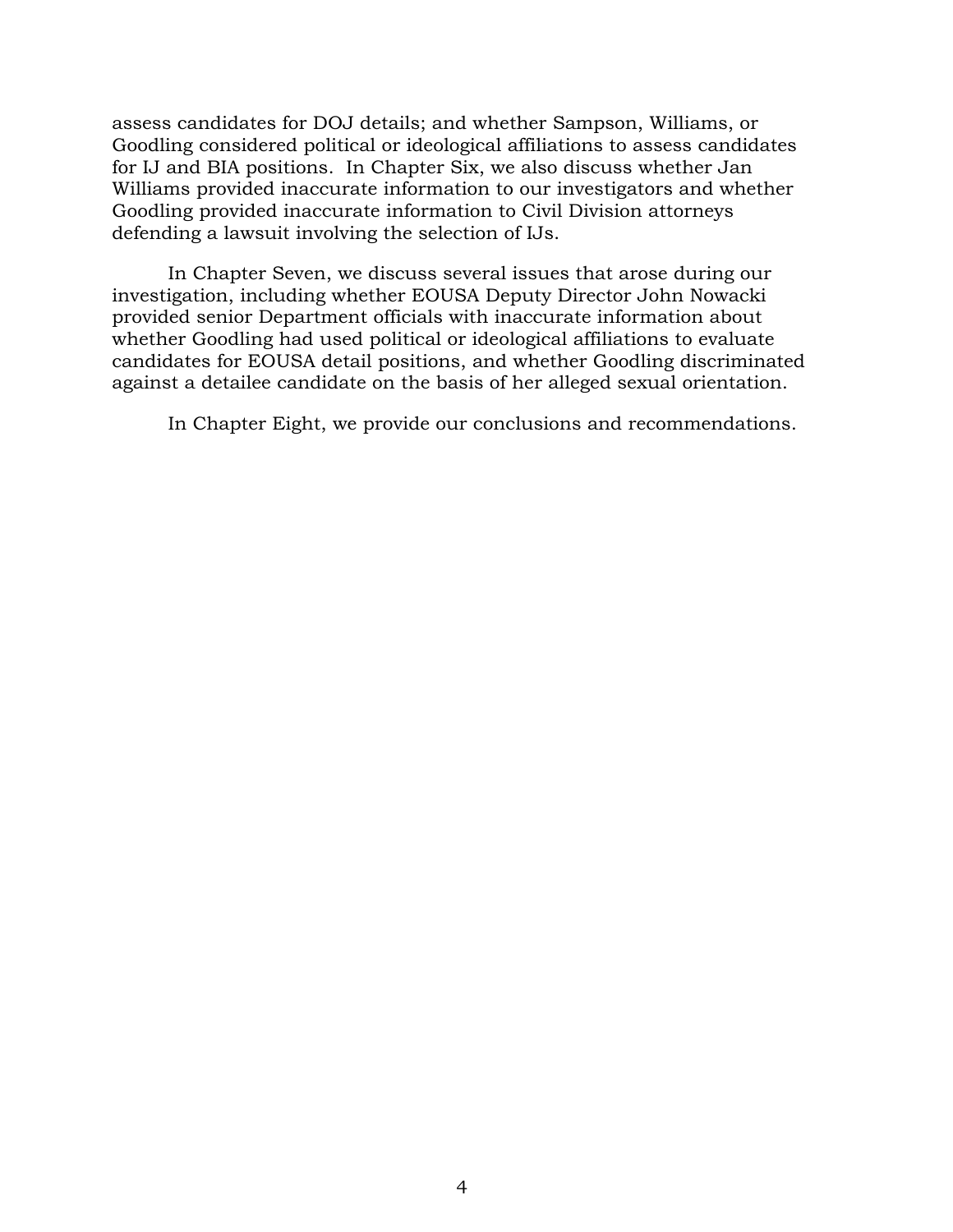# **CHAPTER TWO BACKGROUND**

<span id="page-9-0"></span>In this Chapter we describe Monica Goodling's and Kyle Sampson's duties and responsibilities while working in the Department. We also provide a brief description of the duties and responsibilities of Jan Williams and Susan Richmond, Goodling's predecessors as Department White House Liaisons. We then describe the functions of several Department offices that were involved in the events we investigated. Finally, we briefly summarize Department policy and federal law applicable to the hiring of career employees.

#### **I. Monica Goodling**

Goodling graduated from Messiah College in 1995 and received a law degree from the Regent University School of Law in 1999. From 1999 to February 2002, she worked for the Republican National Committee (RNC) where she held the positions of research analyst, senior analyst, and deputy director for research and strategic planning. Among her duties was what she described on her résumé as "a broad range of political research."

In 2002, Goodling left the RNC to work at the Department, where she held a variety of political positions. From February 2002 to August 2004 she worked in the Office of Public Affairs (OPA) as, successively, Senior Counsel, Deputy Director, and Principal Deputy Director. According to Goodling's résumé, while at OPA she worked closely with the OAG regarding public communications about the Department's work, including media events, press releases, speeches, and talking points. In September 2004, Goodling began a 6-month detail as a Special Assistant United States Attorney in the USAO for the Eastern District of Virginia, where she handled criminal felony and misdemeanor cases.

At the conclusion of her detail to the USAO in March 2005, Goodling served in EOUSA as a Schedule C (political appointee) Deputy Director.[3](#page-9-1)  Goodling worked at EOUSA for 9 months until October 2005. According to her résumé, her responsibilities at EOUSA included oversight of and coordination between EOUSA and the USAOs; liaison between the USAOs and Department components; and supervision of various EOUSA legal and administrative staffs handling EOUSA's legal policy, legislative analysis,

<span id="page-9-1"></span> <sup>3</sup> The political Schedule C Deputy Director position for Goodling was a new position within EOUSA. Contemporaneous e-mails of senior managers within the OAG and ODAG indicate that OAG personnel approved Goodling's appointment as a political Deputy Director.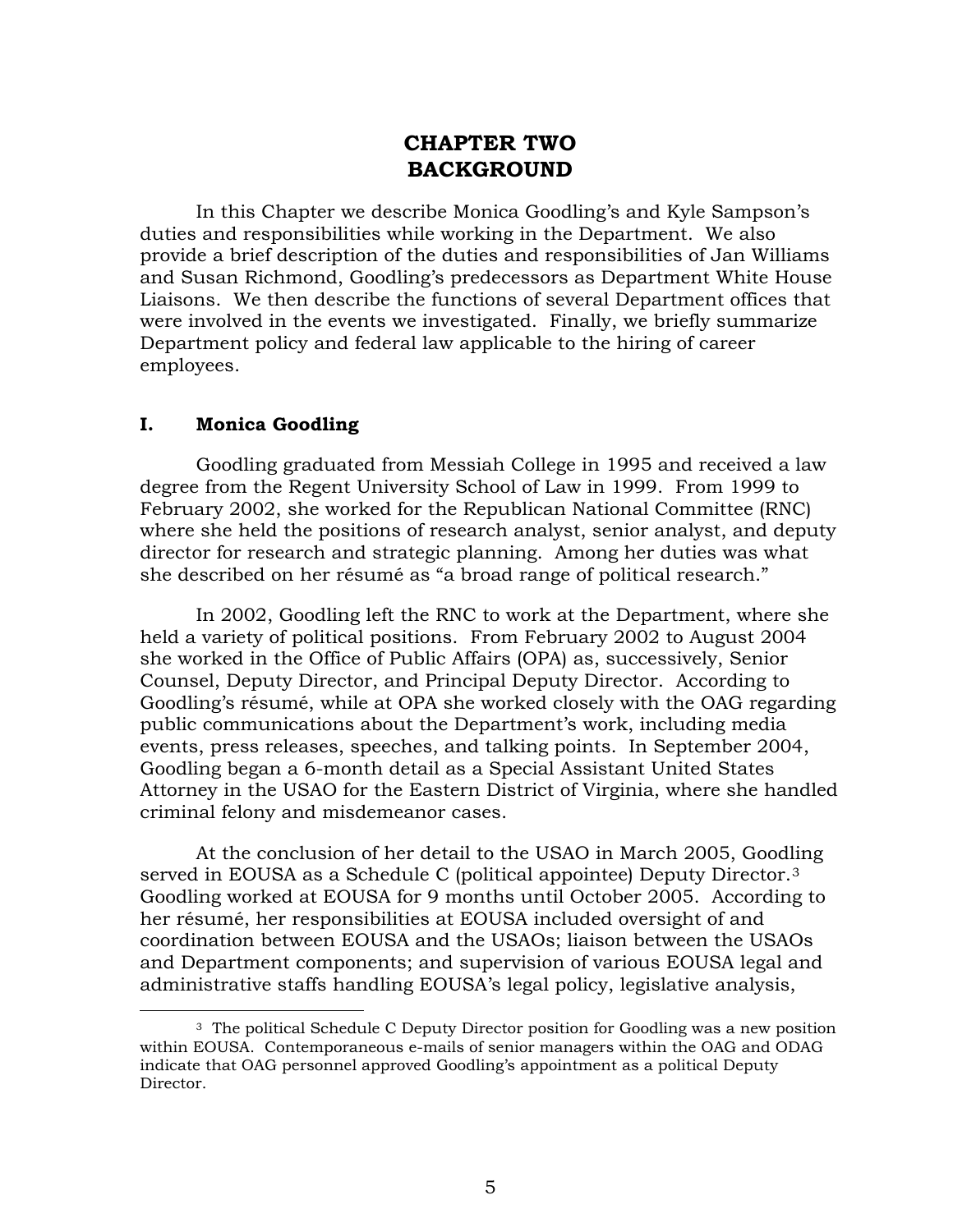<span id="page-10-0"></span>legal programs, data analysis, and the unit processing political appointments for U.S. Attorneys. As an EOUSA Deputy Director, Goodling also processed requests by interim U.S. Attorneys to hire AUSAs. These requests from interim U.S. Attorneys, called "waiver" requests, are discussed in detail in Chapter Four.

Goodling was one of two or three EOUSA Deputy Directors (the number varied over time) who reported directly to the Director of EOUSA. When Goodling arrived at EOUSA in March 2005, the Director was Mary Beth Buchanan, who was also serving as the U.S. Attorney for the Western District of Pennsylvania. In June 2005, Buchanan was replaced as EOUSA Director by Michael Battle, the former U.S. Attorney for the Western District of New York.

In October 2005, Goodling moved from EOUSA to the OAG, where she remained until she resigned from the Department in April 2007.[4](#page-10-1) From October 2005 to April 2006, Goodling was Counsel to the Attorney General. In April 2006, she became the Department's White House Liaison and Senior Counsel to the Attorney General. Goodling's major responsibility as White House Liaison was to interview and process applicants for political positions in the Department. In that job, she also interviewed and was involved in the selection of career attorneys who were candidates for temporary details to various Department offices, and candidates for immigration judge and Board of Immigration Appeals positions. In addition, Goodling continued to process waiver requests by interim U.S. Attorneys, although neither of her predecessors as White House Liaison, Susan Richmond and Jan Williams, had done so. Goodling's direct supervisor during her tenure in the OAG was Chief of Staff Kyle Sampson.

#### **II. Kyle Sampson**

Sampson graduated from Brigham Young University in 1993 and from the University of Chicago Law School in 1996. After a federal appellate court clerkship and 2 years in private practice, Sampson served for 2 years as Counsel to the U.S. Senate Committee on the Judiciary, where, among other things, he worked on nominations of candidates for political positions in the Department of Justice. In 2001, Sampson moved to the White House as Special Assistant to the President and Associate Director for Presidential Personnel, where he handled presidential appointments to the Department of Justice.

<span id="page-10-1"></span> <sup>4</sup> Goodling's official resignation date from the Department was in April 2007. However, her last work day was in the middle of March.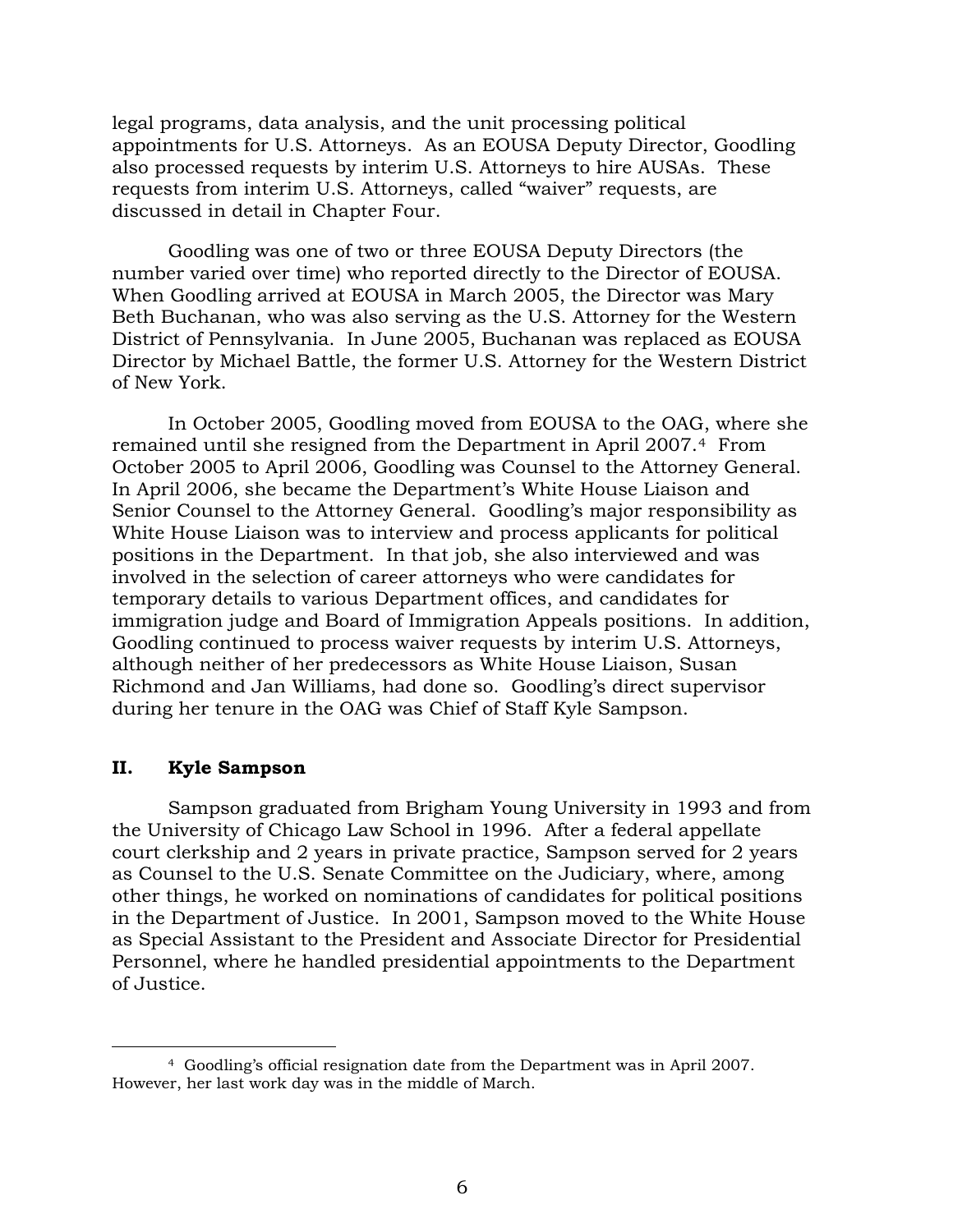<span id="page-11-0"></span>Later in 2001 and continuing until 2003, Sampson served as Associate Counsel to the President. During that time Sampson worked on legislative, policy, and environmental matters.

In August 2003, Sampson moved to the Department. From August 2003 to 2005, he served as Counselor to Attorney General Ashcroft. In February 2005, Sampson became Deputy Chief of Staff to the Attorney General, and in September 2005, he became Chief of Staff to Attorney General Gonzales. He remained in that position until his resignation from the Department in March 2007.

#### **III. Susan Richmond and Jan Williams**

Goodling's immediate predecessors as the Department's White House Liaison were Susan Richmond and Jan Williams.

Richmond graduated from Palm Beach Atlantic College in 1995. She obtained masters degrees in Public Policy and Business Administration from Regent University in 1998 and 1999. From 1998 to 2000, she worked for Missouri Senator John Ashcroft as a research director and aide to his Chief of Staff.

Richmond accompanied Ashcroft to the Department when he became Attorney General in February 2001. From February 2001 to May 2003, she served as an advisor to the Attorney General and as the Department's Deputy White House Liaison. In May 2003, she became the Department's White House Liaison and served in that position until she resigned from the Department in March 2005.

Williams graduated from Brigham Young University in 1997. From 1997 to January 2001, she worked at the Federalist Society, first as the Assistant Lawyers Division Director and then as Senior Deputy Lawyers Division Director. In 2001, she moved to the White House, where she served as a staff assistant and secretary to Kyle Sampson in the Presidential Personnel Office. From November 2001 to March 2005, Williams was a Deputy Associate Director in that office. She joined the Department in March 2005 and served as White House Liaison until she resigned in April 2006. Sampson served as her direct supervisor while at the Department.

### **IV. Department Components and Personnel**

In this section we briefly describe the Department components that were most relevant to the allegations we examined in this report. Our description generally covers the time period from early 2004 until March 2007.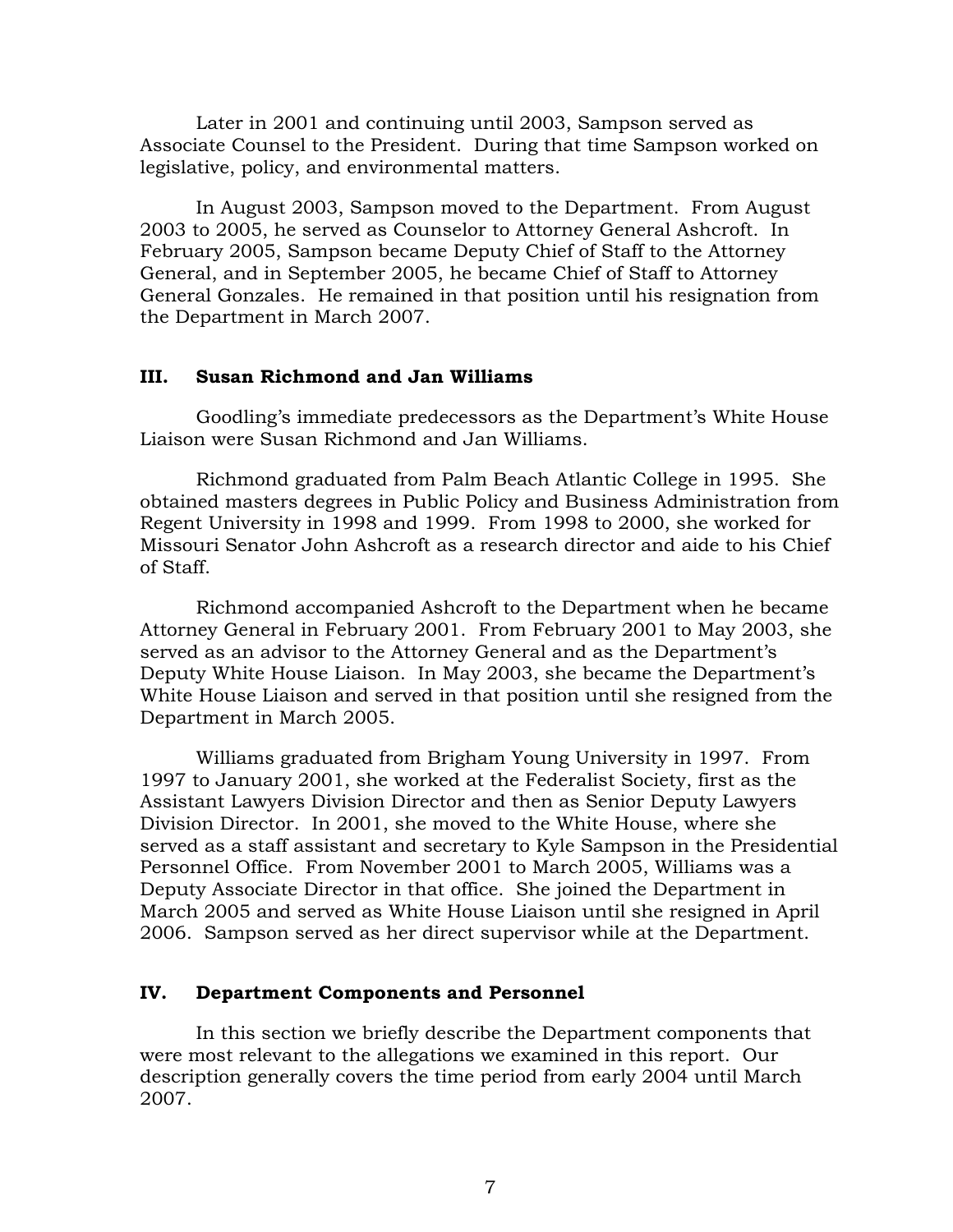Chart 1 identifies the Department's senior managers at the time of the events discussed in this report.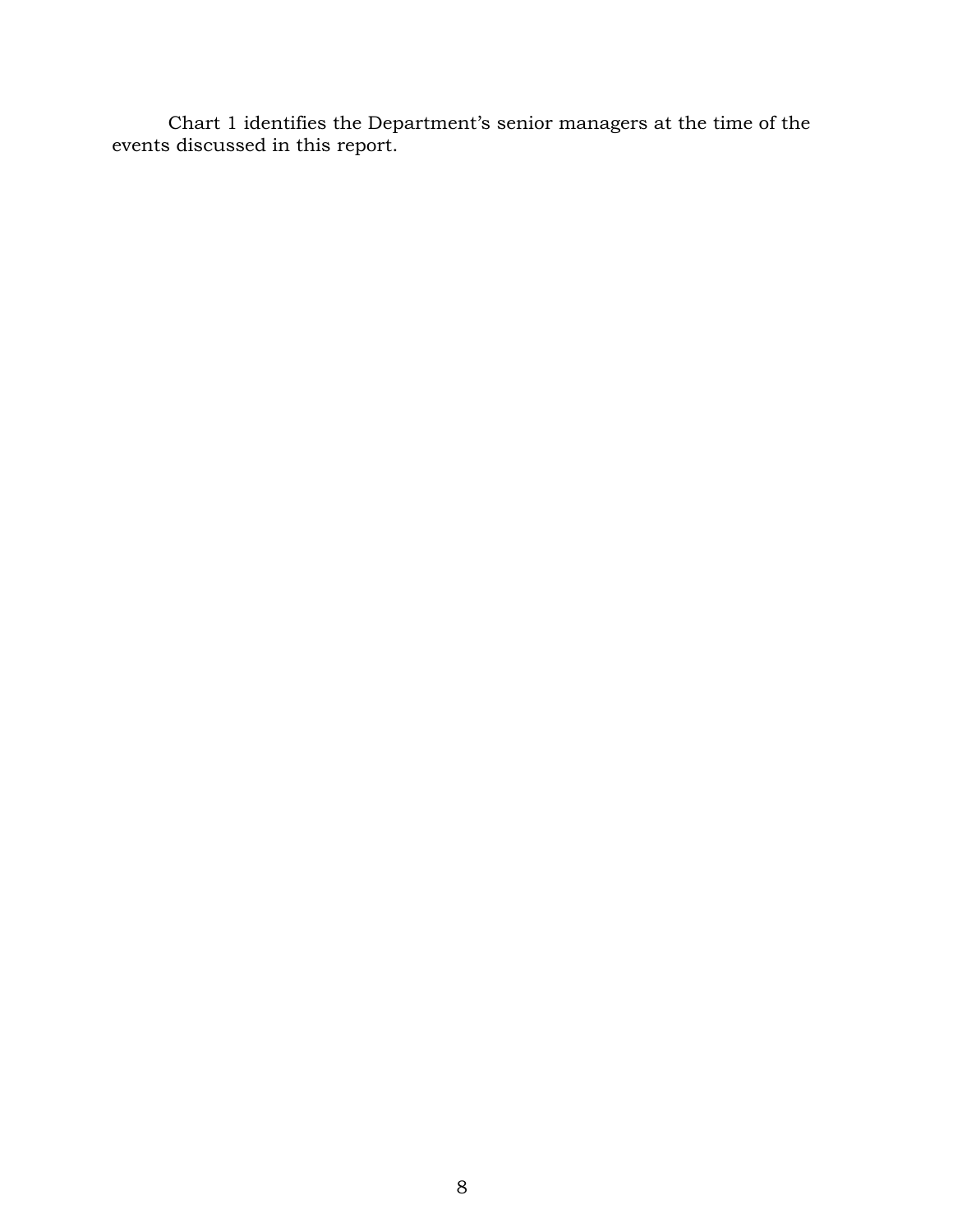# **CHART 1 Department of Justice Management January 2003 - October 2007**

| Year                  | 2003    | 2004                                                          |                                          | 2005                       |                        |                              | 2006                 | 2007                                          |                |  |
|-----------------------|---------|---------------------------------------------------------------|------------------------------------------|----------------------------|------------------------|------------------------------|----------------------|-----------------------------------------------|----------------|--|
| Month                 | F<br>.1 | la  m  j  j  a  s  o  n  d  j  f  m  a  m  j  j  a  s  o<br>M |                                          | <b>D</b><br>N<br>F.<br>J   | IM AMUJU ASOND         |                              |                      | Ij If Im Ia Im Ij Ij Ia Is Io In Id           | IJ FIMAMJJJASO |  |
| <b>Attorney</b>       |         | <b>John Ashcroft</b>                                          |                                          |                            |                        |                              |                      | <b>Alberto Gonzales</b>                       |                |  |
| General               |         | Feb 2001 - Feb 2005                                           |                                          |                            |                        | Feb 2005 - Sept 2007         |                      |                                               |                |  |
|                       |         |                                                               |                                          |                            |                        |                              |                      |                                               |                |  |
| OAG                   |         |                                                               |                                          |                            |                        |                              |                      | <b>Kyle Sampson</b>                           |                |  |
| <b>Chief of Staff</b> |         | <b>David Ayers</b><br>Feb 2001 - Feb 2005                     |                                          |                            |                        | Sept 2005 - Mar 2007         |                      |                                               |                |  |
|                       |         |                                                               |                                          |                            |                        |                              |                      |                                               |                |  |
| Kyle                  |         |                                                               | <b>Counselor to the Attorney General</b> |                            | Dep. Chief             |                              |                      | <b>Chief of Staff</b>                         |                |  |
| <b>Sampson</b>        |         |                                                               | Aug 2003 - Feb 2005                      |                            | of Staff               |                              | Sept 2005 - Mar 2007 |                                               |                |  |
|                       |         |                                                               |                                          |                            | Feb 05 - Sept 05       |                              |                      |                                               |                |  |
|                       |         |                                                               |                                          |                            |                        |                              |                      |                                               |                |  |
| <b>White House</b>    |         | <b>Susan Richmond</b>                                         |                                          |                            | <b>Jan Williams</b>    |                              |                      | <b>Monica Goodling</b>                        |                |  |
| Liaison               |         | May 2003 - Mar 2005                                           |                                          |                            |                        | <b>Mar 2005 - April 2006</b> |                      | April 2006 - April 2007                       |                |  |
|                       |         |                                                               |                                          |                            |                        |                              |                      |                                               |                |  |
|                       |         |                                                               |                                          |                            |                        |                              |                      |                                               |                |  |
| <b>Monica</b>         |         | <b>DOJ Press Office</b>                                       |                                          | <b>Special Assistant</b>   | <b>Deputy Director</b> |                              | <b>Counsel to</b>    | White House Liaison and                       |                |  |
| <b>Goodling</b>       |         | Feb 2002 - Aug 2004                                           |                                          | <b>USAO East. Dist. VA</b> | <b>EOUSA</b>           |                              | the AG               | Senior Counsel to the AG                      |                |  |
|                       |         |                                                               |                                          | Sept 04 - Mar 05           | Mar 05 - Oct 05        |                              | Oct 05 - Apr 06      | April 2006 - April 2007                       |                |  |
| Deputy                |         |                                                               | <b>James Comey</b>                       |                            |                        |                              |                      | <b>Paul McNulty</b>                           |                |  |
| Attorney              |         | Dec 2003 - Aug 2005                                           |                                          |                            |                        |                              |                      | Acting Nov 2005 Confirmed Mar 2006 - Jul 2007 |                |  |
| General               |         |                                                               |                                          |                            |                        |                              |                      |                                               |                |  |
| <b>ODAG</b>           |         | <b>Chuck Rosenberg</b>                                        |                                          |                            |                        |                              |                      | <b>Michael Elston</b>                         |                |  |
| <b>Chief of Staff</b> |         | Jan 2004 - Jun 2005                                           |                                          |                            |                        |                              | Nov 2005 - Jun 2007  |                                               |                |  |
|                       |         |                                                               |                                          |                            |                        |                              |                      |                                               |                |  |
| Director of           |         | <b>Mary Beth Buchanan</b>                                     |                                          |                            |                        | <b>Michael Battle</b>        |                      |                                               |                |  |
| <b>EOUSA</b>          |         | Jun 2004 - Jun 2005                                           |                                          |                            | Jun 2005 - Mar 2007    |                              |                      |                                               |                |  |
|                       |         |                                                               |                                          |                            |                        |                              |                      |                                               |                |  |
| Director of           |         |                                                               |                                          | <b>Kevin Rooney</b>        |                        |                              |                      |                                               |                |  |
| <b>EOIR</b>           |         |                                                               |                                          |                            |                        |                              |                      |                                               |                |  |
| Dep. Director         |         |                                                               |                                          |                            |                        |                              |                      |                                               |                |  |
| of EOIR               |         | <b>Kevin Ohlson</b>                                           |                                          |                            |                        |                              |                      |                                               |                |  |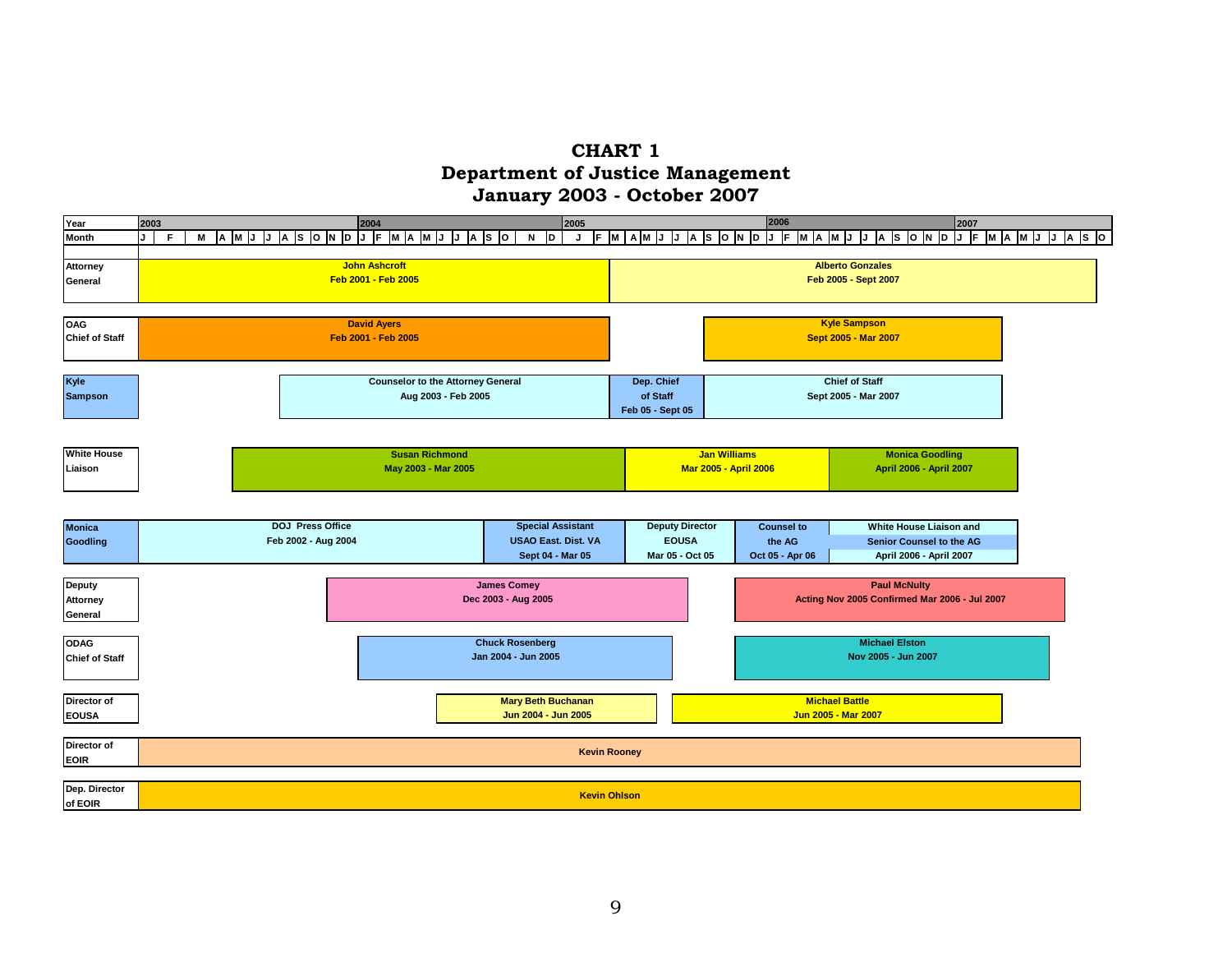The Office of the Attorney General is a relatively small office that in fiscal year (FY) 2006 was staffed with 25 employees, 7 of whom were detailed there on temporary duty assignments from other Department components. John Ashcroft served as Attorney General from February 2001 to February 2005. Alberto Gonzales served as Attorney General from February 2005 to September 2007.

David Ayres served as the Chief of Staff to Attorney General Ashcroft from February 2001 to February 2005. Kyle Sampson served first as Deputy Chief of Staff and then as the Chief of Staff to Attorney General Gonzales from February 2005 to March 2007. Susan Richmond, Jan Williams, and Monica Goodling served as the Department's White House Liaisons from May 2003 to March 2005, March 2005 to April 2006, and April 2006 to April 2007, respectively.

The Office of the Deputy Attorney General advises and assists the Attorney General in formulating and implementing Department policies and programs and provides supervision and direction throughout the Department. In FY 2006, the ODAG was staffed with 35 employees, 14 of whom were detailed there on temporary duty assignments from other Department components. James Comey served as Deputy Attorney General from December 2003 to August 2005. Paul McNulty was appointed to be the Acting Deputy Attorney General in November 2005, and was confirmed as the Deputy Attorney General in March 2006. He resigned from the Department in July 2007.

Chuck Rosenberg served as ODAG Chief of Staff from January 2004 until June 2005. Michael Elston served as Chief of Staff from November 2005 until he resigned from the Department in June 2007.

The Executive Office for U.S. Attorneys serves as the liaison between the 94 U.S. Attorneys' Offices throughout the country, Department components in Washington, D.C., and other federal agencies. EOUSA is a large organization with more than 500 employees.

According to its website, EOUSA provides USAOs assistance with policy development, direction and oversight, and operational support. EOUSA also provides budget and fiscal assistance and guidance to USAOs. In addition, EOUSA evaluates the performance of USAOs on a periodic basis.

EOUSA also assists the Department with the appointment of U.S. Attorneys and provides general support to USAOs regarding AUSA appointments. Mary Beth Buchanan served as EOUSA director from June 2004 to June 2005. Michael Battle was EOUSA Director from June 2005 until he resigned from the Department in March 2007.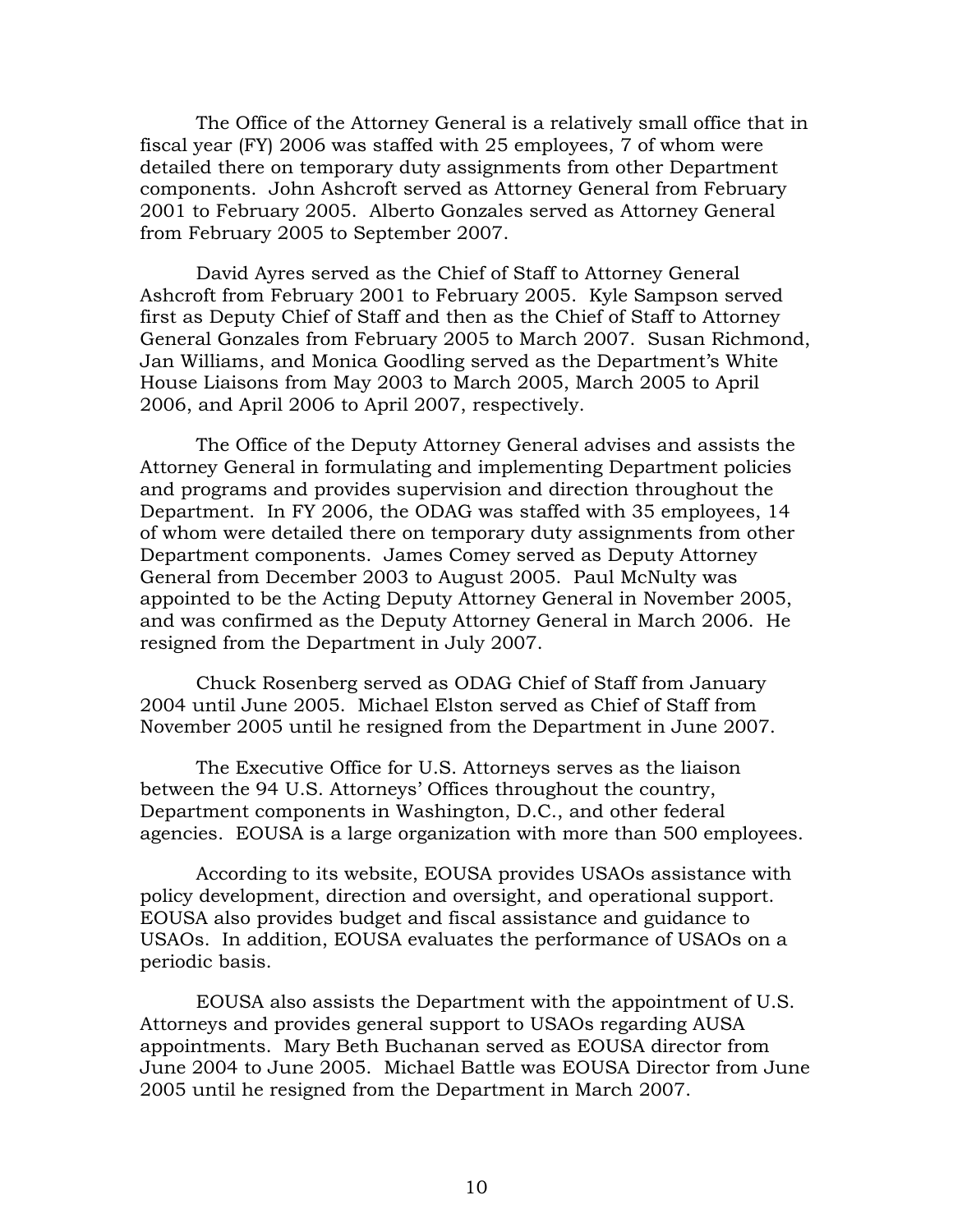<span id="page-15-0"></span>The Executive Office for Immigration Review is the office within the Department responsible for interpreting and administering federal immigration laws by conducting immigration court proceedings and appellate review of such proceedings. At the time of the events discussed in this report, the Director of EOIR was Kevin Rooney and the Deputy Director was Kevin Ohlson.

The Office of Legal Policy (OLP) is responsible for developing and implementing many of the Department's significant policy initiatives. OLP also handles special projects and serves as a policy advisor to the Attorney General and the Deputy Attorney General. At the time of the events discussed in this report, the Assistant Attorney General (AAG) for OLP was Rachel Brand.

The Office of Public Affairs handles media relations and communications issues for the Department. It also coordinates with public affairs units in other Department components.

#### **V. Hiring Standards**

#### **A. Department Career and Political Attorney Positions**

For purposes of this investigation, we distinguish between two broad categories of Department attorneys: career and political.

Most attorney positions in the Department are designated by the Office of Personnel Management as Schedule A positions. Schedule A positions are "positions which are not of a confidential or policydetermining character," 5 C.F.R. § 213.3101; 5 C.F.R. § 213.3102(d), and are considered career positions. The Department has several types of Schedule A attorney positions, including AUSAs, trial attorneys in litigating divisions, other types of attorneys in a variety of Department components, and immigration judges. In addition, the Department employs attorneys in a variety of career Senior Executive Service (SES) positions. Among the members of the career SES at the Department are the chair and one of the vice chairs of the Board of Immigration Appeals, most Deputy Directors at EOUSA, and the Director of EOIR.

In addition, the Department has several types of political attorney positions, including presidential appointees requiring Senate approval (such as U.S. Attorneys and Assistant Attorneys General), non-career SES attorneys, and Schedule C attorneys. Schedule C positions are "positions which are policy-determining or which involve a close and confidential working relationship with the head of an agency or other key appointed officials." 5 C.F.R. § 213.3301(a). Schedule C positions are commonly referred to as political appointments.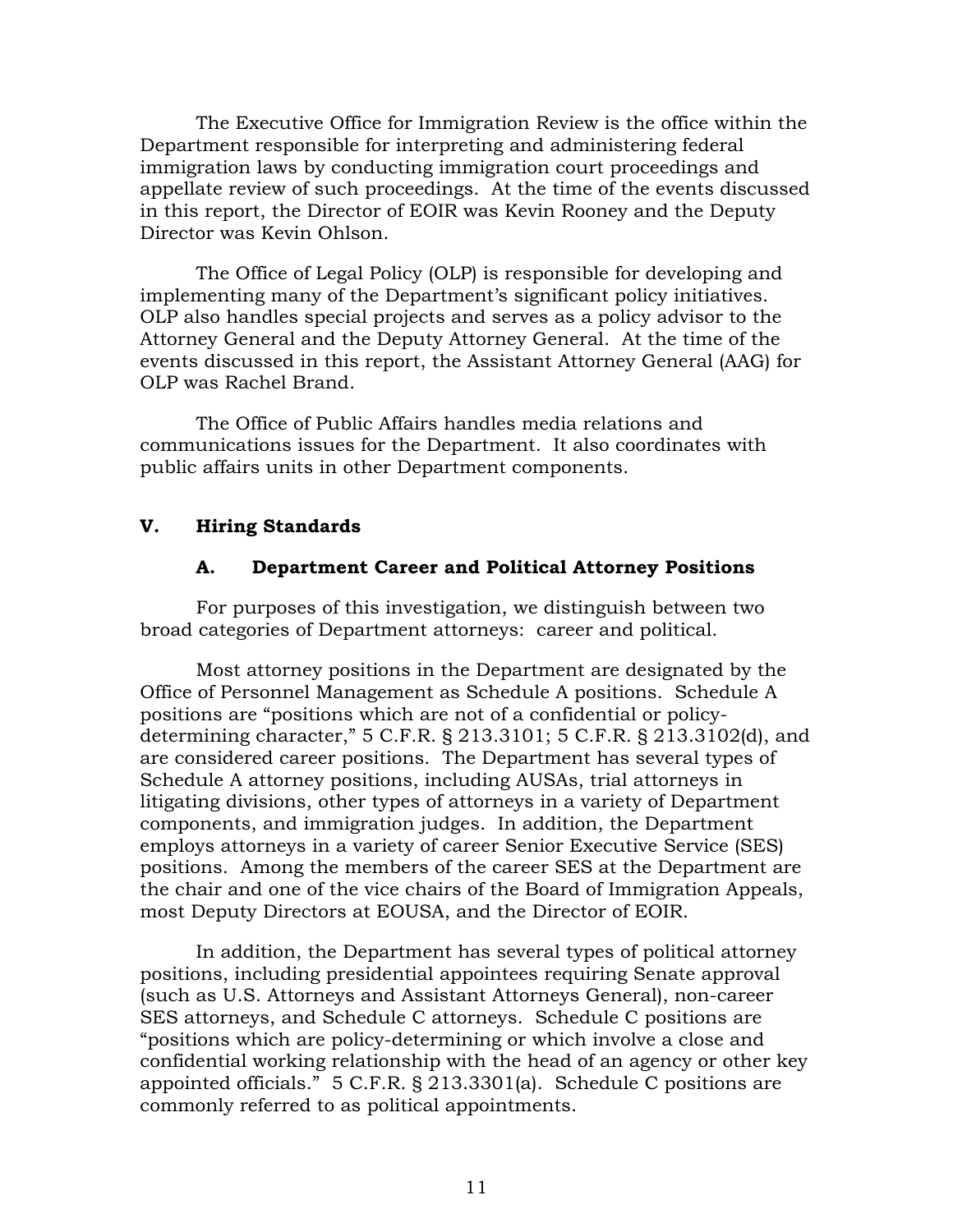<span id="page-16-0"></span>For several reasons, the Department has traditionally used some career attorneys to help staff, on a temporary basis, the Department's leadership offices, the OAG and the ODAG, as well as other Department offices such as OLP and EOUSA.[5](#page-16-0) These assignments are referred to as "details," and individuals who obtain such positions are commonly referred to as "detailees." As noted above, a significant portion of the OAG and ODAG staff are detailees from other Department components. When career attorneys are detailed to offices such as the OAG, ODAG, or OLP, they may have significant policy-related responsibilities usually associated with Schedule C attorneys. We discuss this issue more fully below.

#### **B. Legal Standards**

It is not improper to consider political affiliations when hiring for political positions. However, both Department policy and federal law prohibit discrimination in hiring for Department career positions on the basis of political affiliations.

The Department's policy on non-discrimination is contained in the Code of Federal Regulations, Section 42.1(a) of 28 C.F.R. Part 42, Subpart A, which states:

It is the policy of the Department of Justice to seek to eliminate discrimination on the basis of race, color, religion, sex, sexual orientation, national origin, marital status, **political affiliation**, age, or physical or mental handicap in employment within the Department and to assure equal employment opportunity for all employees and applicants for employment (emphasis added).[6](#page-16-0)

 <sup>5</sup> Political appointees can be detailed to temporary career positions as well. For example, as noted above Goodling was detailed to the USAO for the Eastern District of Virginia for 6 months as a Special AUSA.

<sup>&</sup>lt;sup>6</sup> While the language of  $42.1(a)$  is aspirational, it is clear that the regulation prohibits the conduct it describes. See 28 C.F.R. § 42.1(b) ("No person shall be subject to retaliation for opposing any practice prohibited by the above policy [42.1(a)]"); Attorney General Order 2037-46, adopting the current version of 42.1(a), stating that it amended 42.1 "to include sexual orientation as a prohibited basis for discrimination" and characterized 42.1(b) as prohibiting "retaliation for opposing a prohibited practice." 61 Fed. Reg. 34,729, 34,729 (July 3, 1996); Action Memorandum for the Attorney General from Walter Dellinger, Assistant Attorney General, Office of Legal Counsel, Re: Final Rule Amending the Policy Statement Regarding Equal Employment Opportunity Within the Department of Justice (June 18, 1996) (stating that the proposed order would "codify the Department's policy prohibiting discrimination on the basis of sexual orientation").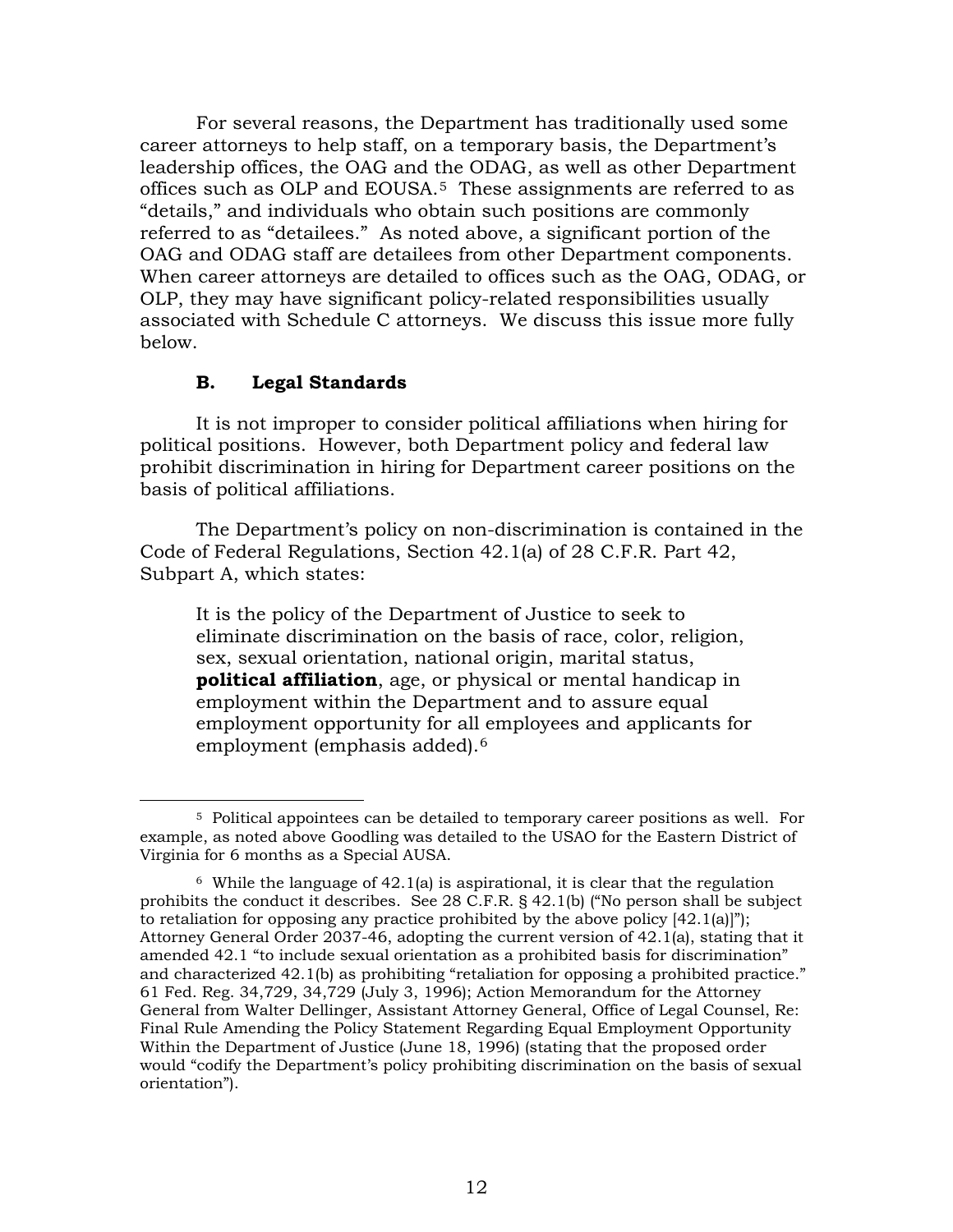<span id="page-17-0"></span>While the regulation does not define "political affiliation," courts have considered "political affiliation" to include "commonality of political purpose, partisan activity, and political support." See, e.g., *Curinga v. City of Clairton*, 357 F.3d 305, 311 (3rd Cir. 2004).

The Office of Attorney Recruitment and Management (OARM), the Department component with primary responsibility for overseeing career attorney hiring, states on its website:

The U.S. Department of Justice is an Equal Opportunity/ Reasonable Accommodation Employer. Except where otherwise provided by law, there will be no discrimination based on color, race, religion, national origin, **politics**, marital status, disability, age, sex, sexual orientation, status as a parent, membership or nonmembership in an employee organization, or personal favoritism (emphasis added).[7](#page-17-0)

In addition to Department policies, the *Civil Service Reform Act* (CSRA) prohibits the Department from discriminating in hiring for career positions based on political affiliation. For example, the CSRA states that federal agencies must adopt hiring practices for career employees in which:

selection and advancement should be determined solely on the basis of relative ability, knowledge, and skills, after fair and open competition which assures that all receive equal opportunity.

5 U.S.C. § 2301(b)(1).

Moreover, the CRSA sets forth a series of merit system principles by which federal agencies are to manage personnel decisions. One principle directly addresses employment discrimination:

All employees and applicants for employment should receive fair and equitable treatment in all aspects of personnel management without regard to **political affiliation**, race, color, religion, national origin, sex, marital status, age, or handicapping condition, and with proper regard for their privacy and constitutional rights.

5 U.S.C. § 2301(b)(2) (emphasis added).

CRSA Section 2302 sets forth a list of "prohibited personnel practices" and prohibits "any employee who has authority to take, direct

 <sup>7</sup> See www.usdoj.gov/oarm/attvacancies.html.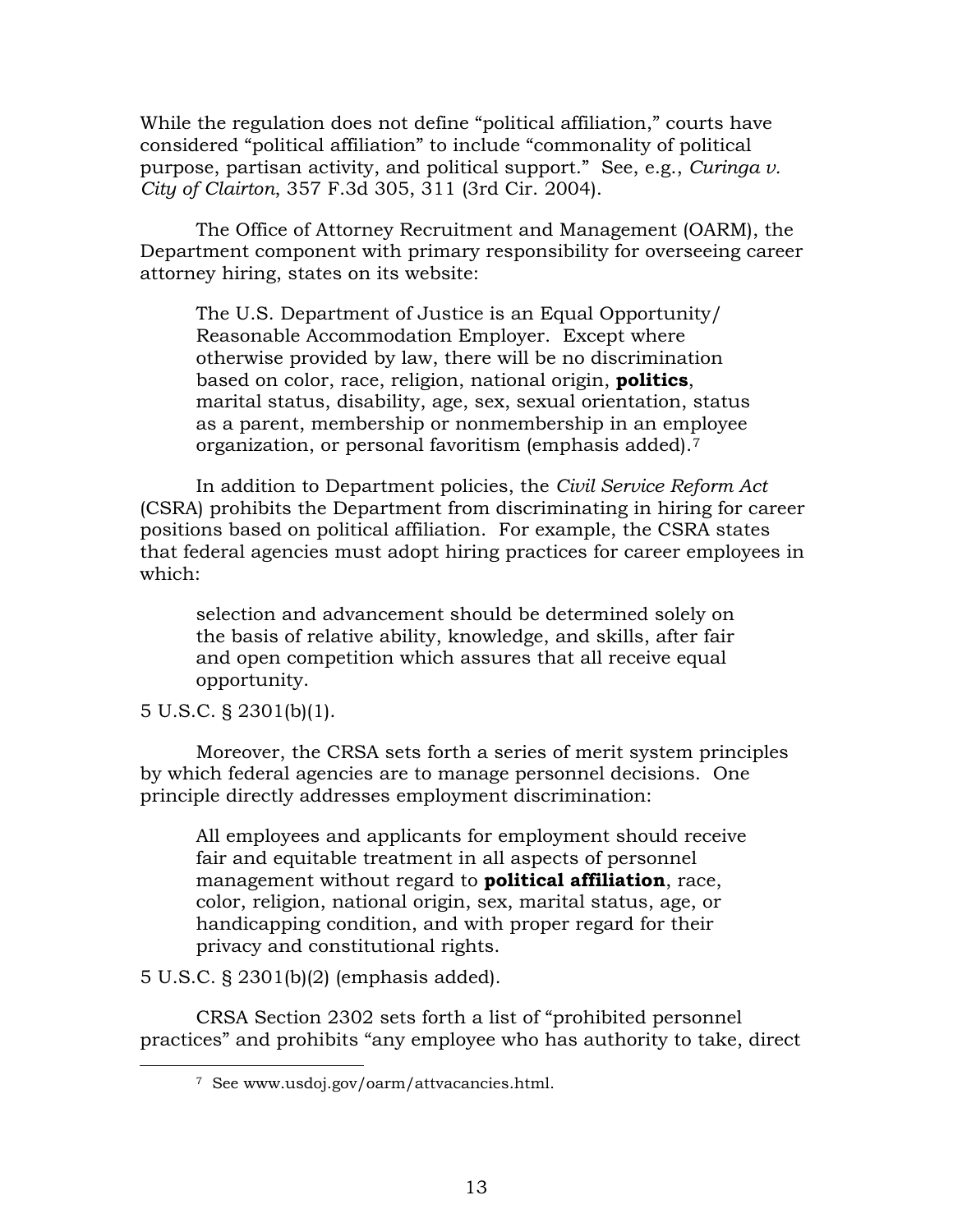<span id="page-18-0"></span>others to take, recommend, or approve any personnel action" from engaging in those enumerated practices.[8](#page-18-0) 2302(b). The CSRA defines a "personnel action" to include "an appointment" and "a detail." [9](#page-18-0)   $2302(a)(2)(A)$  (i) and (iv).

Section 2302(b) applies to "an employee in, or applicant for, a covered position."  $2302(a)(2)(A)$ . A "covered position" includes career attorneys:

'covered position' means, with respect to any personnel action, any position in the competitive service, a career appointee position in the Senior Executive Service, or a position in the excepted service, but does not include any position which is, prior to the personnel action . . . (i) excepted from the competitive service because of its confidential, policy-determining, policy-making, or policyadvocating character . . . .

2302(a)(2)(B). Department Schedule A career attorneys are included within the scope of 2302(b) because Schedule A positions are defined as "not of a confidential or policy-determining character." 5 C.F.R. § 213.3102(d).

The use of political affiliation as a criterion for considering applicants for career attorney appointments or details may violate several prohibited personnel practices. Section 2302(b)(1)(E) prohibits "discriminat[ing] for or against any employee or applicant for employment . . . on the basis of . . . political affiliation, as prohibited under any law, rule, or regulation."[1](#page-18-0)0 Section 2302(b)(12) of the CSRA also makes it unlawful to "take or fail to take any other personnel action if the taking or failure to take such action violates any law, rule, or regulation implementing, or directly concerning, the merit system principles contained in section 2301 of this title." In addition, as noted above, one

 <sup>8</sup> The actions specifically covered by Section 2302(b) are discussed below.

<sup>9</sup> As set forth more fully below, we investigated allegations that Goodling and Richmond considered political or ideological affiliations when assessing career attorney candidates for detail positions in Department offices.

<sup>&</sup>lt;sup>10</sup> However, the use of political affiliation violates  $2302(b)(1)(E)$  only when it also violates some other "law, rule or regulation." We asked the Department's Office of Legal Counsel (OLC) whether the policy on non-discrimination contained in 28 C.F.R. § 42.1 qualifies as a predicate for a violation of  $2302(b)(1)(E)$ . OLC responded that "[o]ur informal conclusion is that 28 C.F.R. § 42.1 (2007) and the First Amendment constitute 'law[s], rule[s] or regulation[s]' that prohibit considering political affiliation in hiring career attorneys to Excepted Service Schedule A positions at DOJ." Career attorneys in the Department are Excepted Service Schedule A positions.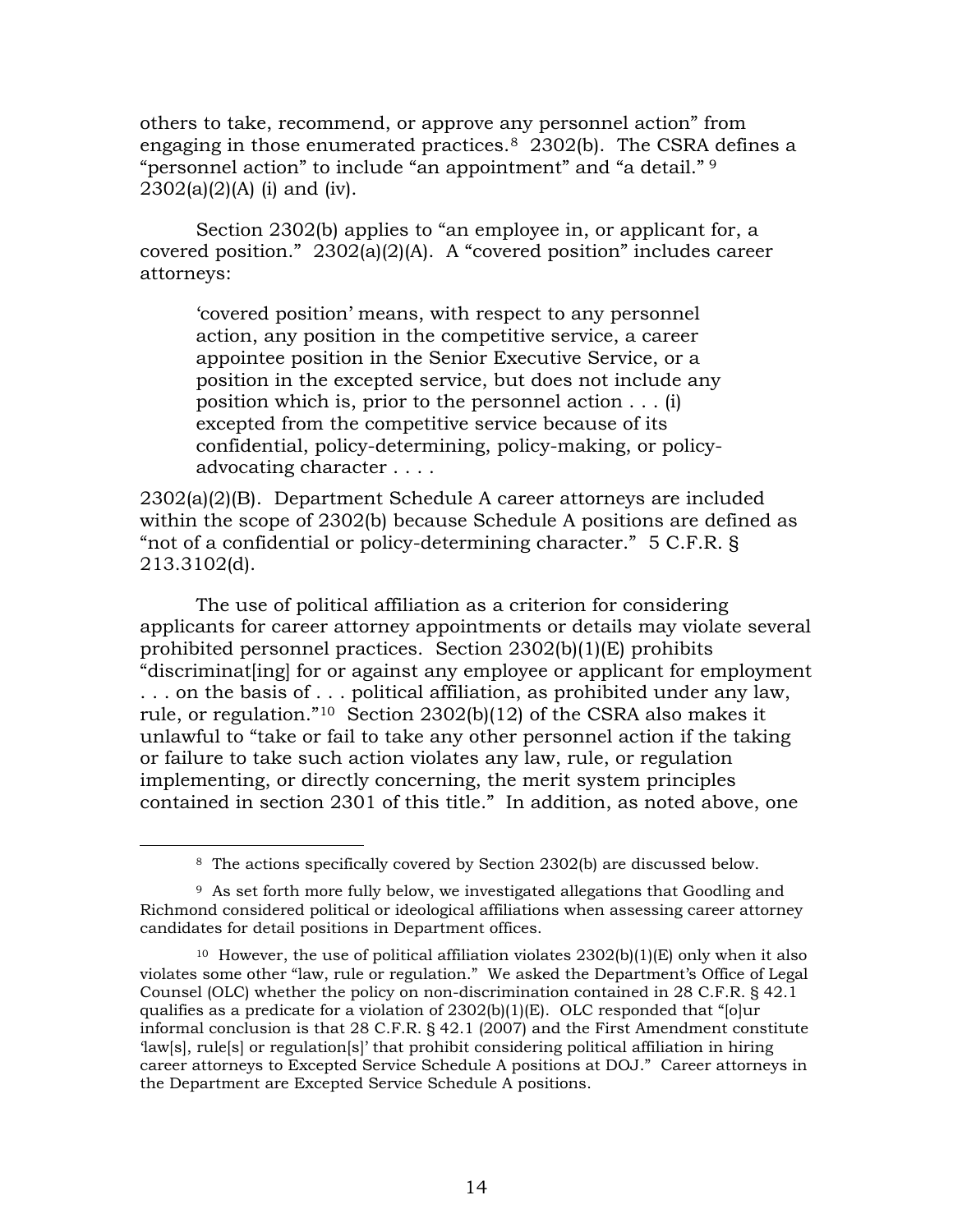merit system principle is that "all employees and applicants for employment should receive fair and equitable treatment in all aspects of personnel management without regard to political affiliation . . . ." 5 U.S.C. 2301(b)(2).

 These policies and laws do not define "political affiliation." Nonetheless, selecting candidates for career positions based on the activities or organizations with which they are affiliated can be used as a proxy for political affiliation and thus can violate CSRA's prohibition. Using ideological affiliation can also create the appearance that candidates are being discriminated against based on political affiliation.

As a result, Department policy and the CSRA prohibit using political affiliations and may also prohibit using certain ideological affiliations in assessing candidates for career attorney positions.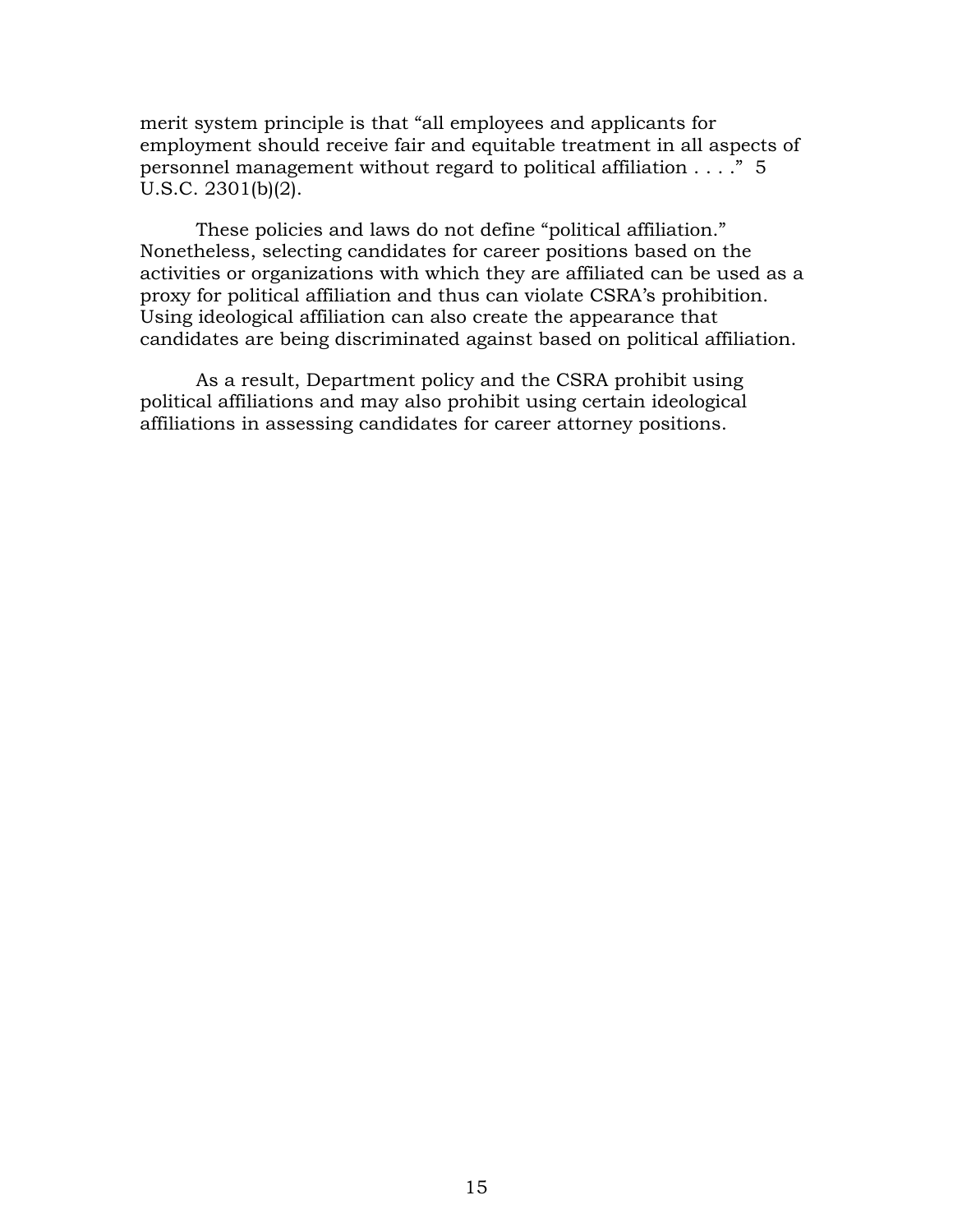[THIS PAGE LEFT INTENTIONALLY BLANK]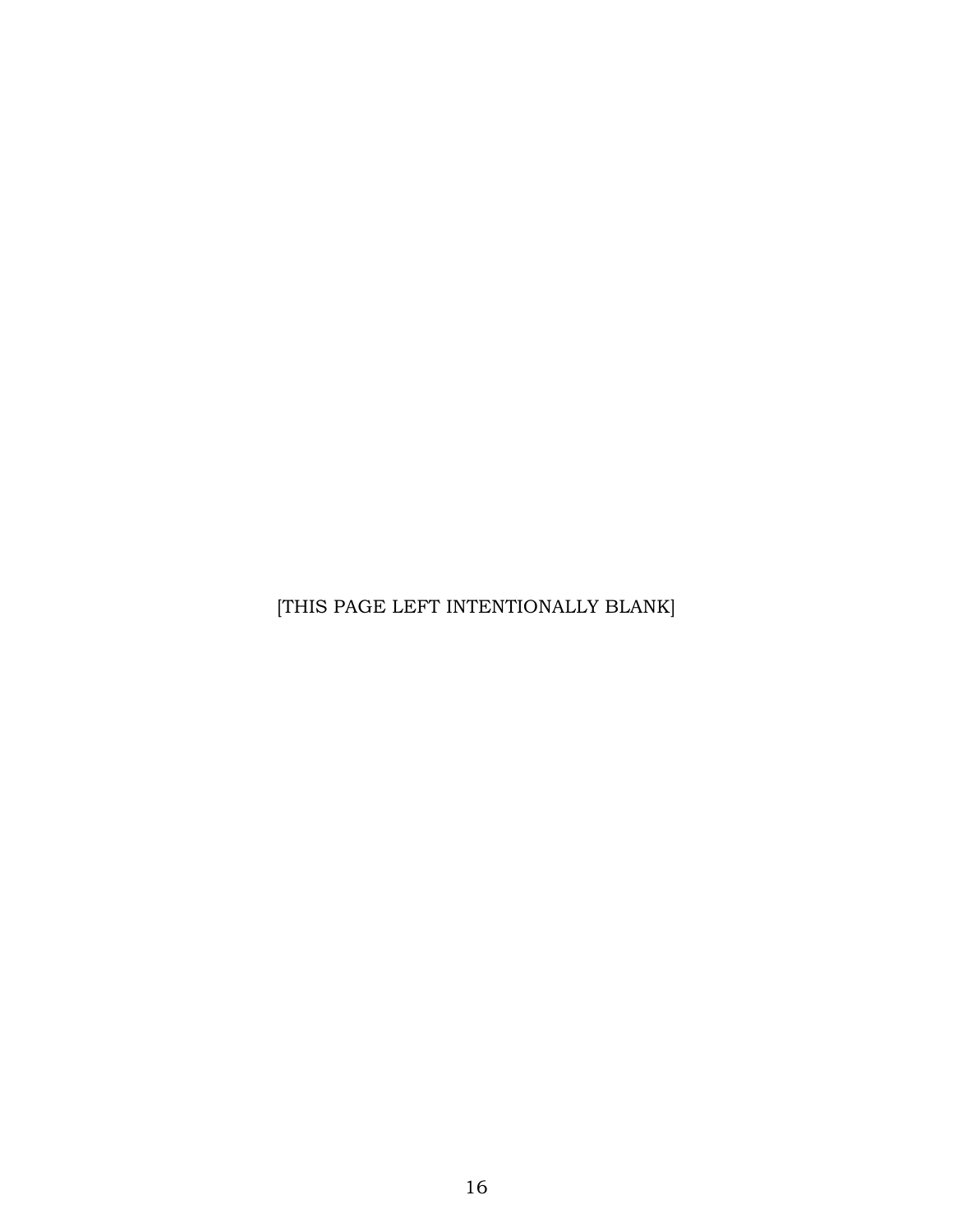# **CHAPTER THREE GOODLING'S ROLE IN DEPARTMENT HIRING**

<span id="page-21-0"></span>During Goodling's tenure in the Office of Public Affairs, EOUSA, and in the OAG before she became White House Liaison, her primary responsibilities did not include hiring personnel.<sup>[1](#page-21-0)1</sup> When she was in EOUSA, she was involved in the approval of waiver requests from interim U.S. Attorneys to hire AUSAs, and we investigated her actions in that role. However, the bulk of Goodling's hiring activities for the Department occurred after she became the Department's White House Liaison, and most of the allegedly improper hiring practices occurred during her time in that position. We discuss in this chapter Goodling's methods for screening candidates for their political or ideological affiliations.

As White House Liaison, Goodling's primary responsibility was to screen candidates for political positions. Based on our witness interviews and review of documents, and the results of our survey, we found that most of the people Goodling screened or interviewed had applied for political positions. However, Goodling also assessed candidates for various types of career positions, including candidates for AUSA positions requested by interim U.S. Attorneys, career attorneys applying for details to Department offices, and candidates for IJ and BIA positions. We also found that Goodling interviewed many candidates who were interested in obtaining any position in the Department, whether career or political.

Our investigation demonstrated that Goodling sometimes used for career applicants the same political screening techniques she employed in considering applicants for political positions. In addition, she used for candidates who were interested in any position, whether career or political, the same political screening she used for applicants who applied solely for political positions, and some of these candidates were placed in career positions.

In the sections that follow, we describe the process Goodling used as White House Liaison to screen candidates for political positions within the Department. We note where applicable the evidence that she used similar techniques in assessing candidates for career positions.

<sup>&</sup>lt;sup>11</sup> We found no evidence that Goodling was involved in hiring during her tenure in the Office of Public Affairs.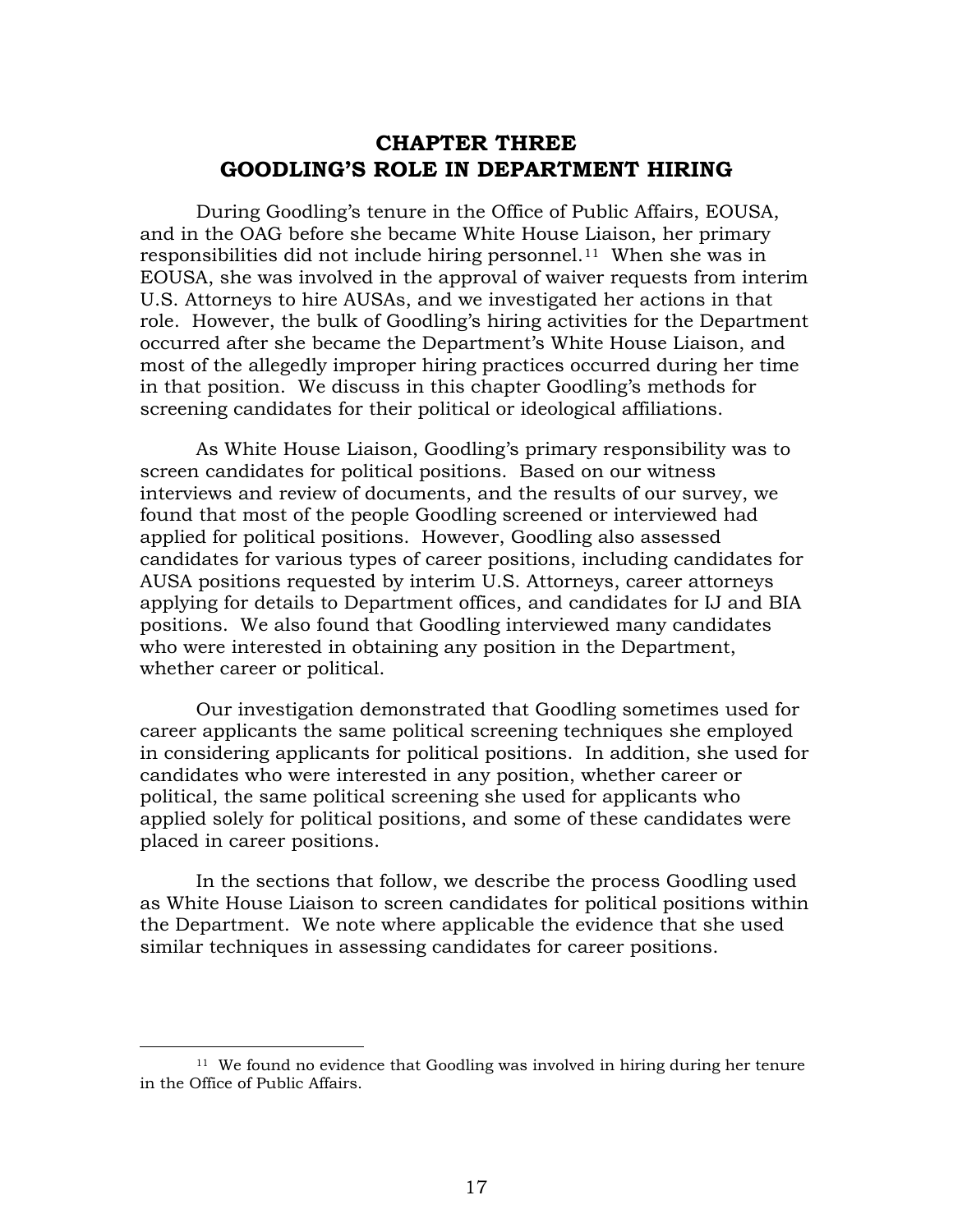<span id="page-22-0"></span>As detailed in this chapter, Goodling used a variety of methods to screen candidates, including interview questions, Internet searches, employment forms, and reference checks.

#### **I. Interview Questions**

According to witnesses we interviewed and documents we reviewed, Goodling regularly asked interview questions designed to determine how politically conservative the candidates were. We interviewed Angela Williamson, who was the Department's Deputy White House Liaison and reported to Goodling during most of Goodling's tenure as White House Liaison.[12](#page-22-0) Williamson attended numerous interviews conducted by Goodling and told us that Goodling asked the same questions "all the time" and tried to ask the same questions of all candidates. Williamson said she became so familiar with the questions, Goodling occasionally allowed her to conduct portions of interviews or entire interviews on her own.[13](#page-22-0)

After Goodling resigned, Williamson typed from memory the list of questions Goodling asked as a guide for future interviews. Among other questions, the list included the following:

Tell us about your political philosophy. There are different groups of conservatives, by way of example: Social Conservative, Fiscal Conservative, Law & Order Republican.

[W]hat is it about George W. Bush that makes you want to serve him?

Aside from the President, give us an example of someone currently or recently in public service who you admire.

We found that this last question often took the form of asking the candidate to identify his or her most admired President, Supreme Court Justice, or legislator. Some candidates were asked to identify a person for all three categories. Williamson told us that sometimes Goodling asked candidates: "Why are you a Republican?"

<sup>&</sup>lt;sup>12</sup> Williamson, who was not an attorney, joined the OAG in July 2006 and remained there after Goodling resigned. Williamson graduated from the College of the Ozarks in 2000 and had worked as an intern at the White House before joining the Department as a press assistant in May 2004. She moved to the Office of First Lady Laura Bush in September 2005, and joined the OAG in July 2006.

<sup>13</sup> Our review of Goodling's handwritten interview notes confirmed that she asked similar questions of many candidates. Those notes suggest that Goodling asked candidates either all or a subset of her standard questions, although the notes do not show that every candidate was asked exactly the same questions.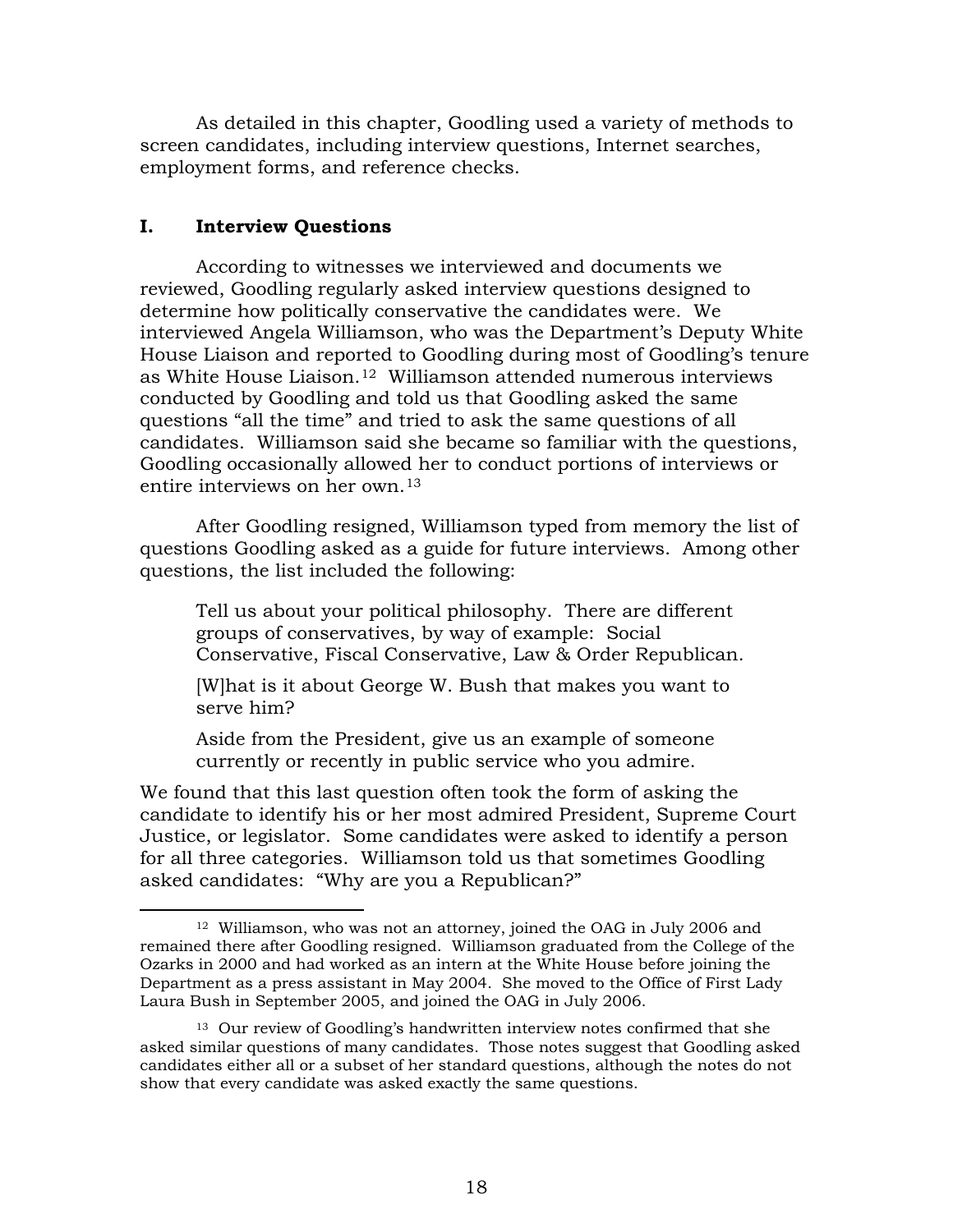<span id="page-23-0"></span>Several candidates interviewed by Goodling told us they believed that her question about identifying their favorite Supreme Court Justice, President, or legislator was an attempt to determine the candidates' political beliefs. For example, one candidate reported that after he stated he admired Secretary of State Condoleezza Rice, Goodling "frowned" and commented, "but she's pro-choice." Another candidate commented that when Goodling asked him to name his favorite judge, it seemed to him that she was trying to "get at my political views."

Williamson said that she and Goodling took notes during candidate interviews, which were maintained in folders for the candidates.[14](#page-23-0) We also found that many of Goodling's and Williamson's interview notes reflected that the topics of abortion and gay marriage were discussed during interviews. It appeared that these topics were discussed as a result of the question seeking information about how the applicant would characterize the type of conservative they were. We received information from our survey that 34 persons interviewed by Goodling or Williamson said they discussed abortion, and 21 said they discussed gay marriage.

Some of Goodling's interview questions elicited complaints from a senior Department official. Regina Schofield, former Assistant Attorney General for the Office of Justice Programs, said she complained to OAG Chief of Staff Kyle Sampson about Goodling asking inappropriate questions of OJP candidates, such as questions about abortion. Schofield said she told Sampson that Goodling needed to be trained, and that Sampson seemed to agree with the suggestion. Sampson told us he did not have a specific recollection of Schofield calling him to complain about Goodling asking questions about abortion, but that he had some recollection about discussing interviewer training with Schofield. We found no evidence that Goodling received any such training or was instructed about the type of questions that should be asked in interviews as a result of Schofield's complaint.

The evidence also indicates that Goodling knew she should not ask applicants for career positions the same questions she asked of applicants for political positions. For example, an AUSA who interviewed with Goodling in September 2006 for a possible position in the ODAG said that Goodling told her there were two types of positions potentially available, political and non-political. Goodling told the candidate that if she was interested in a political position, she would ask her separate

 <sup>14</sup> Goodling and Williamson maintained candidates' résumés and supporting materials in manila folders. We examined hundreds of such folders. Goodling's interview notes were usually contained on the inside flap of the folder or on separate pieces of paper that were inserted into the folder.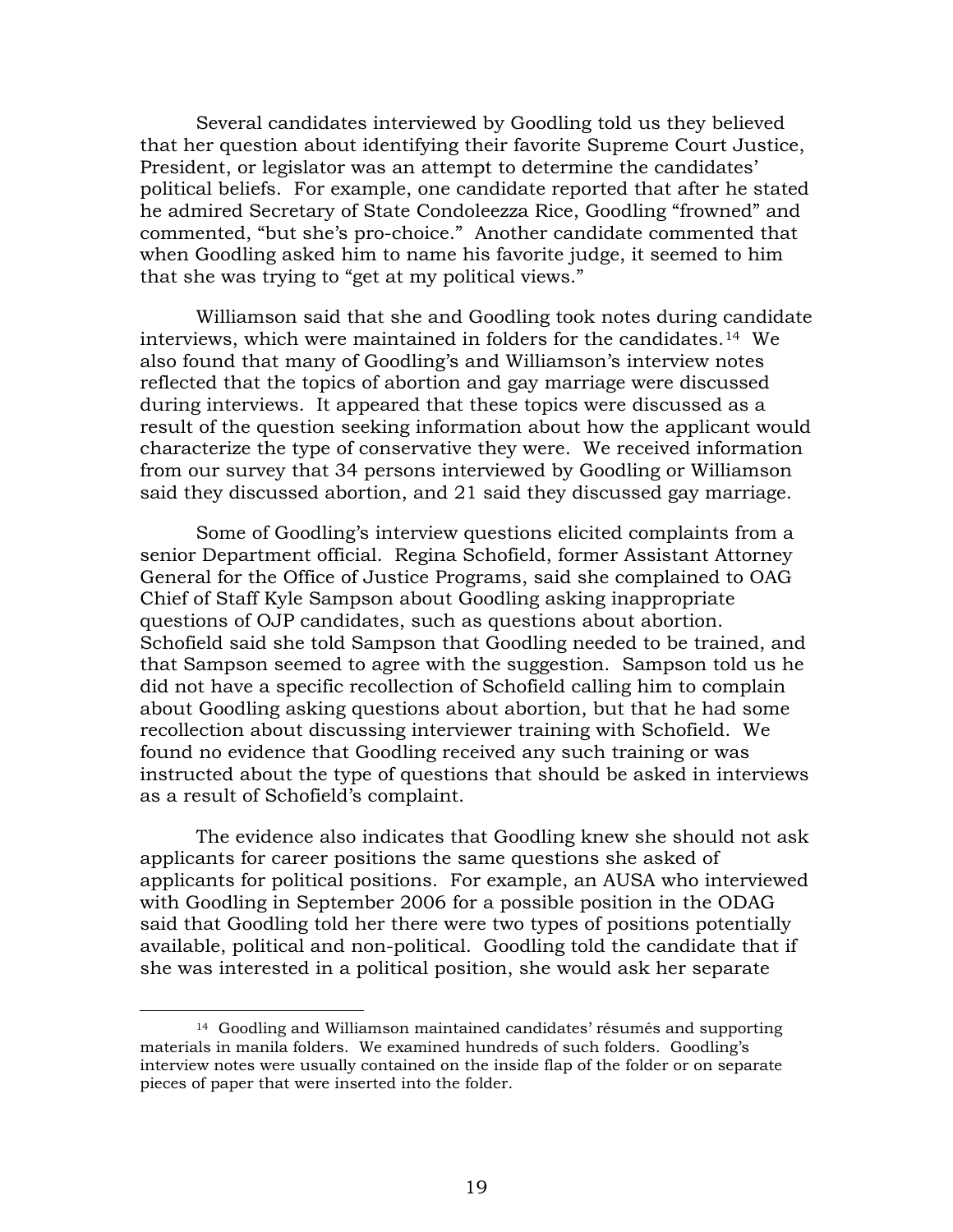<span id="page-24-0"></span>questions, which included questions about political activities and voting history.[1](#page-24-0)5

### **II. Internet Research**

As noted above, prior to joining the Department Goodling worked for the Republican National Committee. According to her résumé, her duties there included "a broad range of political research." When asked during her congressional testimony whether she used such skills in researching candidates at the Department, Goodling replied that she "certainly used Westlaw and Nex[i]s."

We found that Goodling's Internet research on candidates for Department positions was extensive and designed to obtain their political and ideological affiliations.[16](#page-24-0) We determined that while working in the OAG, Goodling conducted computer searches on candidates for career as well as political Department positions. Goodling used an Internet search string in her hiring research that she had received from Jan Williams, her predecessor as the Department's White House Liaison. At some time during the year Williams served as White House Liaison, she had attended a seminar at the White House Office of Presidential Personnel and received a document entitled "The Thorough Process of Investigation." The document described methods for screening candidates for political positions and recommended using www.tray.com and www.opensecrets.org to find information about contributions to political candidates and parties. The document also explained how to find voter registration information. In addition, the document explained how to conduct searches on www.nexis.com, and included an example of a search string that contained political terms such as "republican," "Bush or Cheney," "Karl Rove," "Howard Dean," "democrat!," "liberal," "abortion or pro-choice," as well as generic terms such as "arrest!" and "bankrupt!"

When Williams left the Department in April 2006, she sent an email to Goodling containing an Internet search string and explained:

 <sup>15</sup> We also note that Goodling was asked in her congressional testimony whether she "may have gone too far in asking political questions of applicants for career positions." Goodling agreed that she had done so. Goodling was not asked at the hearing what questions she posed that were political in nature.

<sup>&</sup>lt;sup>16</sup> It does not violate federal law or Department policy to search for and consider political information concerning candidates for political positions. However, Goodling also conducted such searches, and considered the results of those searches, for candidates for career positions, including IJs and career candidates for temporary details.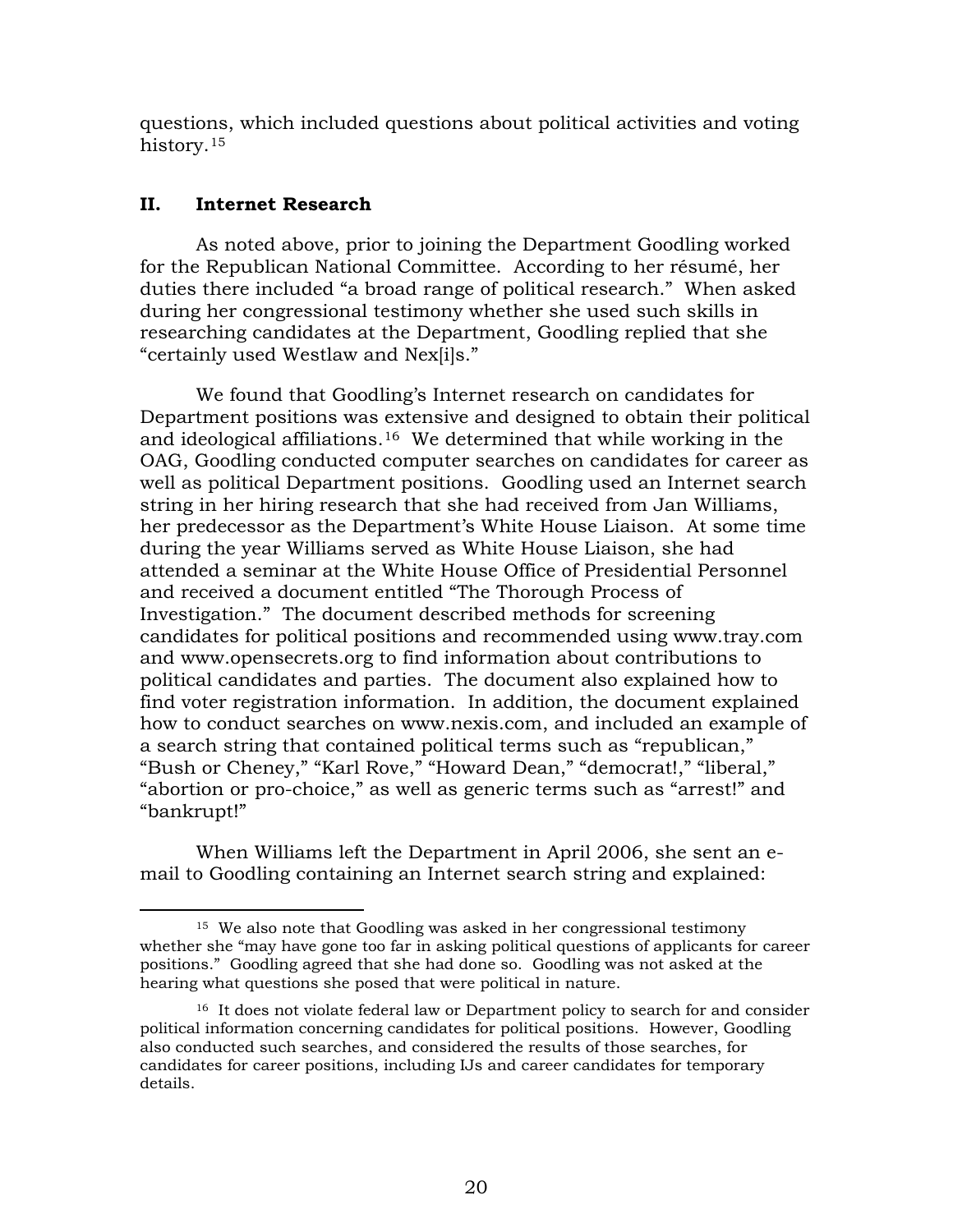<span id="page-25-0"></span>"This is the lexis nexis search string that I use for AG appointments." The string reads as follows:

[First name of a candidate]! and pre/2 [last name of a candidate] w/7 bush or gore or republican! or democrat! or charg! or accus! or criticiz! or blam! or defend! or iran contra or clinton or spotted owl or florida recount or sex! or controvers! or racis! or fraud! or investigat! or bankrupt! or layoff! or downsiz! or PNTR or NAFTA or outsourc! or indict! or enron or kerry or iraq or wmd! or arrest! or intox! or fired or sex! or racis! or intox! or slur! or arrest! or fired or controvers! or abortion! or gay! or homosexual! or gun! or firearm!

In addition, Williams provided to Goodling the White House document described above entitled, "The Thorough Process of Investigation."[17](#page-25-0)

We determined that Goodling conducted much of her Internet screening research herself, but on occasion she delegated the responsibility to her deputy, Angela Williamson. For a 2-week period in December 2006, Goodling was also assisted by a Schedule C political appointee hired in the Office of Intergovernmental and Public Liaison (OIPL), who was not an attorney at that time.[18](#page-25-0)

According to Goodling's testimony to Congress, she did not document her research: "I didn't really keep that kind of file. Normally, if I found something that was negative about someone, we didn't hire them, and I wouldn't have necessarily retained it."

We determined that Goodling's Internet searches used the search terms that Williams provided, which focused on political criteria. Goodling kept the search string intact, but added terms when assessing candidates for certain positions, such as IJs, when she added the terms: "or immigrat! or immigrant! or asylum or DHS or ICE or border! or alien! or migrant! or criminal! or justice or judg!" We also found that this search string was included in an e-mail Goodling sent to the OIPL employee, dated December 5, 2006, in which Goodling instructed her to use the search string for all candidates she was asked to screen.

<sup>&</sup>lt;sup>17</sup> We found the document in Goodling's records after she left the Department. The cover page had a message ("I know you know this stuff – but it may be helpful") in handwriting that Williams acknowledged to us "could be" hers.

<sup>&</sup>lt;sup>18</sup> Goodling interviewed this employee when she applied to the Department for a job. According to the employee, her résumé had been forwarded to the Department by the Republican National Committee.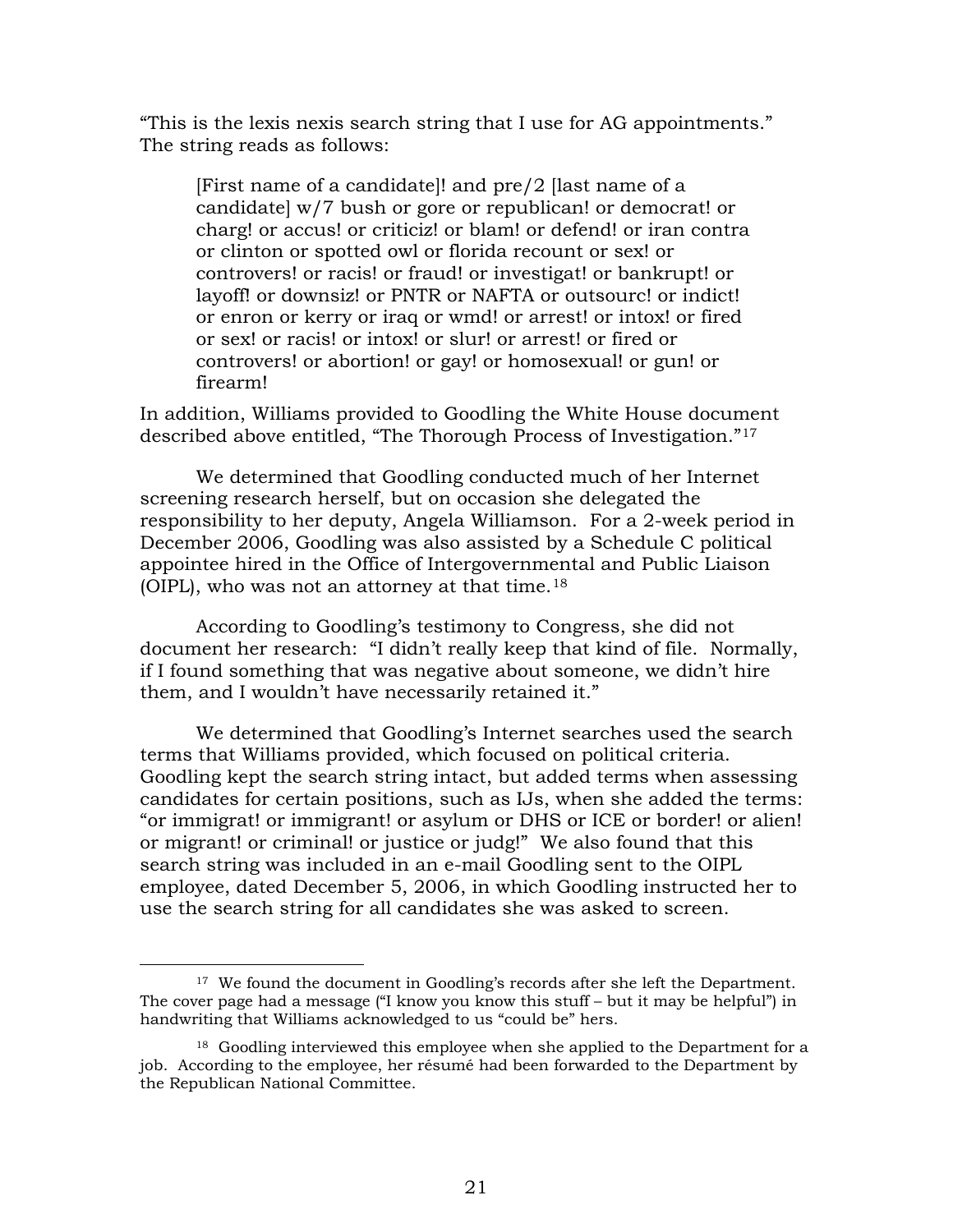<span id="page-26-0"></span>In addition, Goodling admitted in her congressional testimony that she accessed www.tray.com and other web sites to get information about political contributions made by candidates for temporary details, immigration judges, and other positions.<sup>[19](#page-26-0)</sup>

#### **III. Employment Forms**

Typically, people who wanted to be considered for political positions within the Bush administration had to complete a form entitled "PPO Non-Career Appointment Form" (PPO is the acronym for "Presidential Personnel Office"). The form required applicants to identify their political party affiliation, their voting address for 2000 and 2004, their involvement in the Bush/Cheney campaigns of 2000 and 2004, and a point of contact to verify their involvement in the campaigns. The form also stated that each applicant had to submit a "political and personal resume" before "White House clearance" could begin.

As the Department's White House Liaisons, Goodling and her predecessors used the Non-Career PPO form to gather information about candidates for political positions within the Department. We found that it was a standard practice for Goodling, Williamson, or their secretary to have applicants complete a Non-Career PPO form prior to interviewing them.

However, during the course of our investigation we found many instances in which candidates for career positions such as attorney details, IJ positions, and BIA members were asked to complete PPO forms before they interviewed with Goodling. Several witnesses told us that when they objected to completing the form prior to interviewing for a career position, Goodling responded that they were given the PPO form by mistake. This response shows that Goodling was aware that it was improper for career candidates to complete a political form. However, we describe later in this report the evidence that Goodling used the information on completed PPO forms to reject candidates for career positions.

 <sup>19</sup> Goodling stated during her congressional testimony that she did not believe Attorney General Gonzales knew that she was asking political questions of candidates for career positions. When we interviewed him, Gonzales stated that he was not aware at the time that Goodling used political factors in assessing candidates for career positions, was not aware of the search terms Goodling used in her background research, and was not even aware that Goodling's portfolio in the OAG included the hiring of immigration judges. When we asked Sampson whether he was aware of Williams and Goodling using the computer search terms detailed above to research candidates, he replied: "Not that I remember."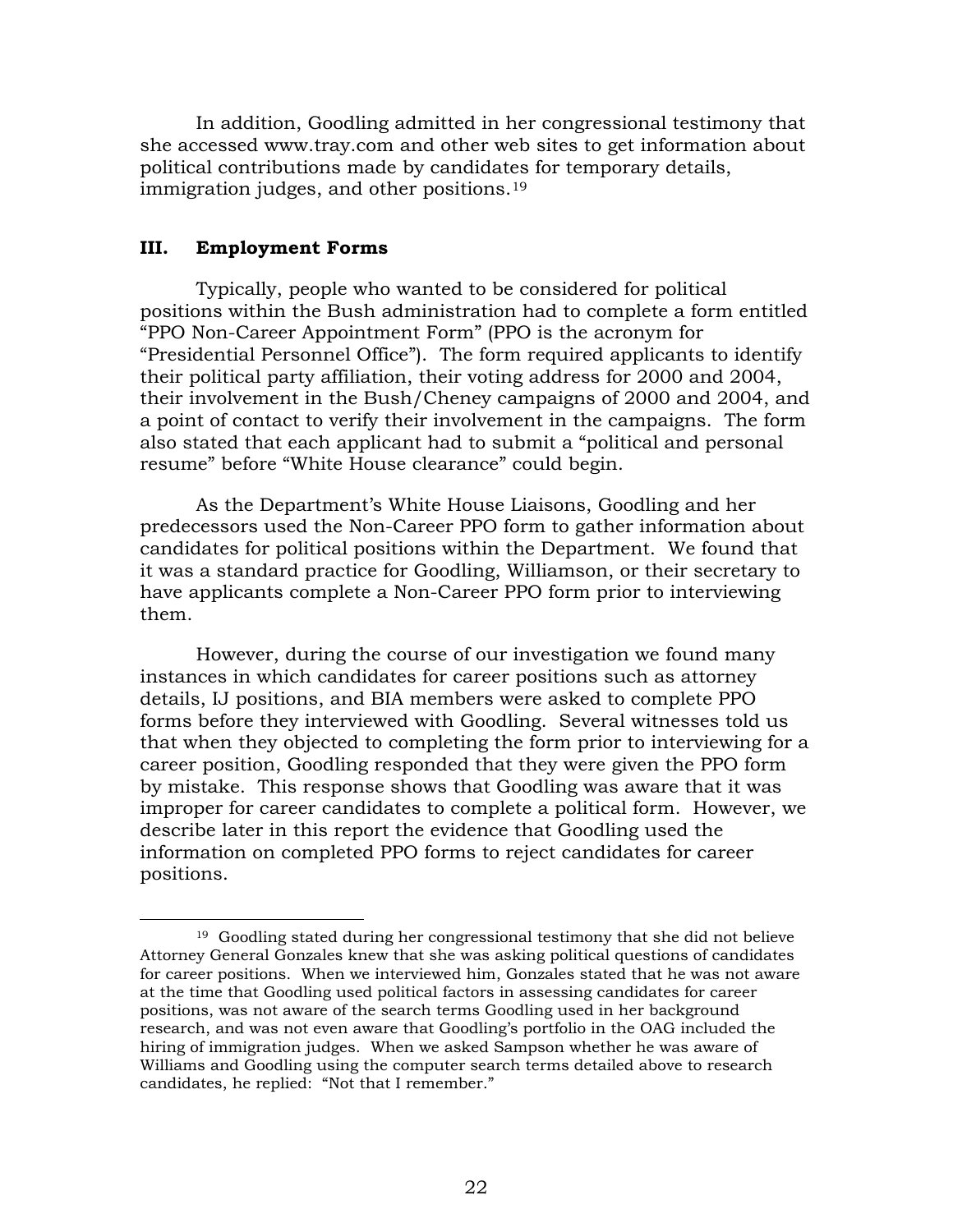### <span id="page-27-0"></span>**IV. Reference Checks**

Goodling admitted in her congressional testimony that there "were times I crossed the line probably in my reference calls" by asking political questions. She did not clarify whether she conducted reference checks of candidates for career positions, and, if so, whether she asked political questions during the checks. Goodling's files contain few notes from any reference checks she conducted.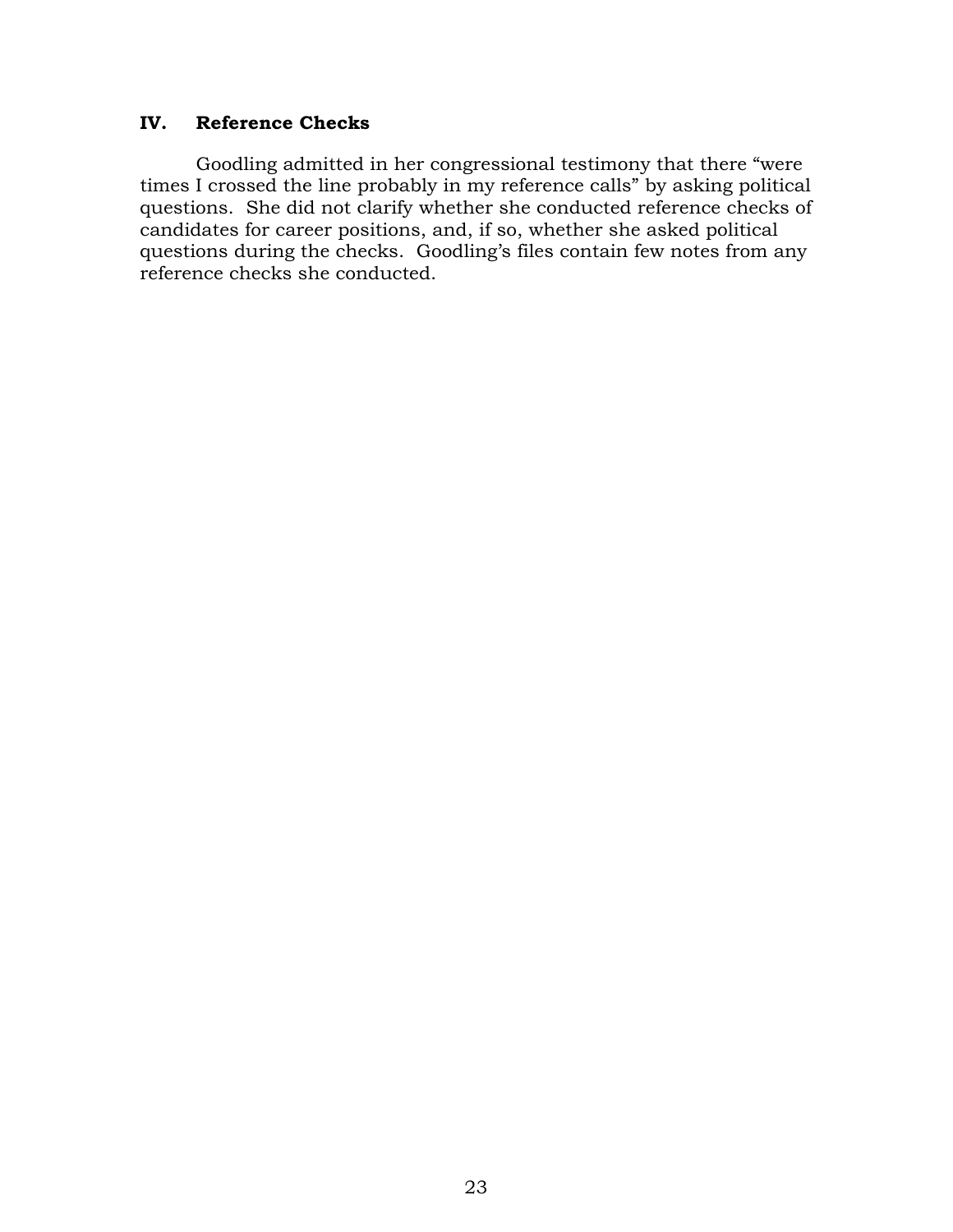[THIS PAGE LEFT INTENTIONALLY BLANK]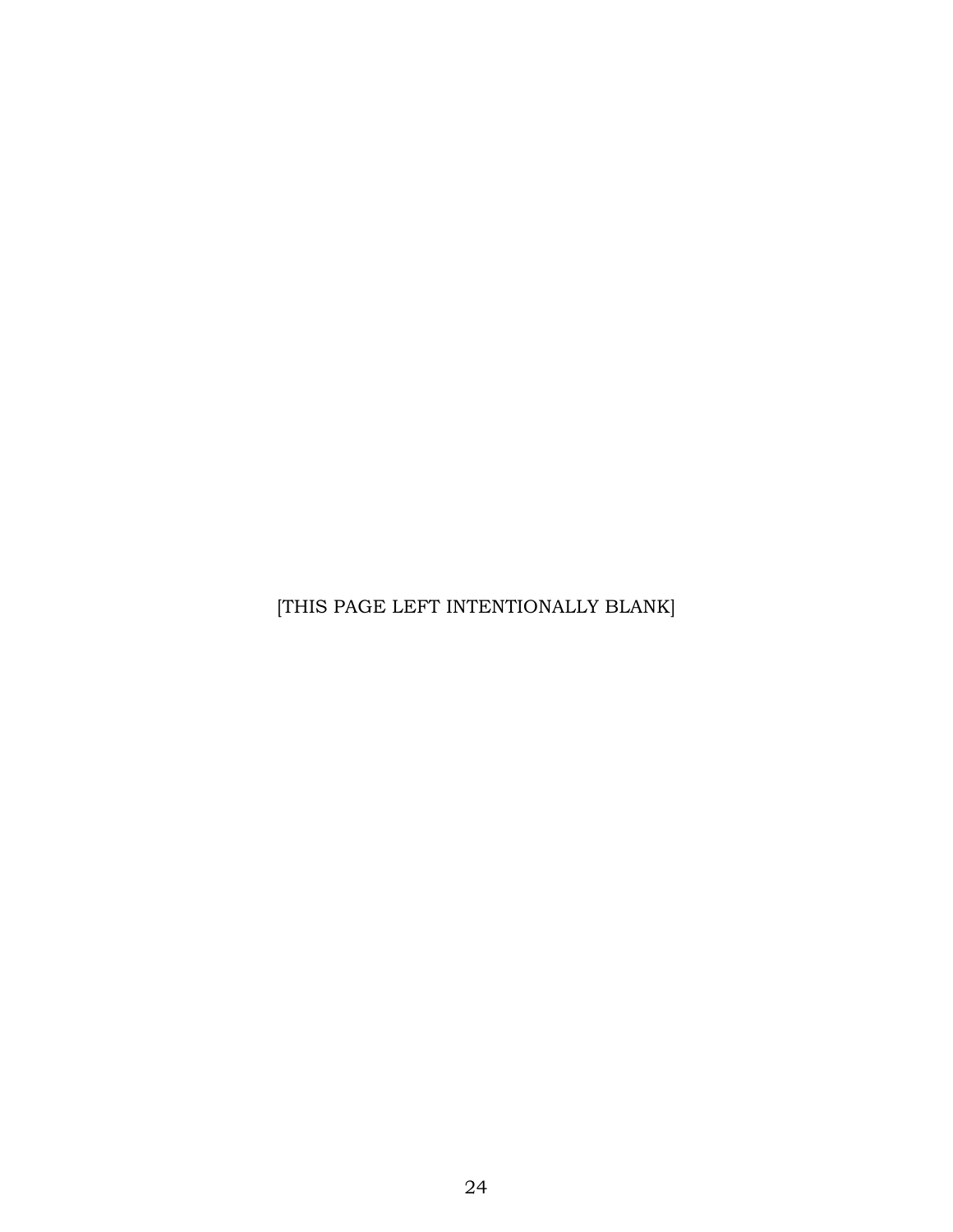# <span id="page-29-0"></span>**CHAPTER FOUR EVIDENCE AND ANALYSIS: PERMANENT CAREER ATTORNEY HIRING DECISIONS**

In this chapter of the report we discuss our investigation of allegations that Goodling used political or ideological affiliations to screen waiver requests by interim U.S. Attorneys to hire career AUSAs, and to screen candidates for other permanent career positions within the Department.

#### **I. Interim U.S. Attorney Waiver Requests to Hire Career AUSAs**

On March 29, 2007, Chuck Rosenberg, Acting Chief of Staff to the Attorney General, forwarded to us a complaint that Goodling had denied an interim U.S. Attorney's request for a waiver to hire an AUSA because she believed the candidate was too "liberal." In addition, Goodling's written statement to Congress acknowledged that "[i]n a very small number of [waiver] cases, I believe that my decisions may have been influenced in part based on political considerations."

Pursuant to Department policy, interim or acting U.S. Attorneys – that is, U.S. Attorneys who have not been appointed by the President and confirmed by the Senate – do not have the authority to hire new AUSAs without permission from the Department.<sup>[20](#page-29-0)</sup> The same policy applies to U.S. Attorneys who have announced their intent to leave office. This policy is intended to allow permanent, presidentially appointed U.S. Attorneys the ability to hire staff for their offices, rather than having interim or departing U.S. Attorneys make the hiring decisions.

However, in some circumstances an interim or outgoing U.S. Attorney needs to hire new attorneys, such as when there is a lengthy delay in the appointment or confirmation process and the office has a large number of vacancies. In such cases, the interim or outgoing U.S.

 <sup>20</sup> Under the *Vacancy Reform Act*, the First Assistant U.S. Attorney becomes the acting U.S. Attorney by operation of law when the presidentially appointed U.S. Attorney vacates the position. The term of the acting U.S. Attorney is limited by a time period specified in the statute. 5 U.S.C. § 3345. In addition, the Attorney General may fill a vacant position by appointing an individual to serve as the interim U.S. Attorney, also subject to a time limitation specified in the statute. After the expiration of that time period and if the vacancy still exists, the U.S. District Court for the district in which the vacancy occurred may appoint an interim U.S. Attorney to serve until the vacancy is filled. 5 U.S.C. § 546.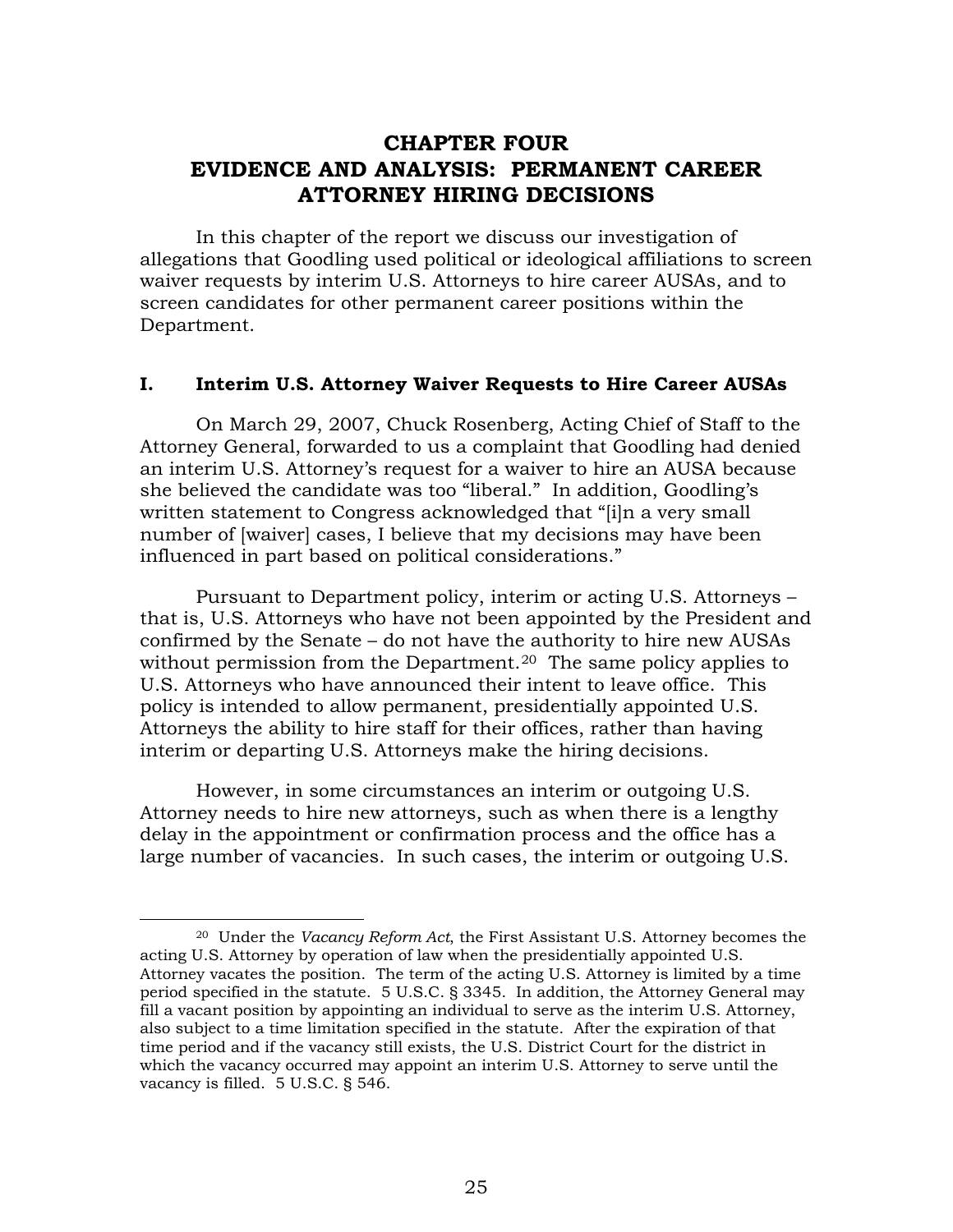Attorney can request from EOUSA a waiver from the policy prohibiting them from hiring an AUSA.

EOUSA does not have a formal process for submitting waiver requests. Typically, interim U.S. Attorneys or their staff send EOUSA an e-mail requesting the waiver, with details about the waiver request such as the number of hires requested. During the period encompassed by our review, when EOUSA received waiver requests they were usually forwarded to EOUSA's administrative staff for processing and analysis. The administrative staff would determine the number of vacancies at the USAO, the current financial status of the office, and whether the office could afford the hire based on its current budget. Once EOUSA administrative personnel performed this analysis, an EOUSA senior manager would decide whether to approve or reject the request.

Michael Battle, who was EOUSA Director for most of Goodling's tenure while she was in both EOUSA and the OAG, told us he did not become involved in decisions on waiver requests. He said he delegated responsibility for the waiver process to his Deputy Directors, one of whom was Goodling from March to November 2005.

We determined that at some point during her EOUSA tenure, Goodling began to decide some waiver requests for EOUSA. For example, on October 7, 2005, Goodling sent Battle an e-mail asking about the status of a waiver request, and telling him that "[n]ormally waiver requests from Actings/Interims come to Steve [Parent] and I and we both vet them from our various sides."

We determined that after Goodling moved to the OAG to become the Department's White House Liaison, she continued to decide EOUSA waiver requests. Battle told us that he did not know that Goodling continued to do this. Neither Susan Richmond nor Jan Williams, Goodling's predecessors as White House Liaison, were involved in deciding such requests for EOUSA while serving in the OAG.

In her written statement to Congress in May 2007, Goodling discussed her role in processing waiver requests while at EOUSA and why she continued that practice when she moved to the OAG:

I reviewed a number of . . . waiver requests during my tenure in EOUSA and the Attorney General's office. While in EOUSA, I referred significant waiver requests to [OAG Chief of Staff] Sampson. When I moved to the Office of the Attorney General, my position in EOUSA was left vacant, so I continued to oversee these waiver requests.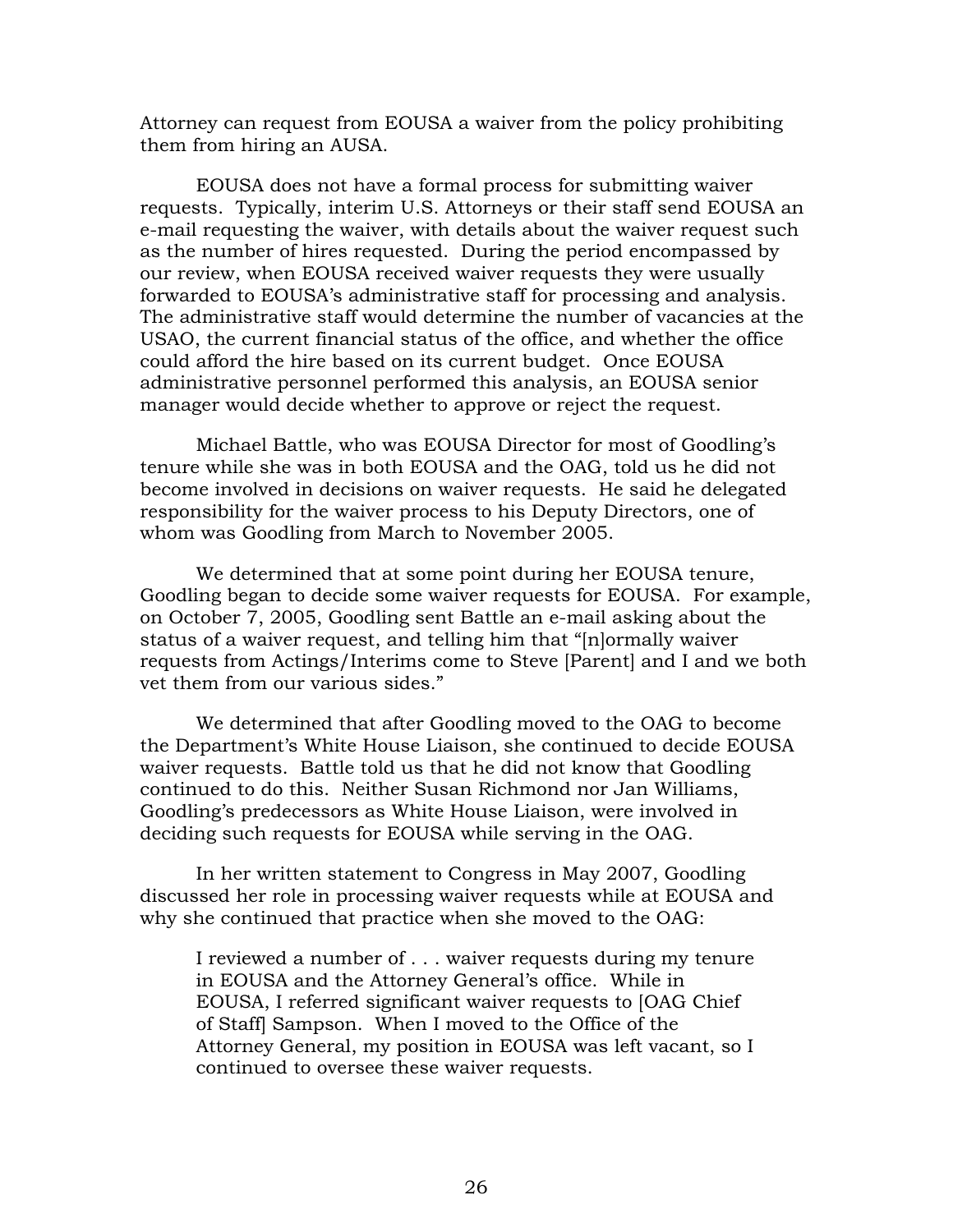<span id="page-31-0"></span>We believe that several of Goodling's assertions in this written statement were inaccurate.

Sampson stated that when Goodling was in EOUSA he did not recall that he discussed specific waiver request candidates with her. We reviewed all of the e-mails between Goodling and Sampson when she worked in EOUSA, and found no evidence that she referred any specific waiver requests to Sampson. Sampson told us that when Goodling was in EOUSA, in connection with waiver requests she would ask him about the status of U.S. Attorney presidential appointments and whether they were relatively imminent. Sampson stated that if the appointment was not imminent, he would suggest that the waiver be granted if the hire was necessary, but he did not discuss specific candidates with her.

Moreover, Goodling's assertion that she continued to review waiver requests while in the OAG because her EOUSA position was vacant is undermined by evidence that she continued to require EOUSA to send her waiver requests even after her position as the EOUSA Schedule C political Deputy Director was filled by John Nowacki in August 2006.[21](#page-31-0) On September 29, 2006, shortly after Nowacki assumed his duties in EOUSA, he forwarded Goodling a waiver request from the District of Alaska and commented, "I assume you want to see this sort of thing – if not, let me know . . . I intend to recommend approval." Goodling replied, "When you get a waiver request, the approval comes from me – so I assume your last sentence means you are recommending that I approve . . . ?"

We found numerous instances in which Goodling and Nowacki asked to review the résumés of AUSA candidates who were the subject of waiver requests. EOUSA Associate Counsel Natalie Voris told us that Goodling usually asked to see the résumés of the potential hires for the waiver requests. Voris stated that the purpose of reviewing résumés was to see if the candidates were minimally qualified, and to see if there was personal favoritism occurring by the USAO requesting the waiver. However, the requesting USAO had already assessed and approved of the candidates' qualifications, and it is not clear how EOUSA would have been able to determine whether a candidate was selected based on personal favoritism.

 <sup>21</sup> Nowacki graduated from Evangel College in 1994 and, like Goodling, from Regent University Law School in 1998. Also like Goodling, Nowacki worked in the Department's Office of Public Affairs, from November 2003 to March 2006. He then served a 6-month detail as a Special AUSA in the Eastern District of Virginia. Like Goodling, he transferred to EOUSA in August 2006. Nowacki served as a Schedule C political appointee and an EOUSA Deputy Director. Nowacki is currently on a detail to Iraq.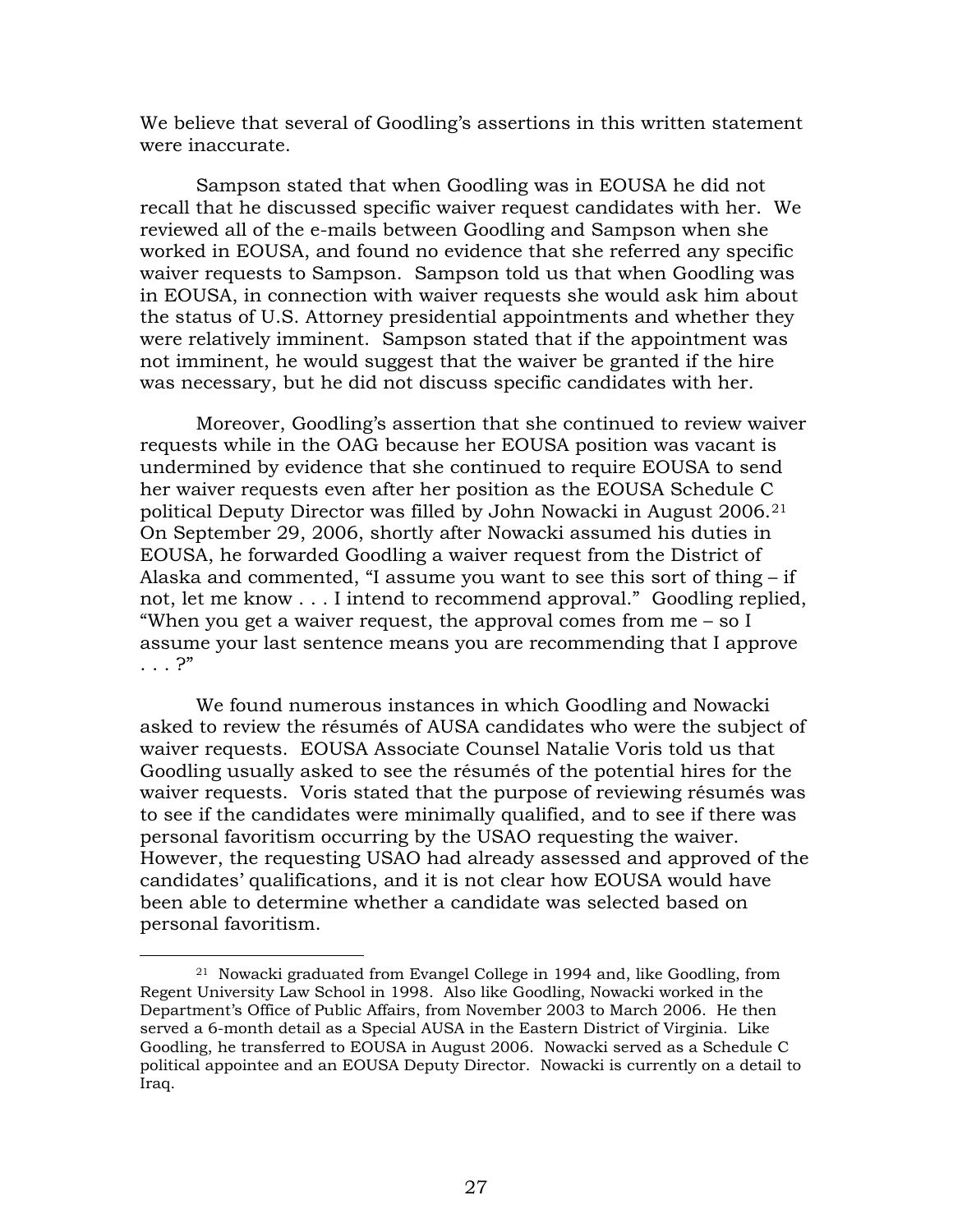#### **A. Screening Waiver Requests**

<span id="page-32-0"></span>To determine the extent to which Goodling improperly considered political or ideological affiliations in making her waiver request decisions, we reviewed EOUSA documents related to waiver requests during Goodling's tenure at EOUSA and the OAG, including information about Goodling's approval or disapproval of such requests. In addition, we reviewed Goodling's e-mails during the time she was in EOUSA and the OAG for documents related to her assessment of waiver requests.

We also sent a written request for information and documents related to waiver requests to all 30 Department attorneys who had served as an interim U.S. Attorney during Goodling's tenure at EOUSA and the OAG. We asked them for information about whether they had made any waiver requests, and if so whether they had any direct or indirect evidence that Goodling used improper or illegal criteria to assess such requests. In our written request to the interim U.S. Attorneys, we cited political affiliation and religion as examples of improper or illegal hiring criteria. In addition, we interviewed current and former EOUSA senior staff and an interim U.S. Attorney who had direct knowledge of Goodling's screening of waiver requests.

Based on our investigation, we determined that both Goodling and Nowacki considered political or ideological affiliations to assess AUSA candidates who were the subject of waiver requests on at least three occasions.

Twenty of the 30 interim U.S. Attorneys we contacted stated that they had submitted waiver requests during Goodling's tenure in EOUSA and the OAG. Two of the 30 interim U.S. Attorneys, Jeffery Taylor and Chuck Rosenberg, said they were aware of evidence that Goodling had used political considerations in assessing a waiver request. Both Taylor and Rosenberg referred to the same incident involving an AUSA candidate in the District of Columbia.

In the next section, we discuss the waiver request identified by Taylor and Rosenberg, as well as two other instances where the evidence indicated that Goodling or Nowacki used political or ideological affiliations to assess AUSA candidates who were the subject of waiver requests.

Aside from these three incidents, we found no other evidence of the use of political or ideological affiliations to assess waiver candidates. With one exception noted below, we found no documents or e-mails evidencing Goodling's use of political or ideological affiliations to screen waiver requests. The documents produced by interim U.S. Attorneys,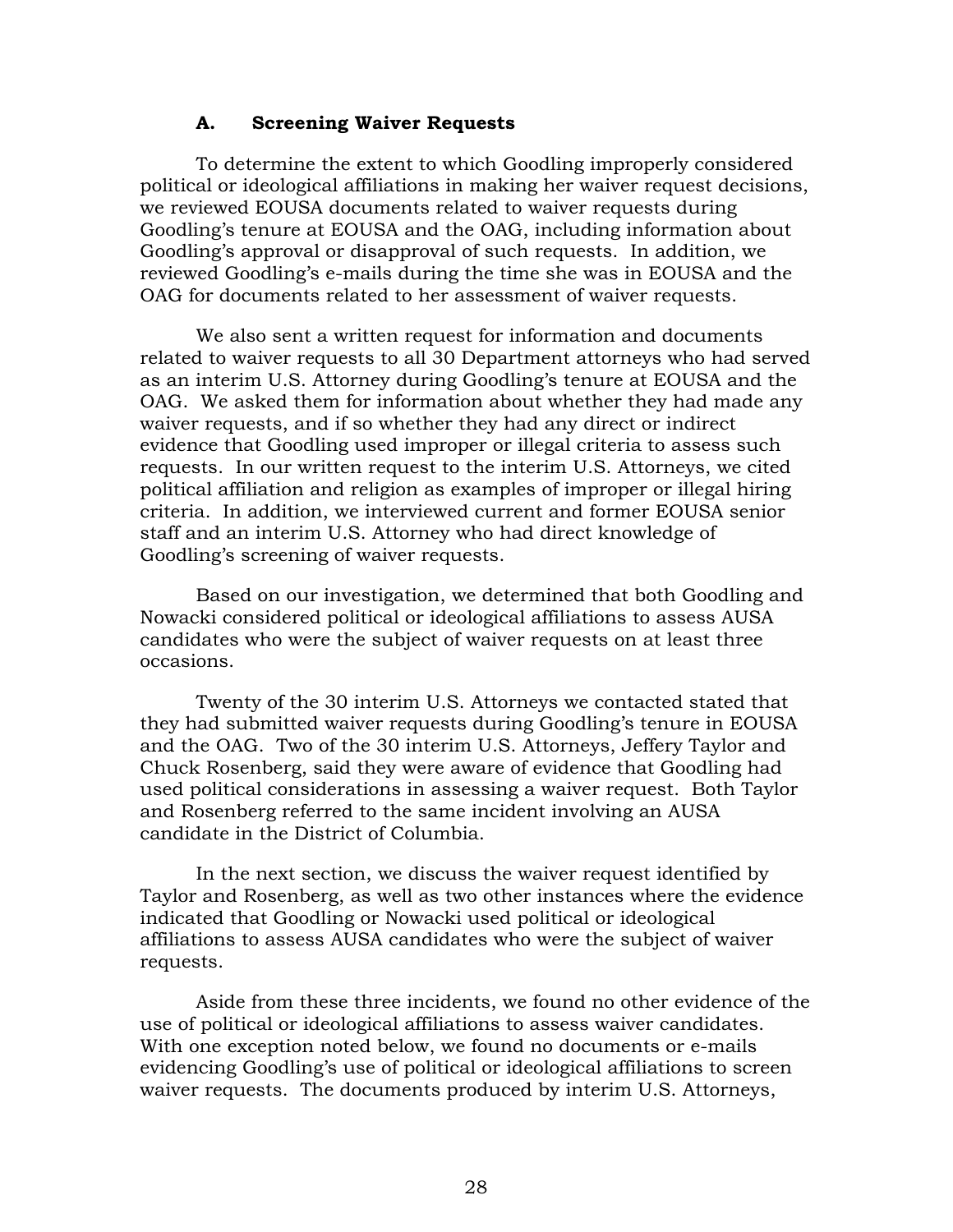<span id="page-33-0"></span>EOUSA, and Goodling's e-mail archives reflected Goodling's consideration of factors such as the requesting office's budget situation and the existing number of staff vacancies to assess waiver requests.

Unlike the process she used for assessing candidates for political positions, temporary details, or IJ positions, we found no evidence that Goodling maintained folders containing résumés and other supporting materials for the subjects of waiver requests. This was not surprising because she did not interview these candidates. However, because there were no folders on these candidates (which were the source of much of our information about how Goodling processed other candidates), we do not have evidence whether she conducted Internet research or called AUSA candidate references regarding waiver requests.

#### **1. The USAO for the District of Columbia**

In September 2006, Jeffery Taylor became the interim U.S. Attorney for the District of Columbia.[22](#page-33-0)

Sometime in November 2006, Taylor asked EOUSA for a waiver to hire an AUSA for the District of Columbia USAO. Taylor had selected a candidate for the slot after interviewing several applicants. Taylor's waiver request was oral, and we found no documents reflecting his waiver request or the exact date of the request.

After making the request, Taylor sent EOUSA the résumé of the candidate he wanted to hire. According to the résumé, the candidate received his undergraduate degree from Cornell University; graduated from Howard University School of Law where he was Director of the Civil Rights Symposium; interned in the Department of Justice's Civil Rights Division; and worked for 7 years in the Civil Rights Office in the Office of the General Counsel for the Environmental Protection Agency.

Taylor told us that after failing to receive a response to his request, he called EOUSA and was informed that Goodling, who was then the Department's White House Liaison, had final authority on waiver requests. Taylor therefore called Goodling to discuss the waiver.

According to Taylor, Goodling told him that the candidate gave her pause because judging from his résumé he appeared to be a "liberal Democrat." Taylor responded by stating that such considerations were

 <sup>22</sup> Prior to his appointment as interim U.S. Attorney, beginning in 2002 Taylor served as Counselor to Attorney General Ashcroft and then Attorney General Gonzales. From 1999 to 2002, he served as Counsel to the U.S. Senate's Committee on the Judiciary. From 1995 to 1999, he was an AUSA in the Southern District of California.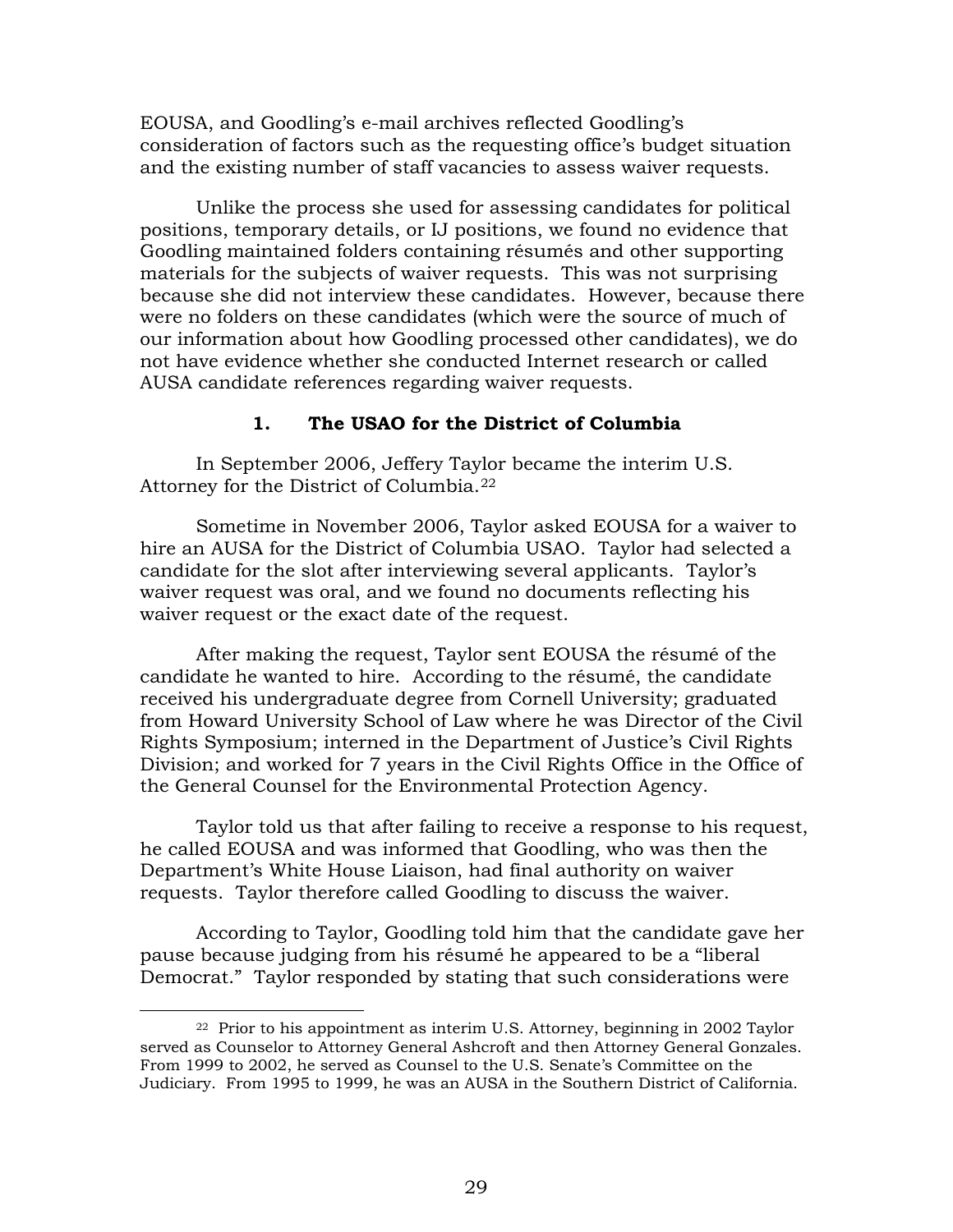<span id="page-34-0"></span>not relevant in career AUSA hiring decisions. Taylor said he also told Goodling that AUSAs' political affiliations are not relevant to how they perform, and that U.S. Attorneys will lose credibility if they are perceived as making politicized hiring decisions. Taylor said that Goodling also mentioned that because Republicans had lost control of Congress after the November 2006 elections, she expected that Republican congressional staff might apply for AUSA positions in Washington. Goodling told Taylor she would get back to him regarding his request.

Taylor said that when Goodling failed to get back to him, he called Kyle Sampson, Chief of Staff to the Attorney General, and asked him to intervene with Goodling.[23](#page-34-0)

Sampson told us that Taylor called him to complain that Goodling was slowing down the process of his getting a waiver from EOUSA to hire AUSAs. Sampson said he told Goodling that Taylor should not be subject to the waiver process because Taylor was going to be nominated by the President for the permanent U.S. Attorney position. Sampson said that Goodling then agreed with the waiver request. Sampson told us he did not recall that either Taylor or Goodling had said that the AUSA candidate at issue was a Democrat. Sampson also said he did not think he knew at the time that Goodling had a problem with the candidate's perceived political party affiliation.

We found a November 21, 2006 e-mail from Sampson to Goodling stating that Taylor had been trying to reach Goodling and that Taylor wanted to hire several AUSAs. Sampson stated in the e-mail that because Taylor was going to be the nominee for U.S. Attorney, Sampson was inclined to let Taylor hire at will.

On November 30, 2006, Goodling sent an e-mail to EOUSA staff stating that Taylor could hire AUSAs at will if the U.S. Attorney's Office had sufficient funds. As a result, Taylor hired the candidate.

During Goodling's congressional testimony, she was asked about Taylor's waiver request. Goodling testified that she regretted that she had made a "snap judgment based on the totality of things [she] saw on [the candidate's] resume."

#### **2. The USAO for the Western District of Missouri**

On December 19, 2006, Bradley Schlozman, who at the time was the interim U.S. Attorney for the Western District of Missouri, sent an e-

 <sup>23</sup> E-mails indicate this call occurred on approximately November 21, 2006.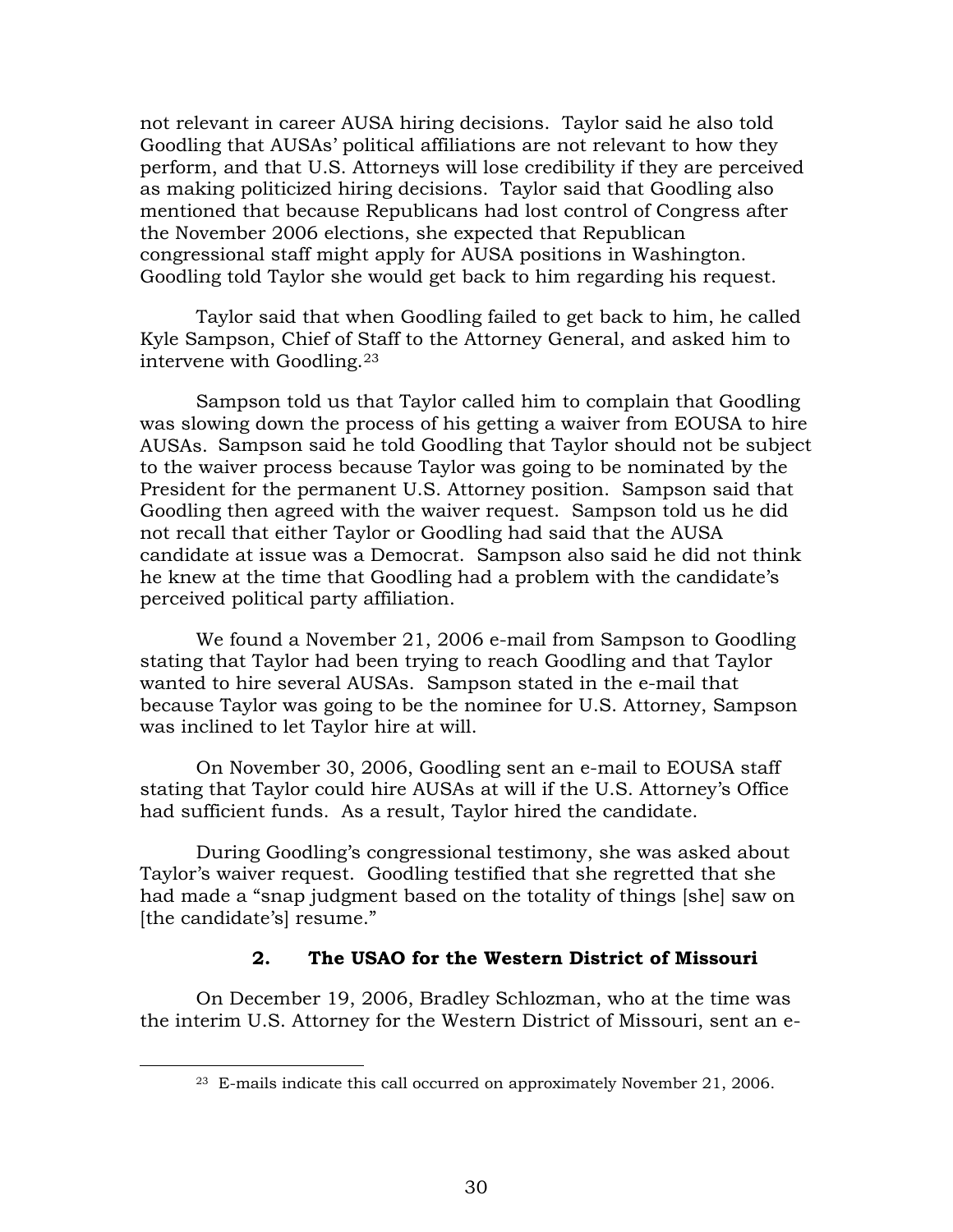<span id="page-35-0"></span>mail to EOUSA Director Battle and Nowacki to request a waiver to hire an AUSA.[24](#page-35-0) Nowacki asked to see the résumés of potential candidates for the position. On December 22, Schlozman sent Nowacki an e-mail that attached the résumés of three candidates. In his e-mail, Schlozman described the three candidates as "rock-solid Americans" who would be a "hugely positive legacy for this Administration." Schlozman described each candidate in terms of their conservative political credentials. He wrote that the first applicant's "involvement with the Bush/Cheney campaign speaks for itself." Regarding the second candidate, Schlozman noted that he met the applicant during the applicant's clerkship with a "43-appointee" (referring to a federal appellate judge appointed by President Bush). Schlozman described the third candidate as "a rock star talent in addition to being hard core (in the most positive sense of that phrase) on the issues[.]" Schlozman also described the third applicant as "an obvious conservative of incredible intellect."[25](#page-35-0)

That same day, Nowacki forwarded the three résumés by e-mail to Goodling in the OAG. Later that day, Goodling sent an e-mail to Nowacki saying, "Tell Brad he can hire one more good American." Shortly thereafter, Nowacki sent an e-mail to Schlozman saying, "You can go ahead and hire one more good American." Nowacki acknowledged to us that he understood the phrase "good American" to refer to someone with Republican credentials.

Nowacki said he thought that Schlozman's use of political credentials to describe AUSA candidates was an attempt to get his waiver request approved by Goodling.

In answers to congressional questions, Schlozman addressed his use of political affiliations in advocating for the waiver. He wrote:

As I noted at the hearing, I had heard rumors that Ms. Goodling considered political affiliation in approving hiring decisions for career positions. I also knew that, although the decision to authorize the hiring of AUSAs by interim U.S. Attorneys was technically vested in EOUSA, Ms. Goodling exercised great control in this area. Knowing this, and in order to maximize the chances of obtaining authority to hire an additional AUSA, I recall once noting the likely political

<sup>&</sup>lt;sup>24</sup> Prior to his appointment as interim U.S. Attorney, Schlozman had been a Counsel in the ODAG, a Deputy AAG in the Civil Rights Division, and the Acting AAG for the Civil Rights Division.

 $25$  As noted above, we are conducting a separate investigation regarding Schlozman's personnel actions in the Civil Rights Division.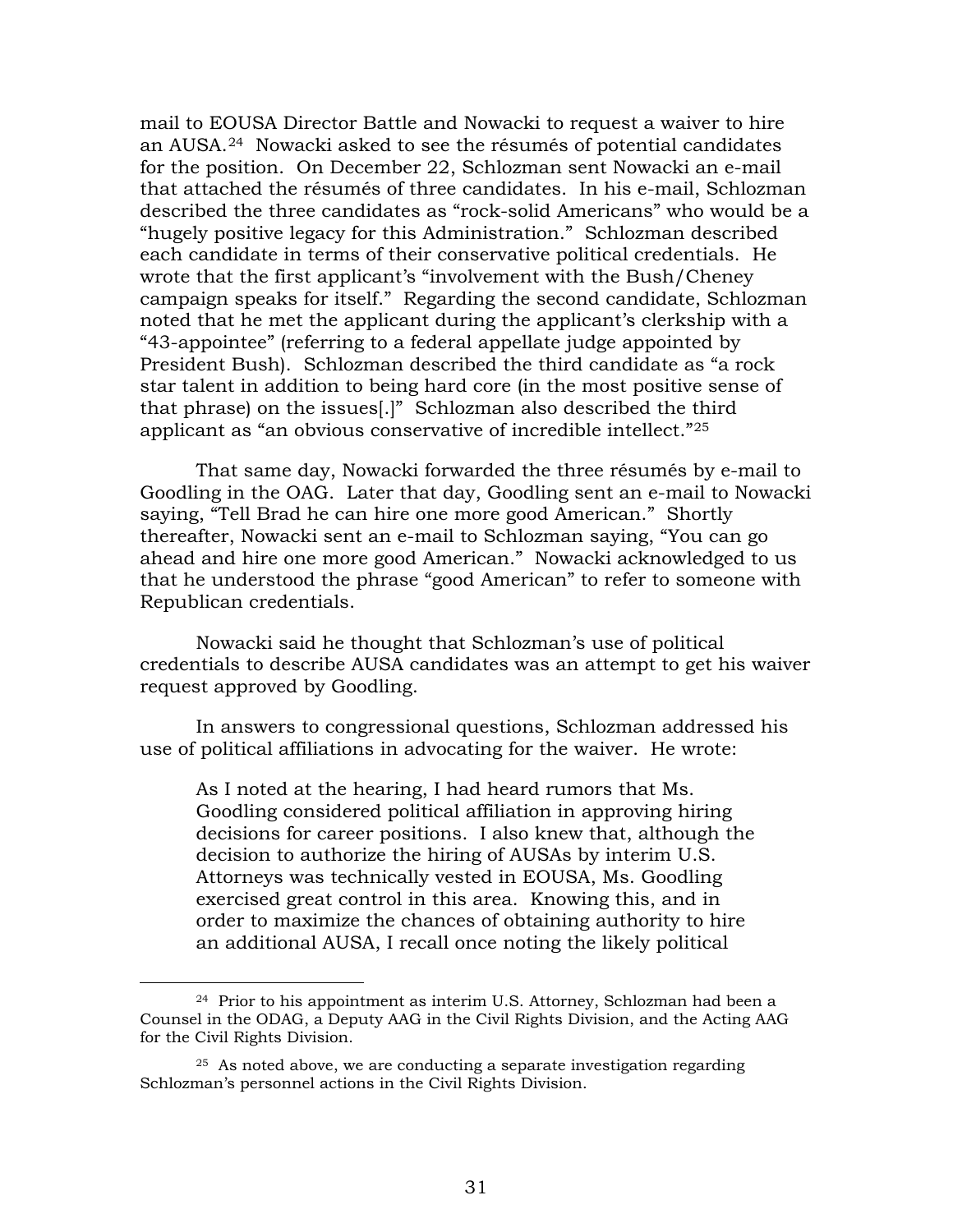<span id="page-36-0"></span>leanings of several applicants in response to a query from EOUSA about the candidates being considered for the position. However, none of the individuals I referenced was hired, nor do I believe they were even interviewed. Indeed, I adopted an apolitical hiring process in which I completely turned over the process (i.e., selecting candidates to be interviewed, interviewing candidates, and recommending a candidate to be hired) to a hiring panel consisting of three veteran career prosecutors in my office – the First Assistant U.S. Attorney, the Senior Litigation Counsel, and a Supervisory [AUSA].

We confirmed that none of the three applicants was hired by the Missouri USAO. Career officials in the USAO made the decisions on who to hire, and they did not select any of these three applicants.

#### **3. The USAO for the Western District of Washington**

John McKay, the former U.S. Attorney for the Western District of Washington, announced his resignation in late [2](#page-36-0)006.<sup>26</sup> Before McKay resigned, he made offers to hire four AUSAs for his office. Pursuant to Department policy, EOUSA honors offers made to AUSA candidates by U.S. Attorneys who are leaving office if the offers were made prior to their resignation announcement. After McKay's departure, his USAO sought EOUSA's permission to hire the four AUSA candidates. EOUSA eventually agreed. However, before EOUSA granted approval, one of the four AUSA candidates withdrew his name from consideration.

On March 1, 2007, interim U.S. Attorney Jeffrey Sullivan, who had temporarily replaced McKay, sent an e-mail to EOUSA Director Battle asking that the USAO be allowed to substitute another AUSA candidate for the one who had withdrawn. Sullivan attached the replacement candidate's résumé to his e-mail, and copied the e-mail to his First Assistant U.S. Attorney (FAUSA) Mark Bartlett and to EOUSA Deputy Director Nowacki.

Nowacki sent Goodling an e-mail on March 1 about this waiver request. In the e-mail, Nowacki referenced their "recent conversation" about the candidate and forwarded to Goodling information about the Western District of Washington USAO's financial situation.

<sup>&</sup>lt;sup>26</sup> We are investigating the circumstances surrounding McKay's removal as U.S. Attorney as part of our investigation of the removal of several U.S. Attorneys.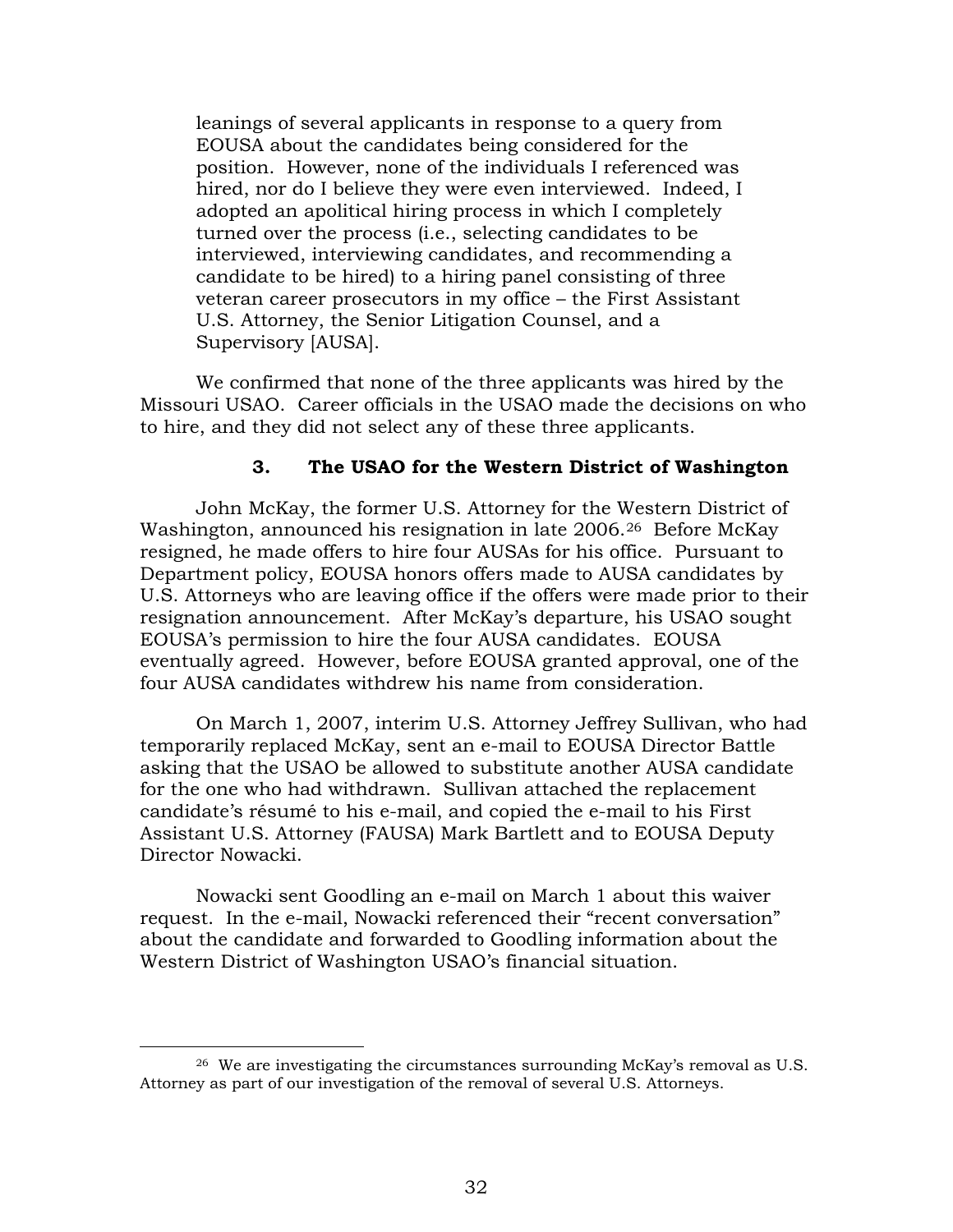Nowacki told us he did not recall speaking with Goodling about the candidate, and we found no other information regarding the substance of their conversation.

On March 6, FAUSA Bartlett sent an e-mail to Nowacki again requesting permission to hire the replacement candidate. Bartlett then spoke to Nowacki, who requested another copy of the candidate's résumé, which Bartlett attached to an e-mail to Nowacki on March 7.

The candidate's résumé did not directly reference any political or ideological affiliation. However, her résumé noted that she clerked for Eighth Circuit Court of Appeals Judge Diana Murphy, who had been appointed by President Clinton.

Bartlett stated that after his March 6 e-mail to Nowacki, he frequently telephoned Nowacki asking for a decision about the candidate. Bartlett told us that he had been aware of allegations that politics had played a role in the selection of AUSAs, but did not recall the source of those allegations. On March 14, Bartlett said he left Nowacki a strongly worded voice mail in which he accused Nowacki of using a political litmus test to assess AUSA candidates. Bartlett said that in his voice mail he also stated that he would not accept a decision based on politics and would appeal any such decision within the Department. Bartlett said that within 10 minutes of leaving this voice mail he received an email from Nowacki approving the candidate's hire.

We interviewed Nowacki twice about this particular waiver candidate. In his first interview, Nowacki stated that he initially had recommended against the waiver request because of budgetary reasons. Nowacki also said he did not recall discussing the candidate with Goodling, even after we showed him his e-mail to her referencing their "recent conversation" about the candidate. Nowacki said that after receiving Bartlett's voice mail, he probably revisited the budgetary issue, and then recommended that the waiver be granted because of new funds the USAO had received. Nowacki denied using political considerations to assess the waiver request and said he probably revisited the issue to try to stop Bartlett from calling so often. Nowacki also stated that he did not recall that he had quickly notified the district of EOUSA's decision to approve the waiver request after receiving Bartlett's voice mail. Nowacki did not mention any role played by former ODAG Chief of Staff Michael Elston in the waiver decision.

We interviewed Elston after our first interview of Nowacki. Elston told us that after Goodling resigned from the Department, Nowacki called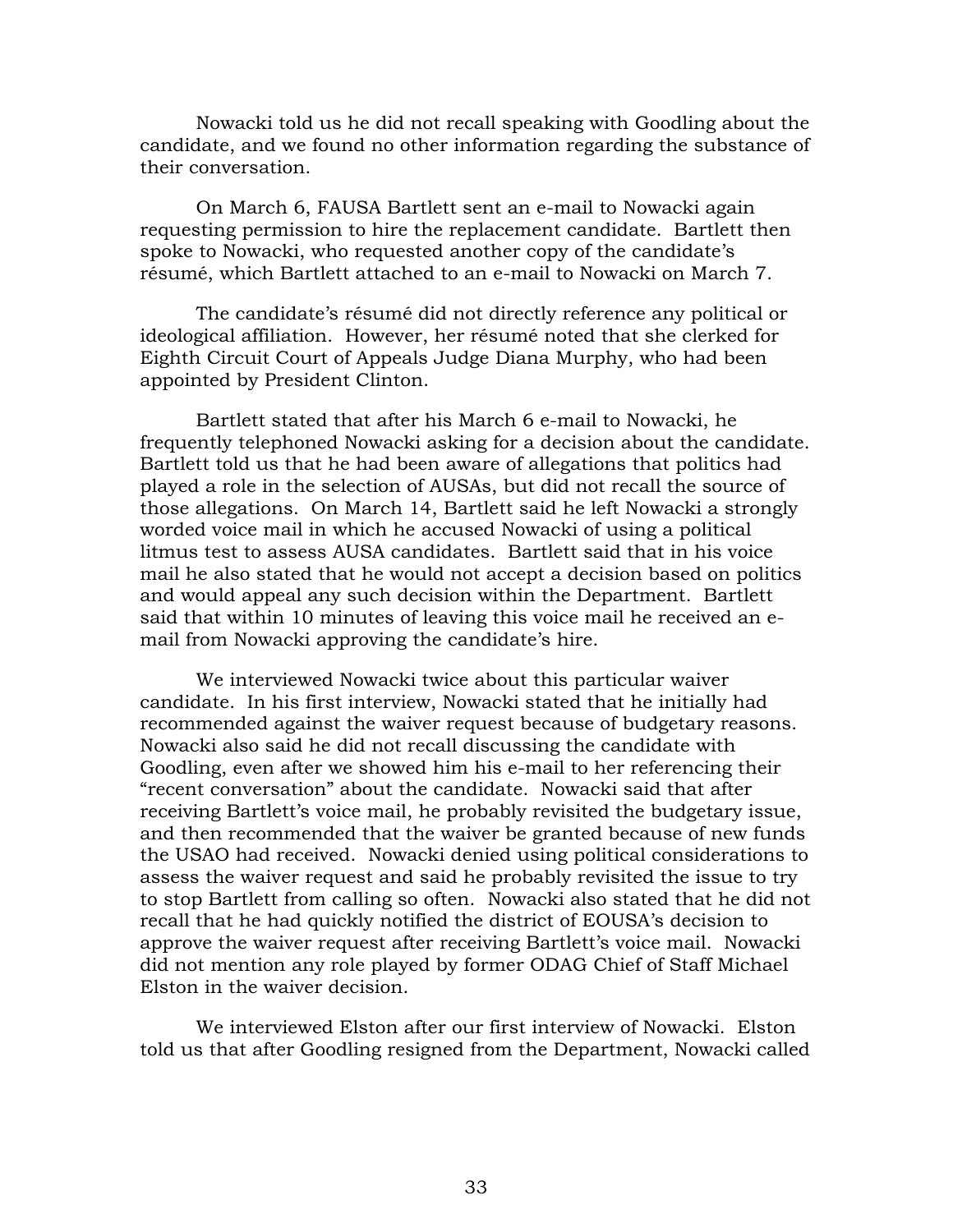<span id="page-38-0"></span>him regarding a waiver request for an AUSA candidate whose name he did not recall.[27](#page-38-0) Elston said that Nowacki told him that he usually consulted with Goodling about waiver requests, that he had a résumé from an AUSA candidate for the Western District of Washington, and that "[the résumé] looks okay, although she clerked for a liberal judge." According to Elston, Nowacki told him that the judge was Diana Murphy from the Eighth Circuit Court of Appeals. Elston told us he knew Judge Murphy well and thought highly of her. Elston said he told Nowacki that his criteria were not appropriate and that he did not want Nowacki to call him again regarding these kinds of issues.

Elston said he believed that although Nowacki was not making a formal recommendation to him, Nowacki thought that the candidate was acceptable despite her clerkship for Judge Murphy. Elston said that he also told Nowacki that AUSA waiver requests should be decided by EOUSA based on traditional, not political, criteria, such as the USAO's financial status.

After Elston's interview, we re-interviewed Nowacki, who described his conversation with Elston differently. Like Elston, Nowacki said that after Goodling left the Department he called Elston about a waiver request and probably referred to the candidate's résumé. Nowacki said that Elston told him that waiver decisions should be made in EOUSA and ended the conversation. Nowacki denied that he had commented to Elston that the candidate worked for "a liberal judge" and that Elston had told him that such comments were not appropriate.

However, we found Elston's version of the conversation to be more credible for several reasons. First, Elston remembered the conversation clearly. Elston also provided the information without us asking about the specific incident, and his recollection corresponded to the facts of the incident.

In addition, as we discuss below in Chapter Seven, Nowacki admitted in another context to providing inaccurate information to senior Department officials regarding Goodling's use of politics to screen candidates for details to EOUSA.

In sum, we credited Elston's testimony and concluded that Nowacki considered political or ideological affiliation – the candidate's clerkship for a judge appointed by a Democrat – when initially assessing

 $27$  Although both Elston and Nowacki stated that the conversation took place after Goodling left the Department, based on the dates of the e-mails discussed above we believe it occurred during her last full week in the Department, which ended March 16, 2007.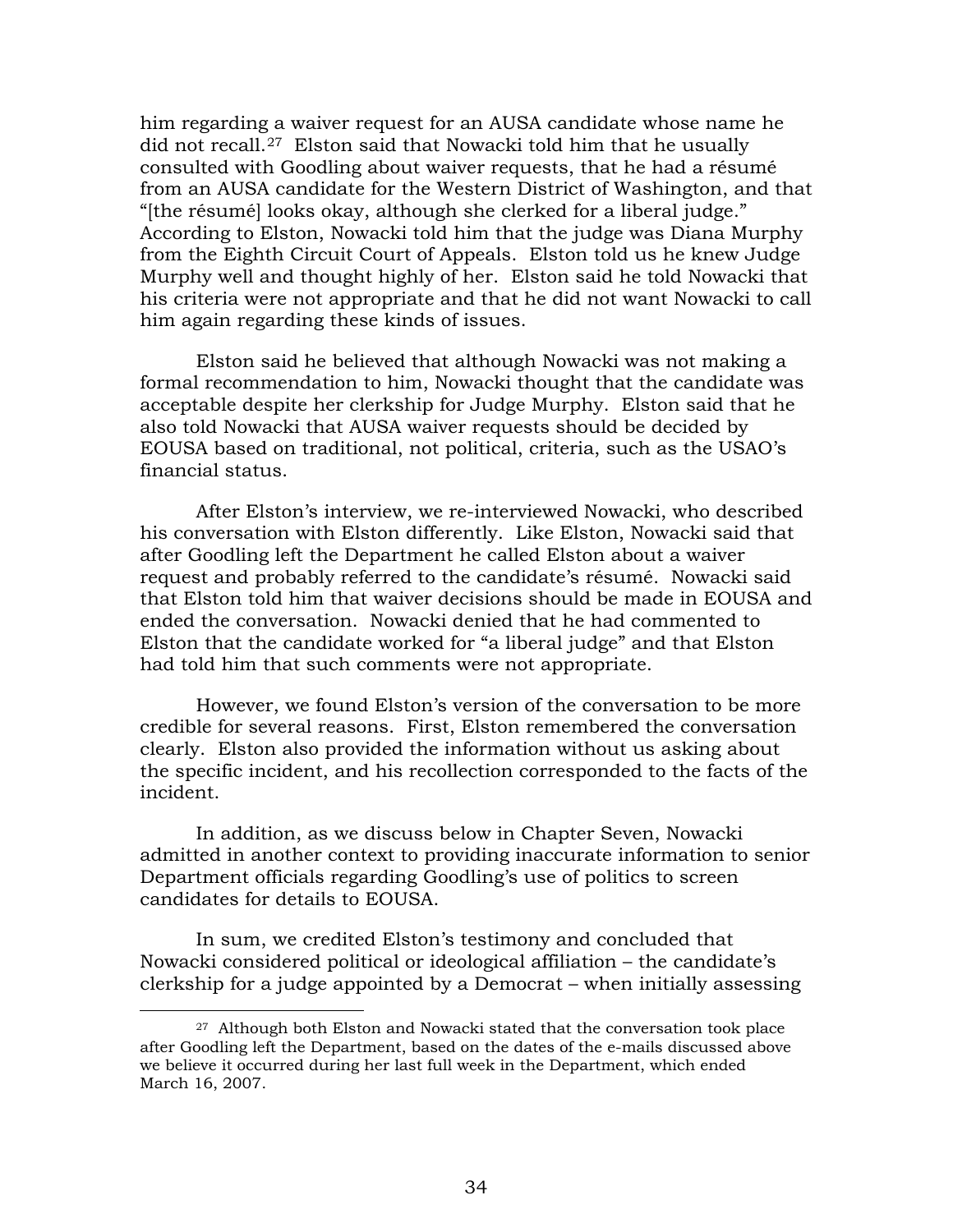the waiver request. However, we also note that, after the conversation with Elston, Nowacki approved the waiver.

# **B. Recent Changes in the Waiver Process**

On July 20, 2007, then Attorney General Gonzales announced to the Department a series of reforms prompted by allegations regarding the politicization of hiring within the Department. One of those reforms involved waiver requests:

I directed the Executive Office of U.S. Attorneys to reaffirm DOJ policy applicable to the vetting process for the hiring of AUSAs by interim or Acting U.S. Attorneys. In conjunction with this, I have instructed EOUSA to ensure that this vetting process remains within EOUSA and not with political appointees in the senior management offices.

Former EOUSA Acting Director Steven Parent, who served as Acting Director after Battle left EOUSA, told us that he disagreed with the practice of EOUSA staff reviewing AUSA candidate résumés in connection with waiver requests. The current EOUSA Director, Kenneth Melson, agreed with this position and has discontinued EOUSA's practice of reviewing résumés of AUSA waiver candidates. Melson told us that "if the practice of reviewing résumés was continued . . . there could be a perception created that EOUSA was applying some sort of political litmus test to the candidates that was not relevant to their qualifications to be an AUSA." As a result, EOUSA no longer reviews the résumés of candidates when deciding waiver requests. Rather, it assesses those requests based on the budgetary status of the USAO, whether the President has nominated a permanent U.S. Attorney, and the status of any such nomination.

# **C. Analysis**

Based on our investigation, we concluded that Goodling and Nowacki improperly used political or ideological affiliations when assessing waiver requests from interim U.S. Attorneys in at least three cases, which violated Department policy and federal law, and also constituted misconduct.

The most troubling case involved a request from Washington, D.C. interim U.S. Attorney Taylor. Goodling did not initially approve the waiver request. When Taylor called Goodling about the pending request, she told him that the candidate gave her pause because, judging from his résumé, he appeared to be a "liberal Democrat." Goodling also mentioned that because Republicans had lost control of Congress after the November 2006 elections, she expected that Republican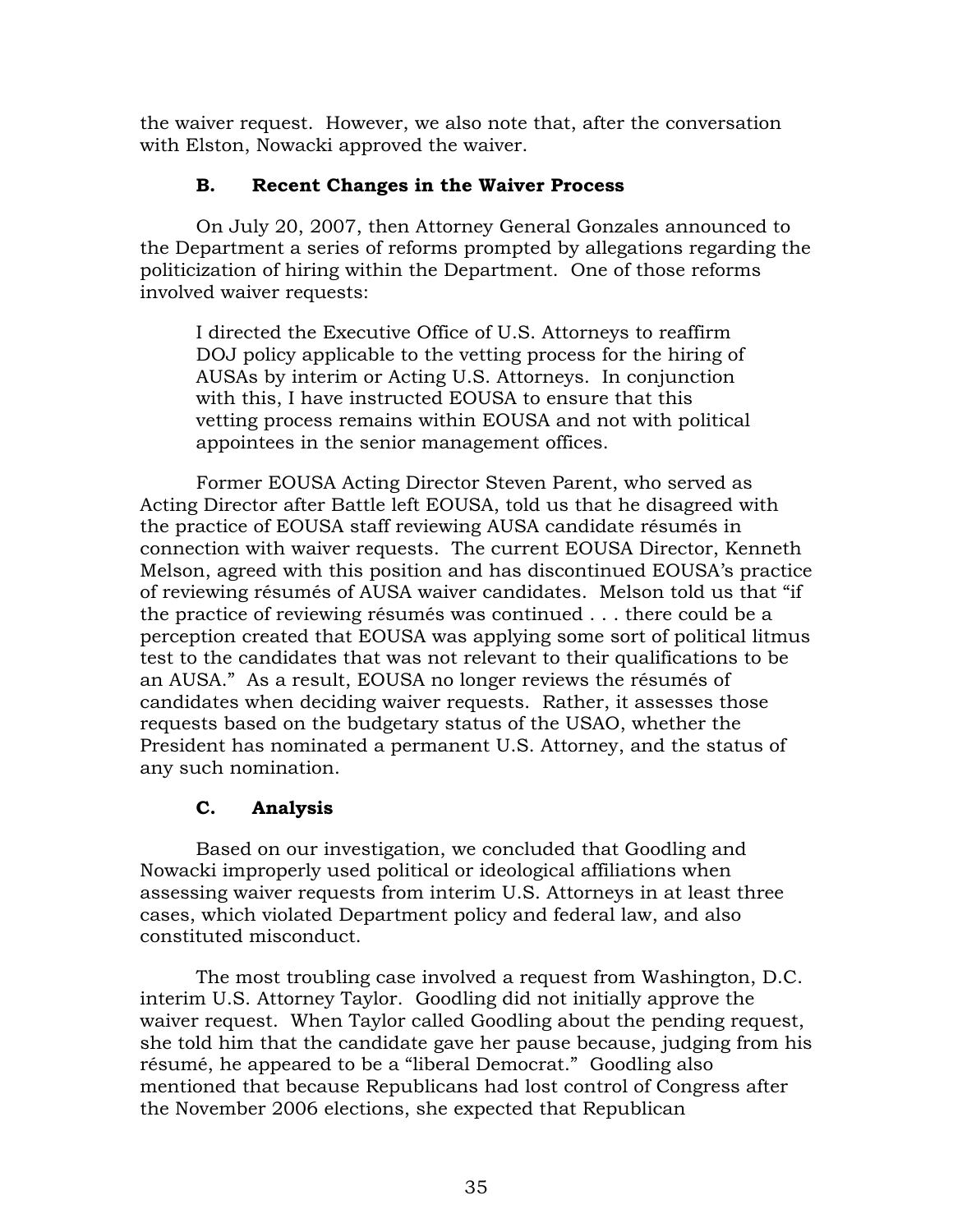congressional staff might apply to the USAO in Washington. Taylor rightfully responded that these were impermissible considerations and that U.S. Attorneys will lose credibility if they are perceived to make politicized hiring decisions.

Yet, even after this discussion, Goodling did not initially approve the waiver request. Only after Taylor complained to OAG Chief of Staff Sampson, who directed Goodling to approve the request, did Goodling send an e-mail approving the waiver.

In the second case, the interim U.S. Attorney in Missouri, Bradley Schlozman, requested a waiver to hire an AUSA. He provided Nowacki with the résumés of three candidates for the position, calling them "rocksolid Americans" who would be a "hugely positive legacy for this Administration." Schlozman promoted the three candidates in terms of their conservative political credentials. Goodling and Nowacki approved Schlozman's waiver request and told him he could hire "one more good American." While none of these three candidates was eventually hired, Schlozman explained his description of the candidates' political affiliations as an attempt to maximize his chances of having Goodling approve the waiver request.

In the third case, Nowacki approved a waiver request from the Western District of Washington. However, according to former ODAG Chief of Staff Elston, when Nowacki contacted him for approval of the request, Nowacki stated that the candidate's "[résumé] looks okay, although she clerked for a liberal judge." Nowacki denied to us that he made such a comment. However, as discussed above, we found Elston's version of the conversation to be more credible.

We did not find evidence that Goodling considered political or ideological affiliations in other waiver requests from interim U.S. Attorneys. As noted above, we surveyed 30 interim U.S. Attorneys, most of whom were career Department prosecutors. Twenty of the 30 stated that they had made waiver requests. Aside from the incident concerning U.S. Attorney Jeffery Taylor, none said they had any indication or evidence that Goodling used political or ideological affiliations in deciding their waiver requests.

We were concerned, however, that in deciding waiver requests from interim U.S. Attorneys, both Goodling and Nowacki reviewed résumés of AUSA candidates – candidates who had already been interviewed and screened by the USAOs. According to longstanding Department practice, the waiver requests should have been made based on budgetary considerations, information concerning whether the President had nominated a permanent U.S. Attorney, and the status of any such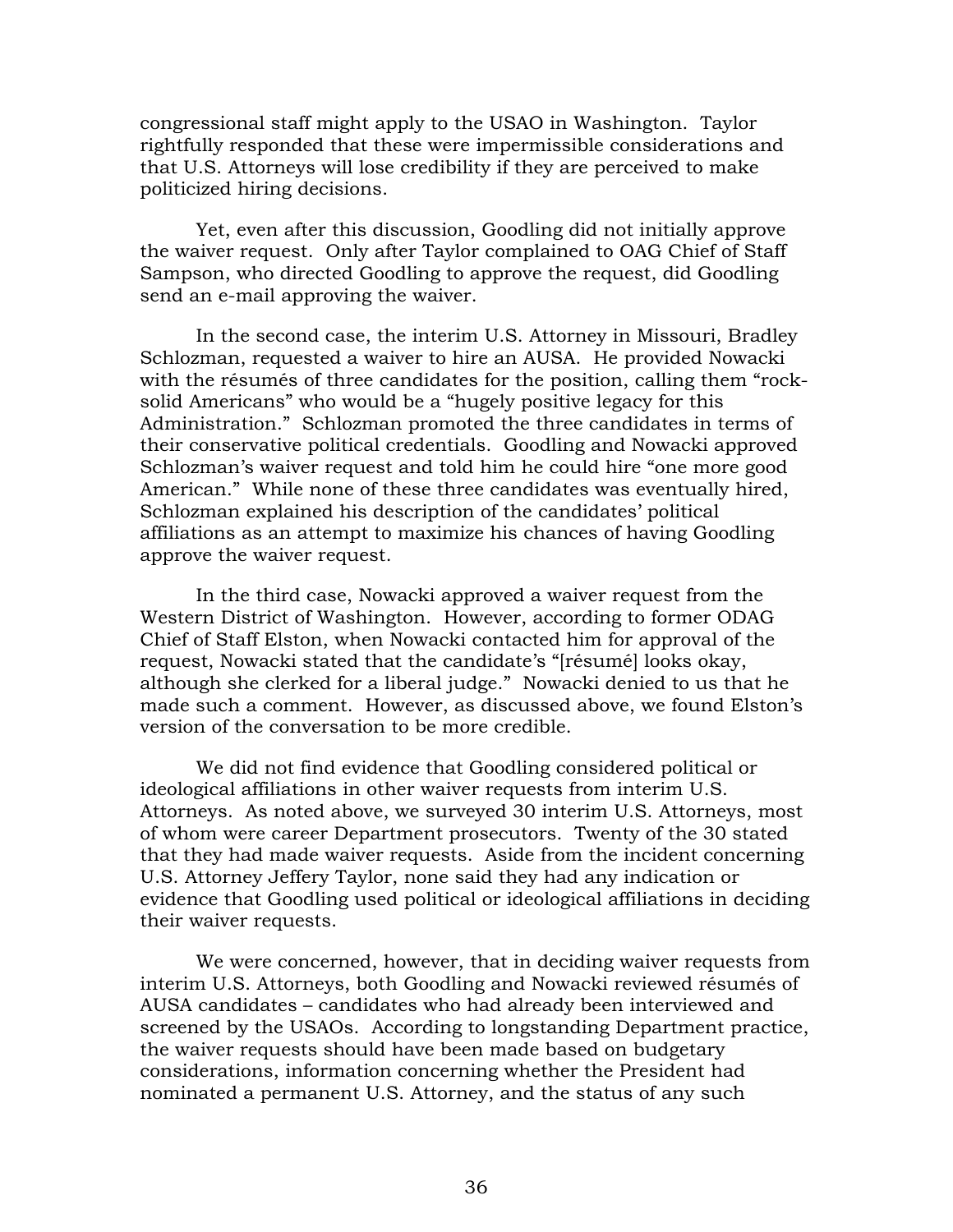<span id="page-41-0"></span>nomination, not Goodling's or Nowacki's assessment of the qualifications of the candidate. The Department's current practice, which was changed after Goodling left the Department, places the decision in EOUSA, which now does not review résumés when deciding on waiver requests. We believe that the changes in the Department's practices for considering waiver requests are important reforms that will help ensure that the political and ideological affiliations of AUSA candidates are not considered in future waiver decisions.

#### **II. Other Career Attorney Positions**

In the course of our investigation we also found evidence that Goodling considered political or ideological affiliations in recommending candidates for other kinds of career attorney positions in the Department.

As the Department's White House Liaison, Goodling received résumés and interviewed candidates for a variety of political positions. Sometimes, however, candidates for political positions also expressed an interest in being considered for career positions within the Department. In these cases, we found evidence that Goodling used her position in the OAG to promote these candidates for career positions.

As we described above, the use of political affiliation to assess candidates for career positions violates federal law. The law prohibits, among other things, persons with "authority" from "recommend[ing]" any "personnel action" on the basis of political affiliation.[2](#page-41-0)8 5 U.S.C. Section 2302(b). We discuss below several examples of Goodling recommending candidates for career AUSA positions because of their political or ideological affiliations, which she noted on their applications.

### **A. The USAO for the District of Columbia**

On December 5, 2006, Goodling received a résumé from a friend which indicated that a candidate who was interested in working in the Department was employed by the Federalist Society. In a December 5, 2006, e-mail responding to the person who had forwarded the résumé to her, Goodling identified several career positions in the Department for which the candidate might be considered: "DC USAO is hiring and Civil

 <sup>28</sup> Goodling could argue that as White House Liaison she did not have the "authority" to "recommend" career attorney applicants. However, on many but not all occasions, Goodling's recommendations regarding career hires were accepted by those receiving her suggestions.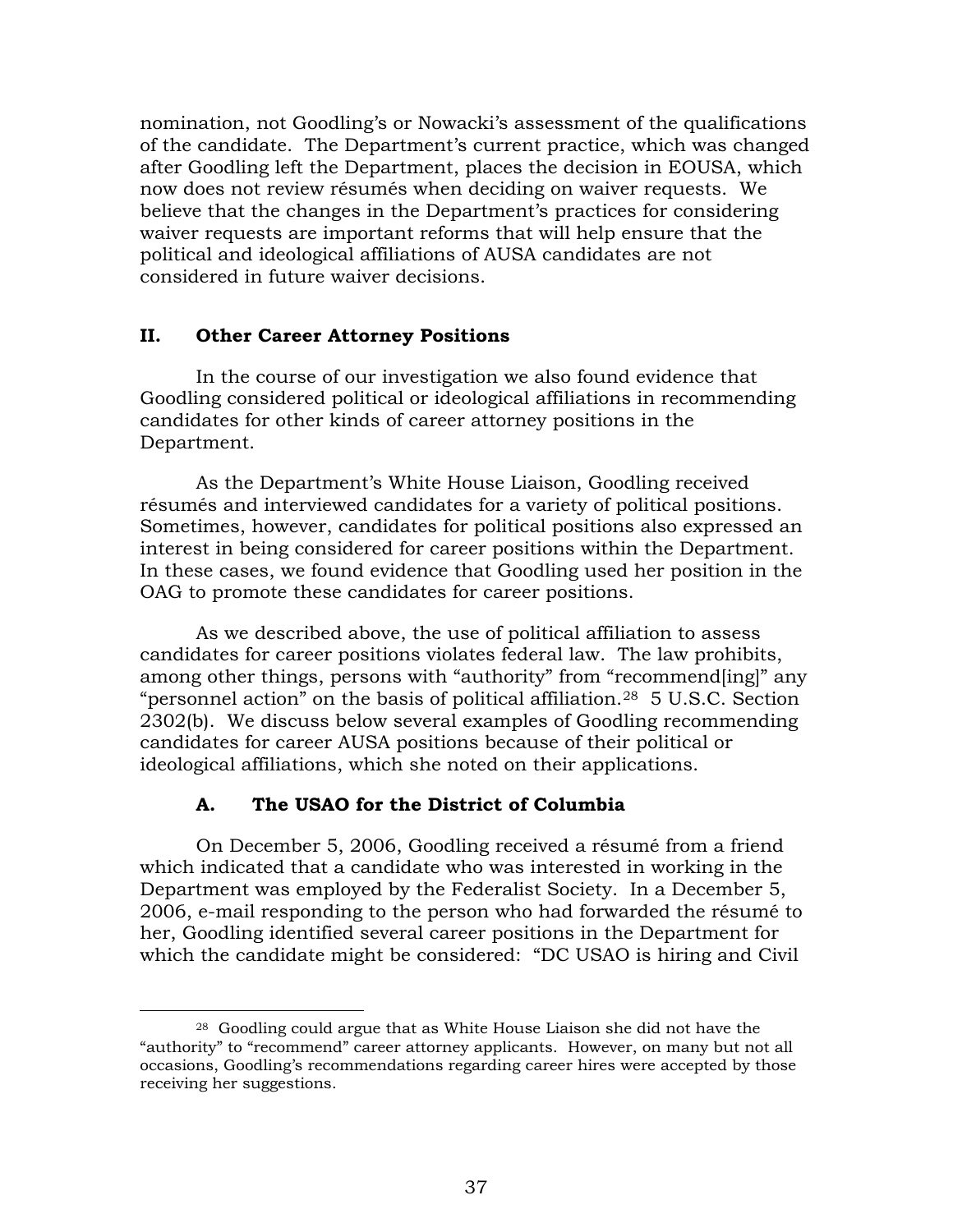Rights needs a really young, bright lawyer . . . . OLC is hiring . . . . I'll send her resume over as they generally hire through the career process."

On December 5, Goodling forwarded the candidate's résumé to Steven Bradbury in OLC. Goodling commented, "Am attaching a resume for a young, conservative female lawyer. Perhaps she is someone you might consider for one of your attorney-advisor slots . . . . I'll likely have her in to chat about political opportunities, but let me know if you'd be interested in her for OLC." Attorney-advisor positions in OLC are career, not political, positions.

Goodling interviewed this candidate on December 18, 2006. Prior to the interview, the candidate completed a Non-Career PPO form in which she indicated that she was a Republican.

The candidate told us that during the interview Goodling mentioned that there were positions open in the ODAG and in the Criminal Division. According to the candidate, Goodling asked questions about the candidate's voting history, whether she voted for the President, whether she had worked on a political campaign, and what kind of conservative she was. Goodling also mentioned to the candidate that the USAOs in Florida, Minnesota, Colorado, and the Western District of Washington might be hiring (all of these positions would have been career AUSA positions).

The handwritten notes Goodling took during this interview contained the following phrases: "pro-God in public life," and "pro marriage, anti-civil union." The candidate told us she had no specific recollection of making such statements during her interview with Goodling, and could not recall whether Goodling had solicited her views on religion in public life.

Soon after interviewing with Goodling, the candidate was interviewed by senior staff in the ODAG and Criminal Division for political positions. Goodling also called the candidate to ask if she was interested in being hired as an AUSA in the District of Columbia, followed by an immediate detail to the ODAG. The candidate said she was interested in such an arrangement, so Goodling forwarded her résumé to Jeffery Taylor, the interim U.S. Attorney for the District of Columbia.

Taylor interviewed the candidate on January 19, 2007. In a departure from the office's usual hiring procedures, which consisted of interviews with multiple USAO officials and other assessment measures,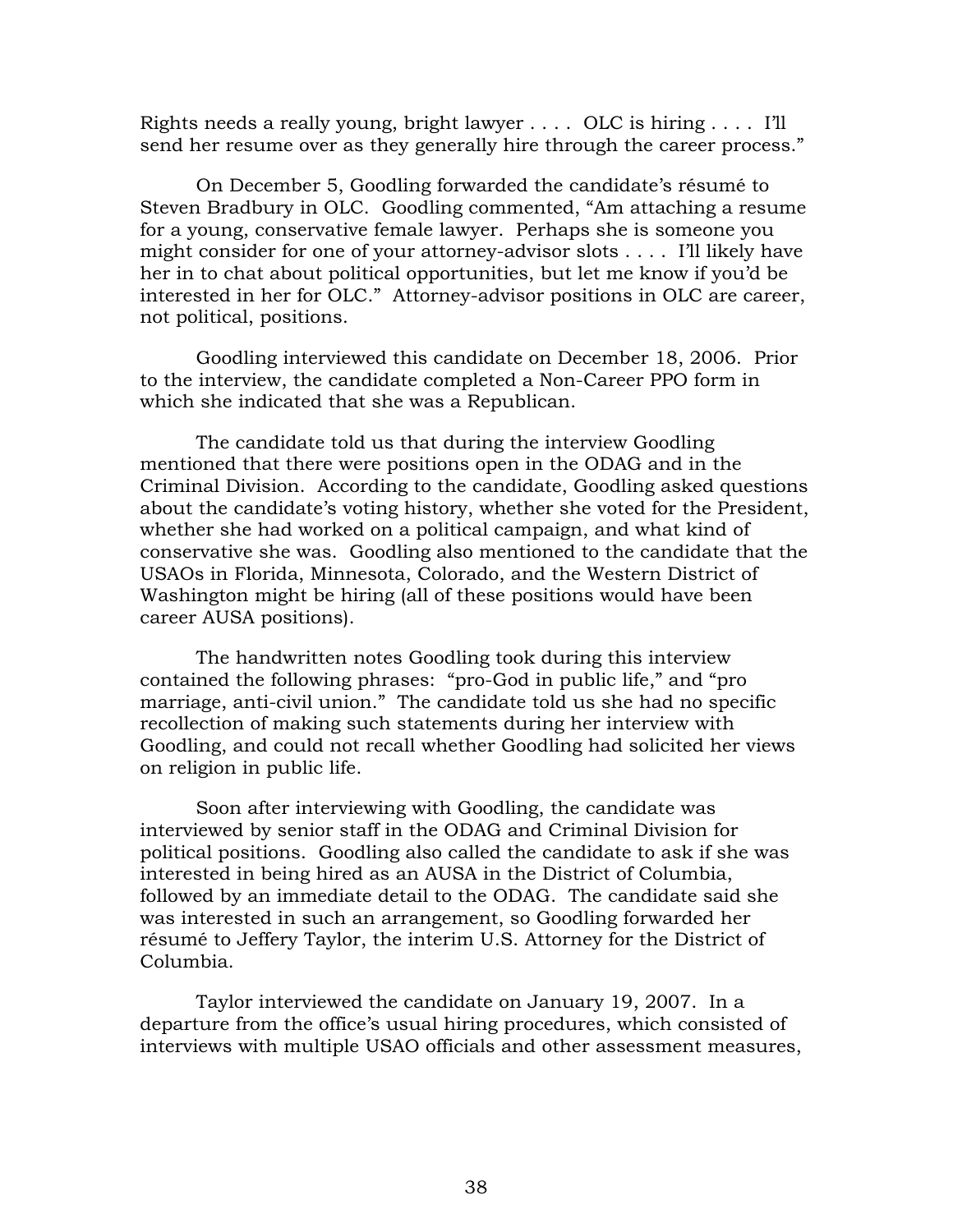<span id="page-43-0"></span>Taylor was the only person at the USAO to interview the candidate.<sup>[2](#page-43-0)9</sup> During the interview, the candidate and Taylor discussed her possible detail to the ODAG.

On January 23, 2007, Goodling sent Taylor an e-mail asking that he contact the candidate before she accepted another employment offer. The candidate thereafter received and accepted offers from both the ODAG and the Washington, D.C. USAO. She was hired as an AUSA in the USAO and then immediately detailed to the ODAG.[30](#page-43-0) During her tenure in the ODAG, she applied for and received a career AUSA position in a different USAO.

In this case, we concluded that Goodling used political or ideological affiliations when recommending a candidate for a career position as an AUSA.

#### **B. The USAO for the District of Colorado**

In June 2006, Matthew Friedrich, then Chief of Staff to the Criminal Division Assistant Attorney General, sent a résumé to Goodling of a former AUSA who had worked on the Enron task force. Prior to his interview with Goodling, the candidate was given a Non-Career PPO form to complete.[31](#page-43-0) In the PPO form, the candidate said he was a Republican, had made financial contributions to the Bush/Cheney campaigns, and had been a Republican office holder in contested elections.

Goodling asked the newly confirmed U.S. Attorney for Colorado to consider the candidate for the First Assistant U.S. Attorney position,

<sup>30</sup> Taylor told us that the USAO did not pay the candidate's salary while she was detailed to the ODAG.

 <sup>29</sup> During this process, Taylor promptly responded to Goodling's requests that the candidate be interviewed and that her application be acted upon quickly. Taylor also sought guidance from Goodling on what salary he should offer the candidate. Taylor told us that he did not hire the candidate because of her political affiliation, but acknowledged he was trying to be responsive to Goodling and the OAG by interviewing and hiring the candidate. However, Taylor said that the candidate was well qualified for an AUSA position, and that his office routinely hires new AUSAs without litigation experience, which she lacked. Taylor provided résumés of other recent AUSA hires in his office, which confirmed that Taylor has hired other AUSAs without prior litigation experience. Taylor also said that he sometimes hires AUSAs without going through the normal multi-step hiring process, but he acknowledged that those AUSAs are usually experienced litigators.

<sup>31</sup> In the candidate's hiring survey response, he said he did not complete the form. However, the documentary evidence we found in Goodling's folder containing the candidate's résumé shows that he did complete the PPO form, which he signed and dated on July 27, 2006.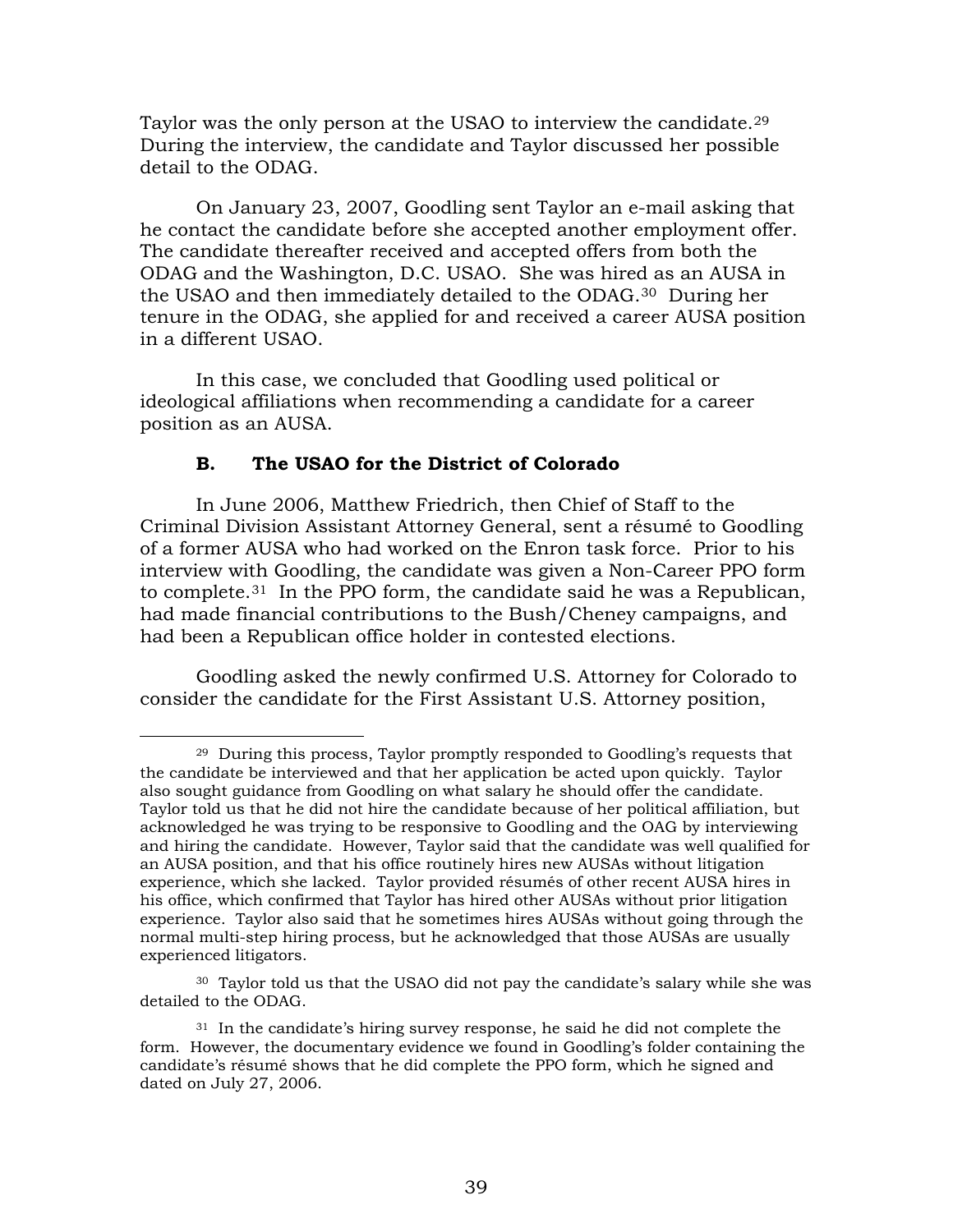<span id="page-44-0"></span>which is a career position. She stated in an e-mail that the U.S. Attorney "really needs someone to go into the office with him that is **on the team**, has statute [sic], fed pros experience, and white collar trial experience.. . . [the candidate] meets all the specs . . . . (emphasis added)." Based on the results of our investigation, and of the other joint investigations we have conducted, we concluded that the phrase "on the team" referred to politically conservative individuals.

On August 23, 2006, the U.S. Attorney announced that he had selected the candidate as his FAUSA. On that date, Goodling sent an email to Kyle Sampson and Michael Elston forwarding the announcement. In the e-mail, Goodling commented that she "had interviewed [the candidate] and recommended him . . . ."

We concluded that Goodling solicited political information from, and then described in ideological terms, a candidate whom she recommended for a career position.

### **C. EOUSA Deputy Director Position**

We also investigated allegations that Goodling discriminated based on political or ideological affiliations against detailees in EOUSA who were candidates for an EOUSA Deputy Director career position.

# **1. EOUSA Deputy Director Candidate #1**

In August 2004, EOUSA published a vacancy announcement seeking candidates for a permanent career SES Deputy Director. An EOUSA Deputy Director, on detail from her position as an AUSA from the District of Columbia, applied for the position. According to both then-EOUSA Director Mary Beth Buchanan and the AUSA, Buchanan told the AUSA that she had been selected for the position.<sup>[3](#page-44-0)2</sup> In a December 23, 2004, e-mail, Buchanan wrote to the AUSA: "You can tell [ODAG Chief of Staff Chuck Rosenberg] that I told you I was recommending that you be hired for the Job. I am the selecting official, but I believe that your selection must be approved by the SES board."[33](#page-44-0)

 <sup>32</sup> Buchanan is the U.S. Attorney for the Western District of Pennsylvania. She also served as the Director of EOUSA from approximately June 2004 to June 2005.

<sup>33</sup> Buchanan was interviewed by congressional investigators on June 15, 2007, in connection with the congressional investigation of the circumstances surrounding the removal of several U.S. Attorneys in 2006. In her congressional testimony, Buchanan was asked why she did not make the AUSA the EOUSA Principal Deputy Director. Buchanan responded by severely criticizing the AUSA and said she would never have offered her that job because of those criticisms. However, Buchanan did not (Cont'd.)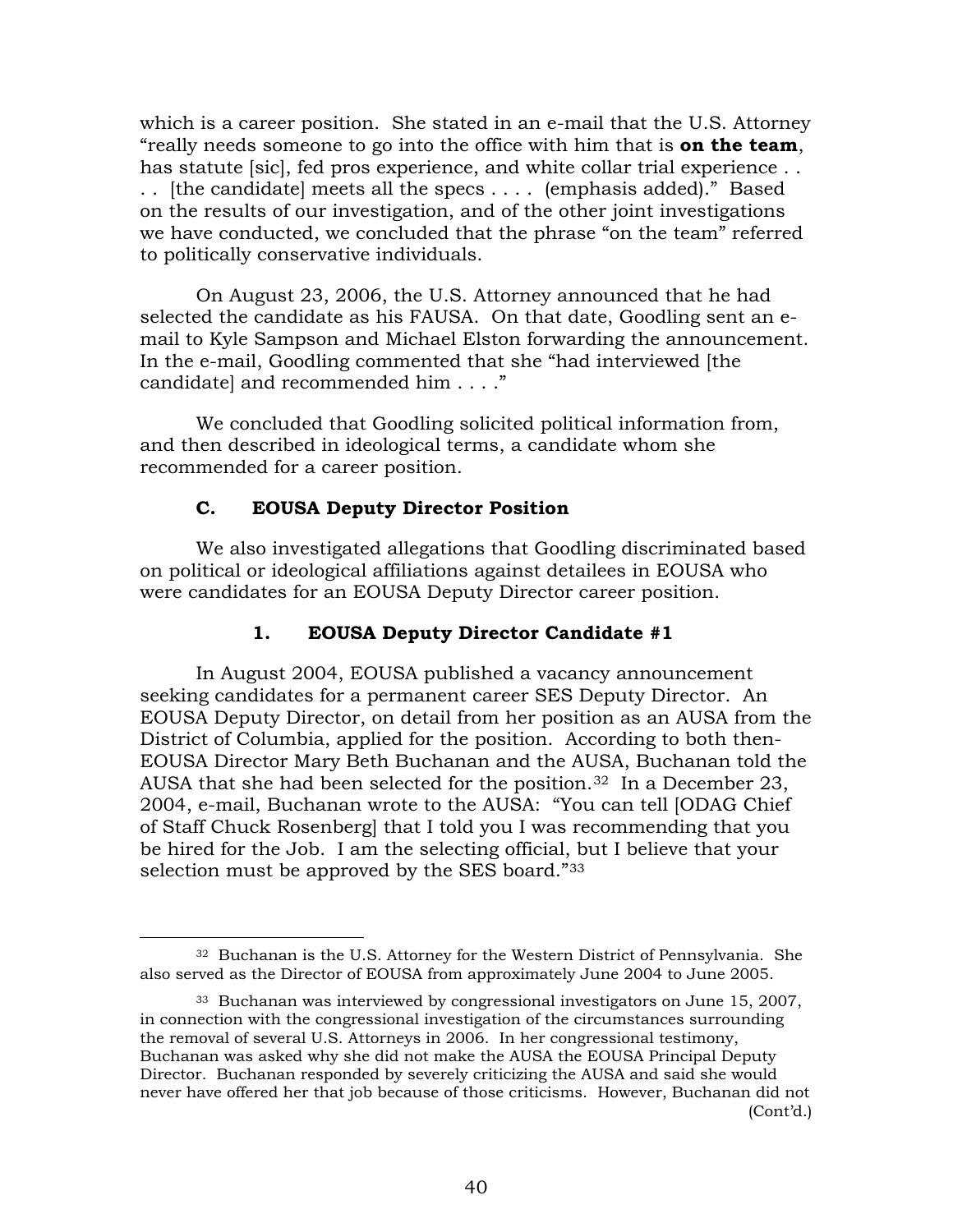<span id="page-45-0"></span>However, the AUSA was never appointed to the career SES Deputy Director position. The AUSA told us her selection was put on hold during the transition between Attorney General Ashcroft and Attorney General Gonzales.

After Gonzales became the Attorney General in February 2005, the AUSA remained in her detailee position as Deputy Director, and the career SES position remained unfilled. Goodling was appointed in March 2005 by the OAG as the political Deputy Director in EOUSA, and Buchanan continued to serve as Director of EOUSA until June 2005, when she returned to the Western District of Pennsylvania USAO as the full-time U.S. Attorney.

Buchanan told us that the AUSA did not receive the career SES Deputy Director position by the time Buchanan had decided to leave EOUSA and return full time to the USAO. According to Buchanan, then White House Liaison Susan Richmond told her not to select the AUSA because a new EOUSA Director should have the opportunity to select his or her deputies. While Buchanan said she informed the AUSA of Richmond's decision, the AUSA told us that she did not recall Buchanan ever telling her this information.

Richmond recalled these events differently from Buchanan. Richmond said she recalled discussing the possibility of the AUSA becoming the career SES Deputy Director with Buchanan, but she did not recall that Buchanan ever wanted to select her for that position. Richmond said she recalled having the discussion with Buchanan about the AUSA in the context of identifying potential candidates that could be suggested to Buchanan's successor as EOUSA Director.

According to the AUSA, shortly after Battle became EOUSA Director in June 2005, he told her she would not be offered the career SES Deputy Director position and that she had to leave EOUSA.[3](#page-45-0)4 The

-

While we concluded that Buchanan's congressional testimony was technically accurate, we believe she should not have omitted the fact that she had told the AUSA she had selected her to be EOUSA's career Deputy Director.

34 On June 12, 2005, the AUSA sent an e-mail to ODAG Chief of Staff Chuck Rosenberg in which she described her "tortured quest for the SES position." The e-mail (Cont'd.)

tell the congressional investigators that she had offered the AUSA the career SES Deputy Director position.

When we interviewed her, Buchanan told us that she did not believe her testimony to Congress was inconsistent with the fact that she offered the AUSA the career SES Deputy position because the positions were different. She noted that she was asked by Congress about the Principal Deputy Director, not the career Deputy Director position.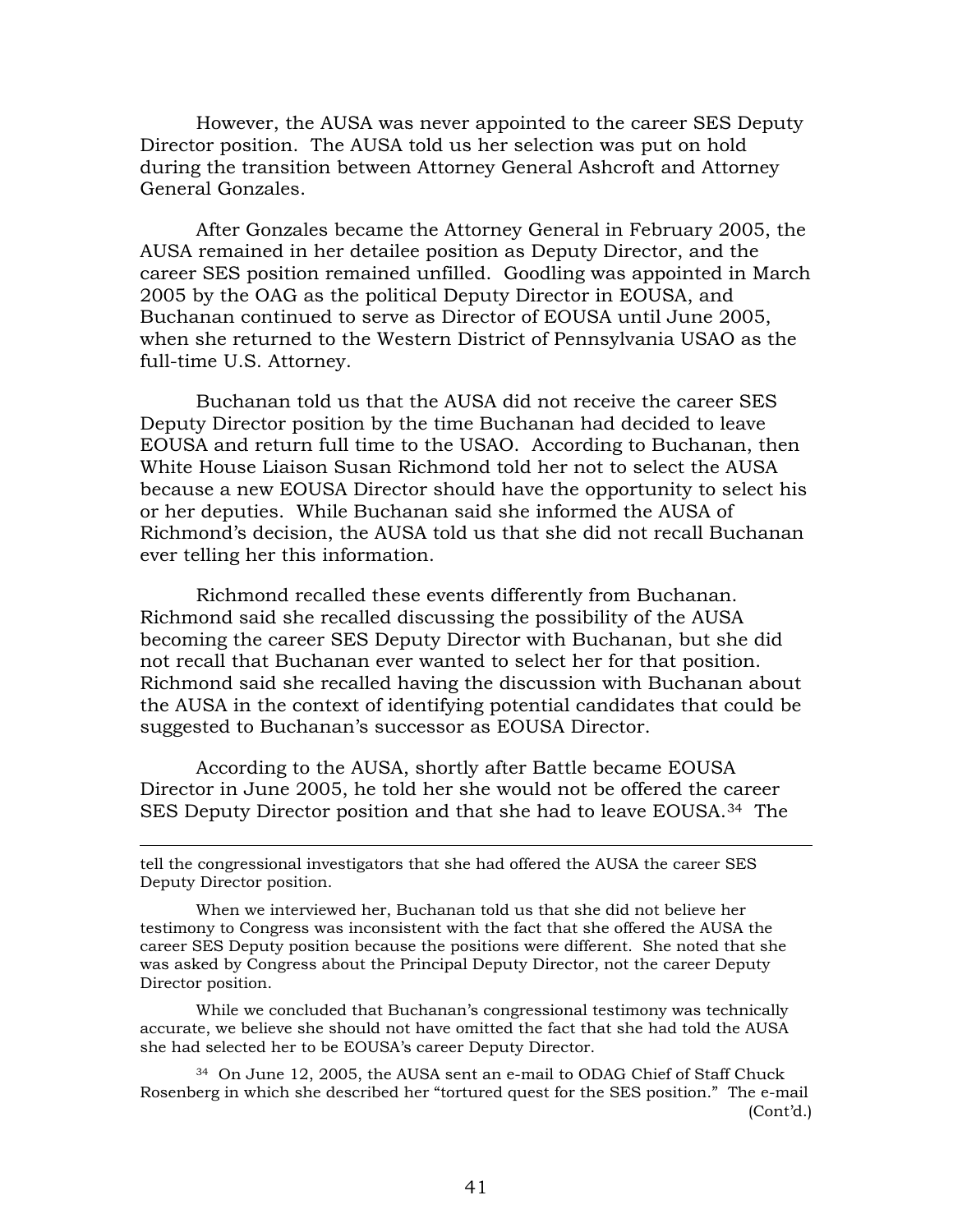AUSA also said that Battle told her that she had to move out of her current office to an office down the hall, and she could no longer review memoranda regarding substantive issues or attend EOUSA meetings. She said that when she asked Battle about these restrictions, he told her that Goodling, who came to EOUSA in March 2005, had a problem with her and could not work with her. The AUSA said that when she pressed Battle for the reasons why she had to leave, Battle told her that there was a problem because she was a Democrat and therefore Goodling could not trust her.

The AUSA said that Battle also told her that he knew she was a very good trial attorney and so should be happy to return to the USAO. She said she responded to Battle that she wanted to stay at EOUSA as his deputy. She said that Battle then was blunt with her and told her "in no uncertain terms" that she had to leave EOUSA. According to the AUSA, Battle directed her to announce her departure publicly. When she noted that she had not yet found another position, she said Battle still directed her to send out the announcement.

The AUSA sent an e-mail announcement of her departure from EOUSA on July 21, 2005. The next day, Battle sent an announcement to all U.S. Attorneys regarding her departure, as well as the announcement of the arrival of EOUSA's new Chief of Staff.

Battle provided us with a different account of the circumstances surrounding the AUSA's departure from EOUSA. Battle stated that he was aware that Buchanan had offered her a career SES position as Deputy Director. Battle said that he understood that by the time he became EOUSA Director the offer had been withdrawn or otherwise was not acted upon. Battle said that the AUSA asked him to "resurrect" the career SES Deputy position.

Battle adamantly denied that he asked the AUSA to leave EOUSA. He said he only asked her to move to a different office in EOUSA. He said the AUSA's former office was directly across the hall from his and he wanted that office for his secretary so that he could communicate better with her.

Battle also denied telling the AUSA that Goodling did not trust her because she was a Democrat, or that Goodling wanted her to leave EOUSA because she was a Democrat. Battle said that he may have told

 $\overline{a}$ 

stated that Battle "seemed stunned to hear that my job had been posted, that I had applied for it, and that in December . . . MBB [Buchanan] had actually told me that she had selected me for the job."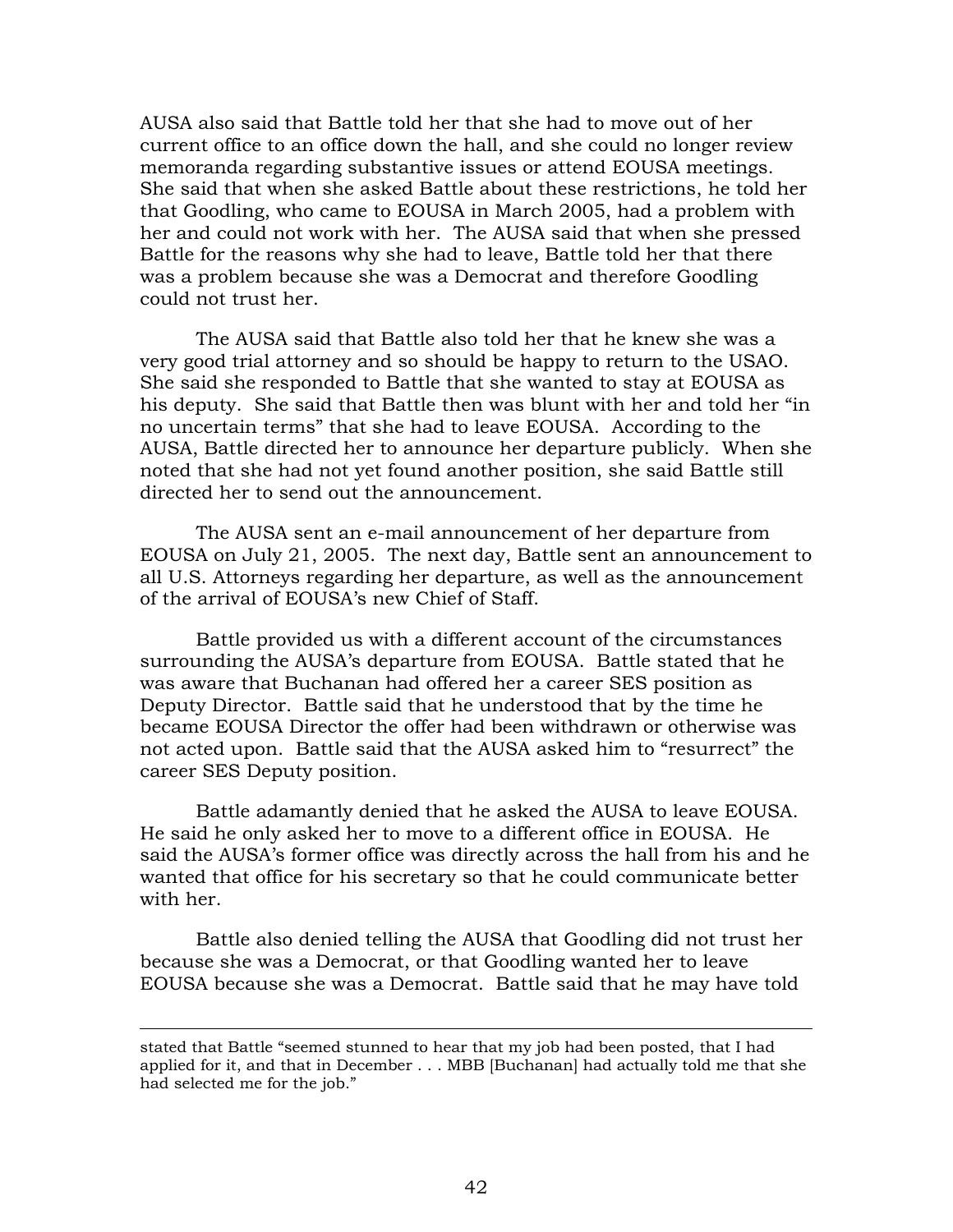<span id="page-47-0"></span>the AUSA she had a "Monica problem" because of the constant tension between the two, but not because of the AUSA's political affiliation. Battle said that he thought that the AUSA was a Democrat, but thought that the AUSA told him that, not Goodling.[35](#page-47-0)

Battle acknowledged that he reassigned some of the AUSA's duties to Goodling shortly after he arrived in EOUSA. He said he did so because the AUSA had a larger portfolio than Goodling even though both were EOUSA Deputy Directors. Battle said he wanted them to have similar workloads. Battle said the AUSA considered this to be a demotion, but in his view it was not.

Battle said that the AUSA told him that she was thinking about leaving EOUSA, and he asked her to stay. Battle said that the AUSA's departure was not because Goodling requested or wanted it. He also denied the AUSA's claim that he demanded that she make a public announcement about her departure before she had secured another position. Battle stated that although he told her to announce her departure to her staff, he believed that she had already obtained another detail when he asked her to do so. Battle said that he told the AUSA to tell her staff she was leaving so that they would know that she was taking another position.

We found only one contemporaneous e-mail concerning the AUSA's departure from EOUSA. On July 23, 2005, 2 days after the AUSA publicly announced her departure from EOUSA, she sent an e-mail to ODAG Chief of Staff Rosenberg stating that Battle "told me he wanted my resignation on Thursday – before I heard back from [a prospective employer] – I was thrown for a loop."

Other EOUSA employees had different recollections of the circumstances surrounding the AUSA's departure from EOUSA. Buchanan said that Battle told her that the AUSA left EOUSA voluntarily after he had reassigned her office and her responsibilities. Similarly, EOUSA Deputy Director and Chief of Staff John Kelly stated that he believed the AUSA left EOUSA voluntarily and that Battle had asked her to stay.

In contrast, Dan Villegas, then Counsel to EOUSA's Office of Legal Programs and Policy, said he understood that the AUSA was asked to leave EOUSA. He said the AUSA also told him sometime in 2007 that Battle had informed her she had "a Monica problem." An AUSA who was

 $35$  Buchanan also said that Goodling had never told her that the AUSA was a Democrat.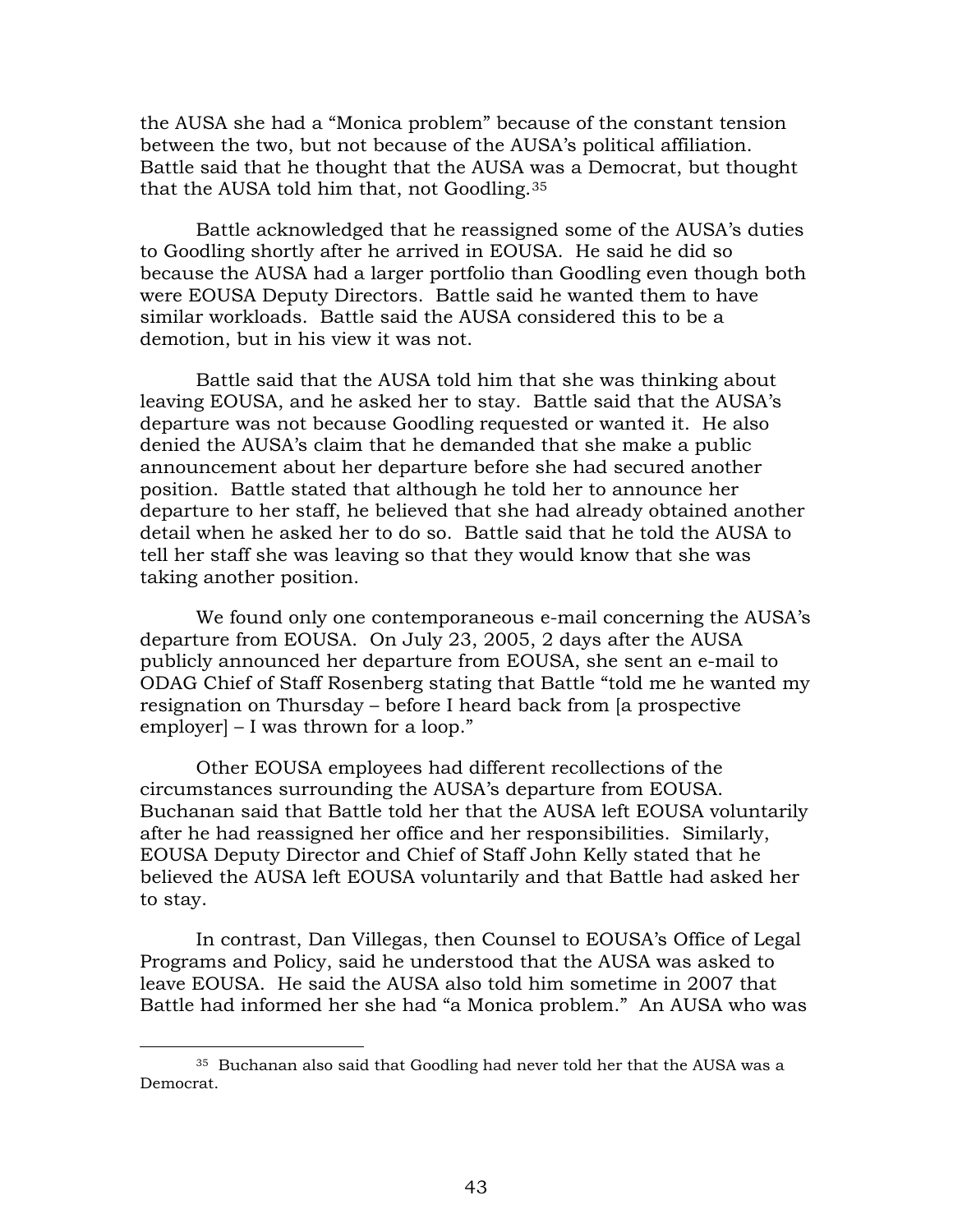on detail at the time as the EOUSA Deputy Counsel to the Director also told us that the AUSA stated to her that she was asked to leave EOUSA.

When Goodling testified before the House Judiciary Committee on May 23, 2007, she was asked whether she sought to deny the AUSA a promotion because Goodling believed she was a Democrat. Goodling responded:

You know, I don't really remember the discussions back at that time very well. What I remember was that she had been the deputy for a long time by herself, and when I arrived, a lot of the responsibilities that she had were shifted to me. I thought she resented that, and as a result, it made for a tense office environment.

However, Goodling did not answer the question whether she tried to deny the AUSA's promotion for political reasons.

Numerous witnesses, including former EOUSA Director Battle, other EOUSA managers, and EOUSA line personnel, told us that the AUSA and Goodling had an extremely strained relationship that bordered on outright hostility. For example, former EOUSA Chief of Staff Kelly, who served at EOUSA from June 2005 until May 2007, said that the two "despised each other." According to Battle and others, at least part of the reason for the hostility was that Battle had reassigned some of the AUSA's responsibilities to Goodling.

In sum, we believe there was insufficient evidence to conclude that the AUSA was forced to leave EOUSA because of political or ideological affiliations. Battle denied telling the AUSA there was a problem because she was a Democrat and that Goodling could not trust her. In addition, while the AUSA was told she had a "Monica problem," we also found significant evidence that the relationship between Goodling and the AUSA was personally very hostile. We therefore could not conclude, based on the evidence, that the reason the AUSA was not appointed to be the career SES EOUSA Deputy Director, or the reason she left EOUSA, was because of her political affiliation.

### **2. EOUSA Deputy Director Candidate #2**

In 2006, EOUSA again published an announcement seeking a career SES Deputy Director. This was the same position for which the AUSA discussed above had applied, and for which no one had been selected.

The EOUSA Chief of Staff to Battle, who was on detail from an AUSA position in the Western District of New York, applied for the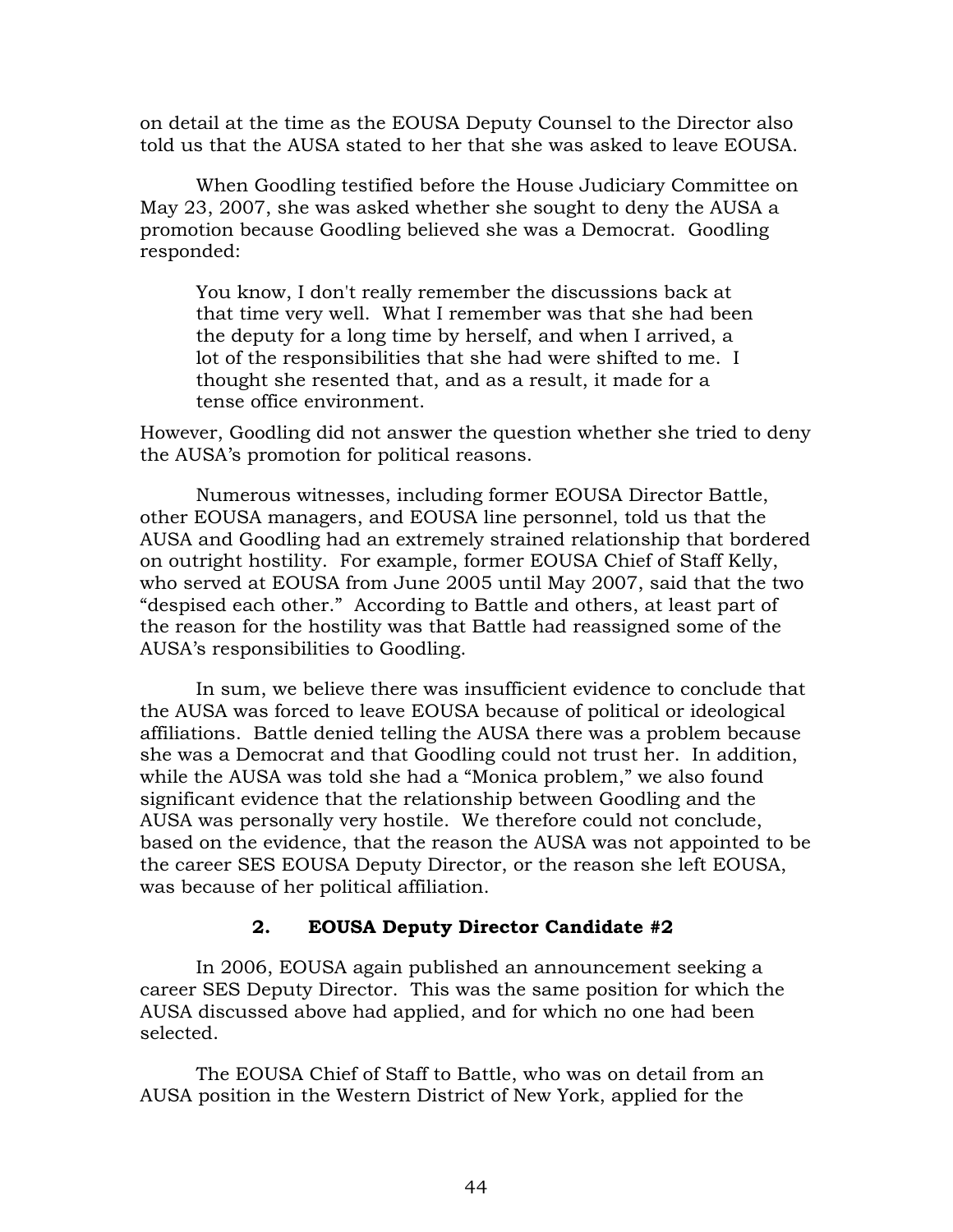<span id="page-49-0"></span>position. Battle told us that he was prepared to offer the AUSA the job, but Goodling vetoed the selection. By this time, Goodling was working in the OAG as White House Liaison, although, as noted above, she retained responsibility for certain EOUSA hiring issues.

Battle gave us two explanations for why he believed Goodling refused to let him hire the AUSA. First, Battle said that Goodling did not like the AUSA, and second, Goodling told Battle she thought the AUSA was a "political infant" who had not "proved himself" to the Republican Party by being involved enough in political campaigns.<sup>[36](#page-49-0)</sup>

The AUSA told us Battle informed him that Goodling had vetoed his selection and that Goodling thought he was a "political infant" and that he had not "proven" himself "to the [Republican] Party."

The AUSA also told us that when he first came to EOUSA as a supervisor in 2005, Goodling (who was then the EOUSA political Deputy Director) had told him that she disapproved of his appointment because she believed that his position should have been held by a political appointee, not a career attorney. According to the AUSA, when both he and Goodling worked in EOUSA, Goodling told him that he could not attend meetings with Department component heads and that all contacts with USAOs should go through her.

No one was selected for the position of career SES Deputy Director as a result of the second vacancy announcement. We asked Battle why Goodling, as White House Liaison, had veto power over his selection of career positions in EOUSA. Battle stated that he believed that both the ODAG and OAG had control over the selection of SES positions in EOUSA, whether career or political.

#### **III. Conclusions Regarding Candidates for Career Positions**

In sum, we concluded that the evidence showed that Goodling violated both federal law and Department policy, and therefore committed misconduct, when she considered political or ideological affiliations in hiring decisions for candidates for career positions within the Department. In particular, the evidence showed that she considered political or ideological affiliations in deciding several waiver requests from interim U.S. Attorneys, in promoting several candidates for career

 <sup>36</sup> The AUSA told us he was a Democrat in 2004, and made a small financial contribution to the Democratic Party as well. He changed his political affiliation to the Republican Party at some point before applying for the career SES position.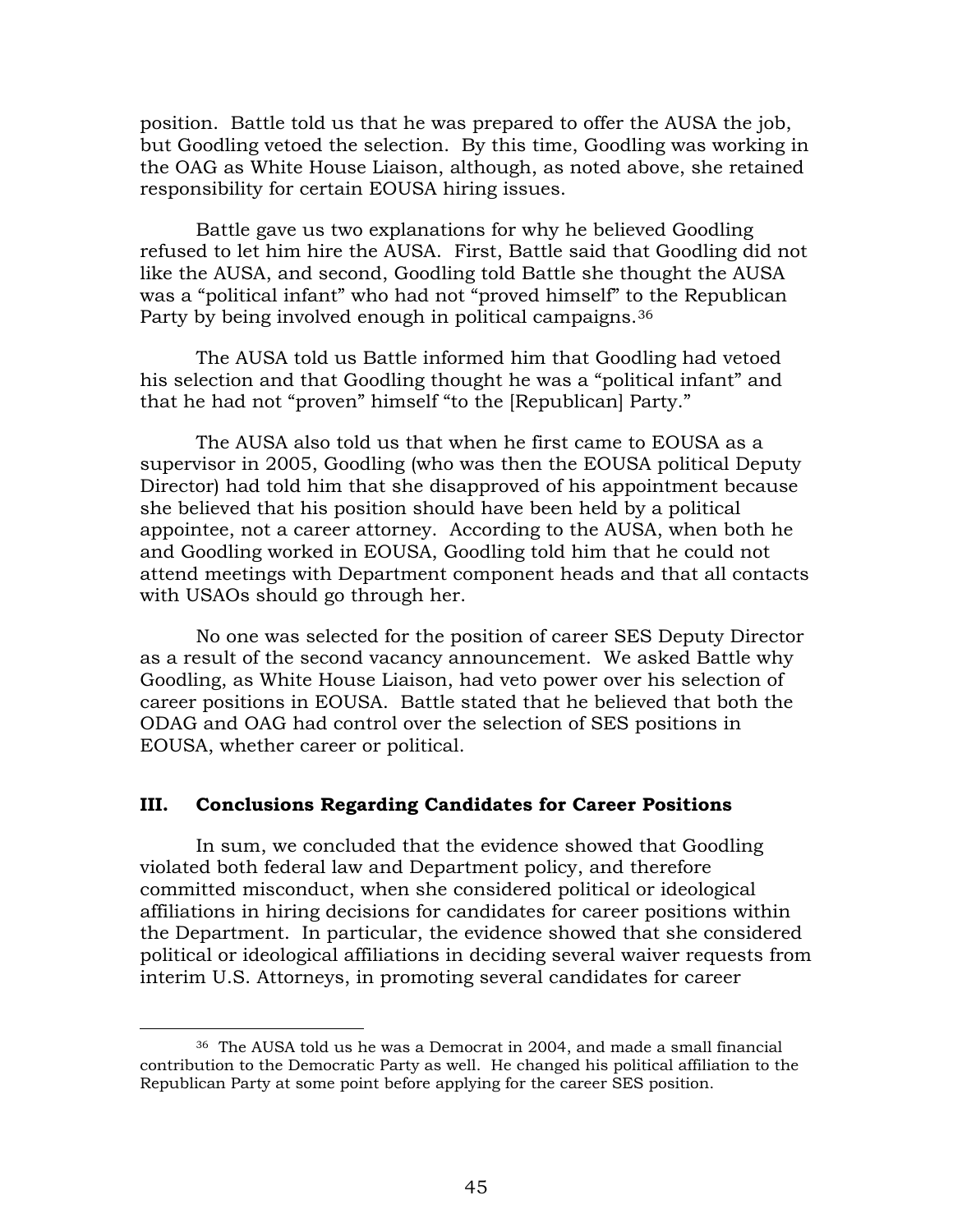positions, and in disapproving a candidate for an EOUSA career SES position.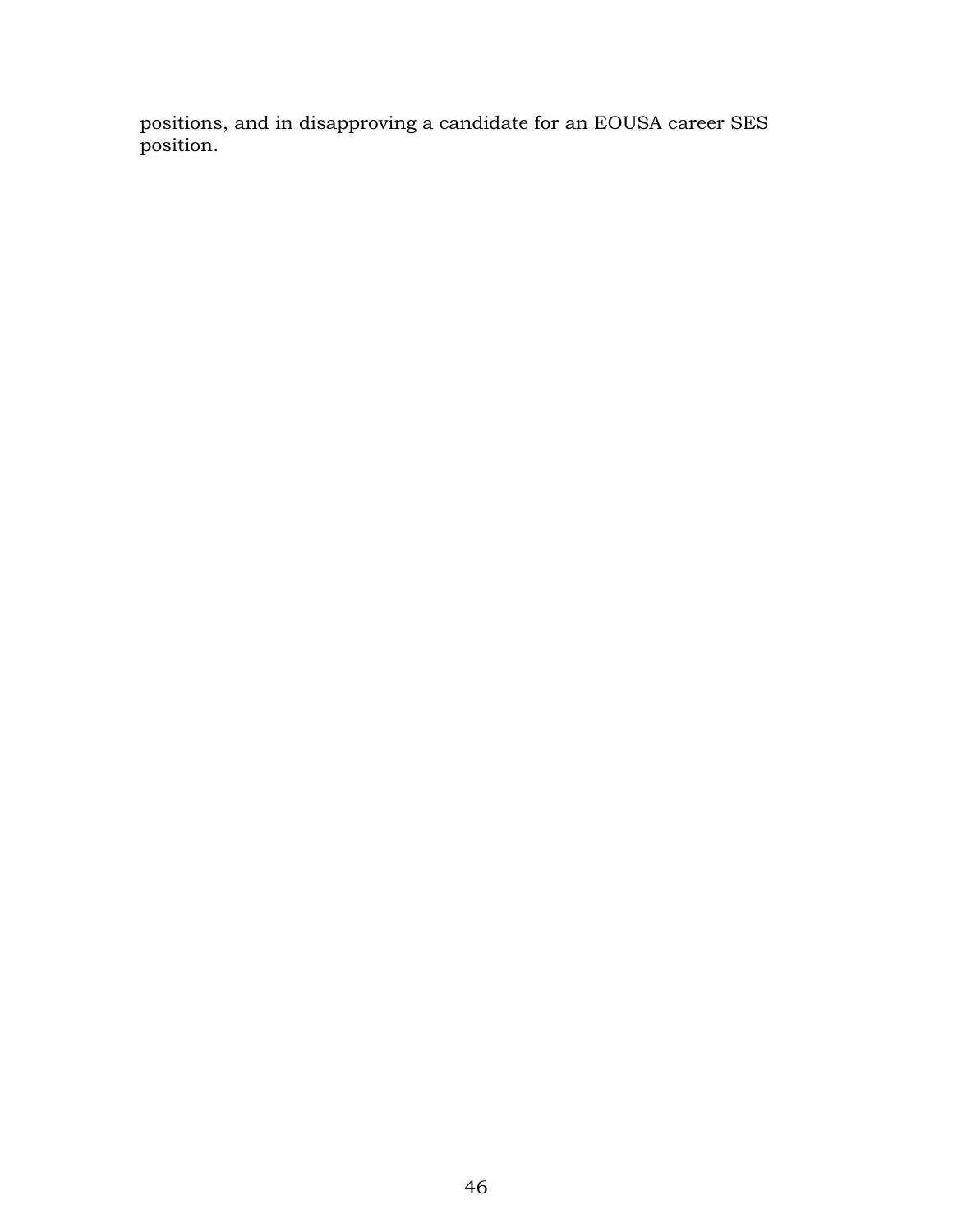# **CHAPTER FIVE EVIDENCE AND ANALYSIS: CANDIDATES FOR TEMPORARY DETAILS**

When she was in the OAG, Goodling was also involved in the selection of career attorney candidates for temporary details to Department offices, including the ODAG, OLP, and EOUSA. During the course of our investigation, we examined the extent to which Goodling made decisions regarding the selection of detailees on the basis of political or ideological affiliations. In addition, we examined whether Susan Richmond and Jan Williams, the Department's former White House Liaisons, considered political or ideological affiliations when evaluating career attorney detailees to Department offices.

### **I. Goodling**

In connection with her May 23, 2007, congressional testimony, Goodling submitted a written statement in which she discussed her role in selecting career attorney detailees for Department offices:

Due to the importance of these positions and the fact that detailees were sometimes considered for promotions into political positions, I generally conducted internet research and reference checks on these candidates, and I may have asked the wrong questions at times. In some cases, I learned and considered political information.

Goodling also asserted in her congressional testimony that senior Department managers were aware that she was using politics to screen career candidates for detail positions: "I think that they had a sense that I was looking for people that were generally Republicans to work on their staffs as detailees, and those were people who currently held career positions."

Goodling's testimony that she used political considerations when assessing potential detailees was confirmed by several witnesses.

For example, Michael Elston, former Chief of Staff to Deputy Attorney General Paul McNulty, stated that when he sought attorneys for details to the ODAG, he would generally look for candidates with the type of experience required by the position, but he also looked for candidates with Republican or conservative credentials in order to get them approved by the OAG. Elston said that Goodling made it clear to him that she did not want Democrats detailed to the ODAG because she had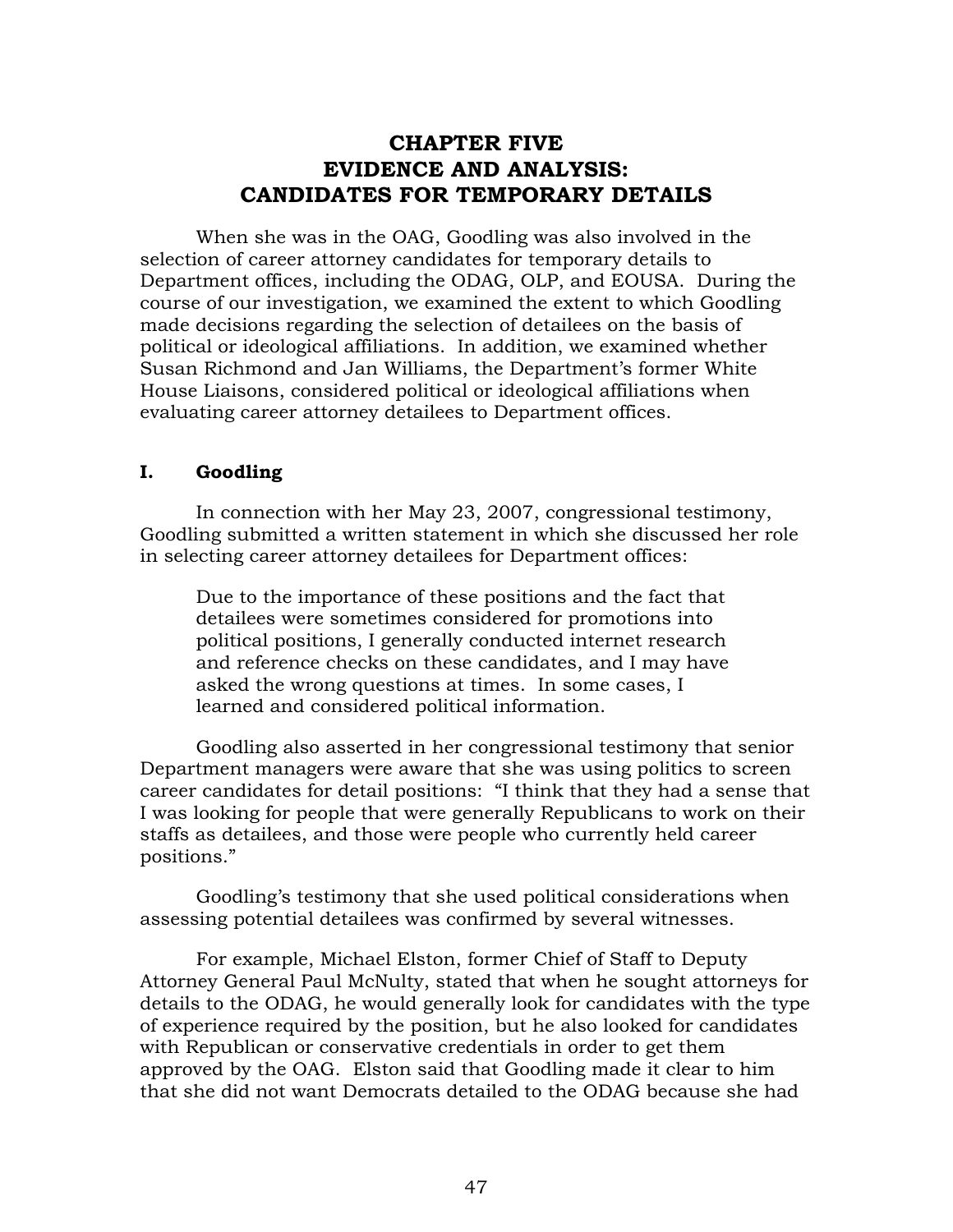<span id="page-52-0"></span>a "farm system" approach to filling vacancies in the Department, and she wanted to "credential" Republicans so that they could move on to higher political positions.[3](#page-52-0)7 Elston also stated that there were some Republicans that Goodling did not want to hire as detailees because they were not "Republican enough." In addition, EOUSA senior management, including Director Battle, Deputy Director Nowacki, and Associate Counsel Natalie Voris, all told us that during the time Goodling served in the OAG, she used political or ideological affiliations to assess candidates for EOUSA details.

Because there were a limited number of detailees, Goodling did not screen a large number of detail candidates during her tenure in the OAG. However, the evidence showed that, when she did, she based her decisions in whole or in part on the candidates' political or ideological affiliations.

We provide in the following section examples of Goodling's use of political or ideological affiliations in selecting detailees.

#### **A. Candidate #1**

On September 6, 2006, EOUSA notified all USAOs that it was seeking a detailee to work on counterterrorism issues. The notice stated that applicants must have counterterrorism prosecution experience, and that 5 years of criminal prosecution experience was preferred.

On September 19, 2006, an AUSA sent Voris his application for the counterterrorism detail. EOUSA Director Battle's calendar shows that the AUSA was interviewed by video-teleconference on September 29, 2006.

The candidate had been an AUSA since 1987. He was an experienced terrorism prosecutor and had successfully prosecuted a high-profile terrorism case for which he received the Attorney General's Award for Exceptional Service. He had also litigated several other terrorism cases and prosecuted major criminal cases. The candidate also served as chief of the anti-terrorism unit in his USAO, working with two joint terrorism task forces containing multiple agencies and agents, and he had communicated frequently with senior Department leadership with responsibility for terrorism issues.

 <sup>37</sup> Goodling acknowledged in her congressional testimony that she hired people in part because she thought "that it would be good if we could hire some people that could be other U.S. attorneys down the road." This is consistent with Elston's testimony that Goodling sought to "credential" candidates.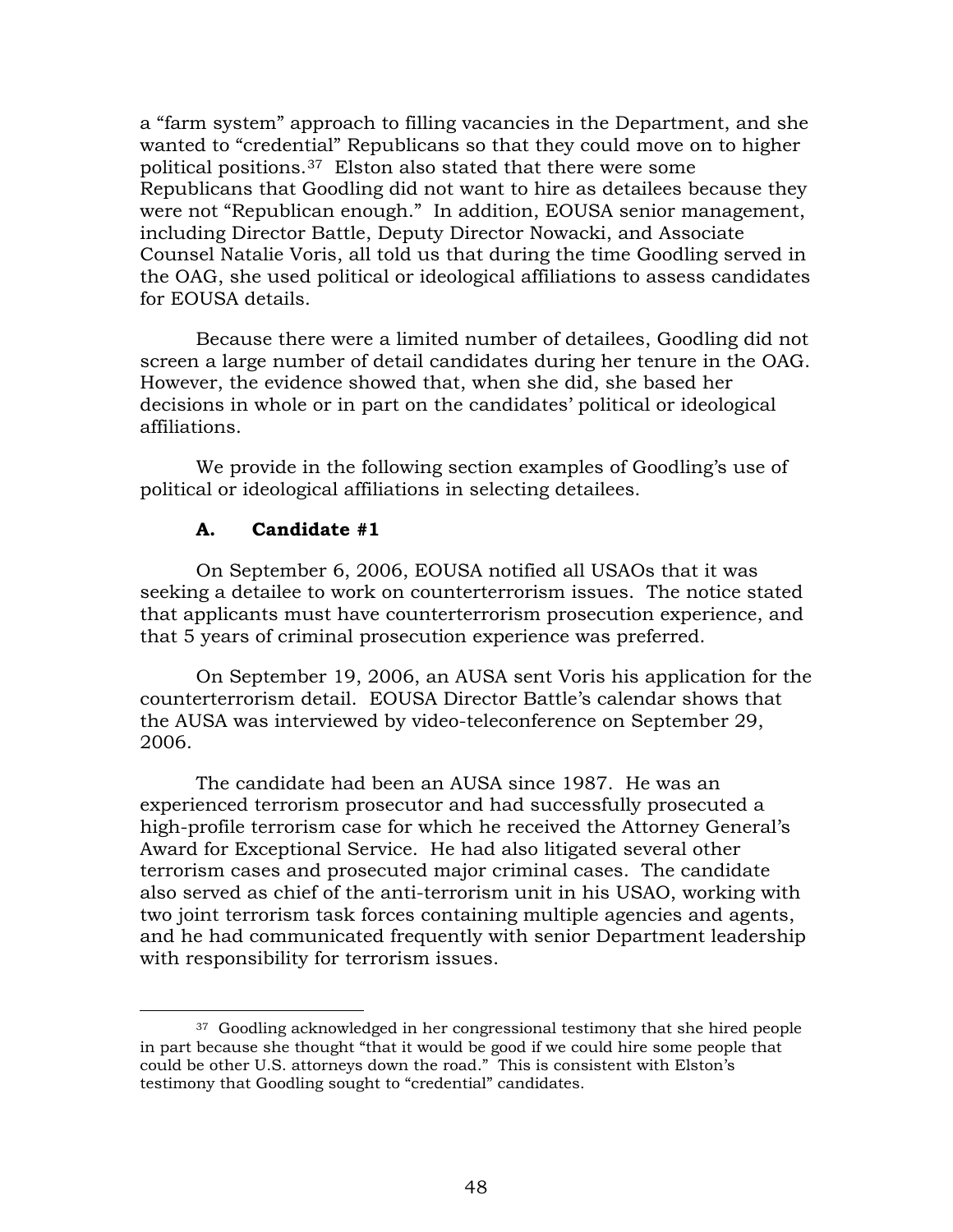Battle stated that Voris told him that the candidate was head and shoulders above the other candidates who had applied for the counterterrorism detail. Battle agreed with that assessment, stating that the candidate was the best applicant for the detail. John Kelly, the EOUSA Deputy Director and Chief of Staff, stated that he and Battle wanted to hire the candidate because he was one of the leading terrorism prosecutors in the country and a very talented attorney.

The candidate's wife was a prominent local Democrat elected official and vice-chairman of a local Democratic Party. She also ran several Democratic congressional campaigns. The candidate was at times a registered Independent and at other times a registered Democrat.

Notwithstanding the candidate's outstanding qualifications and EOUSA senior management's desire to hire him, Goodling refused to approve the detail.

Battle, Kelly, and EOUSA Deputy Director Nowacki all told us that Goodling refused to allow the candidate to be detailed to EOUSA solely on the basis of his wife's political party affiliation. Battle said he was very upset that Goodling opposed the detail because of political reasons. Nowacki told us that Goodling informed him that the candidate's wife was a Democrat, and Nowacki believed that Goodling refused to allow the detail because of this fact. Similarly, Kelly told us that Goodling refused to allow EOUSA to hire the candidate because his wife was active in Democratic politics.

Battle said that he and Voris went to Goodling several times to argue that EOUSA should be allowed to hire the candidate, but they were not successful. Battle told us he did not appeal Goodling's refusal to allow the candidate to be detailed to EOUSA because he did not think it would be successful given that Goodling worked in the OAG.

The candidate was never informed that he did not get the counterterrorism detail.

Because EOUSA had been unable to fill the counterterrorism detail after Goodling vetoed this candidate, a current EOUSA detailee was asked to assume EOUSA's counterterrorism portfolio. This replacement detailee had been an AUSA since September 2004, after having served as an assistant district attorney for 3 years. He had been detailed to EOUSA in 2006. He had no counterterrorism experience and had less than the minimum of 5 years of federal criminal prosecution experience required by the EOUSA job announcement. Battle, Nowacki, Kelly, and Voris all said they thought that he was not qualified for the position, since he had no counterterrorism experience. The replacement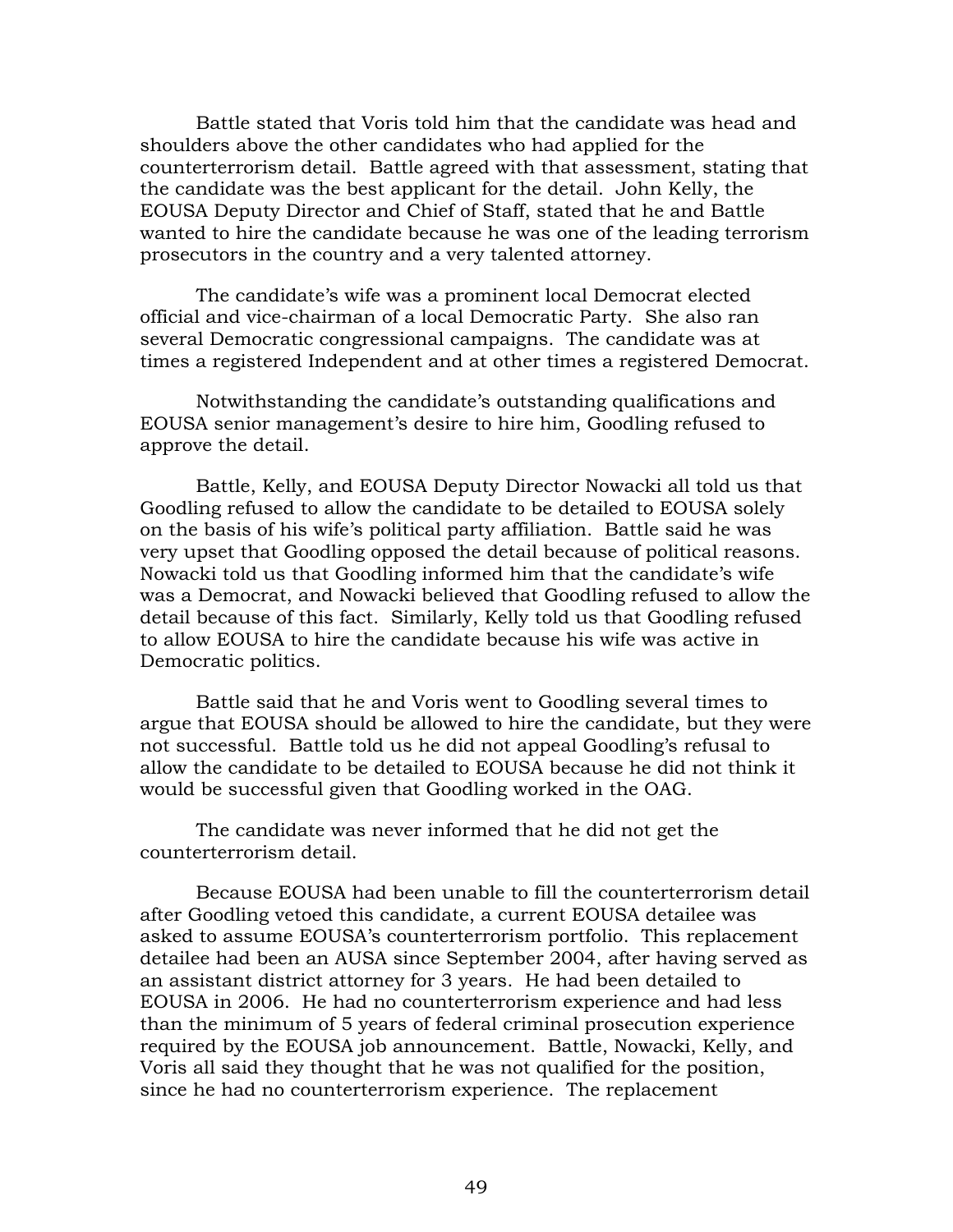<span id="page-54-0"></span>candidate was a registered Republican who Goodling had interviewed and approved before he was selected for his EOUSA detail.

In sum, we concluded that Goodling prevented EOUSA from selecting an experienced career AUSA to handle counterterrorism issues because of his and his wife's political affiliation. As a result, a much less experienced, but politically acceptable, attorney was assigned this important responsibility.

### **B. Candidate #2**

In 2006, an AUSA was contacted by Ron Tenpas, then Associate Deputy Attorney General and the AUSA's former supervisor at her USAO, about the possibility of her being detailed to ODAG to work with its criminal litigation team.[3](#page-54-0)8 The candidate said she was interested, and interviewed first with White House Liaison Jan Williams and then with ODAG Chief of Staff Elston. According to Williams's calendar, these interviews occurred on March 16, 2006.

Before these interviews, Tenpas asked the candidate about her political party affiliation. When the candidate said she was a Democrat, Tenpas told her it should not be a problem. The candidate told us that Williams asked her during the interview whether she had any problem supporting President Bush's policies, and she replied that she had no issue with supporting the Department's priorities.

When Elston interviewed the candidate, he asked the candidate if Williams had either questioned her about her party affiliation or indicated whether she knew about it. The candidate replied that she did not think her party affiliation was going to be an issue with Williams. The candidate also told Elston that then Principal Associate Deputy Attorney General (PADAG) William Mercer was aware of her party affiliation, because Tenpas had called her and told her that Mercer wanted to know if she would feel comfortable working in an office comprised of people with a different political affiliation.

Elston sent an e-mail to Williams on March 23, 2006, saying that if Williams was comfortable with the candidate, Elston would set up an interview with Deputy Attorney General McNulty. Williams replied that she was. The candidate was interviewed by McNulty and received and accepted an offer to be detailed to the ODAG. Because the offer was only for a 6-month detail, the candidate was concerned, however, about giving

 <sup>38</sup> The candidate had been an AUSA since 1996, had received several promotions in the USAO, and was made a Branch Chief in 2003.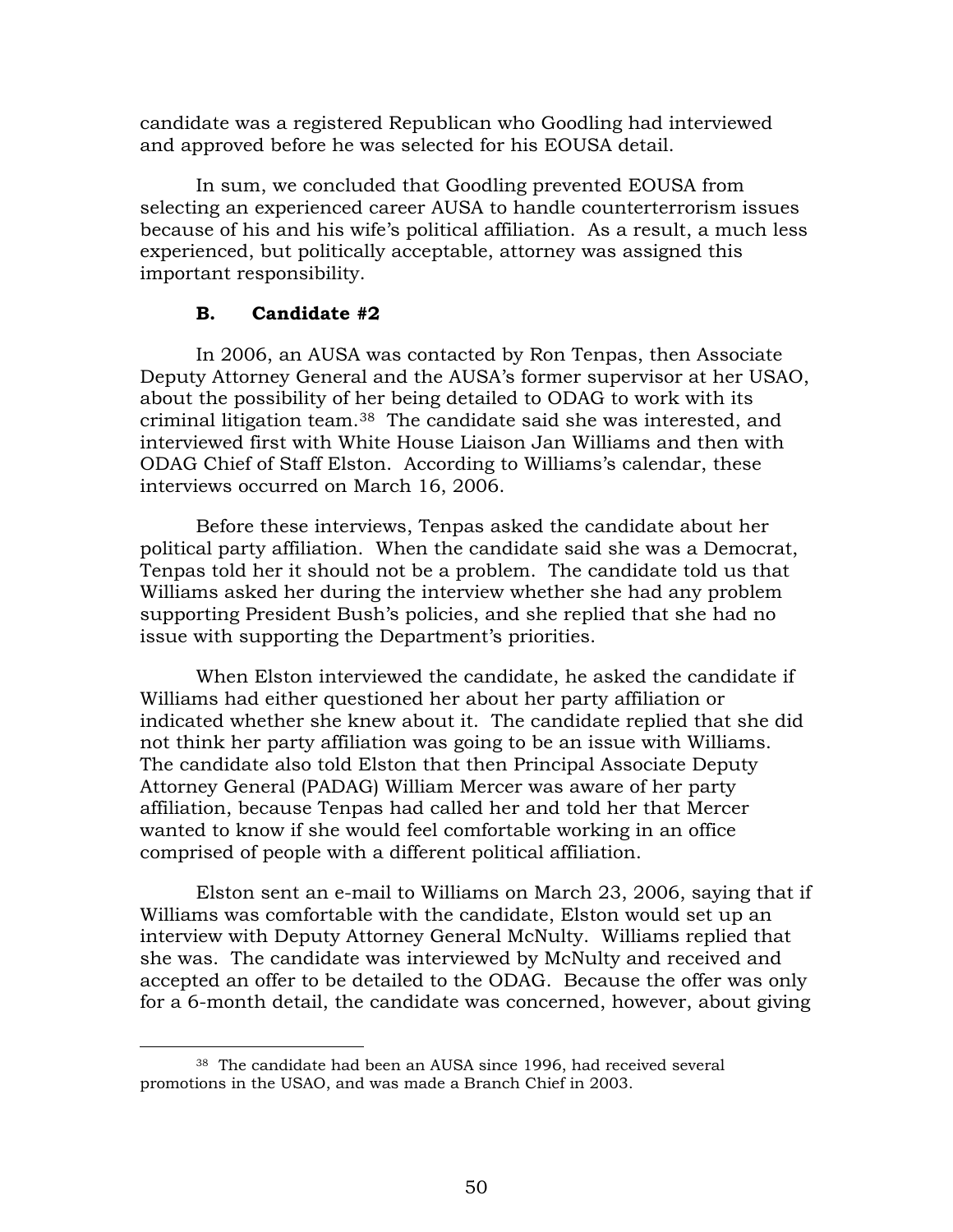up her USAO Branch Chief position for such a short detail. When she contacted Elston about this concern, he told her that extending the detail should not be an issue, and she subsequently accepted the detail.

The AUSA said that shortly before her 6-month detail in the ODAG was to expire, she received the impression from Elston that there might be a problem in extending it. At that time Williams had been replaced by Goodling as the Department's White House Liaison, and Goodling had to approve the extension.

In November 2006, the detailee discussed her detail extension with Elston, who told her that Goodling had strong views about putting Republicans in ODAG positions. The detailee said Elston was frustrated with Goodling because she opposed extending her detail. The detailee said that Elston told her repeatedly that he and Deputy Attorney General McNulty wanted her detail extended.

Elston told the detailee that he was going to meet with both Goodling and Sampson about her detail extension. Before the meeting, the detailee sent Elston an e-mail dated November 9, 2006, in which she wrote, "I honestly did not realize that my party affiliation was going to pose such a problem, mostly because no one indicated that it was a stumbling block when I first came on . . . . although I am a registered Democrat, the most political thing I do is vote." Elston responded, "the DAG, Ron [Tenpas], and I all want you in ODAG."

Elston confirmed to us that when the detailee's 6-month detail ended, McNulty, Tenpas, and he all thought that it should be extended. Elston said the detailee had been working on the President's Identity Theft Task Force and was doing an outstanding job.

The detailee said that after Elston met with Goodling and Sampson, Elston reported that they would only agree to a 3-month extension of her detail. The detailee said Elston told her he had humiliated himself and got down on his knees to even get this temporary extension.

The detailee said that, at the end of the 3-month extension, the detail was further extended for short periods for several different reasons related to finishing projects on which the detailee was working.

E-mails between Elston and Goodling confirm that this detail extension was a recurring issue between the ODAG and Goodling in 2006 and 2007.

Elston told us he thought he met with Sampson regarding the issue of the detail extension. Elston said he inferred that Sampson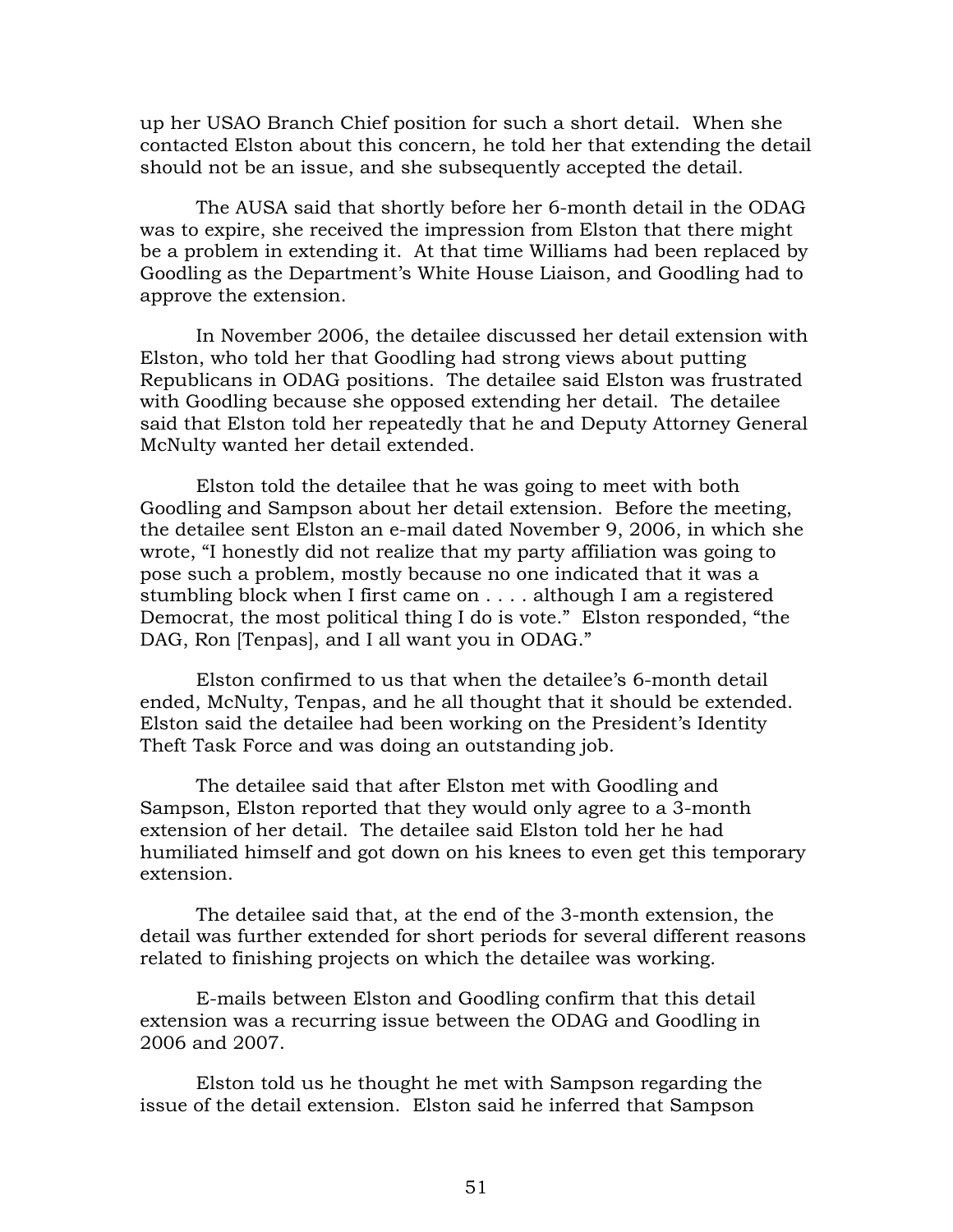<span id="page-56-0"></span>backed Goodling's decision not to extend the detail for another 6 months because otherwise ODAG would have been able to keep the detailee. Sampson told us that he remembered there had been negotiations over extending this particular detail and that Goodling had worked with ODAG on the issue. Sampson said he did not recall that the issue regarding the detail extension was that the detailee was a Democrat. Sampson also said he did not recall meeting with Elston to discuss the detail extension.

McNulty stated that the detailee was outstanding, was a great person to work with, and he wanted to extend her detail. McNulty gave several reasons why Goodling opposed the extension. He said that Goodling's opposition was based both on the detailee's perceived failure to support administration policies and also based on her political party affiliation.[3](#page-56-0)9

Shortly after Sampson and Goodling left the Department in March 2007, Elston and McNulty told the detailee that she could stay at ODAG. The detailee, however, had already accepted an offer for a supervisory position at her USAO, and she declined the ODAG's offer.

#### **C. Candidate #3**

An AUSA had been detailed to EOUSA in 2005, working first in the General Counsel's Office and then in the Office of the Counsel to the Director. During the AUSA's detail, EOUSA Associate Counsel Voris forwarded her résumé to Goodling for consideration of appointing the AUSA as the EOUSA's Project Safe Neighborhoods coordinator.[4](#page-56-0)0 The AUSA was not aware of Voris's recommendation.

 <sup>39</sup> There is also conflicting evidence regarding whether McNulty was contemporaneously aware that Goodling refused to extend this detail because of political affiliation. The detailee said Tenpas told her that McNulty thought that she was leaving ODAG voluntarily and was very upset to learn that Goodling had forced her to leave. According to the detailee, the day after Tenpas told McNulty that she was forced to leave, McNulty went to her office and told her he was very disappointed and did not understand how this could have happened. However, Elston told us he would have kept McNulty informed about these issues, and he would not have gone to a meeting about extending the detail with Sampson and Goodling without consulting with McNulty. Although we asked McNulty whether he was contemporaneously aware that Goodling refused to extend the detailee's detail because she was a Democrat, McNulty said he had no firm recollection of this fact.

<sup>40</sup> Project Safe Neighborhoods is a Department initiative that involves collaborative efforts by federal, state, and local law enforcement agencies, prosecutors, and communities to prevent and deter gun violence.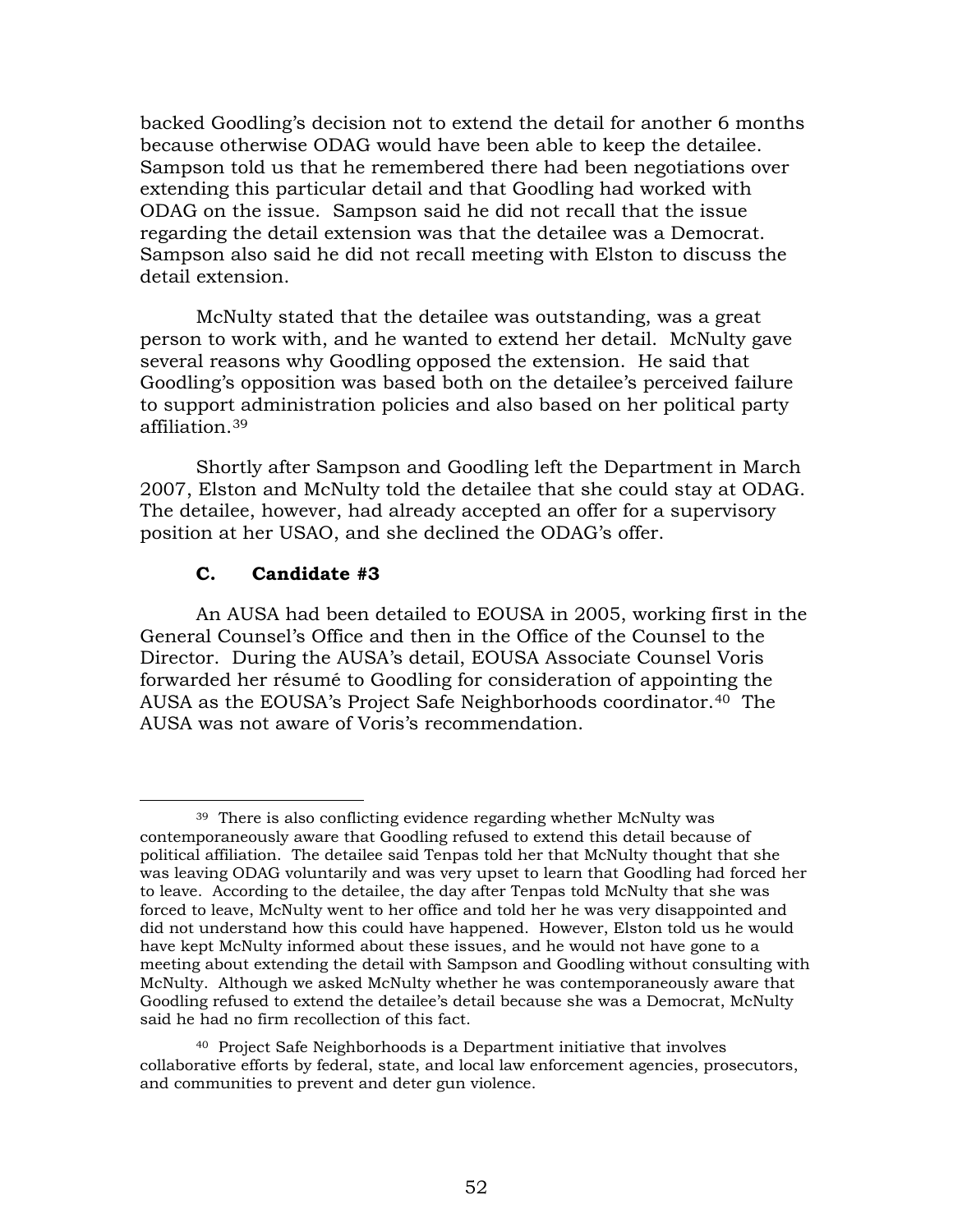Voris told us that the AUSA was a "phenomenal attorney." Voris explained that while the detailee had worked in the EOUSA General Counsel's office and transferred to the Counsel to the Director's Office, Voris wanted to expand her portfolio to include the Project Safe Neighborhoods coordinator position.

On August 6, 2006, Goodling sent an e-mail to her secretary to arrange an interview with the AUSA. The interview occurred on August 24, 2006.

The AUSA told us she did not know why Goodling had wanted to interview her. When the AUSA arrived for the interview, Goodling's secretary gave her a Non-Career PPO form to complete. She asked Goodling's secretary why she needed to complete the form and was told that she was being considered for a position. On the PPO form the AUSA wrote that she voted Democratic in local elections due to the candidate running, and voted Republican in the general election.

When the AUSA met Goodling to begin the interview, Goodling told her she was not supposed to have been given the PPO form. Goodling told her that she normally interviewed everyone hired in EOUSA, but had not had a chance to talk to her and wanted to get to know her. The AUSA said the interview was cordial and friendly, but that she was upset about being asked to fill out the PPO form requiring disclosure of political information.

Voris stated that Goodling subsequently rejected her recommendation that the AUSA become EOUSA's Project Safe Neighborhoods coordinator. Voris said that Goodling told her that the AUSA was a Democrat and rejected her for the coordinator position on that basis.

The AUSA was detailed to the ODAG in 2007 after Goodling left the Department.

### **D. Candidate #4**

On June 29, 2006, an AUSA applied for a 1-year detail to the Office of Counsel to the Director of EOUSA. The candidate had been a federal criminal prosecutor for 8 years, and a state criminal prosecutor for 10 years. Nothing in the candidate's résumé or cover letter indicated her political party affiliation.

Voris stated that EOUSA Deputy Director Nowacki told her that Goodling rejected the detail because Goodling believed the candidate was a Democrat. Voris also said Nowacki told her that Goodling threw the candidate's résumé in the trash. Nowacki said he recalled that Goodling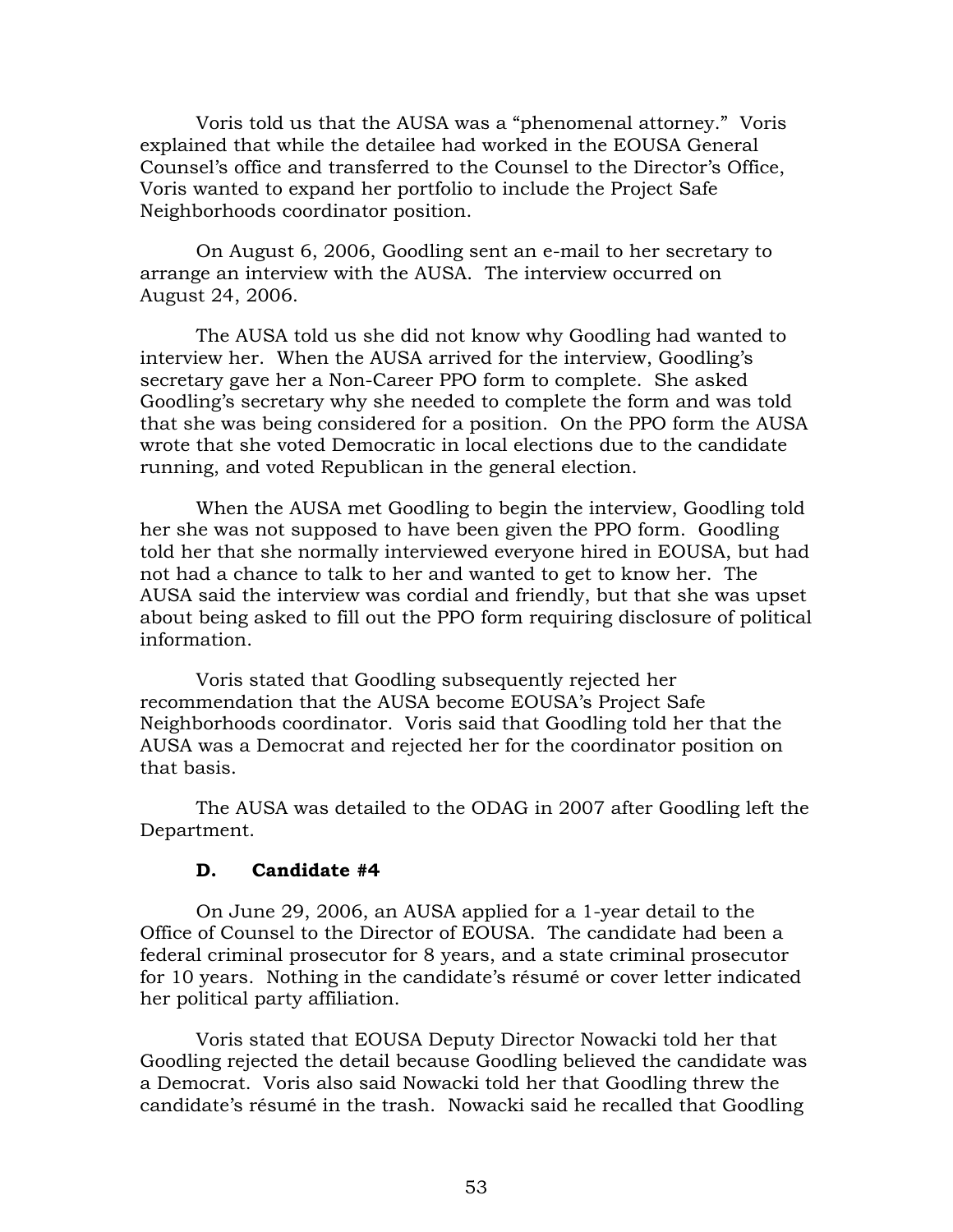did not like the applicant's résumé and that she threw it in the trash, but said he did not recall why.

The candidate told us that Goodling never interviewed her. The candidate also said she did not know that Goodling was considering her for any position and did not know that Goodling had rejected her detail application.

### **E. Candidate #5**

A career attorney from the Department's Criminal Division was detailed to the ODAG in July 2005 for a short period to work on the Department's Project Safe Neighborhoods initiative, as well as other issues such as anti-gangs initiatives, violent crime, and firearms.

In an October 2005 e-mail exchange, Sampson told William Mercer, who was the Principal Associate Deputy Attorney General at the time, that he thought highly of the candidate and supported the possibility of extending her detail to the ODAG for a longer period. Mercer replied that "Jan [Williams] says she's a big D." Sampson replied, "I've heard that – even so, she's very strong."

Sampson told us that he wanted this attorney for an ODAG detail and did not care that she was a Democrat. Sampson told us he knew that the candidate supported the Project Safe Neighborhoods initiative, which was her initial assignment in the ODAG, and so her political affiliation did not matter to him. The candidate's detail was extended several times, and she served in the ODAG until July 2007 when she became Counselor to the OLP Assistant Attorney General.

Elston told us, however, that either Williams or Goodling told him that they did not want to extend the detail because she was a Democrat. Elston said that the detailee's supervisor told him that if the detailee left ODAG, he would "throw himself out the window." Elston said he felt the same way about her. According to Elston, for a period of time the OAG would only extend the detail on a month-to-month basis, until Goodling grudgingly extended it for 6 months.

# **F. Candidate #6**

Goodling also appears to have rejected an EOUSA detailee at least in part on the basis of her alleged political party affiliation, for three positions: a detail to OLP, a detail to the ODAG, and an extension of her EOUSA detail.

The detailee had been an AUSA since 2000. In 2005, she began her EOUSA detail and overlapped with Goodling in EOUSA for several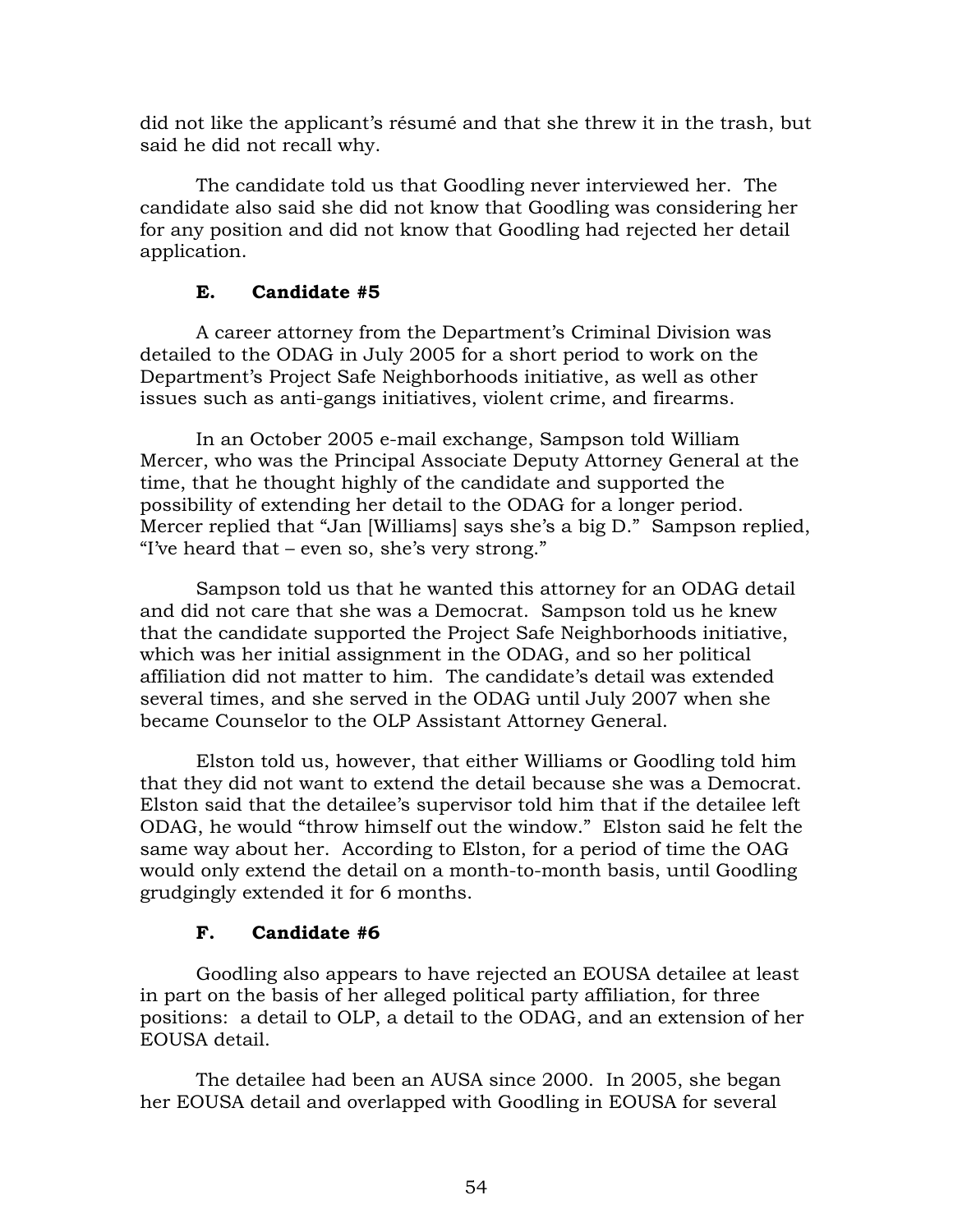months. She served in the EOUSA Office of Counsel to the Director for 17 months and then, for reasons described below, transferred to the EOUSA General Counsel's Office for the remainder of her detail. Her responsibilities in her first position included violent crime and white collar criminal matters.

According to the AUSA, in the fall of 2005, she spoke with Richard Hertling, the OLP Principal Deputy Assistant Attorney General, about a detail to OLP. According to the AUSA, the potential detail was to work on violent crime issues for OLP, and her detail was to begin in January 2006 when her EOUSA detail ended. The AUSA said she also recalled negotiations between EOUSA and OLP regarding who would be financially responsible for funding the cost of a replacement for her in the USAO while she was on detail. She said she was told that eventually the issue had been worked out and that she was to start her OLP detail on April 1, 2006.

On December 2, 2005, OLP AAG Rachel Brand sent an e-mail to EOUSA Director Battle saying that "my senior staff raves about [the AUSA] . . . . It sounds like she'd be able to make a significant contribution to our policy development efforts . . . . I'd really appreciate your support in [arranging for her to be detailed to OLP.]" Battle said he subsequently approved the AUSA's detail to OLP.

After some time had passed and she had not heard from OLP, the AUSA called the OLP Chief of Staff who told her that the OLP detail had been given to someone else. She then spoke with Hertling, who told her that Goodling had rejected her detail because she was a Democrat.

Hertling told us that he had been very impressed with the AUSA and wanted her to be detailed to OLP. He said that he discussed the detail with Goodling, but that Goodling had an extremely negative opinion of the AUSA from the time they had worked together in EOUSA. According to Hertling, Goodling told him that the AUSA was "politically unreliable" and Goodling questioned whether she supported the agenda of the President and Attorney General. Hertling said that Goodling also told him that the AUSA talked too much and did not get along with people. Hertling said that he told the AUSA that Goodling questioned her political reliability, but did not tell her about Goodling's other negative remarks.

The AUSA told us she informed Hertling she was not a Democrat, but Hertling replied that since Goodling thought she was, she could not be detailed to OLP. She said that Hertling counseled her to find another position in the Department, and then come back to OLP after Goodling left the Department.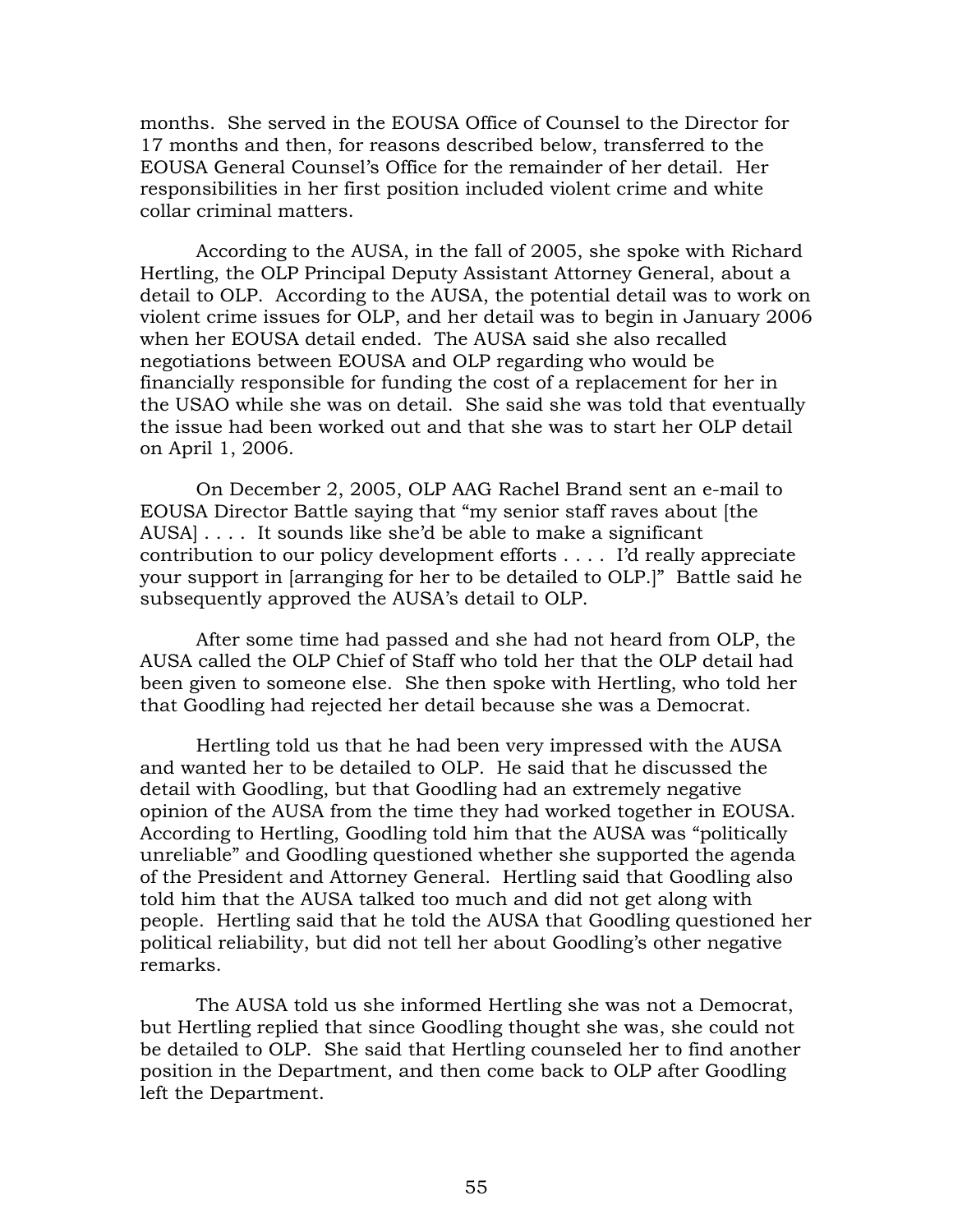Brand told us that she and Hertling wanted to hire the AUSA, but did not because Goodling said very negative things about her. According to Brand, Goodling said that the AUSA was insubordinate and would not tell her supervisors what she was doing. Brand said she did not recall Goodling telling her that the AUSA was a Democrat. Battle also said Goodling did not like the AUSA because Goodling perceived her to be aligned with an EOUSA Deputy Director whom Goodling disliked.

EOUSA Associate Counsel Voris said she had supported the AUSA's detail to OLP. According to Voris, when Goodling learned that the AUSA was discussing a detail with OLP, Goodling became very agitated and told Voris to prevent the detail. Voris appealed to Elston, but Elston told Voris that he could not influence the decision. Elston told us he did not recall this conversation, but said it was possible that it had occurred.

After Goodling blocked the AUSA's OLP detail, the AUSA learned from Voris that Goodling also refused to extend her EOUSA detail. As a result, she would have had to return to her USAO with only 2 weeks notice. Voris stated that she supported the extension of the AUSA's EOUSA detail and had many conversations with Goodling about her refusal to extend it. Voris said she told Goodling that she was treating the AUSA unfairly. Voris stated that Goodling opposed extending the detail because she held a grudge against the AUSA for siding with two other EOUSA managers. Voris said that Goodling also told her she opposed the AUSA's detail extension because she was a Democrat. EOUSA Deputy Director Nowacki told us Voris also informed him that Goodling denied the detail extension because the AUSA was not a Republican.

The AUSA told us she tried to meet with Goodling to discuss her detail extension, but Goodling ignored her request for a meeting. The AUSA then met with Kyle Sampson on March 15, 2006, to discuss extending her detail. She told him that Goodling wanted to terminate her detail immediately. That same day Sampson sent Goodling an e-mail with the subject line "I know and like [the AUSA]," asking Goodling to tell him what was going on between the AUSA and her. We did not find an email reply from Goodling and the AUSA reported that she never heard back from Sampson after her meeting with him.

Sampson said he recalled meeting with the AUSA and asking Goodling to work something out with her. Sampson said he did not recall that party affiliation was an issue.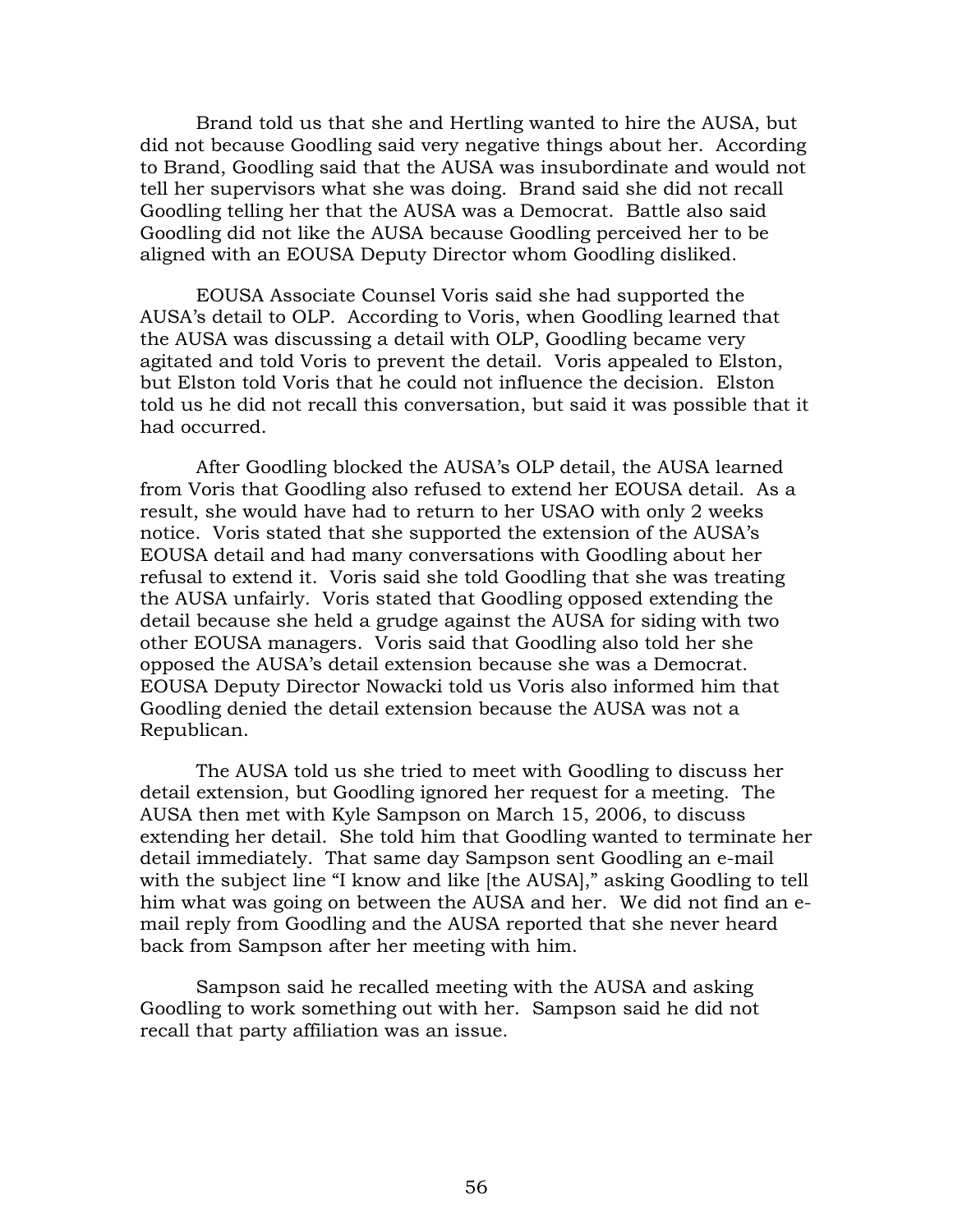Voris told us she understood that the AUSA spoke to Sampson about Goodling's decision, but that Sampson told the AUSA he did not have a say in the matter.

Voris told the AUSA that she could serve out the remainder of her detail in EOUSA's General Counsel's Office, and the AUSA was transferred to that office. The AUSA said she understood that Goodling allowed her to move to the General Counsel's Office because it was not a policy-oriented position. The AUSA related this understanding in an April 28, 2006, e-mail to Sampson in which she told him that she was allowed to stay in Washington "but only if I was not working in a policy position." Voris confirmed that Goodling approved the AUSA's transfer to the General Counsel's Office because that office did not make policy.

The AUSA said that after these two incidents, Elston told her that he wanted to hire her to work in the ODAG but Goodling also refused to allow that detail. The AUSA also recalled that Elston informed her that he and Goodling had disagreed about whether the AUSA was a Republican or a Democrat. The AUSA said that Elston knew she was a Republican because he had asked her.

Elston told us he tried to hire the AUSA several times for the ODAG. Elston said Goodling never gave him the real reason why she did not like the AUSA, and said he did not recall a conversation in which he and Goodling argued about whether the AUSA was a Democrat or Republican. Elston said he did not think her party affiliation was Goodling's real reason for not approving the AUSA's details.

Finally, the AUSA also told us about an occasion during which, in Goodling's presence, she had praised the intelligence of Patrick Fitzgerald, the U.S. Attorney for the Northern District of Illinois. At the time, Fitzgerald was handling the investigation of Lewis "Scooter" Libby. According to the AUSA, Goodling reacted badly to her praise for Fitzgerald and said something to the effect that Fitzgerald was not on the Republican side or was against the party.

#### **G. Candidate #7**

In the fall or winter of 2006, an EOUSA detailee, who had been a career attorney with the Department since 1992 and who was working temporarily with the Office of Legal Policy, expressed an interest in being detailed to OLP. The candidate was interviewed by several of OLP's senior staff. Sometime after those interviews, OLP contacted the candidate and told him he would need to interview with Goodling.

When the candidate went to Goodling's office for his interview, Goodling's secretary gave him a Non-Career PPO form to complete. The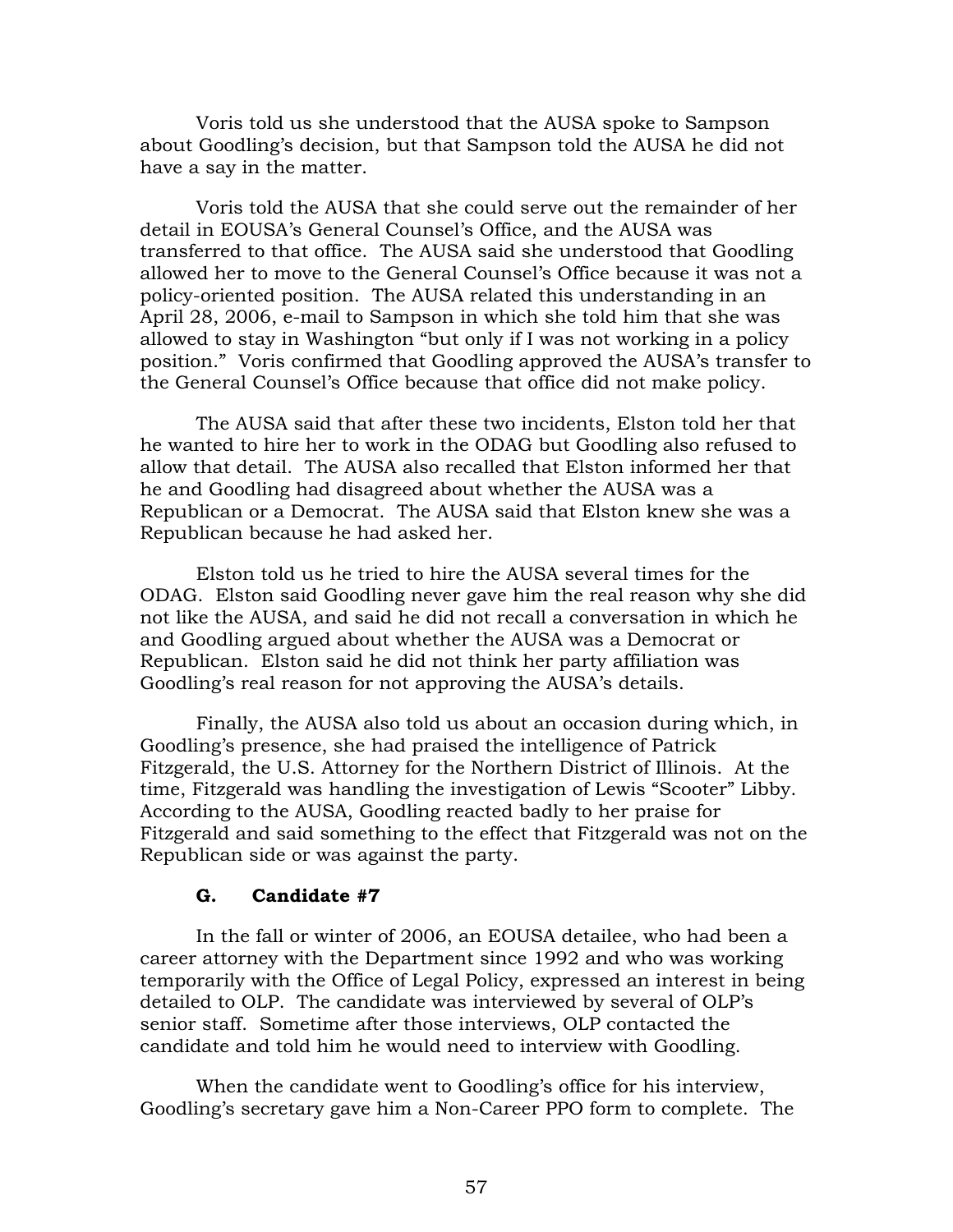<span id="page-62-0"></span>candidate said he declined to complete the form, since he was a career employee seeking a temporary detail.

During his interview, Goodling asked the candidate questions about which Supreme Court Justice, President, legislator, or person in public life he admired most and the reasons for his choices. Goodling also asked for his views on federalism. The candidate told us he perceived those questions as indirect questions about his political affiliation.[4](#page-62-0)1

The candidate said that Goodling told him that the Attorney General relied on OLP's legal advice and that the Attorney General expected to receive advice consistent with his policies and beliefs. Goodling then asked if he had a problem with providing such advice. The candidate said he was troubled by this question because it seemed to contradict his belief that his legal advice should be based on an objective assessment of the law and that the outcome of his advice should not be predetermined. He told Goodling that one of the reasons he enjoyed working with ODAG and OLP was that those offices listened to the views of career attorneys.

At this time, Rachel Brand was the OLP Assistant Attorney General. Brand told us that even though OLP wanted to hire the candidate, Goodling would not permit OLP to do so because Goodling disliked him. Brand said that although she was very annoyed that Goodling could tell her who could be detailed to OLP, she did not challenge Goodling because Brand said this was not a "fight worth picking."

Several weeks after his interview with Goodling, the candidate called OLP to ask about the status of his detail and was told that Goodling had rejected his application.

 <sup>41</sup> The candidate also told us that in the summer of 2006, he had called Elston to discuss the possibility of being detailed to ODAG. The candidate recalled that during their conversation Elston said something to the effect of, "I'm sorry to have to ask you this . . . but . . . the White House is going to want to know what is your party affiliation and who did you vote for in the last election." The candidate told Elston that he was a Republican who voted for President Bush. The candidate was never formally interviewed for an ODAG position. Elston told us he did not recall asking these questions, but stated that he might have asked them because he knew that Goodling would want to know the answers. Elston said he did not think he would have told the candidate that the White House would want to know his party affiliation, but rather he may have said that the White House Liaison (Goodling) would want that information.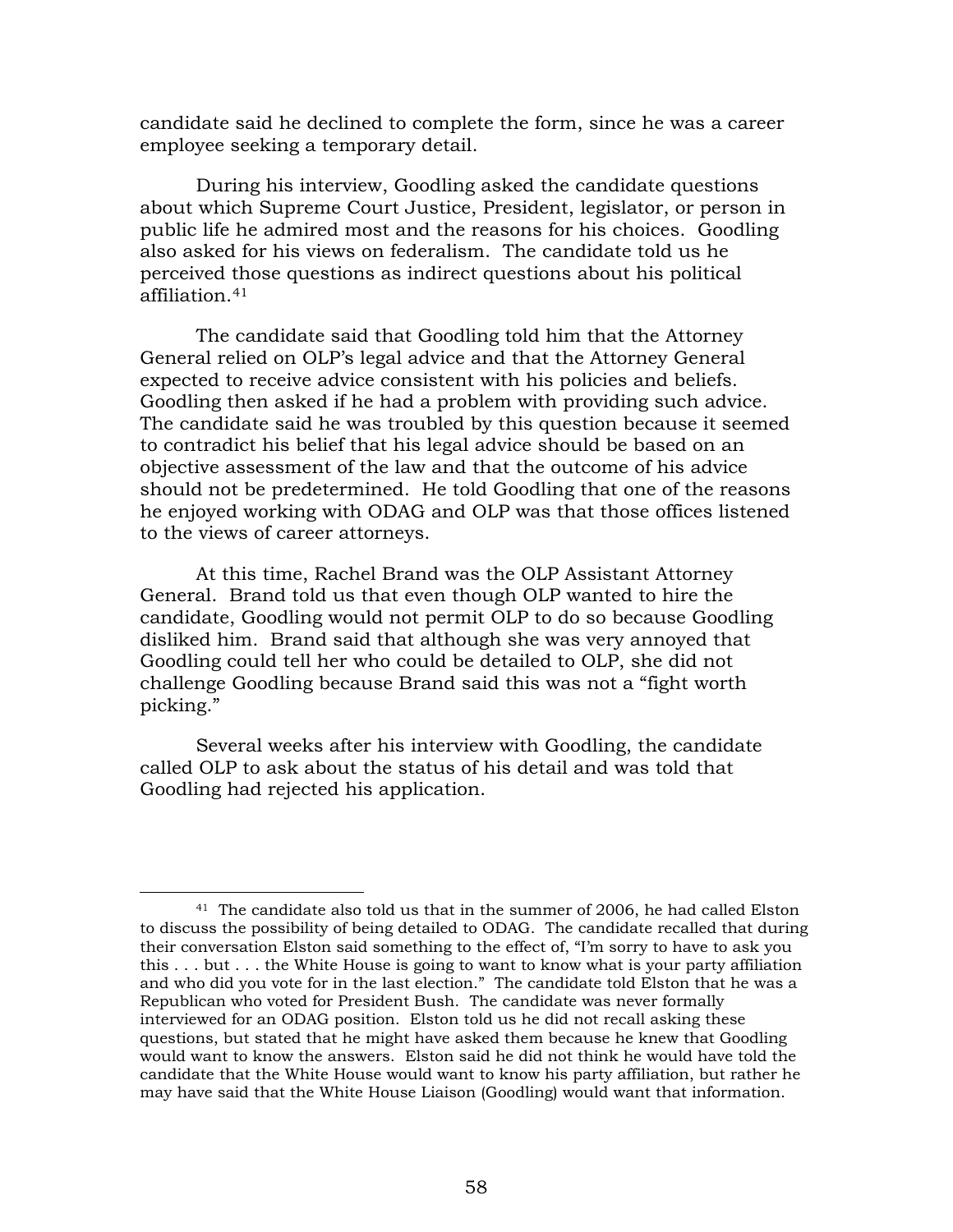#### **H. Candidate #8**

An attorney with 6 years of experience as an AUSA was detailed to the ODAG to work on national security issues.

The AUSA told us that Deputy Attorney General McNulty had invited him to interview for the detailee position in the ODAG. After the interview, McNulty offered him a detail position, which he accepted. McNulty told him that Elston would coordinate his transfer from the USAO to the ODAG.

However, Elston contacted the AUSA and said that even though he had received an offer from the Deputy Attorney General, he still had to interview with Goodling.

Prior to his interview with Goodling, the AUSA was asked to complete a Non-Career PPO form. On the form, he identified himself as a Republican. The AUSA said he believes Goodling probably also asked him about his political financial contributions.

After his interview with Goodling, several weeks passed with no word on the status of his detail. As a result, the AUSA called Elston. According to Elston and the AUSA, Elston told him that the reason for the delay was that Goodling was taking a long time to conduct Internet research on him because his last name was common. Elston told us that he had to ask Goodling several times to approve the detail. Goodling eventually approved it, and in late October 2006 the AUSA began working for the ODAG. McNulty told us that he did not know that Goodling had held up the AUSA's arrival for over 6 weeks.

#### **I. Conclusion**

As these examples illustrate, we found that Goodling regularly considered a candidate's political or ideological affiliations when deciding whether to approve details of career attorneys to positions in EOUSA, OLP, and the ODAG, or whether to extend existing details in these offices. In these examples, the candidates were qualified for the details and supported by the leaders of those offices because of their qualifications and ability. However, Goodling's review focused on their political or ideological affiliations and she often rejected candidates based upon these affiliations, or her perception of these affiliations, some of which were inaccurate, without regard to professional qualifications.

Senior officials in these offices sometimes objected to Goodling's decisions, and argued with her about the quality of these candidates. Sometimes their appeals were successful, but more often they were not. Even candidates personally offered positions by the Deputy Attorney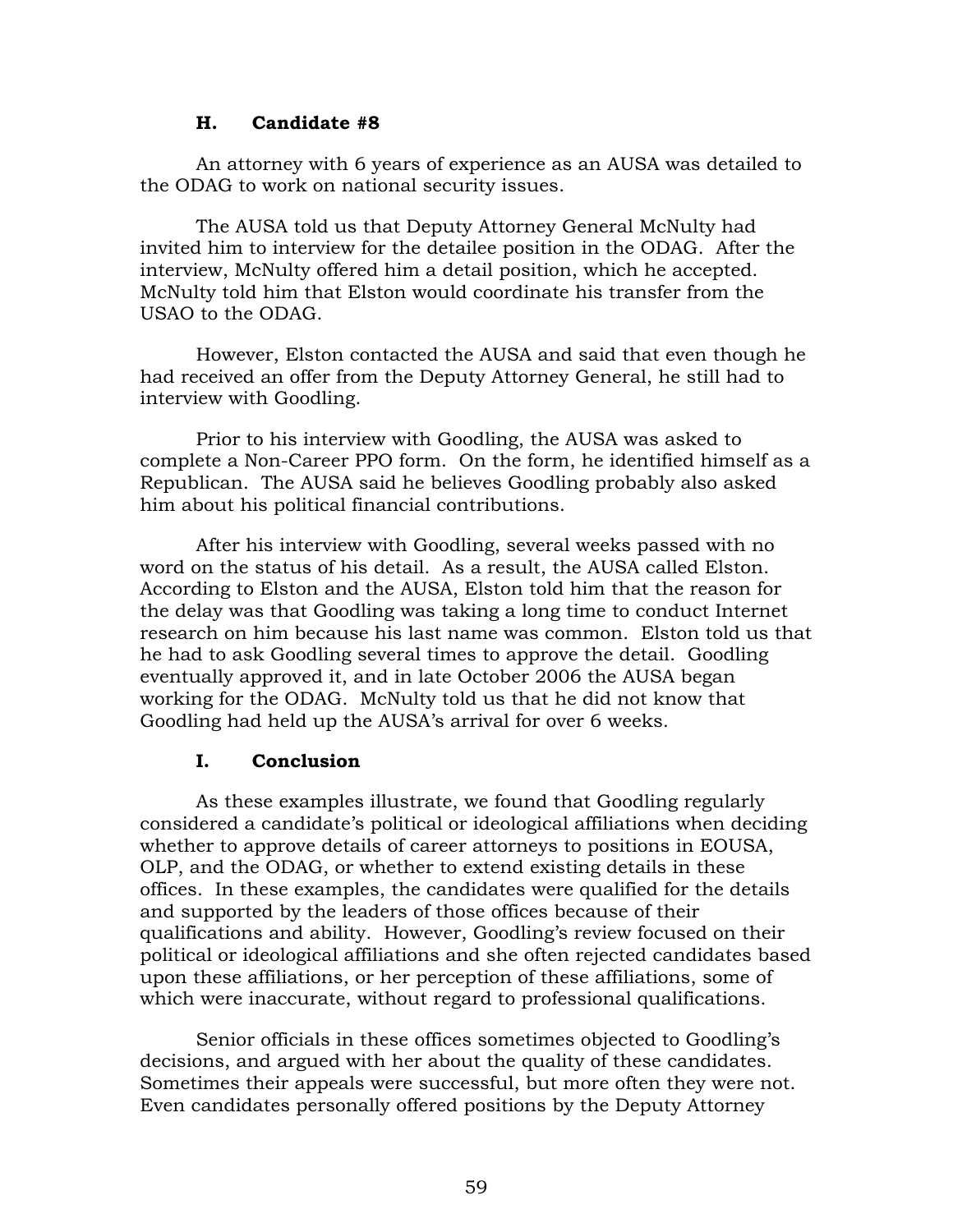<span id="page-64-0"></span>General were required to be interviewed by and receive the approval of Goodling before they could begin their details.

Goodling's decisions were particularly damaging to the Department because they resulted in high-quality candidates being rejected for important positions. For example, in one of the most troubling instances an experienced terrorism prosecutor who had received the Attorney General's Award for Exceptional Service was rejected by Goodling for a detail to EOUSA to work on counterterrorism issues because of his wife's political affiliations. Instead, EOUSA had to select a much more junior attorney who it believed was not qualified for the position. This use of political affiliation prevented an experienced career attorney from assuming important counterterrorism responsibilities, and instead resulted in the assignment of the duties to a less qualified candidate.

#### **II. Richmond and Williams**

In addition to Goodling, we examined whether Susan Richmond and Jan Williams, Goodling's predecessors as the Department's White House Liaisons, considered political or ideological affiliations when approving details to Department of Justice offices. We did not find any evidence that Williams did so, and we found evidence (Candidate #2 above) that Williams approved a detailee she knew to be Democrat.

However, we discuss below two cases in which the evidence shows that Richmond used political affiliations to make decisions on detailee candidates to the ODAG, and that Williams participated in those decisions when she worked in the White House Presidential Personnel Office. $42$ 

 <sup>42</sup> During Richmond's initial interview for this investigation, she stated that ODAG detail candidates' political affiliations were not relevant to her decisions because "I didn't believe that for career officials that that really mattered . . . . for them to be a member of a particular political party." After this interview, we found the evidence set forth in this section that Richmond did in fact use political affiliation to screen two ODAG detailee candidates.

We therefore re-interviewed Richmond. In her second interview, Richmond confirmed that she used political affiliation to screen some ODAG detail candidates. However, Richmond said that her prior testimony was accurate, and that when she stated that party affiliation was not a requirement for a detail, she was referring to detail positions that were not inherently political. Richmond said she drew a distinction between career attorneys detailed into non-political positions, and career attorneys detailed into positions that could be filled by political appointees whose portfolios would include significant policy issues. For such detailees, or detailee applicants, Richmond said she believed it was appropriate to consider the applicant's political party affiliation.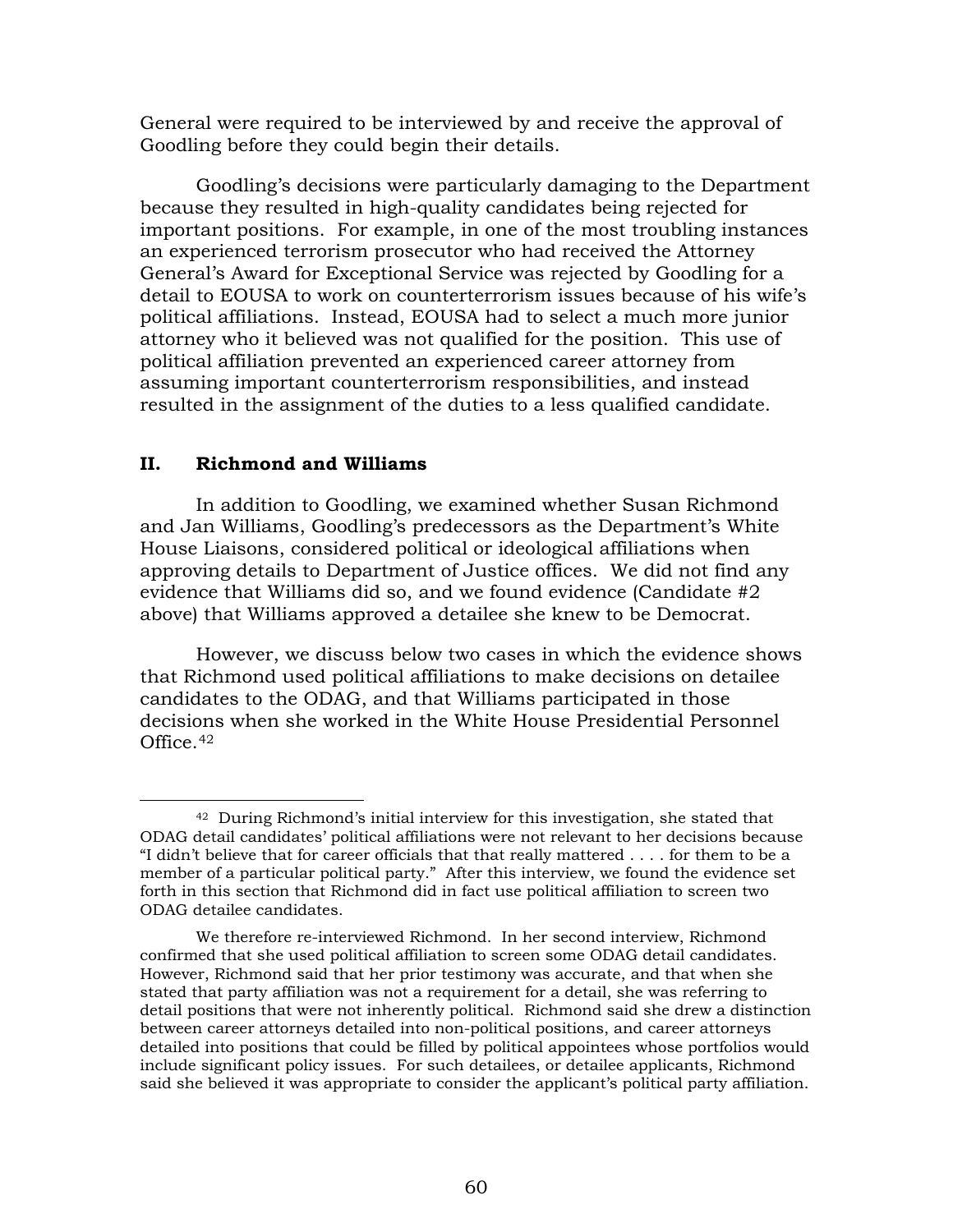#### **A. Candidate #9**

<span id="page-65-0"></span>In 2004, a career Department attorney was approached by Stuart Levey, then the Principle Associate Deputy Attorney General (PADAG), about a temporary detail to the ODAG to work on immigration issues. The attorney was working in the Office of Immigration Litigation (OIL) in the Civil Division. Levey had previously worked with the attorney and had been impressed with his abilities.

Deputy Attorney General James Comey and others in the ODAG interviewed the attorney regarding the detail. After the interviews, the ODAG offered the attorney a 3-month detail, and he accepted.

On March 24, 2004, an administrative employee in the ODAG sent an e-mail to Department White House Liaison Richmond stating that Comey wanted to have the attorney detailed to the ODAG for 3 months. This e-mail resulted in a series of telephone calls and e-mails within the OAG and between the OAG and ODAG. The e-mails reflect Richmond's annoyance that the detail had not been approved by the OAG.

Richmond asserted in the e-mails that the immigration portfolio that the detailee was to assume was supposed to be assigned to a Schedule C political appointee. Richmond told ODAG Chief of Staff Chuck Rosenberg that the OAG would not approve the attorney's detail.

On March 31, 2004, Comey sent an e-mail to Richmond to inform her that he had authorized the attorney's detail as a temporary measure, even though he knew that Richmond was trying to find a political appointee for the immigration portfolio. However, Richmond was still upset about the decision to have the attorney detailed to ODAG, and she complained by e-mail to both Williams and David Higbee (at that time on detail from the Department) in the White House Presidential Personnel Office.[43](#page-65-0) In her reply to Comey, Richmond noted that the OAG had

 <sup>43</sup> The tension between OAG and ODAG on this and other issues later led the OAG, through Goodling, to instruct the Justice Management Division (JMD) to change the Department's regulations by reserving to OAG personnel authority over employees in the ODAG and the Associate Attorney General's offices. Goodling conveyed that direction to JMD in January 2006, and the amendment was incorporated into an existing set of draft regulations that addressed technical issues in unrelated regulations. The change added subsections to 28 C.F.R. §§ 0.15(h) (for the ODAG) and 0.19(d) (for the Associate Attorney General), which reserved to the Attorney General the authority to take final action in matters pertaining to the appointment, employment, pay, separation, and general administration of Schedule C (political appointment) positions and of positions that meet "the same criteria as a Schedule C position." The changes were published on February 7, 2006.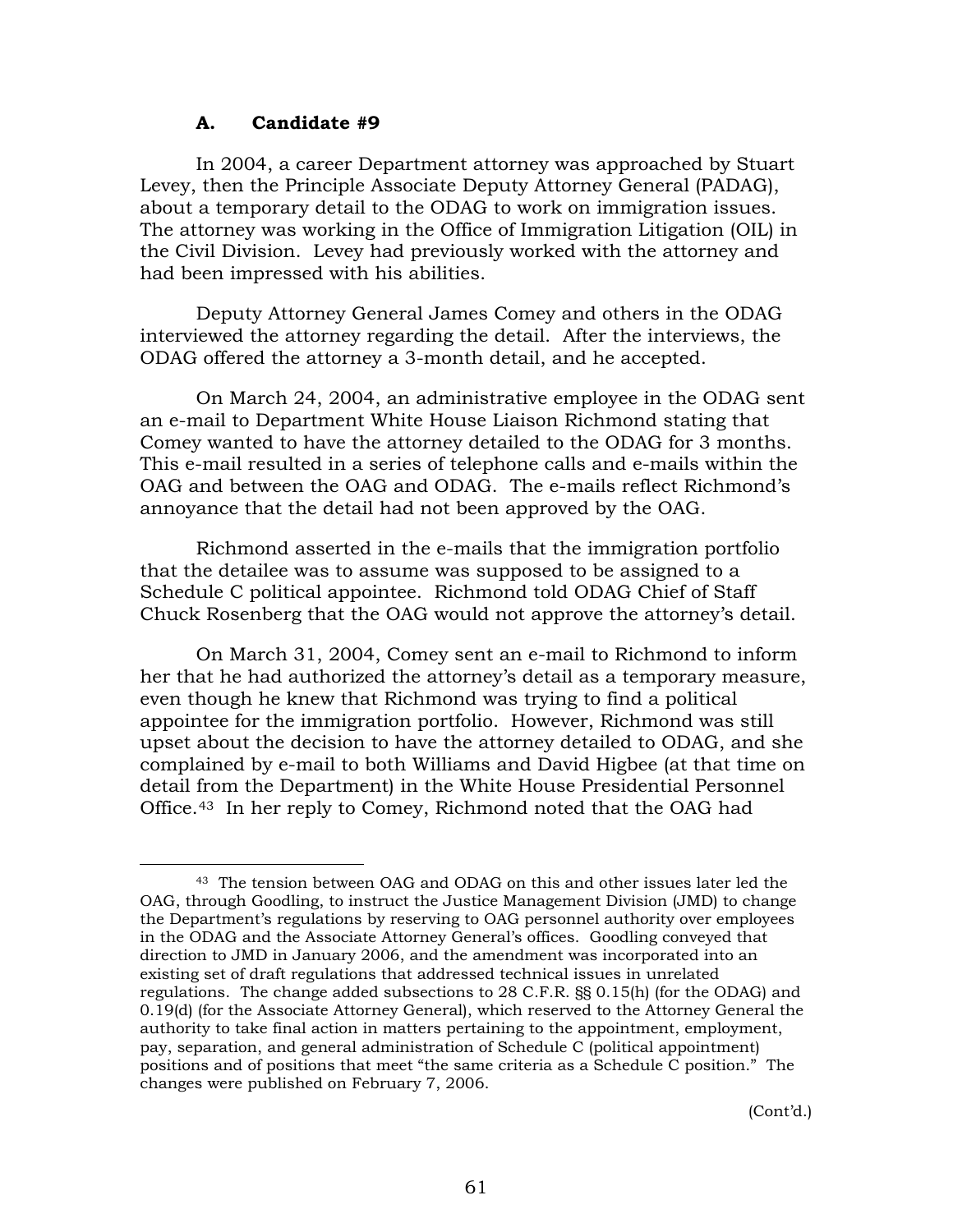identified a candidate for a political position in the ODAG to handle immigration matters, and said that the candidate could be brought on quickly. Comey responded that he was hiring the detailee even if the detail would last only a few weeks so that someone could handle immigration matters until a permanent candidate was identified.

On April 2, 2004, Richmond forwarded Comey's e-mail to Williams at the White House, who in turn forwarded it to other White House Presidential Personnel Office staff. In Williams's e-mail, she commented, "This is the e-mail I mentioned to you in our meeting. It was sent to Susan after Comey detailed another career democrat into a position that was designated [Schedule C]."

The career attorney began his detail to the ODAG in April 2004. Beginning in June 2004, Richmond sent ODAG Chief of Staff Rosenberg and PADAG Levey numerous e-mails stating that the detailee's 3-month detail was due to expire, that she had several replacement candidates, and that the ODAG should interview and select one of them. In one email, Richmond summarized three candidates' qualifications, and for each noted "loyalty" as an attribute. Richmond told us that term referred to adherence to the President's policies.

On July 1, 2004, Levey sent an e-mail to the detailee stating that he was doing a great job and asking if he wanted to extend his detail. The detailee said that he did.

On July 6, 2004, Richmond sent an e-mail to David Ayres, Chief of Staff to the Attorney General, in which she asked to meet with him about a conversation Ayres had with ODAG Chief of Staff Rosenberg regarding

 $\overline{a}$ 

Prior to the publication of the amendments, JMD had expressed concern to Goodling that the amendment would place a significant administrative burden on the Attorney General, and asked whether the Attorney General wanted to delegate the authority "within his immediate staff." A week later Goodling responded that the delegation should be from the Attorney General to his Chief of Staff and the White House Liaison. (Goodling was not the White House Liaison at the time.) Accordingly, an internal order was drafted effectuating the delegation to the OAG Chief of Staff and the White House Liaison. The order was signed on March 1, 2006. Attorney General Gonzales's signature is on the order, but Sampson testified that he approved the use of the autopen for that order. Gonzales stated at his interview that he had "no present recollection of any of this," and that he did not recall discussing with Sampson or with Goodling the reservation of authority or the delegation of it to the Chief of Staff and the White House Liaison.

On July 25, 2007, after congressional concerns focused on the conduct of Goodling and others, Gonzales rescinded the amendments that reserved personnel authority to the OAG, and revoked the internal order delegating such authority to the OAG Chief of Staff and White House Liaison.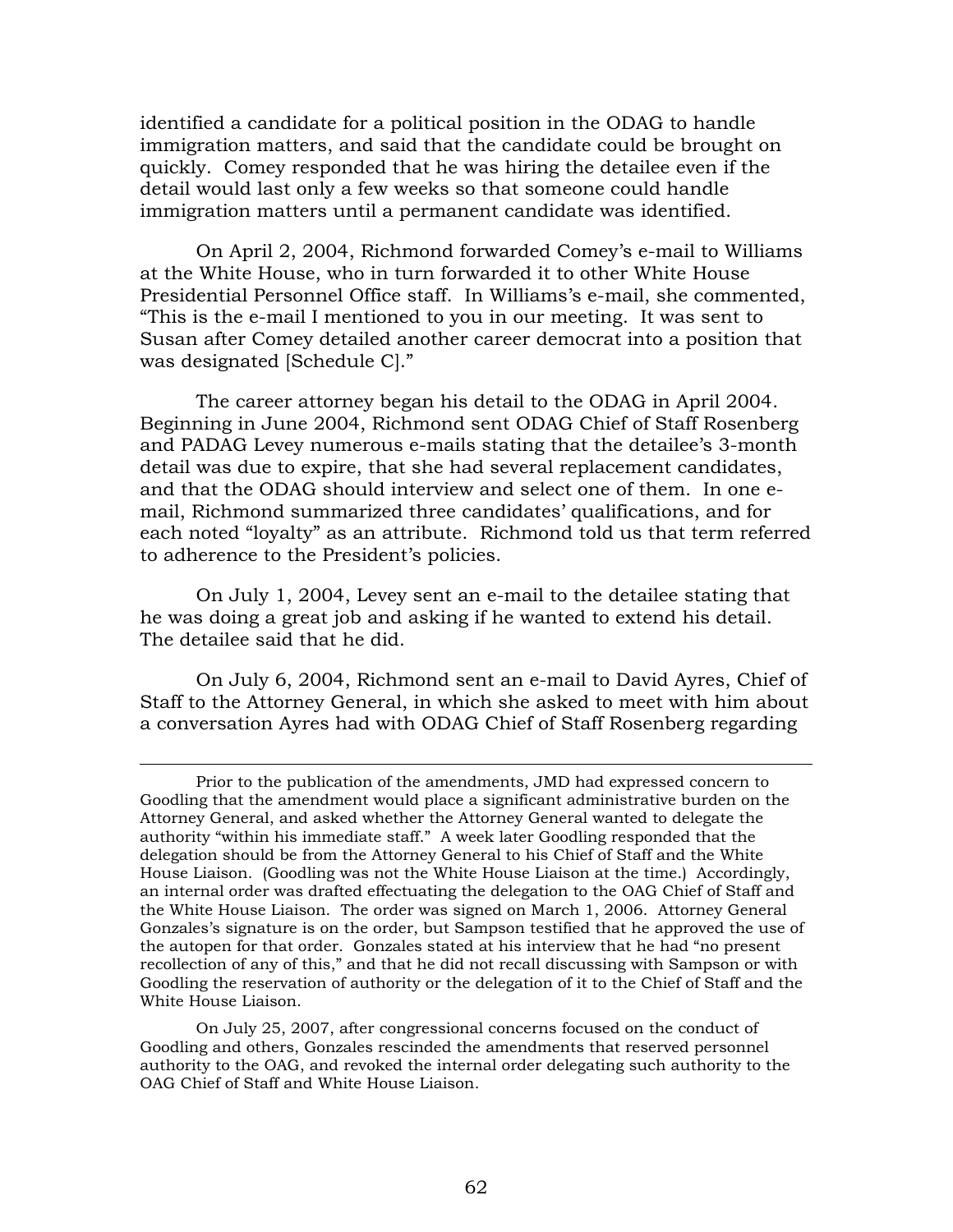the detailee. According to the e-mail, Rosenberg had told Richmond that Ayers had approved the detail extension. Richmond noted in the e-mail that the ODAG had selected the detailee "instead of one of the two R. candidates that we had asked them to consider." Ayres responded that he had in fact approved the detail extension based on Levey's "personal assurance" about the detailee, but Ayres added that he had told Levey the extension needed to be discussed with Richmond. Richmond replied that "[the detailee] is the Dem. that the WH went berserk over (as did I) when they found out the DAG had detailed him to ODAG w/out approval.  $\ldots$  The political SES in CIV  $\ldots$  [s] ays he has some  $\ldots$ people in the same branch who are R's and would be better."

On July 9, Levey sent an e-mail to Comey and Rosenberg regarding the detailee, stating:

I called Jan Williams to ask her to reconsider the WH decision that [the detailee] had to go. I told her that I thought he was doing a great job, that you were also very happy with him, that I knew he would be loyal to the 'team' on the issues he works on, that he just briefed the AG for an hour and did a great job, and that someone 'reliable' could oversee him. I also probed whether there is something negative about him that I did not know. Turns our there is: he is a registered Democrat and that Jan thinks that everyone in the leadership offices should have some demonstrated loyalty to the President. She all but said that he should pack his boxes and get out of Dodge by sunset.

On July 16, 2004, the ODAG informed Richmond that it had selected another OIL career attorney to replace the detailee. The replacement was one of the three candidates who previously had been interviewed and approved by Richmond. The replacement was not given a political appointment but was instead detailed to the ODAG as a career Schedule A attorney.

On July 19, the first detailee was informed that his detail would not be extended. According to the detailee, when he asked why he had to leave, Rosenberg told him that the OAG researches candidates for ODAG positions and that if it found that the candidate was a Democrat, the candidate was not viewed as part of the team and could not be hired.

On November 8, 2004, Richmond sent an e-mail to Williams stating that the attorney who had replaced the first detailee wanted to end his detail. On November 15, Rosenberg sent an e-mail to Comey suggesting that they bring back the first detailee to the ODAG, and Comey agreed. On December 8, 2004, Rosenberg sent an e-mail to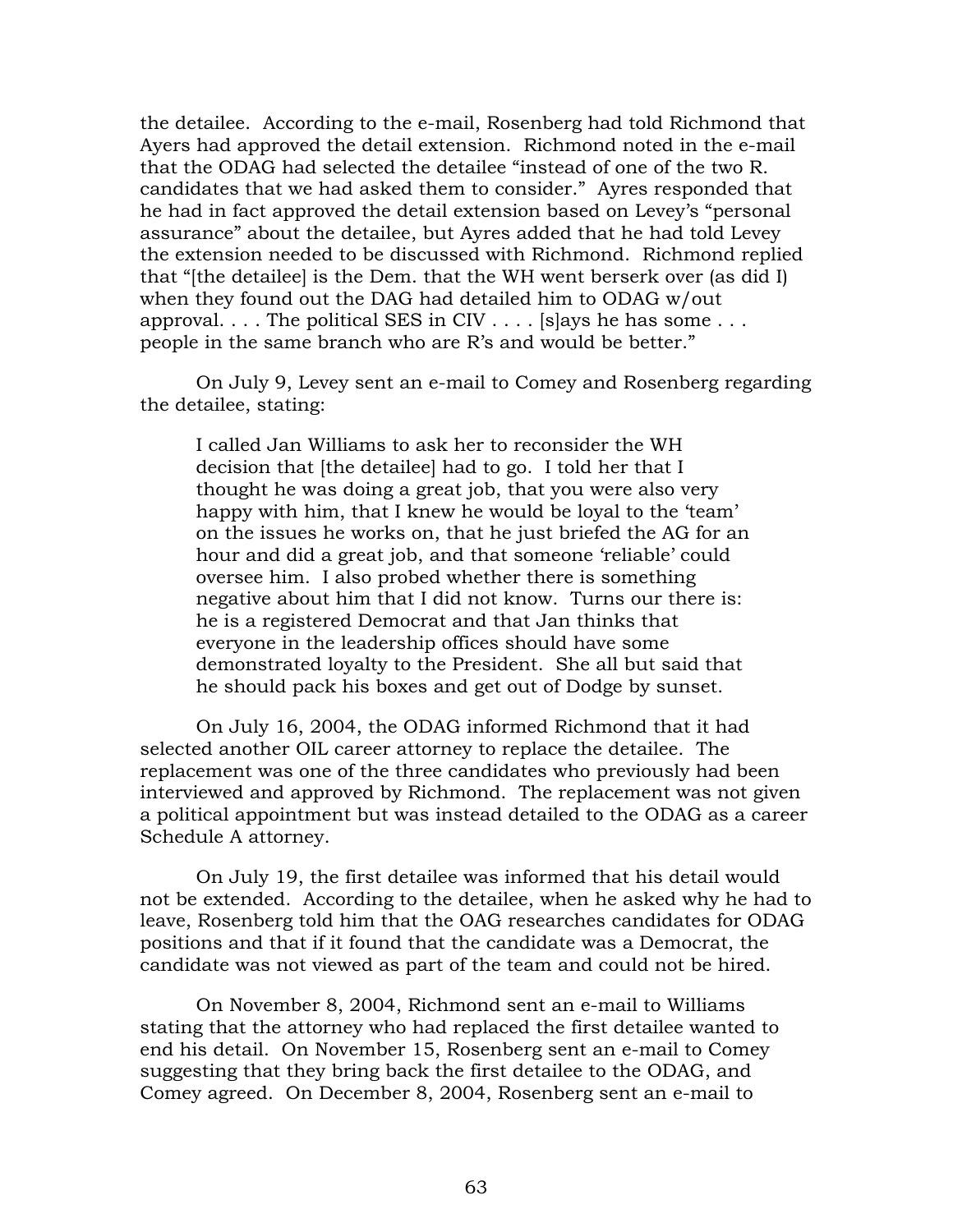<span id="page-68-0"></span>Richmond suggesting that the first detailee be asked to return to replace the second detailee. Rosenberg told Richmond that the first detailee "performed extraordinarily well" and that he was "smart, aggressive, and reliable." Richmond responded by stating that all leadership office hiring or details were on hold until January or February of 2005, which was after the transition from Attorney General Ashcroft to Attorney General Gonzales. As a result, the first detailee did not return to the ODAG.

### **B. Candidate #10**

On March 26, 2004, Rosenberg sent an e-mail to Comey and Levey identifying a detail candidate for a Counsel to the Deputy Attorney General position, with a portfolio relating to the Criminal Division. The candidate was then working for the Homeland Security Counsel (HSC) in the White House, on a detail from her attorney position in the Criminal Division.<sup>[44](#page-68-0)</sup> Levey responded that he thought the detailee candidate was very good. Comey noted that the candidate's supervisor in the HSC "raved about her," and agreed that she should be interviewed. The candidate was interviewed in the ODAG on May 4, 2004.

Later that day, Rosenberg sent an e-mail to Richmond asking her whether she and the White House would approve the candidate's detail to the ODAG. Richmond forwarded Rosenberg's e-mail to Jan Williams in the White House, asking Williams if she could find out who the candidate was and if she was a "viable option." Less than a minute later Williams replied, "She is a D."

After receiving this news from Williams, Richmond forwarded Rosenberg's e-mail regarding the candidate to OAG Deputy Chief of Staff David Israelite with the comment, "Here we go again. She's a D." Richmond also sent an e-mail to Williams saying that she would talk to Rosenberg the next day.

On May 10, 2004, Rosenberg sent an e-mail to Comey and Levey stating that Richmond said she had asked about the detailee candidate and the answer was a "firm no."

 <sup>44</sup> This detailee candidate had been a trial attorney in the Criminal Division and had been detailed to the White House HSC from 2002 to 2004. She had been invited to apply for the HSC detail and interviewed with several HSC staff. At the end of the HSC interview process, the candidate was told that because she was a Democrat there was a problem finalizing her detail. Eventually, the candidate spoke with someone at the White House Presidential Personnel Office regarding her party affiliation and views on the issues that she would be working on at the HSC. She was thereafter offered the detail position. According to the candidate, during her 2 years at the HSC, she received excellent performance reviews.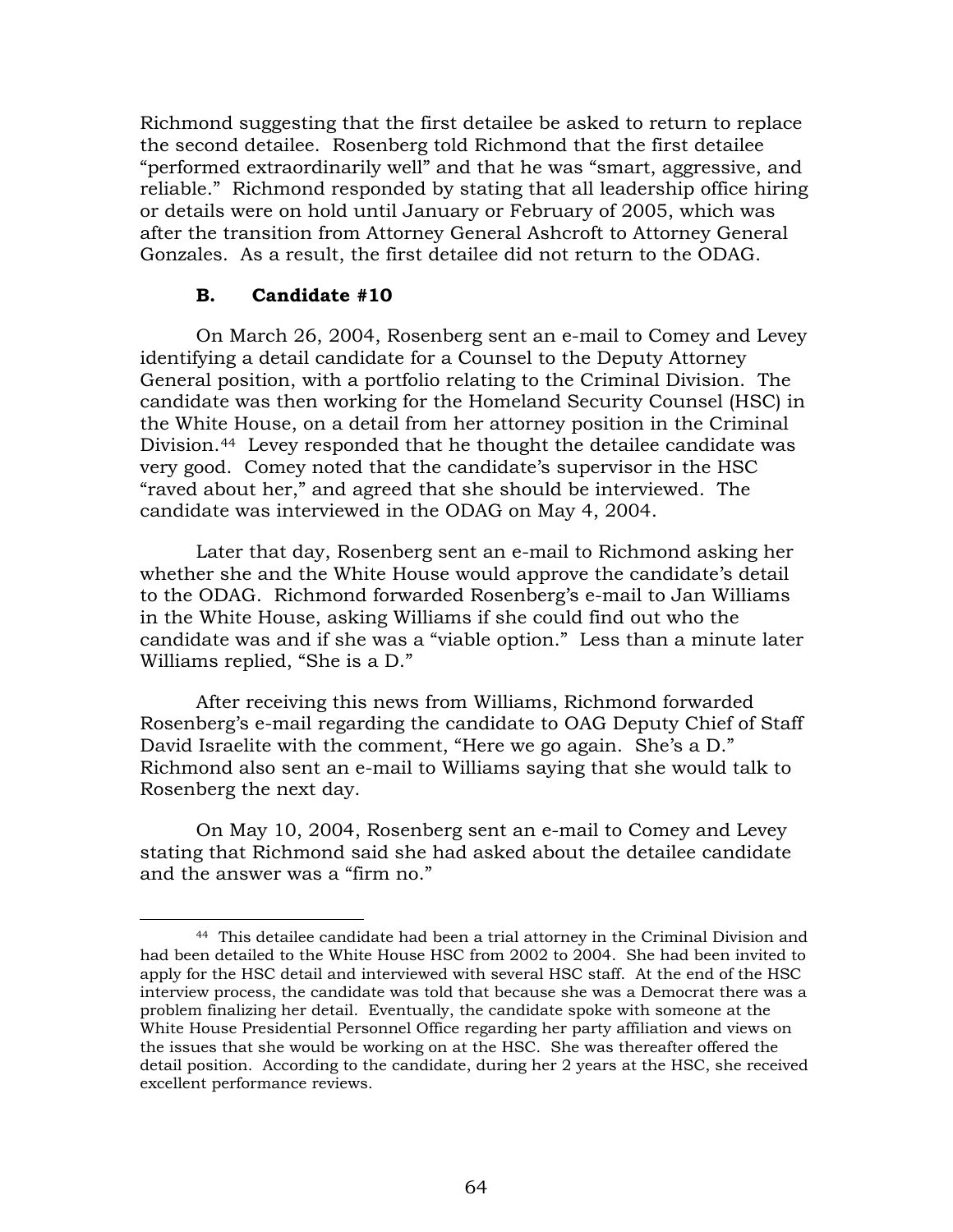The detailee candidate told us that when Rosenberg informed her that she would not be selected for the detail he said that the problem was in the White House and not in the Department. However, Rosenberg told us he did not recall telling her that the problem regarding her detail originated in the White House.

#### **III. Recent Changes in the Detailee Selection Process**

As noted above, on July 20, 2007, Attorney General Gonzales announced a series of reforms to address allegations regarding the politicization of hiring within the Department of Justice. One of those reforms involved career attorney details to the Office of the Deputy Attorney General:

[then Acting Deputy Attorney General Craig Morford] and I agree that the Department must continue to recruit the best and brightest lawyers. Therefore, I am in the process of providing the Deputy Attorney General with the authority to detail and hire attorneys that he believes will best fill positions within his division.

With this change in procedure, it appears that the Deputy Attorney General now has the authority to detail attorneys to the ODAG without OAG approval.

#### **IV. Analysis**

In this section of the report, we analyze whether Goodling's or Richmond's use of political or ideological affiliations to decide whether to approve details for career attorneys violated Department policy or federal law.

As discussed in Chapter Two of this report, temporary detail assignments are among the "personnel action[s]" that are included within the scope of the prohibited personnel practices enumerated in 5 U.S.C. 2302(b). "'Personnel action' means . . . . a **detail**, transfer, or reassignment . . . " 5 U.S.C. 2302(a)(2)(A)(iv) (emphasis added). Accordingly, it is a prohibited personnel practice and a violation of federal law to discriminate for or against any candidate for a detail position on the basis of political affiliation, as discussed in Chapter Two (Section V) above.

However, the *Civil Service Reform Act* makes clear that positions which are of a "confidential, policy-determining, policy-making, or policyadvocating character . . . ." are not covered by the prohibited personnel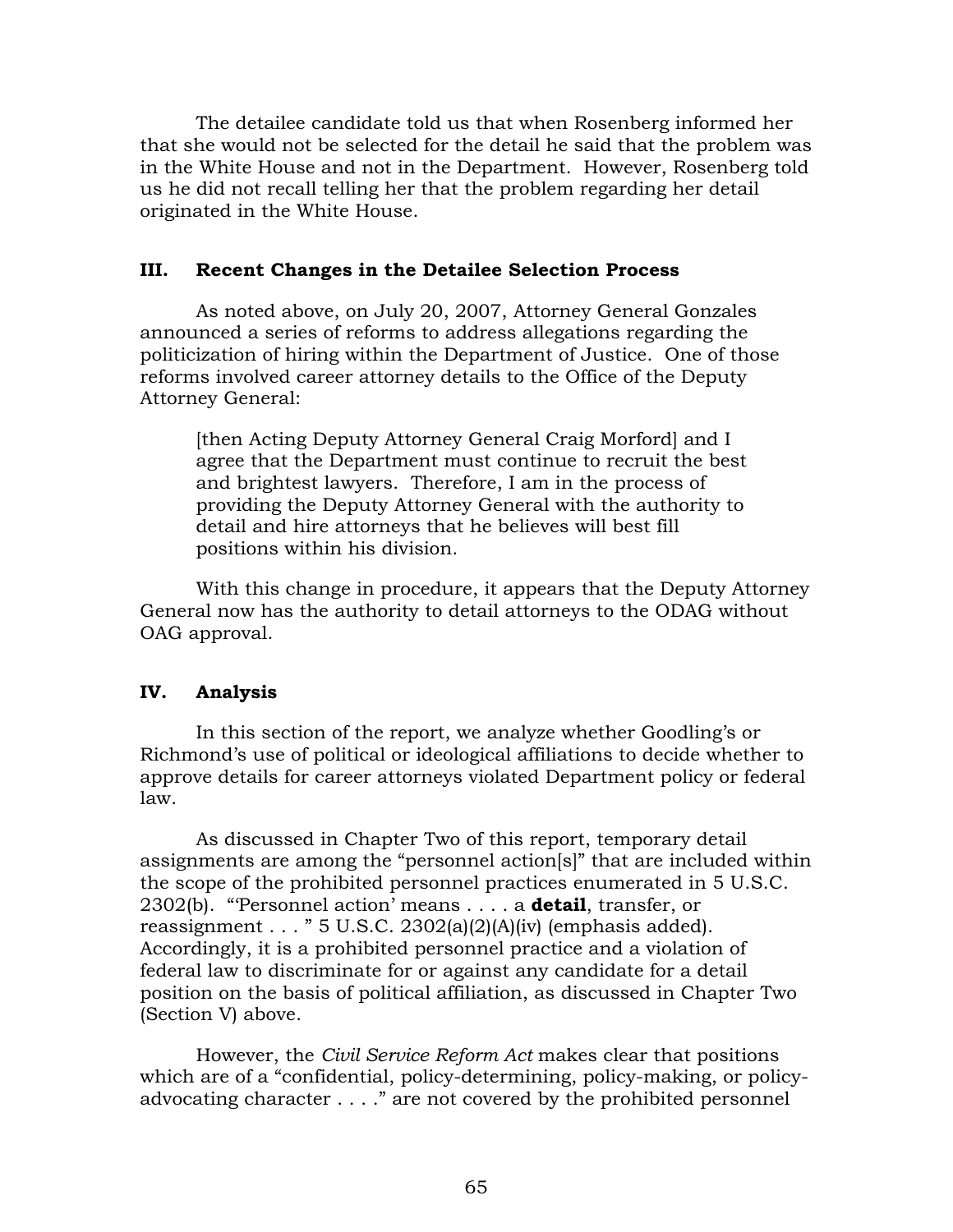<span id="page-70-0"></span>practices set forth in Section 2302(b).  $2302(a)(2)(B)(i)$ . Some of the positions occupied or sought by the detailee candidates discussed above could have been filled by political appointees, and some arguably involved sensitive policy-making roles in the Department. Goodling told Congress, and Richmond told us, that the OAG should be able to consider political or ideological affiliations with respect to these positions, regardless of whether the position was filled by a career detailee or a permanent political selection. Thus, according to their argument, the prohibited personnel practices would not apply to a detail position that is sufficiently policy oriented, and political affiliations could be used to screen candidates for the detail without violating the prohibitions contained in 2302(b).[4](#page-70-0)5

We believe that some of the career attorneys who were or who wanted to be temporarily detailed to the ODAG or OLP may have filled "confidential, policy-determining, policy-making, or policy-advocating" positions, and therefore it may have been permissible to consider the political affiliations of these detailee candidates. However, not all of the positions at issue fit that definition. Therefore the analysis depends on the specific duties of the position.

We found no clear guidance on this issue in either federal law or Department policy. Moreover, the determination of whether a particular ODAG or OLP detail is sufficiently policy-related to be exempt from federal law and Department policy is inherently subjective and depends on an assessment of the circumstances of each position. Therefore, we do not reach a conclusion as to whether Goodling or Richmond violated

 <sup>45</sup> Goodling's and Richmond's argument, however, is problematic. As noted above, the CSRA exempts from its scope those employees whose positions are of a "confidential, policy-determining, policy-making, or policy-advocating character . . . ."  $2302(a)(2)(B)(i)$ . This language arguably would allow the Department to use political affiliation to screen career candidates for details to positions meeting the criteria of  $2302(a)(2)(B)(i)$ . However, courts that have interpreted the scope of  $2302(a)(2)(B)(i)$  have stated that it was intended to cover only political appointees. See, e.g., *O'Brien v. Ofc. of Indep. Counsel*, 74 M.S.P.R. 192, 207 (1997) (suggesting that "the terms of the exception found at 5 U.S.C.  $\S 2302(a)(2)(B)(i)$  are a shorthand way of describing 'political appointee' positions"); *Special Counsel v. Peace Corps*, 31 M.S.P.R. 225, 231 (1986)  $\lceil n \rceil$  excessive preoccupation with the meaning of each term in isolation distorts the purpose of the exception found at 5 U.S.C. § 2302(a)(2)(B)(i). These terms are . . . only a shorthand way of describing positions to be filled by so-called 'political appointees.'"). Career attorneys who are temporarily detailed into Department offices are not "political appointees." They remain Schedule A career attorneys, and Schedule A positions are "positions which are not of a confidential or policy-determining character," 5 C.F.R. § 213.3101; 5 C.F.R. § 213.3102(d). Thus, we believe there is uncertainty whether, notwithstanding the  $2302(a)(2)(B)(i)$  exemption from the CSRA, career detailees can be selected on the basis of political affiliation, because they do not fill political positions.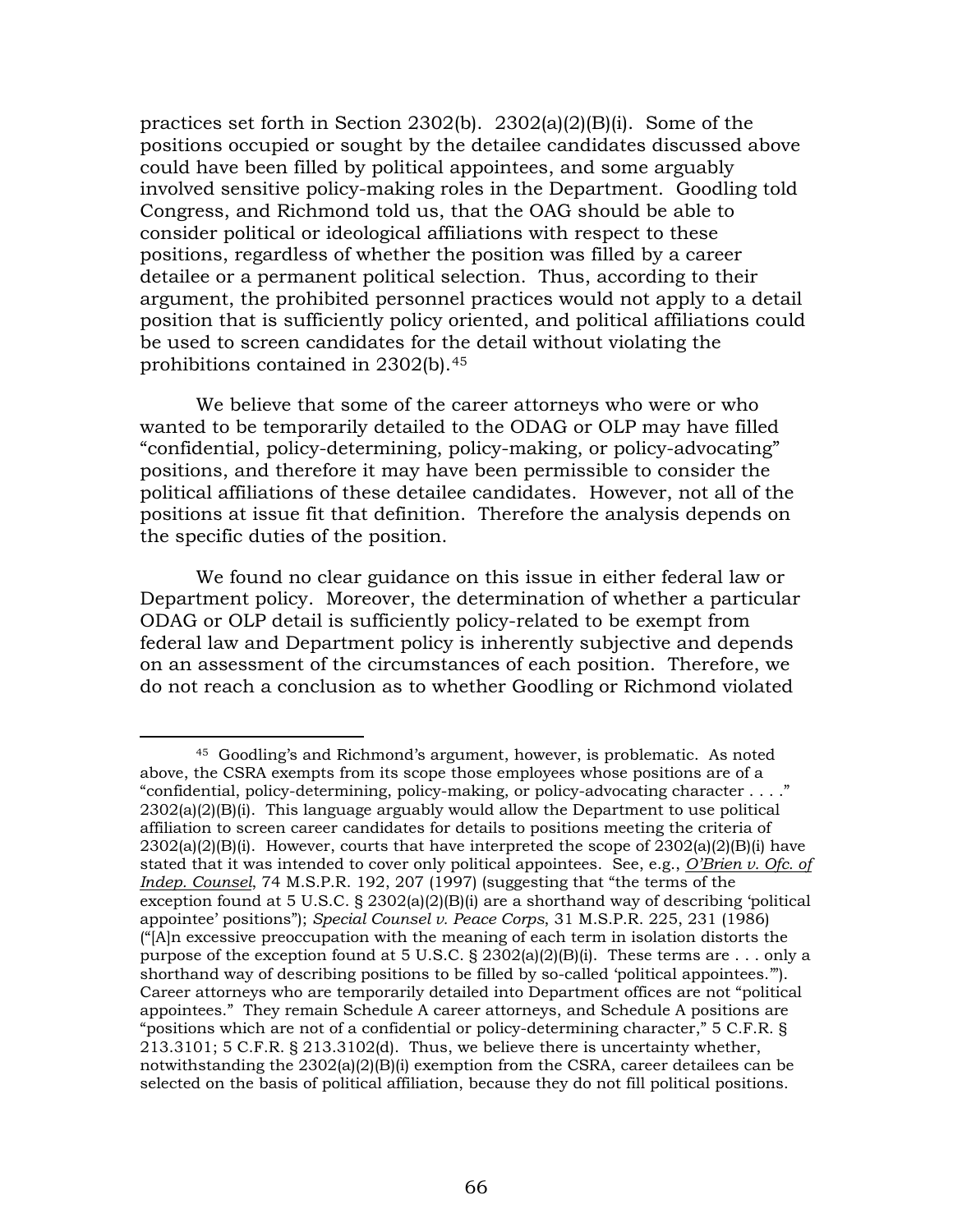federal law or Department policy with regard to many of the positions at issue.

However, we believe that none of the EOUSA positions described above (Candidates 1, 3, 4, and 6) can be considered "confidential, policydetermining, policy-making, or policy-advocating" positions, and therefore it was improper for Goodling to use political or ideological affiliations in selecting or rejecting detailees to these positions.

Several senior EOUSA staff told us that EOUSA does not make policy. For example, former EOUSA Acting Director Steven Parent stated that EOUSA is a largely administrative office with the exception of its responsibility for screening candidates for U.S. Attorney positions. Similarly, former EOUSA Director Battle stated that EOUSA was essentially an administrative office. In addition, at the time of the events discussed in this report, only 2 EOUSA employees out of approximately 530 were political appointees (the Director and one Deputy Director). Currently, EOUSA has one political appointee, and a second political appointee is on a temporary detail to Iraq. In contrast, both ODAG and OLP are staffed with significant numbers of political appointees.

For these reasons, we believe that Goodling violated federal law and Department policy, and committed misconduct, when she discriminated against EOUSA detailee candidates based on political or ideological affiliations.

We also considered whether use of political affiliations to screen career attorney candidates for details to the other Department offices violated Department policy. As mentioned above, the Department's employment discrimination policy, 28 C.F.R. § 42.1(a), prohibits political discrimination "in employment within the Department." That policy does not specifically refer to details.

Moreover, the Department's recitation of whether its antidiscrimination employment policy applies to details has been inconsistent. Recent detail announcements posted on the Office of Attorney Recruitment and Management (OARM) website or distributed to USAOs sometimes contain antidiscrimination employment provisions and sometimes do not. For example, in 2007 OARM posted an announcement for a detail to OLP. The announcement contained language stating that there will be no discrimination based on, among other things, politics. A 2007 OARM posted announcement for a detail to the Professional Responsibility Advisory Office contained identical language. In contrast, a 2007 EOUSA memorandum sent to all USAOs announcing a detail to EOUSA did not contain any information about the Department's antidiscrimination employment policy.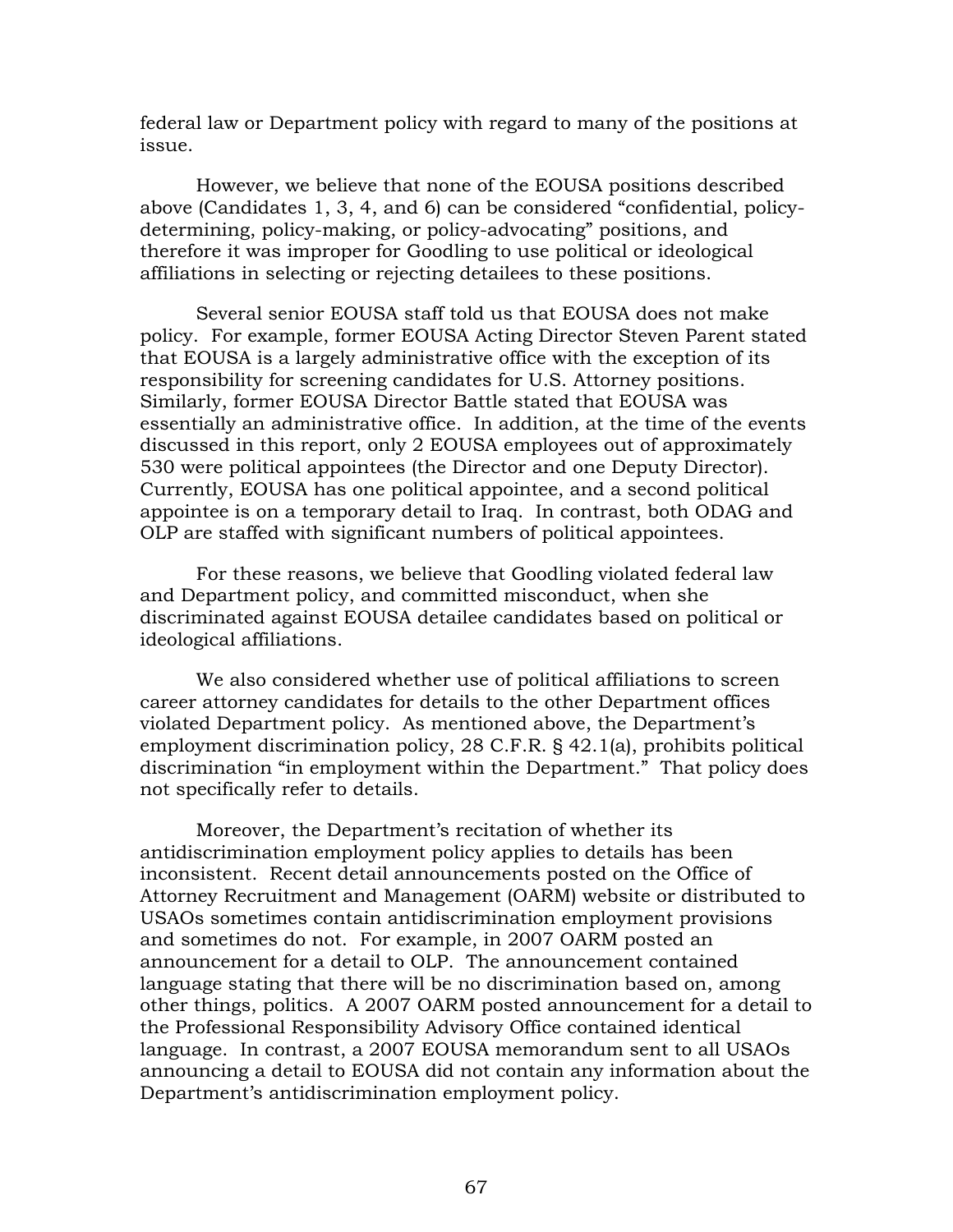<span id="page-72-0"></span>We believe that the Department's employment discrimination policy, 28 C.F.R. § 42.1(a), prohibits use of political affiliations to screen candidates for temporary details to positions that are not of a "confidential, policy-determining, policy-making, or policy-advocating character . . . .", such as details to EOUSA. However, the Department has no clear rules regarding the use of political affiliations to screen candidates for temporary details to these non-policy-making positions.

Finally, regardless of the coverage of the civil service laws or the Department's anti-discrimination policy, we were also troubled by cases in which details of career attorneys who were performing in an outstanding fashion were terminated because of their political affiliation. Both Richmond and Goodling objected to extending the details of career attorneys in the ODAG even though the Deputy Attorney General and his staff supported the extensions. In both cases, the Deputy Attorney General and his staff rated the attorneys' performance as outstanding. In both cases, the Deputy Attorney General asserted that the attorneys fully supported the Administration's policies that the attorneys were assigned to promote. Yet, in both cases, Richmond and Goodling sought to terminate or prevent the details solely because the attorneys were Democrats.[4](#page-72-0)6

We recommend that the Department clarify its policies on when political considerations can and cannot be considered when assessing career candidates for details to various Department offices. We believe that the Department would benefit from having clear rules about the criteria that may be used to assess career attorney candidates for various types of details.

 <sup>46</sup> As noted above, in response to the allegations of politicized hiring in the Department, former Attorney General Gonzales gave the Deputy Attorney General authority to select his or her own staff, including detailees. We believe that this change can help prevent the recurrence of such incidents.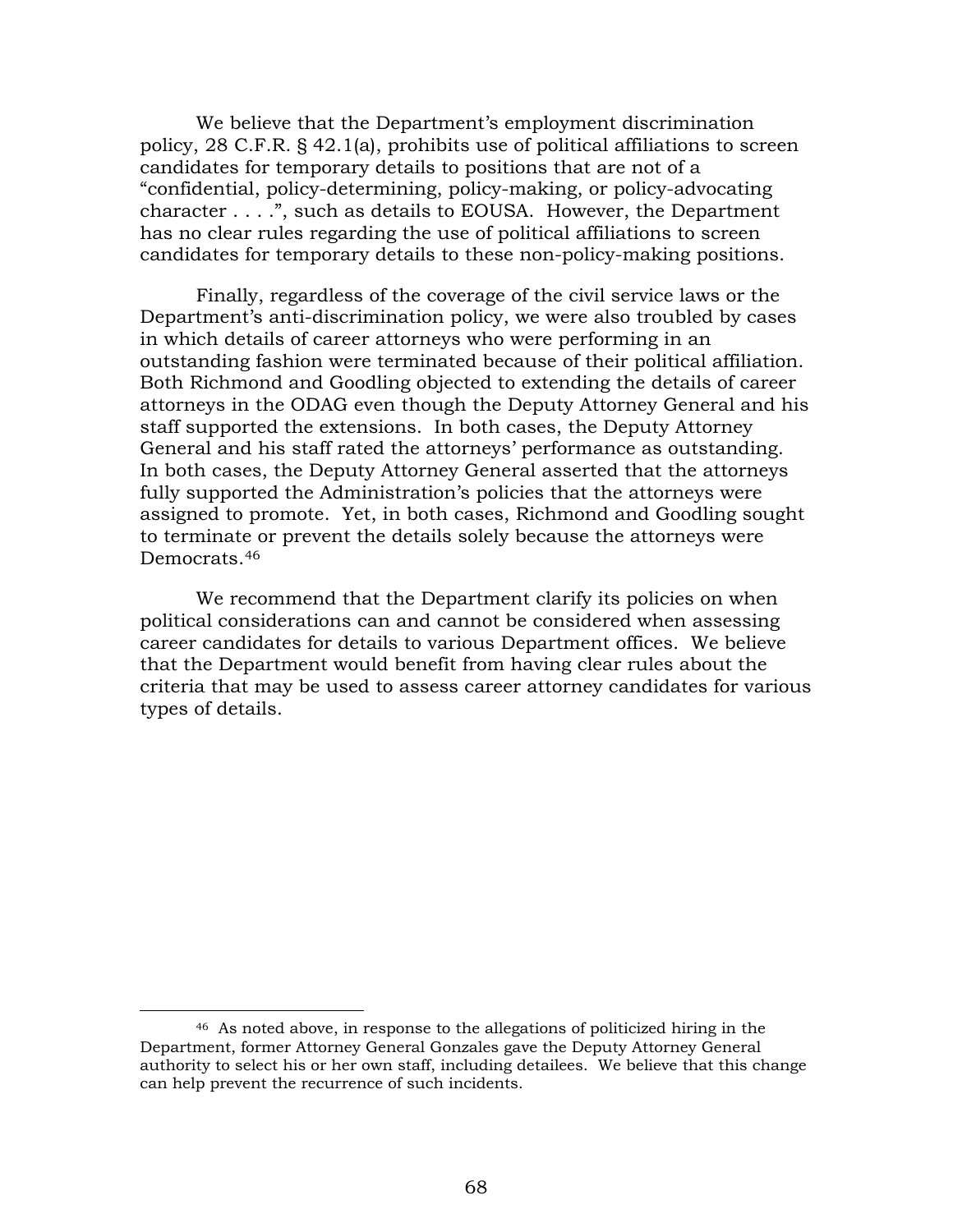# **CHAPTER SIX EVIDENCE AND ANALYSIS: IMMIGRATION JUDGE AND BOARD OF IMMIGRATION APPEALS MEMBER HIRING DECISIONS**

Goodling also admitted in her testimony to Congress that she "took political considerations into account" in soliciting candidates and reviewing candidate résumés for career positions as Department immigration judges (IJs) and Board of Immigration Appeals (BIA) members. Our investigation also revealed that Kyle Sampson and Jan Williams improperly took political and ideological affiliations into account when they were involved in hiring immigration judges.

In the sections below, we first provide background on IJs and BIA members. We discuss the process by which IJs were hired prior to spring 2004 and the changes Sampson initiated when he became Chief of Staff; Sampson's, Williams's and Goodling's sources for obtaining immigration judge candidates and the political affiliation of those candidates; and the problems for the Department's Executive Office for Immigration Review created by the changes Sampson made to the hiring process for IJs. We then provide our findings and conclusions regarding whether Sampson, Williams, and Goodling violated federal law and Department policy, and committed misconduct, by considering political or ideological affiliations in selecting immigration judges. Finally, we discuss whether Williams provided inaccurate information to us in this investigation related to her role in the hiring of immigration judges, and whether Goodling provided inaccurate information to Department attorneys defending the United States in civil litigation regarding immigration judge hiring.

## **I. Immigration Judges and Board of Immigration Appeals Members**

### **A. The Executive Office for Immigration Review**

The Department's Executive Office for Immigration Review (EOIR) is responsible for conducting immigration court proceedings and appellate review of such proceedings. EOIR is headed by a Director who reports directly to the Deputy Attorney General. The EOIR Director, working with a Deputy Director, has general supervision over the Office of the Chief Immigration Judge (OCIJ), which is responsible for managing immigration courts throughout the nation. In addition, the OCIJ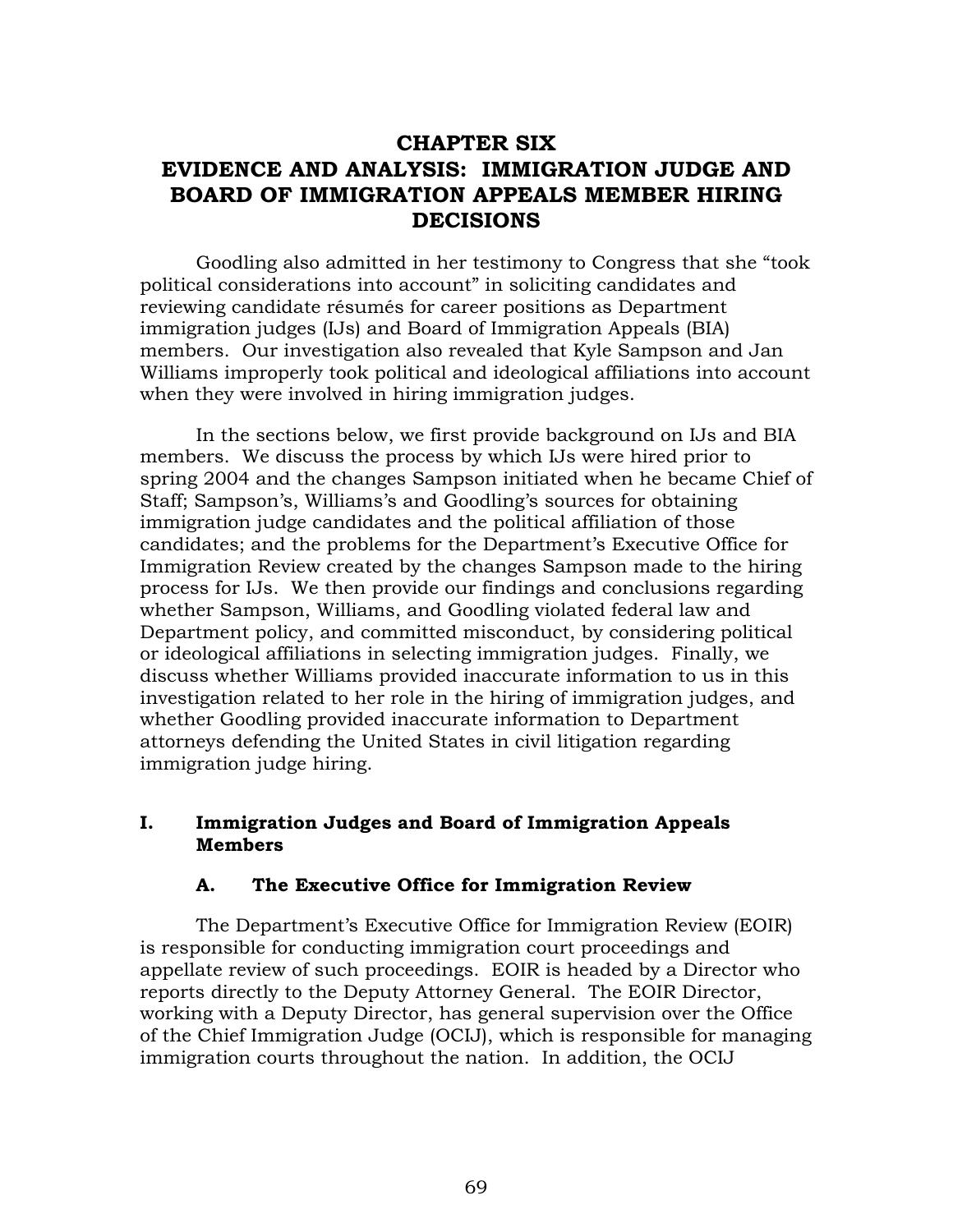<span id="page-74-0"></span>supervises the BIA, which conducts appellate review of immigration court decisions.[4](#page-74-0)7 At the time of the events discussed in this report, the Director of EOIR was Kevin Rooney and the Deputy Director was Kevin Ohlson. The Director and Deputy Director are career Senior Executive Service (SES) positions. Both Rooney and Ohlson are career Department attorneys.

The OCIJ establishes and implements operating policies for the immigration courts. It is led by a Chief Immigration Judge (CIJ), who is assisted by 11 Assistant CIJs (ACIJs). The CIJ is a career SES position. The ACIJs are all career, Schedule A positions. By definition, Schedule A positions "are not of a confidential or policy-determining character," which distinguishes them from Schedule C appointments (commonly referred to as "political" appointments).<sup>[4](#page-74-0)8</sup>

## **B. Immigration Judges**

An immigration judge is "an attorney whom the Attorney General appoints as an administrative judge within the Executive Office for Immigration Review." 8 U.S.C. § 1101(b)(4). The Office of Personnel Management has categorized career attorney positions as Schedule A. 5 C.F.R. § 213.3102. All IJs are career Schedule A appointees. Consequently, the civil service laws set forth at 5 U.S.C. §§ 2301 and 2302 apply to the appointment of IJs.

IJs are the attorneys within the Department who are responsible for conducting quasi-judicial proceedings relating to exclusion, deportation, removal, and asylum cases. More than 200 IJs preside over immigration courts in all 50 states, the District of Columbia, and Puerto Rico. IJs are required to exercise independent judgment, and their decisions are final unless they are formally appealed to the BIA.

### **C. The Board of Immigration Appeals**

The BIA is composed of 15 Board Members, including the Chairman and Vice Chairman. Board Members are "attorneys appointed by the Attorney General."[49](#page-74-0) The BIA Chair is a career SES position. Under the regulations, the Attorney General "may designate one or two Vice Chairmen to assist the Chairman."[5](#page-74-0)0 Both Vice Chair positions are career positions, not political appointments. The remainder of the BIA

- 49 8 C.F.R. § 1003.1(a)(2).
- 50 Id.

 <sup>47 8</sup> C.F.R. § 1003.0(a) (2007).

<sup>48 5</sup> C.F.R. § 213.3101.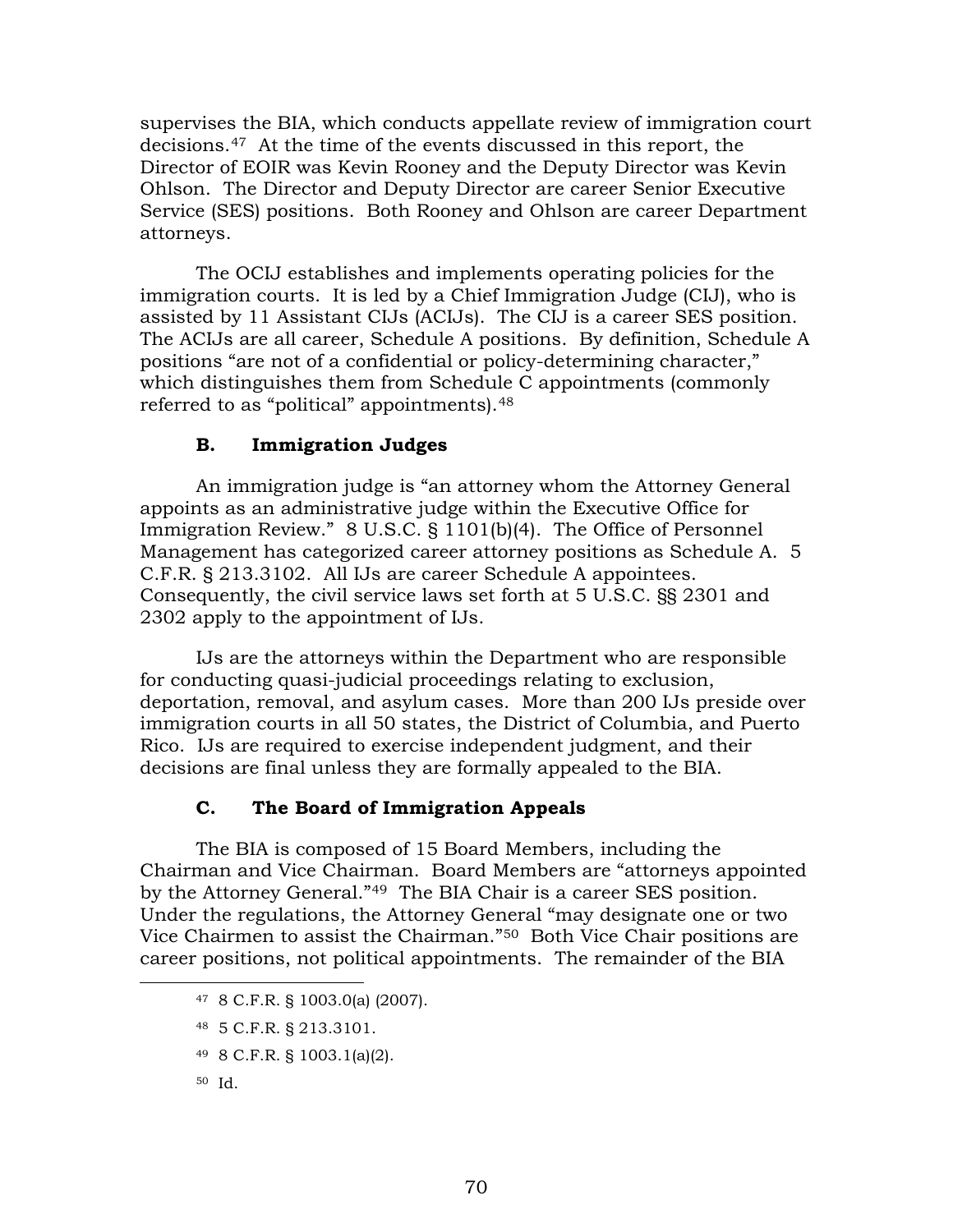<span id="page-75-0"></span>member positions are career Schedule A positions. Thus, the civil service laws set forth at 5 U.S.C. §§ 2301 and 2302, also apply to the appointment of BIA members.

The BIA has jurisdiction to hear appeals from certain decisions rendered by IJs, including decisions in exclusion, deportation, removal, and asylum cases. The decisions of the BIA are binding on IJs unless modified or overruled by the Attorney General. Like IJs, the BIA is directed to exercise its independent judgment in hearing appeals. Certain decisions by the BIA may be appealed to the United States Courts of Appeal.

## **D. Department of Justice Policy**

As noted above, Department policy and civil service laws prohibit discrimination in hiring for career positions. In advertising IJ positions, the Department specifically stated that "there will be no discrimination because of color, race, religion, national origin, **politics,** marital status, disability, age, sex, [or] sexual orientation  $\ldots$  (emphasis added).<sup>"[51](#page-75-0)</sup>

## **II. Process for Hiring Immigration Judges**

## **A. The Process Prior to Spring 2004**

The Attorney General has the authority to appoint IJs.<sup>[52](#page-75-0)</sup> See 8 U.S.C. § 1101(b)(4) and 8 C.F.R. § 1.1. However, that authority is normally delegated by the Attorney General to the Deputy Attorney General or to the Associate Attorney General.<sup>[53](#page-75-0)</sup> Since at least the 1980s, the Deputy Attorney General has routinely re-delegated to the Department's Office of Attorney Recruitment and Management the authority to take final action in matters pertaining to employment for attorneys in pay grades GS-15 and below. The delegations included IJs, who are attorneys compensated at the GS-1[5](#page-75-0) level or below.<sup>54</sup>

53 See 28 C.F.R. §§ 0.15 and 0.19.

 <sup>51</sup> See, e.g., www.usdoj.gov/oarm/attvacancies.html.

<sup>52</sup> This is different from other types of career attorney positions in the Department, such as AUSAs, where the Attorney General does not have statutory authority to directly appoint AUSAs and other career attorneys.

<sup>54</sup> In 1996, the IJ pay rates were removed from the General Schedule and now generally exceed the GS-15 level. In practice, final action on IJ hiring ("signing off" on candidates recommended by the EOIR Director) continued to be exercised by ODAG and OARM. In 2006, the regulations were amended to comport with actual practice by authorizing the ODAG to re-delegate authority concerning attorneys with pay grades (Cont'd.)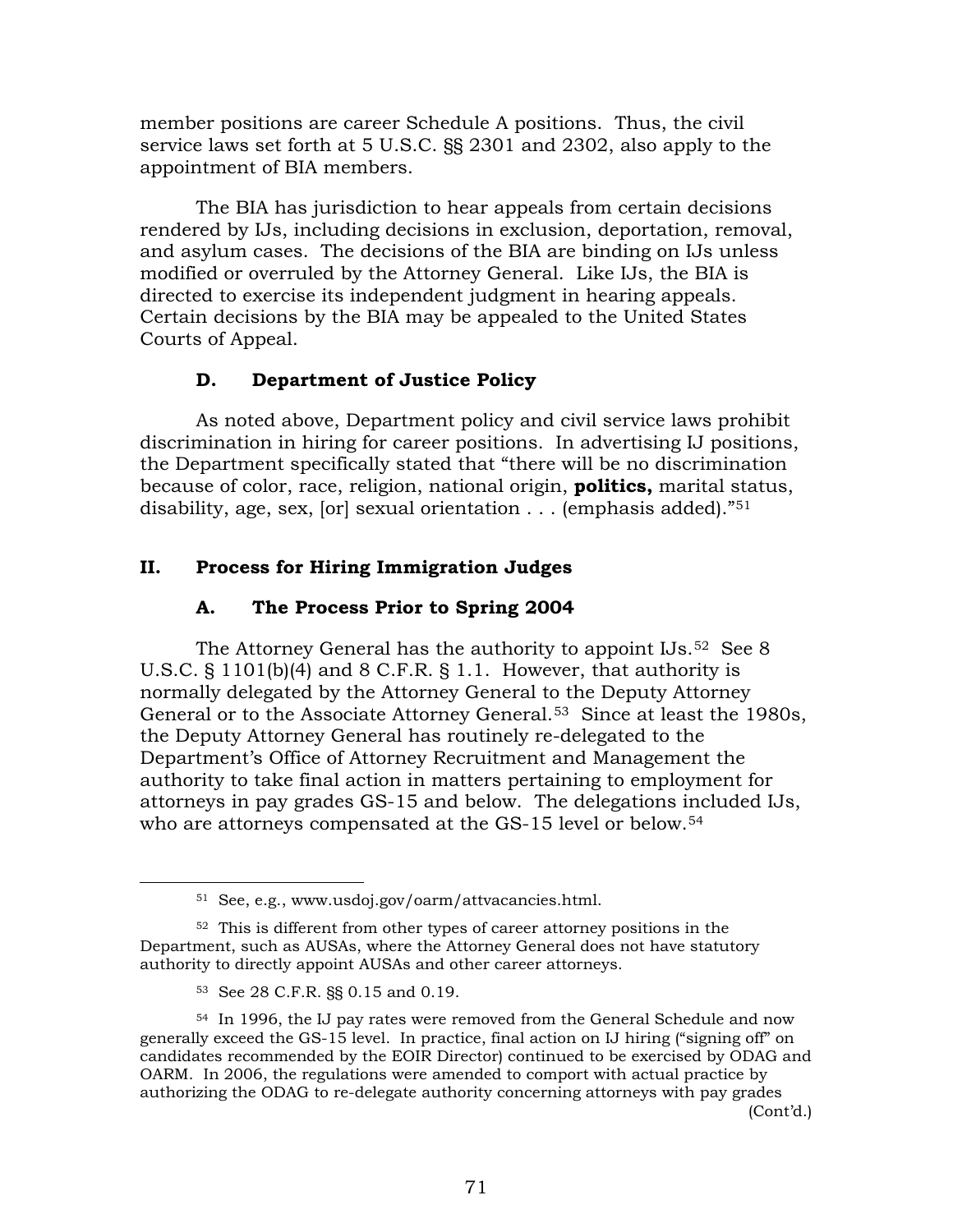Prior to spring 2004 the process for hiring IJs was handled primarily by EOIR. When a position became available, whether through retirement or the creation of new positions, EOIR posted a vacancy announcement identifying the location of the vacancy, the minimum requirements for applicants, and a statement that the Department is an Equal Opportunity Employer that does not discriminate on the basis of, among other things, "politics." The minimum requirements were that a candidate must be a U.S. citizen, have 7 years of relevant post-bar experience, and have 1 year of experience equivalent to the GS-15 level of federal service.

In addition, the announcements stated that applicants must possess three or more of the following: (1) knowledge of immigration laws and procedures; (2) substantial litigation experience, preferably in a high-volume context; (3) experience handling complex legal issues; (4) experience conducting administrative hearings; and (5) knowledge of judicial practices and procedures.

Within EOIR, the Office of the Chief Immigration Judge had responsibility for the hiring process. Assistant Chief Immigration Judges reviewed the applications and voted on which candidates to interview, and the Chief Immigration Judge reviewed their recommendations and determined who would be interviewed. The interviews were conducted by 3-member panels, including the CIJ, and the CIJ would then choose which candidate to recommend to the EOIR Director. The Director had to approve the recommendation. The evidence we reviewed suggested that prior to Sampson changing the process in 2003, every recommendation was accepted by the Director. EOIR then prepared and sent paperwork to the ODAG and the OARM for "sign-off" on the new hire. The evidence in our investigation also showed that during this same time period the Director's recommendation was never rejected.

Prior to spring 2004, we found only a few examples of IJs being appointed without having applied in response to vacancy announcements, and sometimes without having been interviewed or processed by EOIR. Such hires were sometimes referred to as having been made pursuant to the Attorney General's "direct appointment" authority, although we found no evidence that any Attorney General (as opposed to the Attorney General's staff) was personally involved in selecting the candidates. The evidence indicates that very few "direct

 $\overline{a}$ 

over GS-15, thus covering all IJs. The hiring of all the IJs whose appointments were approved prior to the amendment was subsequently ratified.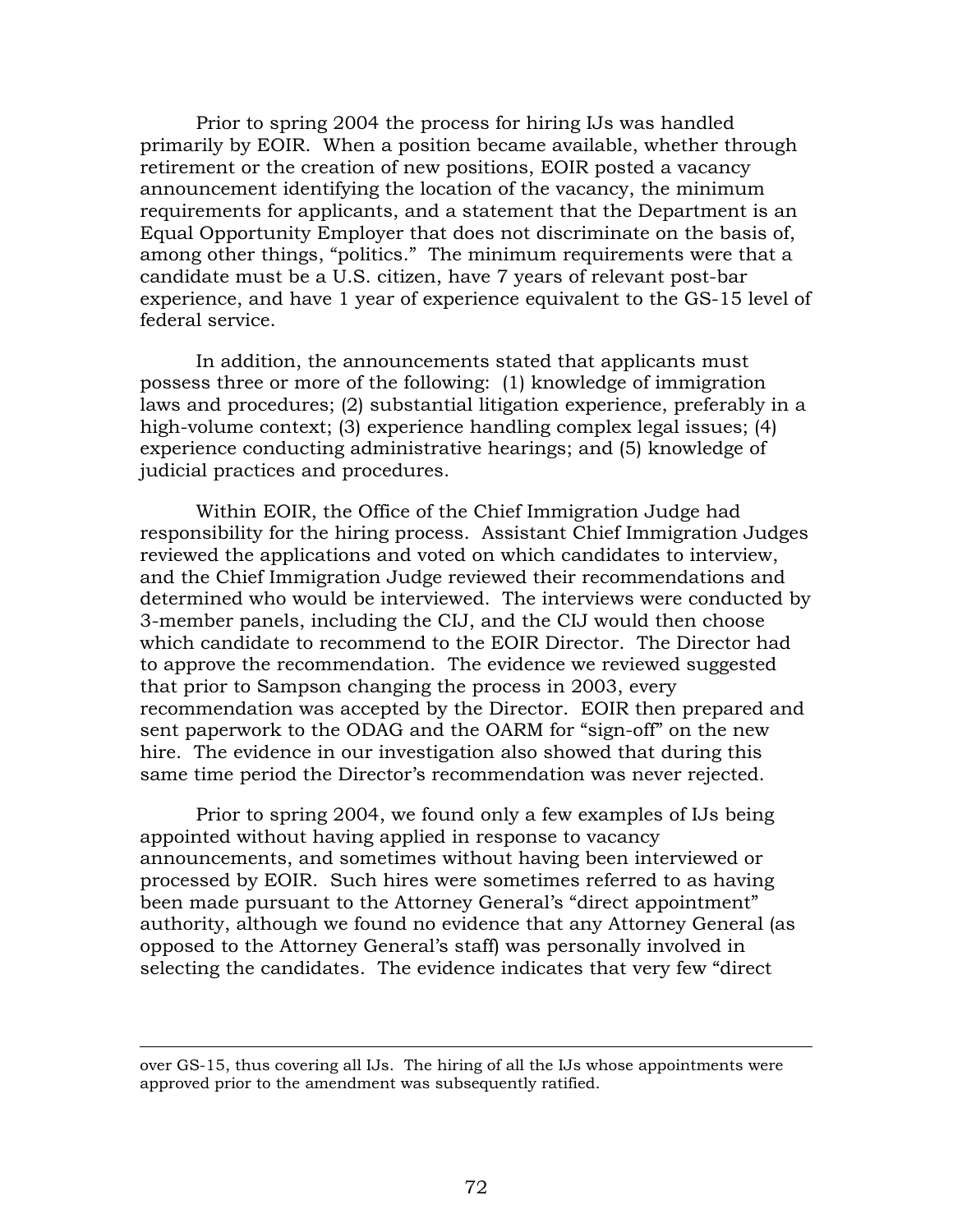<span id="page-77-0"></span>appointments" were made prior to spring 2004. Rather, the vast majority of IJs were hired through the EOIR process detailed above.[5](#page-77-0)5

No BIA members were hired between October 2001 and April 2007. Consequently, there was no established mechanism for hiring BIA members during the time that Sampson, Williams, and Goodling worked in the OAG. The four most recent BIA members appointed before that time period were "direct" hires, but we found no evidence that the candidates were selected based on political considerations.

## **B. The Office of the Attorney General Considers Changes to the Process**

When Sampson came to the OAG as Counselor to the Attorney General in 2003, he implemented significant changes to the process of hiring IJs.

An internal EOIR e-mail from an ACIJ to the CIJ, dated June 30, 2003, stated that Laura Baxter, a Senior Counsel to the Deputy Attorney General, had recently informed EOIR that "the Dept. is going to take a greater role in IJ hiring." The e-mail noted further that Baxter "emphasized that she wanted us to know that this is coming from the AG [John Ashcroft]." Both EOIR Director Rooney and Deputy Director Ohlson told us that they were not aware of such an initiative at the time.

In October 2003, an exchange of e-mails between Baxter and Sampson, who had just left the White House Counsel's Office to become a Counselor to Attorney General Ashcroft, showed that the White House and the OAG had recently taken an interest in IJ hiring. For example, an October 8, 2003, e-mail from Sampson to Baxter stated that "the White House may recommend" two candidates for IJ positions, and that Sampson wanted to send "folks in the White House" a document detailing a proposed new process for hiring IJs. Attached to the e-mail was a draft document, entitled "Appointment of Immigration Judges." The document stated that, "Many lawyers seeking positions within the Administration, including judgeships, become known to the White House offices of Political Affairs, Presidential Personnel, and Counsel to the President." The document stated that some lawyers might qualify to be IJs, and that "coordination" was needed to ensure that such lawyers were "informed of the opportunity" to become IJs. The document included a "Proposed Process," which was substantively identical to the

 <sup>55</sup> We did not find evidence that any "direct appointment" hires prior to 2004 were based on improper political or ideological affiliations.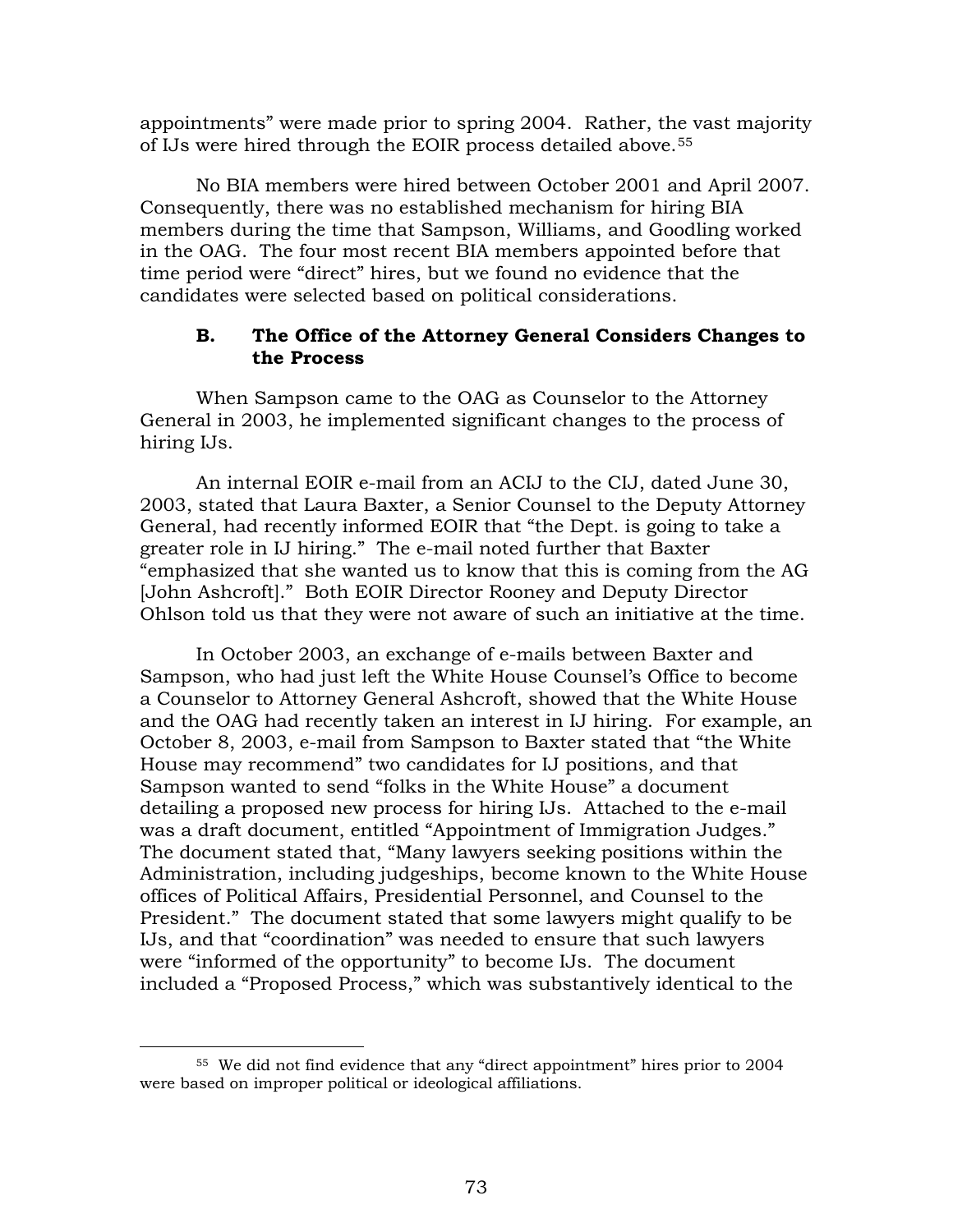<span id="page-78-0"></span>process that became established under Sampson, Williams, and Goodling, and which is quoted below:

A. EOIR informs DAG (Baxter) of current or upcoming IJ vacancy.

B. DAG (Baxter) informs OAG (Sampson) of the vacancy.

C. OAG (Sampson) informs WH OPA . . ., WH PPO . . ., and WHCO . . . of the vacancy and solicits names of possible applicants.

D. OAG (Sampson) transmits application package to possible applicants; DAG (Baxter) transmits a list of possible applicants recommended by WH to EOIR.

E. EOIR recommends candidates for AG appointment.

F. AG appoints.

We found that the proposed process described above essentially mirrored the process that was implemented in 2004 with the exception that the ODAG was removed from meaningful involvement in IJ hiring. Sampson confirmed to us that the "Proposed Process" document corresponded with "how it [IJ hiring] worked during the period of time that I was at the Justice Department."

We also found that a prior draft of the "Proposed Process" included a provision for EOIR to "vet applications," but that provision was deleted from the document attached to Sampson's e-mail.<sup>[56](#page-78-0)</sup> In a separate e-mail to Baxter on October 8, 2003, Sampson stated that he wanted to review the standard "application package" for immigration judge positions before implementing the new process for hiring IJs.

The first example of a direct appointment in which Sampson referred an IJ candidate to EOIR involved an attorney who served as the campaign treasurer for a Republican Senator from New Hampshire. The campaign treasurer had been nominated to the U.S. Tax Court by President Bush in 2001, and Sampson was the person at the White House who was assigned to "shepherd" the candidate through the nomination process. The nomination was not successful, and the candidate was appointed to a political position in the DOJ Tax Division.

 <sup>56</sup> In our interview of Sampson, we showed him these documents. Sampson stated that he did not remember the documents, and that reviewing them did not refresh his recollection. He added that the red-lined version "looks like something I would have drafted," but said he did not know who edited it.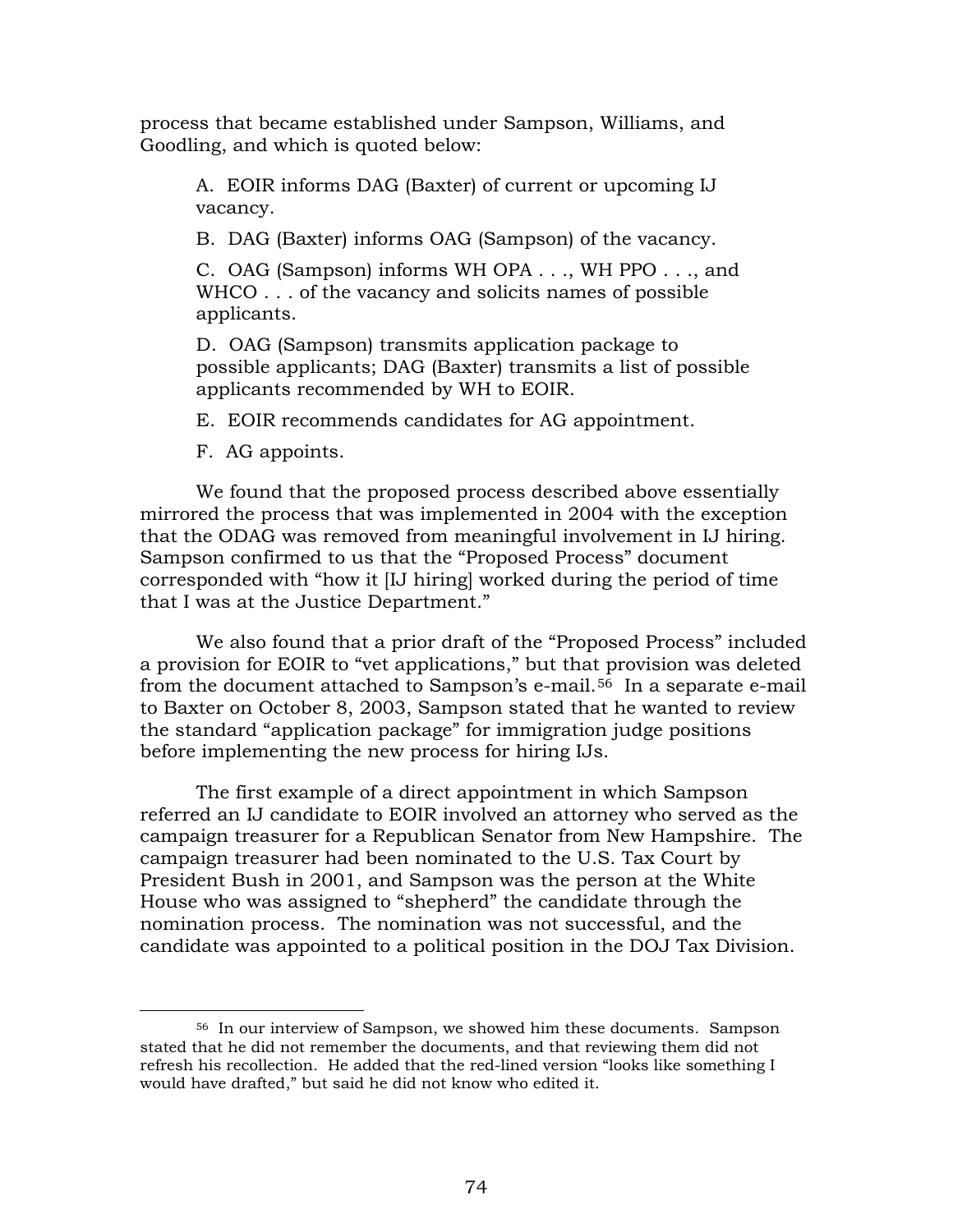<span id="page-79-0"></span>In October 2003 the candidate approached an official in the OAG to inquire about IJ positions, and learned that Sampson was in charge of IJ hiring.

Shortly thereafter, the candidate spoke with Sampson by telephone. In January 2004, the candidate learned that he would be interviewed by EOIR for an IJ position. An EOIR official told us that he learned that the candidate had already been offered a position before he came to EOIR for his interview. The subsequent recommendation from EOIR to appoint the candidate as an IJ was sent to Baxter in the ODAG on February 19, 2004. In an internal Department e-mail dated March 18, 2004 to the Justice Management Division, Department White House Liaison Susan Richmond noted that the candidate would soon be appointed and commented: "could you . . . advise [the] Sen. . . . of this? This is the issue he'd been pushing with us." The candidate was appointed as an IJ on April 4, 2004.

## **C. Last Occasion in Which EOIR Played a Role in Selecting Immigration Judges**

In a memorandum to the ODAG dated April 5, 2004, EOIR requested approval of a plan to create a Headquarters Immigration Court, where hearings could be conducted by teleconference, and to hire four IJs to fill the new positions. The memorandum identified four candidates, each of whom had significant experience in immigration law. The evidence shows that each of these candidates was identified and selected by EOIR, with no involvement from the OAG or the White House. However, in an e-mail to the ODAG dated August 2, 2004, Sampson criticized this set of appointments as a "hiccup" in the process, commenting that the OAG should have been "more involved" in selecting the candidates. In the e-mail, Sampson reminded the ODAG that it was important to "inform the AG and obtain his informal concurrence" before processing immigration judge candidates.[57](#page-79-0)

In early April 2004, EOIR Director Rooney and Deputy Director Ohlson met with ODAG staff to discuss routine EOIR matters. Sampson attended the meeting. During the meeting, the fact that EOIR was preparing to post an announcement for IJ positions, including a position in Chicago, was discussed. Ohlson told us that Sampson expressed interest in that position, indicating that he might have a candidate for the position. Sampson also asked numerous questions about how IJs were appointed. Ohlson explained to Sampson the standard process

 <sup>57</sup> Deputy Attorney General Comey approved the hires of these candidates on April 11, 2004, and they were appointed.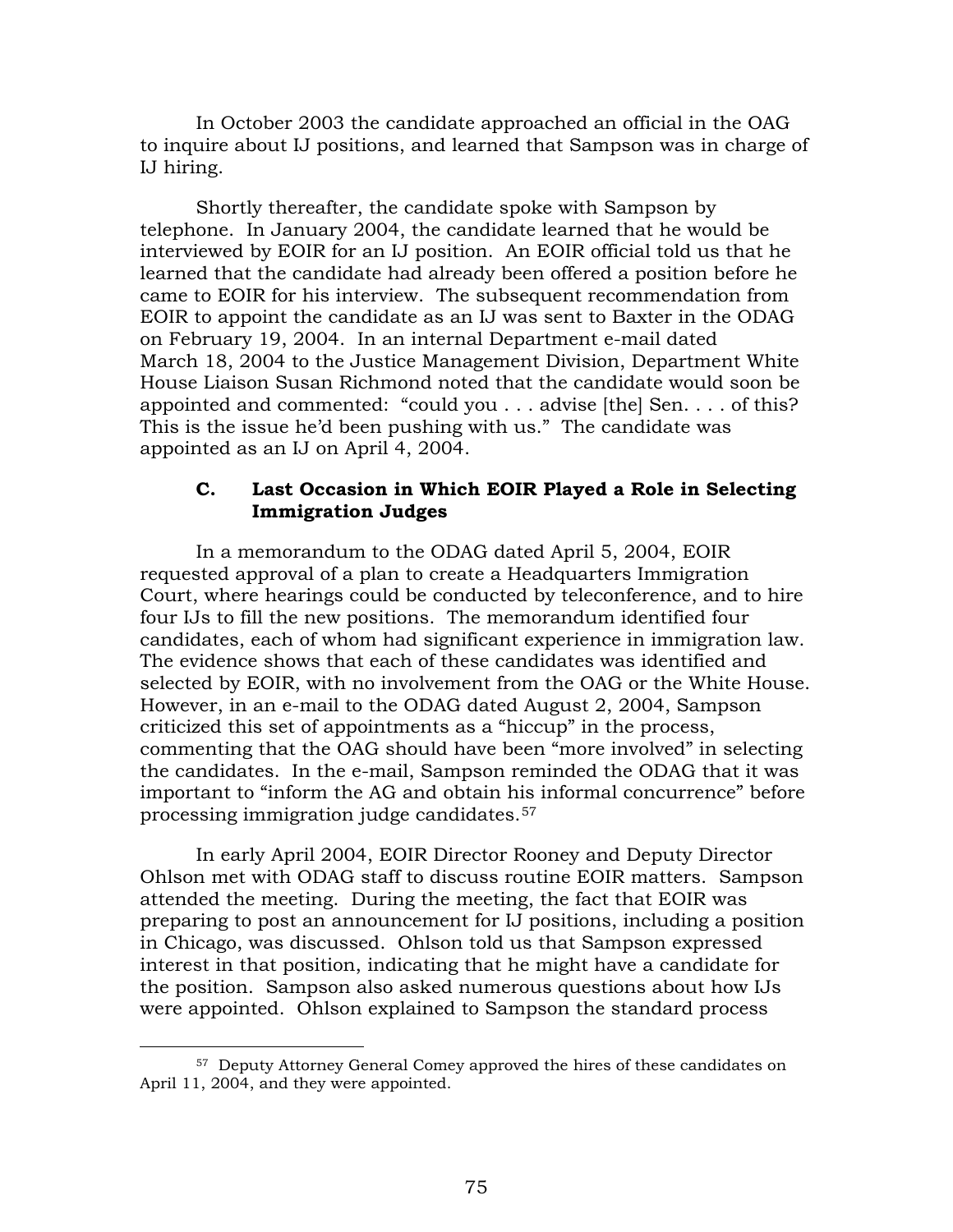<span id="page-80-0"></span>through which EOIR posted announcements, screened résumés, interviewed candidates, and selected individuals who were then approved by the ODAG. Ohlson also mentioned the direct appointment avenue for hiring that had been used occasionally in the past.

Ohlson told us that in discussing the Attorney General's direct appointment authority with Sampson, he did not state or suggest to Sampson that direct hires were exempt from civil service laws governing career positions. Both Rooney and Ohlson told us they knew that IJs were career Schedule A positions, that civil service protections covered such positions, and that political affiliation could not be considered in hiring IJs. Sampson told us that he did not recall discussing with Ohlson whether direct appointments were subject to the civil service laws.

At the end of the meeting, Sampson asked to be informed when the ODAG authorized EOIR to advertise for the IJ position in Chicago. Rooney designated Ohlson as the point-of-contact for Sampson for any questions or issues relating to hiring IJs, and Ohlson retained that responsibility throughout the period of time covered by this report. Ohlson said that he kept Rooney apprised of his communications with the OAG.

In an e-mail to Sampson dated April 19, 2004, Ohlson stated that, "[p]er our conversation two weeks ago," the ODAG had authorized EOIR to advertise for the IJ position in Chicago.<sup>[5](#page-80-0)8</sup> The following day, Sampson sent an e-mail to Ohlson stating that an individual from Chicago would be applying for the slot. Sampson also asked to be informed when Ohlson received that candidate's application. (The hiring of this candidate is discussed in Section III.B.1. below.)

On August 31, 2004, EOIR recommended to the ODAG six candidates for IJ positions. The candidates had applied to posted vacancies and been screened and interviewed by EOIR. Five of the candidates were appointed as IJs after the ODAG obtained Sampson's concurrence on the appointments.[5](#page-80-0)9 This represented the last time EOIR selected IJ candidates when the process was controlled by Sampson, Williams, and Goodling.<sup>[60](#page-80-0)</sup> As discussed below, from September 2004

 <sup>58</sup> This dates the prior conversation between Sampson and Ohlson to on or about April 5, 2004, the same date as the EOIR memorandum to the ODAG detailed above.

<sup>59</sup> The remaining candidate was not appointed because issues arose in his background investigation.

 $60$  Three days after the approval package was sent to the ODAG, Ohlson was required to send a copy of the entire package to Sampson.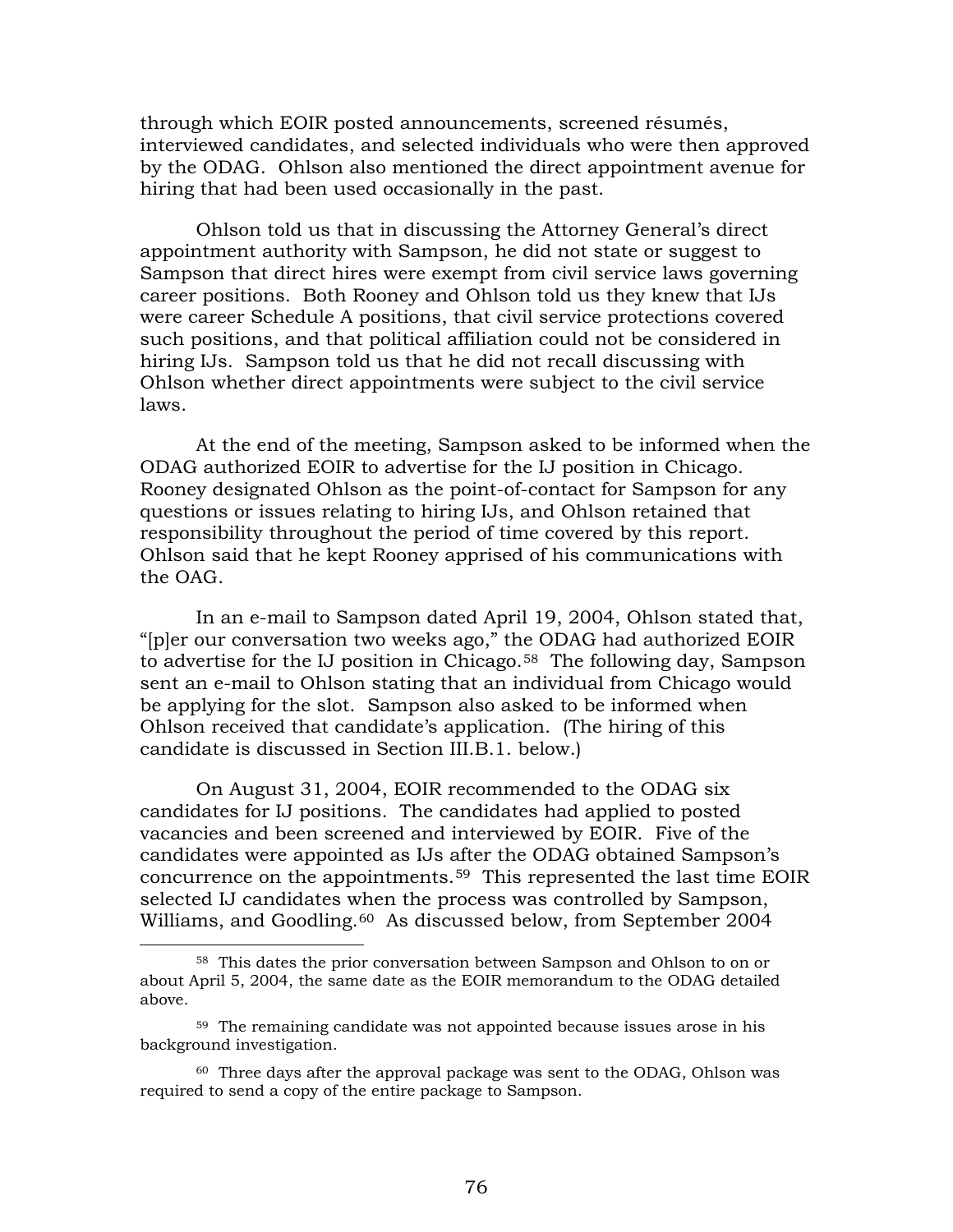<span id="page-81-0"></span>until December 2006, when the IJ hiring process was stopped after the Civil Division expressed concerns about the legality of the process, all other IJs hired were selected by the OAG (with input from the White House, Republican Members of Congress, and Republican groups or individuals).

### **D. The Office of Legal Counsel**

Sampson testified to Congress, and also told us, that from the time he first became involved in IJ hiring until December 2006 when the issue arose in the *Gonzalez v. Gonzales* litigation, he believed that "direct appointments" of IJs were not subject to civil service laws and that it was appropriate to consider "political criteria" in selecting IJs. Sampson said that his understanding was based on his April 2004 meeting with Rooney and Ohlson, at which they discussed the fact that the Attorney General could make direct appointments, combined with advice he said he received from the Office of Legal Counsel.

As noted above, however, Ohlson said he did not tell Sampson that direct appointments of IJs were exempt from civil service laws. Rooney said he did not recall the discussion, but he told us that he knew civil service laws applied to IJ hiring and that he would have corrected Sampson if Sampson had suggested that direct appointment hires were not covered by the civil service laws.<sup>[6](#page-81-0)1</sup>

Similarly, as discussed below, the OLC attorneys Sampson identified to us as the potential sources of the OLC advice stated they have no recollection of providing such advice to Sampson. In addition, acting OLC AAG Levin and a senior career attorney at OLC said that OLC's normal practice would be to memorialize providing such advice. Neither OLC nor we could find any record of anyone in OLC ever providing such advice to Sampson.

Sampson told us that he received the OLC advice either from AAG Jack Goldsmith or Acting AAG Dan Levin when they headed OLC. Goldsmith served as AAG of OLC from October 3, 2003, until July 17, 2004; Levin headed OLC from July 2004 until February 2005.

As discussed in detail in Section V.F. below, plaintiff Guadalupe Gonzalez filed a lawsuit against the Department alleging that she had been discriminated against based on her gender and national origin when she was not selected for an IJ position in El Paso, Texas.

 $61$  When we asked Rooney about Sampson's claim that he did not have to follow civil service laws for Attorney General direct appointments, Rooney responded: "I can't believe he would say that."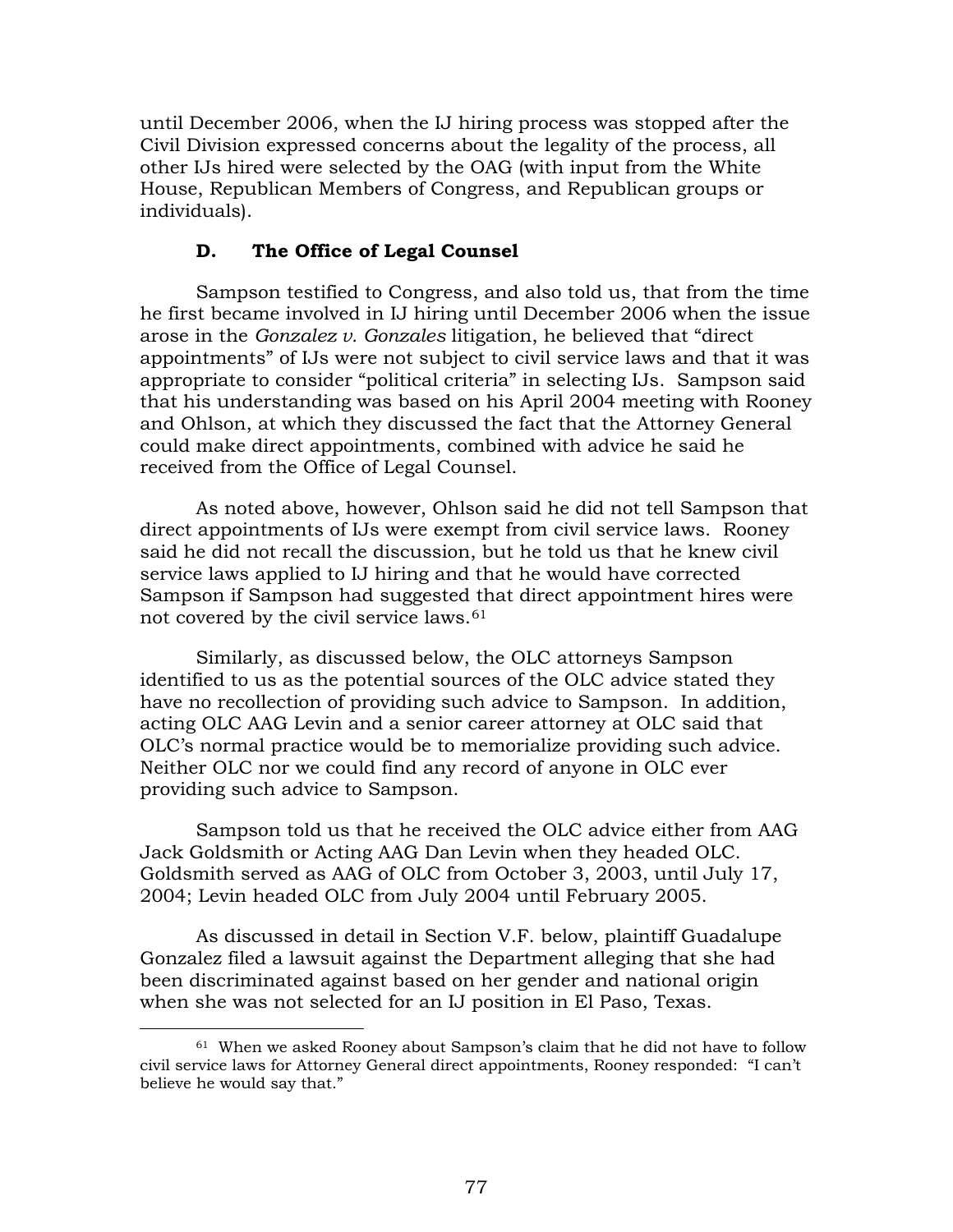The Civil Division attorneys handling the *Gonzalez* case interviewed Sampson on December 11, 2006. Sampson explained to them how the direct appointment mechanism for hiring IJs was working, and told them that his sources for candidates were the White House and Members of Congress. He acknowledged to the Civil Division attorneys that the process typically resulted in the selection of Republicans.

In an e-mail from OAG Deputy Chief of Staff Courtney Elwood to Sampson dated December 26, 2006, Elwood attached a request from the Civil Division that IJ hiring be stopped until the Civil Division evaluated whether the "current process used in the selection of immigration judges" violated "Title VII or any other applicable law." Sampson responded in an e-mail later that day: "Query: Are any political appts subject to disparate impact claims? I think not – if I'm right, how can the AG's direct appt for IJs be?"

On January 5, 2007, Elwood forwarded to Sampson another e-mail from the Civil Division advising that IJ hiring should be halted until OLC and the Civil Division resolved whether "the current procedures for selecting/appointing . . . IJs comport with merit system principles . . . ." Sampson responded the same day: "I'm disturbed. . . . I got advice from OLC on [the AG's exercise of the direct appointment authority] back in 2003-2004. I've never before thought that the AG's direct appointment authority was required to comport with merit system principles (as I understand them)."

In an e-mail dated January 11, 2007, Elwood advised Sampson that OLC had no record of providing that advice Sampson thought he had received from OLC, and asked if Sampson could "narrow the time frame" for when he thought he received the OLC advice. Sampson responded in an e-mail: "Best guess: Oct 2003 – June 2004."

The following morning, an OLC official spoke with Levin on the telephone. In an e-mail dated January 12, 2007, which was forwarded to Sampson, the official related that Levin "has no recollection whatever of being asked about IJ or BIA hiring while he was here." Sampson responded: "when was Jack [Goldsmith] the AAG? I remember sitting on the AAG's couch . . . with John Davis of ODAG (he and I had regular meetings with the AAG, as OLC was in each of our portfolios) and discussing it." After learning the dates of Goldsmith's tenure at OLC, Sampson wrote another e-mail: "Discussion would have been with Jack in his office."

The same day, an OLC official sent an e-mail to Goldsmith asking if he recalled "discussing the hiring of Immigration Judges or BIA judges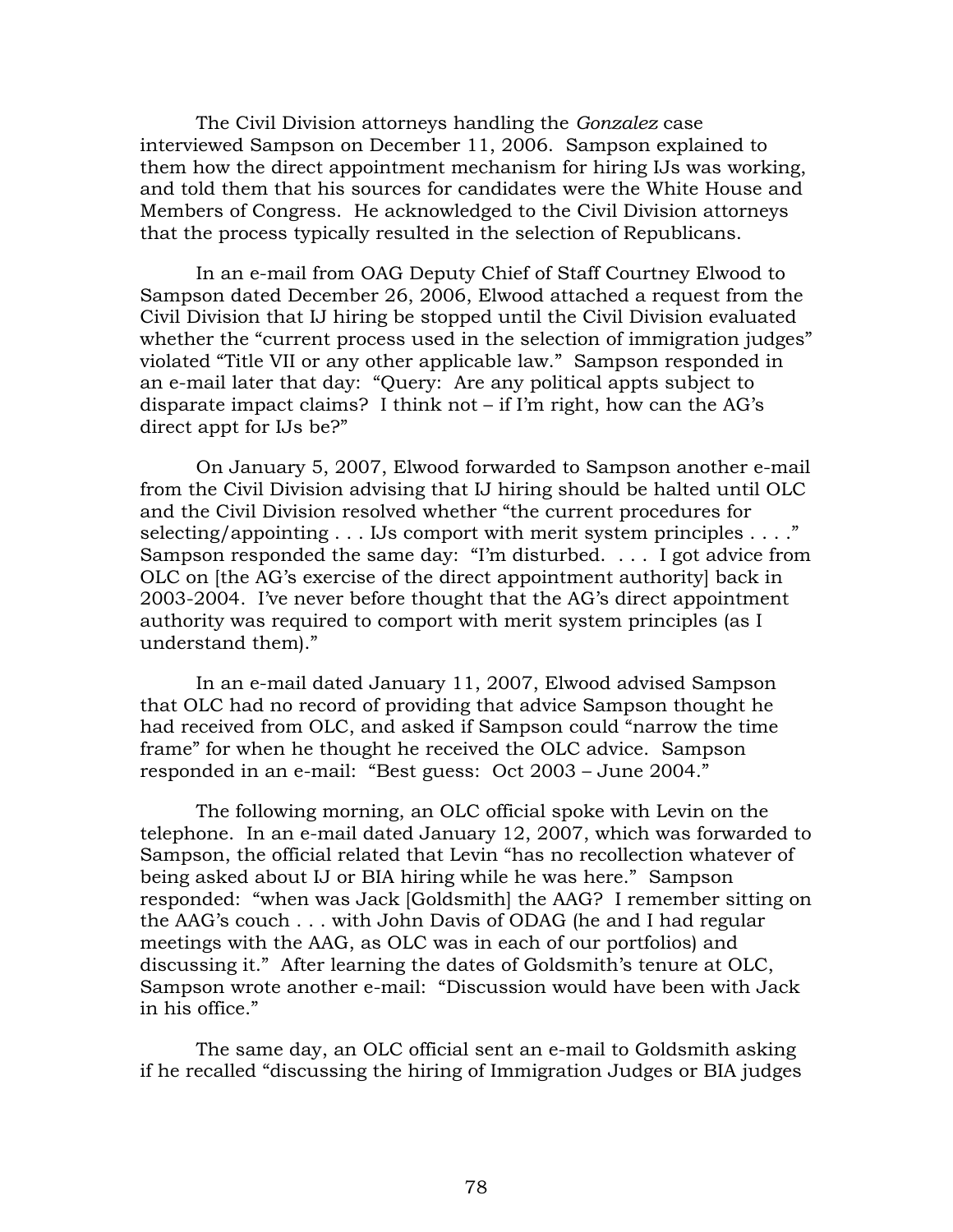with Kyle Sampson fro the AG's office?" Goldsmith replied the same day: "No recollection whatsoever."

When we contacted Goldsmith as part of this investigation, he reiterated that he had no memory of discussing the hiring of IJs with Sampson. Likewise, Davis told us that he had no recollection of such a discussion.

Levin was again contacted by the Department in May 2007 to see if he had any memory of advising Sampson that civil service laws did not apply to IJ appointments. Again, Levin stated that he had no recollection of providing such advice to Sampson. When we interviewed Levin, he reiterated that he had no recollection of discussing IJ hiring with Sampson. Levin also stressed that the issue whether civil service laws applied to IJ hiring was beyond his own expertise, saying, "I don't have a clue" about the issue. Levin stated that if Sampson had posed such a question, he would not have offered any informal guidance, but rather would have consulted one or both of two senior career attorneys at OLC to get an accurate answer.

Those senior career OLC attorneys confirmed to us that they believed Levin would have come to them with any question about the applicability of civil service laws to IJ hiring, and that the issue was sufficiently arcane so that neither they nor Levin would have offered an informal opinion on the issue. The OLC attorneys added that both Levin and his predecessor, Jack Goldsmith, were very careful in giving legal advice, and that they doubted either would have orally or informally opined on the applicability of civil service laws to IJ hiring without having research conducted on the point.

Levin and the senior career OLC attorneys said they did not recall having been asked to address whether civil service laws applied to IJ hiring. Furthermore, Levin told us that Sampson was very "political" and that Levin's "radar" would have alerted if Sampson had requested such advice on whether civil service laws applied to hiring for career positions.

We also contacted M. Edward Whelan III, who was Acting AAG at OLC during the August 2003 through October 3, 2003 time frame, covering the period from Sampson's arrival at the Department to the day Goldsmith became the AAG. Whelan told us that he had no recollection of advising Sampson that civil service laws did not apply to IJ hiring. He added that he would not have offered an oral opinion on such a complicated issue, but would have referred it to a specific senior OLC attorney (one of the two identified by Levin).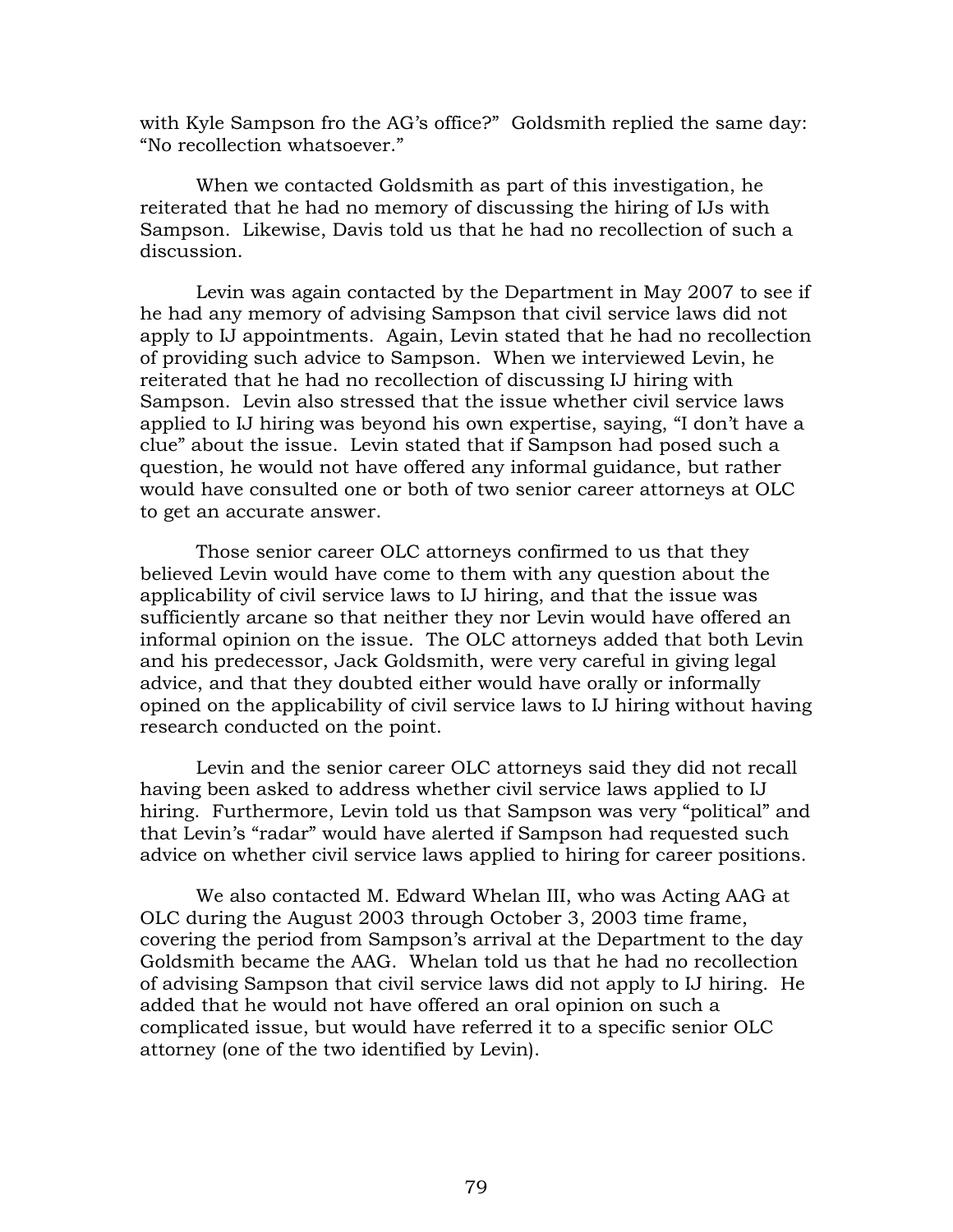During our investigation, we found a September 3, 2004, e-mail in which Levin asked these two senior OLC attorneys whether the Attorney General had delegated to the ODAG "the authority to appoint immigration judges." In a follow-up e-mail, Levin also asked whether, if the authority had been delegated, the Attorney General could still exercise the authority "in a particular case or generally." Levin added in the e-mail: "I assume the delegation does not in any sense divest the AG of the power so he could continue to exercise it without formally undoing any delegation." In response, one of the OLC attorneys noted that the general delegation in 28 C.F.R. § 0.15 might cover IJs, and observed further: "And yes, the AG retains his authority even though there's been a delegation."

However, we found no evidence connecting these September 2004 e-mails to any request from or response to Sampson or anyone else from the OAG. After reviewing the e-mail exchange, neither Levin nor the career OLC attorneys said they could recall who had raised the issue with Levin, or the context of the request. But because the subject matter of Levin's inquiry addressed the Attorney General's direct appointment authority, we believe it is possible that Sampson raised the general issue of the Attorney General's direct appointment authority with Levin in September 2004, and that Levin advised him that the Attorney General had such authority. The e-mails do not, however, address the separate issue of whether the civil service laws applied to the Attorney General's authority to make direct appointments.

Furthermore, the dates of the e-mails – 11 months after Sampson crafted his process for hiring IJs, and approximately 6 months after the OAG had begun selecting IJ candidates – together with the fact that they do not address whether civil service laws apply to IJ hiring indicate that they are not related to any advice to Sampson that immigration judges were political positions. In addition, as noted above, Sampson thought he received the advice when Goldsmith was still the AAG.

Sampson admitted in his congressional testimony that his recollection about receiving advice from OLC about IJ hiring was "fuzzy," and that he had no recollection of receiving a written opinion or specific oral advice from OLC. Sampson stated:

I don't remember OLC's reaction except I think that I would remember if they had some concern with it. . . . I don't remember what OLC said back to me. I just remember thinking in my mind, EOIR had said it this way and OLC doesn't have any problem with that.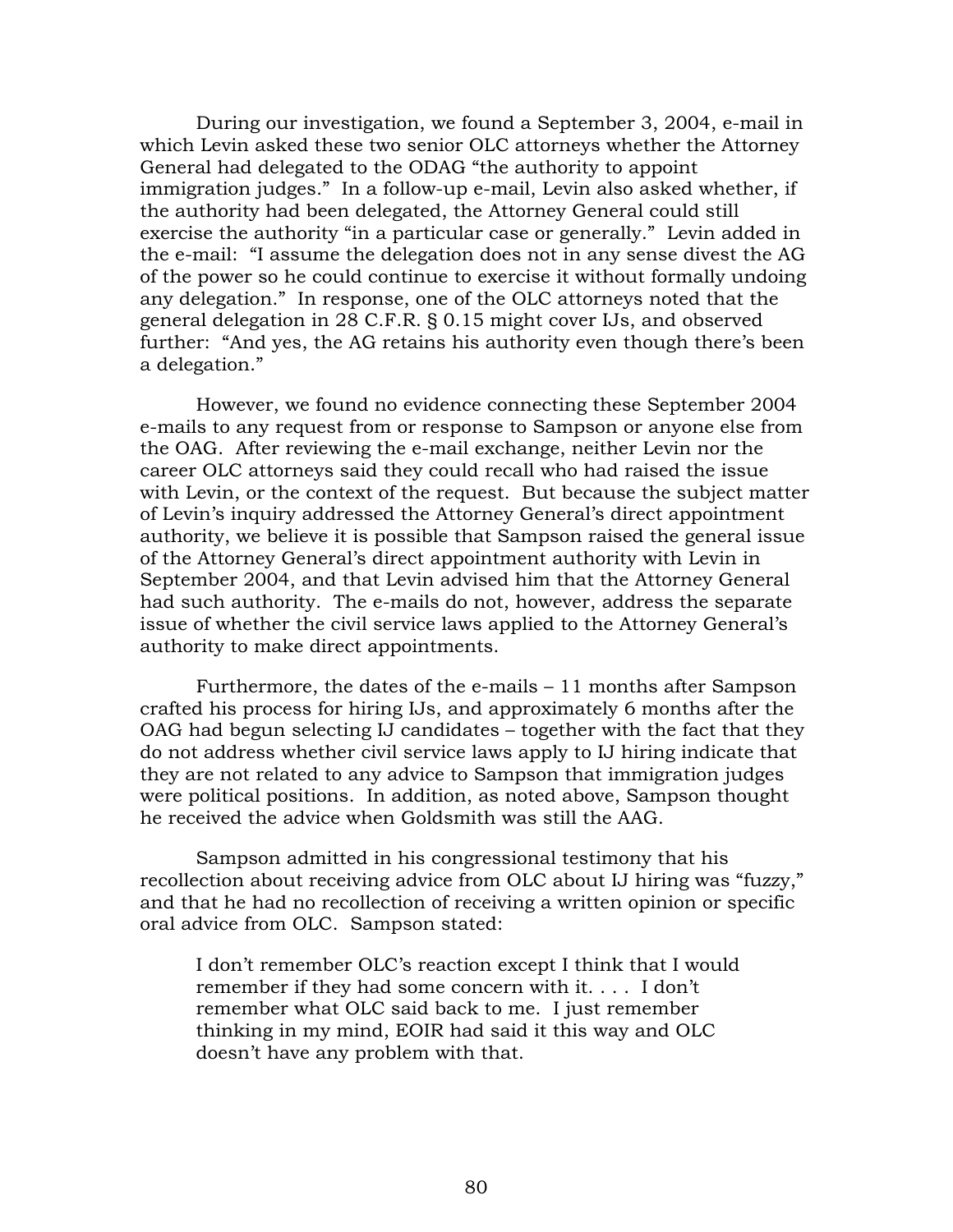In addition, the October 8, 2003, e-mail from Sampson to Baxter and the attached "Appointment of Immigration Judges" document demonstrate that Sampson had already sought to appoint as IJs persons who were seeking political positions in the administration, before he could have received the advice he claimed to have received from OLC. Furthermore, according to the attached document, Sampson saw the direct appointment authority as a vehicle for placing attorneys who had "become known to the White House offices of Political Affairs, Presidential Personnel, and Counsel to the President." Sampson acknowledged to us that, from his own experience in working at the White House, he understood that the White House would recommend attorneys who were Republicans.

In sum, we found that Sampson equated IJ positions with political positions, and Sampson said he assumed the Attorney General could appoint IJs without being bound by the civil service laws governing the hiring of career Department employees. However, we did not find evidence to support Sampson's claim that he received such advice from OLC.

Nonetheless, as described below, Sampson implemented a hiring process for IJs that treated the positions as political appointments. As a result, Sampson and others improperly considered political or ideological affiliations in selecting IJ candidates.

### **E. The Immigration Judge Appointment Process Implemented by Sampson**

Under Sampson's process, the OAG exercised control over the selection of IJs. The new process mirrored the "Proposed Process" detailed in Sampson's December 8, 2003, e-mail to Baxter, except that vacancies were to be communicated directly to the OAG rather than through the ODAG. Compared with the prior system in which EOIR selected IJs from applications received pursuant to vacancy announcements, the most significant change was that direct appointment of candidates recommended by the OAG became the exclusive avenue for IJ hiring.

Under the new process, EOIR was required to notify Sampson – rather than posting a vacancy announcement – when an IJ position became available. Sampson then normally solicited names of candidates from the White House, Republican Members of Congress, or Department political appointees. When Sampson accepted such a recommendation, he forwarded it (sometimes without a résumé) to EOIR for processing. In some instances, the candidate was offered a position as an IJ even before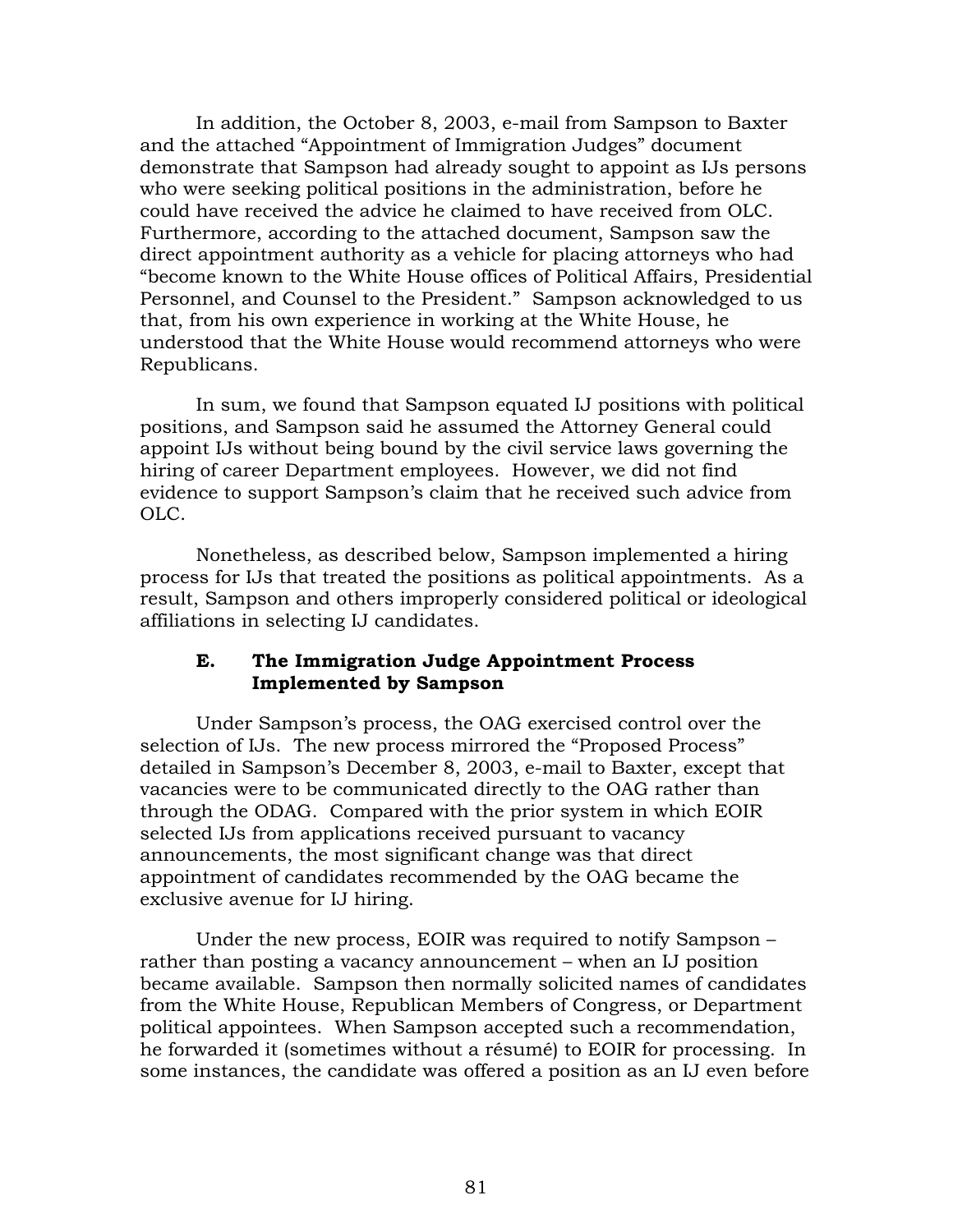<span id="page-86-0"></span>the candidate's name was sent to EOIR. In virtually every instance, Sampson referred just one candidate for each available position.

EOIR Director Rooney, Deputy Director Ohlson, and others at EOIR told us that the candidate selected by the OAG was a "presumptive hire," and they understood that the individual was to be hired unless he had "horns" on his head. Ohlson said that "we really [did not] have any choice in the matter," when the OAG forwarded its candidate.

According to Rooney, Ohlson, and other EOIR staff, if EOIR did not identify reasons why the person should not be hired, it transmitted the paperwork back to the ODAG with a recommendation that the candidate be appointed. The paperwork was routed through Sampson at the OAG to secure his approval prior to the ODAG taking action. We found that the documents showing EOIR's recommendations and the ODAG's approvals had no real significance: the de facto hiring decision was made by Sampson when he initially referred the candidate to EOIR.

In April 2005, Sampson delegated responsibility within the OAG for selecting IJ candidates to the Department's White House Liaison, Jan Williams. That responsibility passed to Monica Goodling in April 2006 when Goodling replaced Williams as White House Liaison. We found that both Williams and Goodling employed the same process that Sampson established: direct appointments remained the exclusive method for hiring IJs, and the identification of candidates by Williams and Goodling remained the functional equivalent of a hiring decision. Sampson continued to have sporadic involvement in IJ selections even after he assigned primary responsibility for this function to the Department's White House Liaison beginning in April 2005.

The evidence indicates that neither Attorney General Ashcroft nor Attorney General Gonzales was involved in selecting individuals to be appointed as IJs. Susan Richmond, the White House Liaison from 2003 until early 2005, also was not involved in IJ hiring.<sup>[62](#page-86-0)</sup> In addition, the evidence indicates that ODAG officials were not involved in selecting individuals to be IJs.

 $62$  Richmond told us that she was not involved in the process of selecting and hiring IJs. An e-mail in March 2005 corroborated Richmond's statement. In response to a query concerning an IJ, Richmond responded: "IJ's [sic] are career appointments . . . so I don't handle them." Sampson also told us that he did not recall Richmond having any role in IJ selection.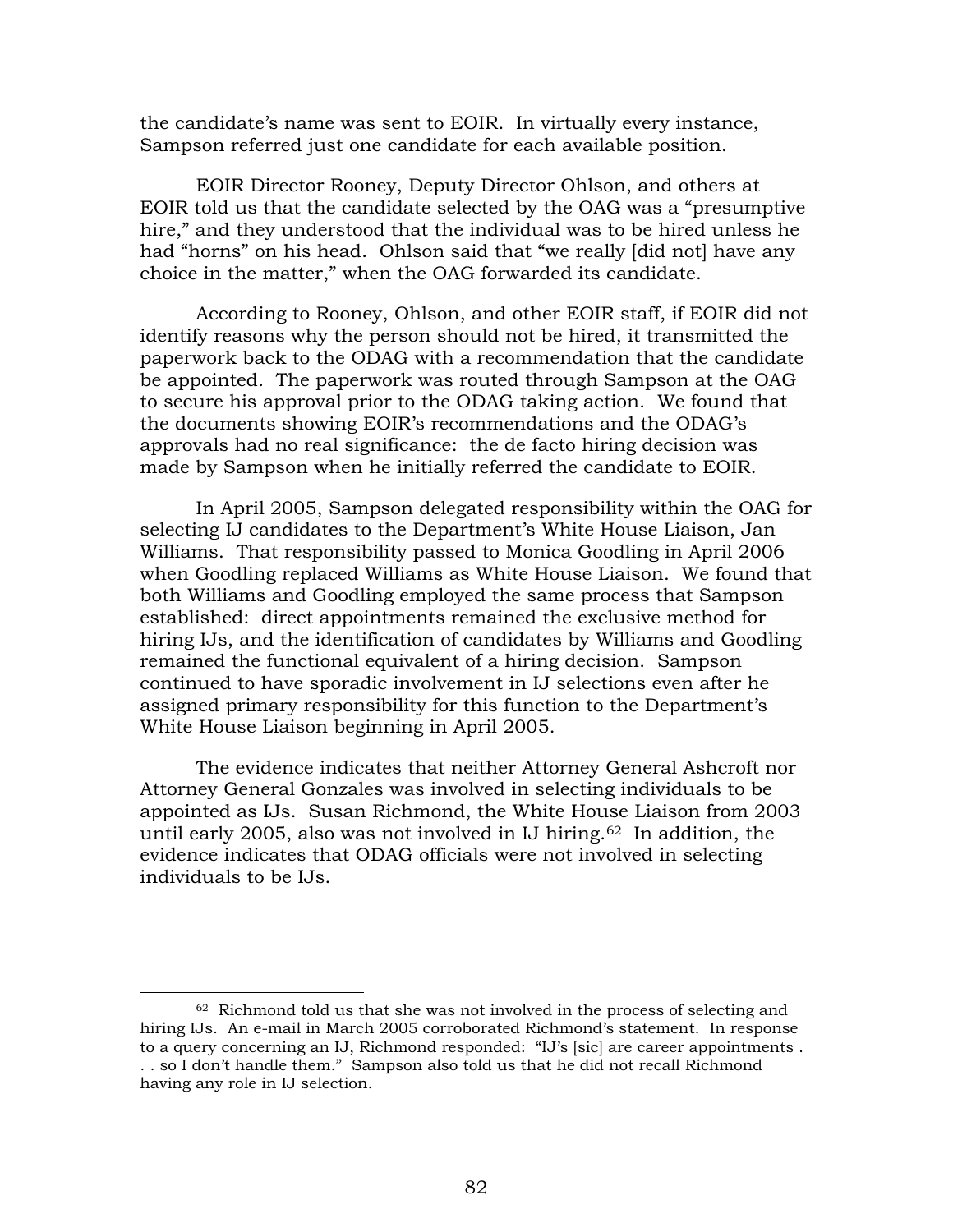### <span id="page-87-0"></span>**III. Sampson's Recommendations to EOIR**

### **A. Sources for Immigration Judge Candidates**

As noted above, Sampson told us that he thought IJ positions were "political" positions and that it was appropriate to consider political factors in assessing IJ candidates. Sampson did not personally interview or screen the candidates he referred to EOIR. Sampson solicited or received candidates for IJ positions from three sources: (1) the White House Office of Political Affairs, White House Presidential Personnel Office, and Counsel to the President; (2) Republican Members of Congress; and (3) colleagues within the Department who were political appointees. Sampson stated that he did not "put a political screen on resumes," but he conceded that the candidates he received from these sources would already have been screened for political affiliation. Sampson also said that from his own experience at the White House, he knew that the IJ candidates "were solicited from . . . White House offices that were involved in political hiring," and that consequently the only candidates under consideration were "[R]epublican lawyers." Sampson also noted that "the resumes that they got into [the White House] were people who were [R]epublican job seekers."[6](#page-87-0)3

The screening done at the White House, whether at the Office of Political Affairs or the Presidential Personnel Office, involved consideration of political affiliations. As discussed above, typically people who wanted to be considered for political positions within the Bush administration submitted to the White House a form entitled "PPO Non-Career Appointment Form." The form required applicants to identify their political party affiliation, their voting address for 2000 and 2004, involvement in the Bush/Cheney campaigns of 2000 and 2004, and a point of contact to verify their involvement in the campaigns. The form also stated that each applicant had to submit a "political and personal resume" before White House clearance could begin.

Scott Jennings, who worked at the White House Office of Political Affairs from October 2005 until October 2007, confirmed to us that IJ appointments were "treated like other political appointments." Jennings said that while he did not know that immigration judges were career positions, he assumed that they were political positions because they were processed through the Attorney General's direct appointment authority.

 <sup>63</sup> One of the people at the White House Presidential Personnel Office from whom Sampson received names of IJ candidates was Jan Williams, who later became the Department's White House Liaison. In the OAG, Williams continued to seek names of candidates from her old office at the White House.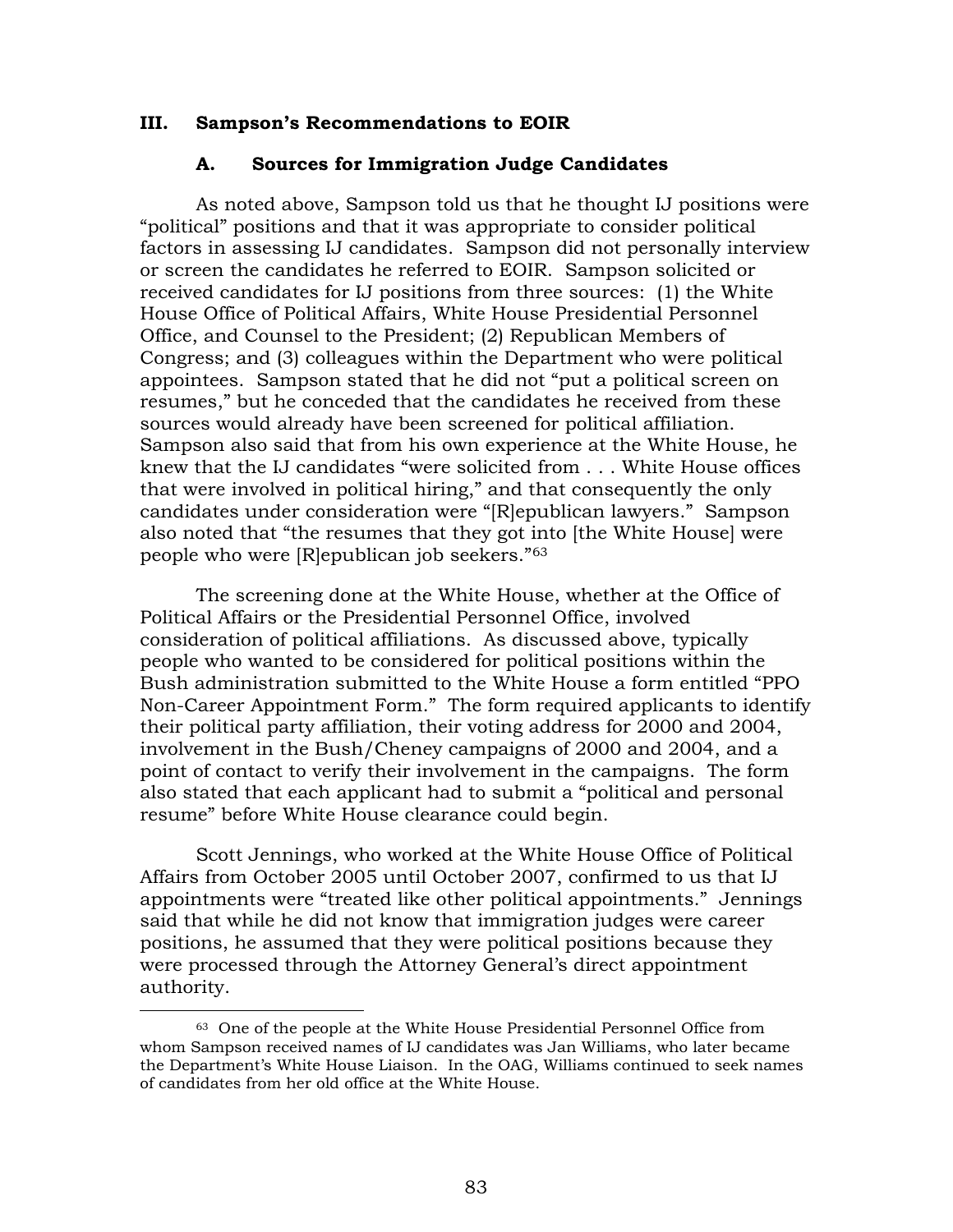Consequently, he said, like candidates for political positions, potential IJ candidates were screened at the White House to establish their "political qualifications." The political screening process included searching databases to determine whether the candidate had made monetary contributions to political parties.

In addition, the White House contacted private organizations with Republican affiliations to generate candidates for particular positions. Jennings told us that "when we were looking for lawyers we might call [the] Republican [ ] National Lawyers Association . . . or . . . the Federalist Society would send over people." When asked if he ever contacted any group he believed had ties to the Democratic Party for a candidate for any position, Jennings said he had not.

The evidence also showed that Sampson and the OAG solicited and received candidates for IJ positions from various Republican Members of Congress. EOIR Deputy Director Ohlson also recalled that Sampson, Williams, and Goodling referred candidates who had recommendations from congressmen, and that "all of [the Members] were Republicans."

Of the more than 40 IJ candidates forwarded by the OAG to EOIR after Sampson changed the hiring process, we did not find any examples of a candidate who had been recommended by a Democratic Member of Congress. In late 2006, a candidate was recommended by a Democratic Senator from Nevada. Sampson referred the candidate to Goodling, and also explained to the Civil Division attorneys handling the *Gonzalez* litigation that it was an easy way to do a political favor that could be called in at a later date. Goodling forwarded the candidate to EOIR, without comment, after several promptings from Sampson. EOIR did not act on the candidate because, as discussed above, the concerns raised by the Civil Division in the *Gonzales* litigation led to a halt in IJ hiring.

Sampson also recommended colleagues who were political appointees within the Department, or other persons who held political appointments in the Bush administration, as IJ candidates to EOIR, and who therefore had been vetted by the White House as described above.

Sampson testified that he did not discuss with Attorney Generals Ashcroft or Gonzales his role in identifying IJ candidates. Attorney General Gonzales told us that he did not have any knowledge of the role OAG played in identifying IJ candidates and was not involved in their selection in any way. Our attempts to schedule an interview with former Attorney General Ashcroft were unsuccessful.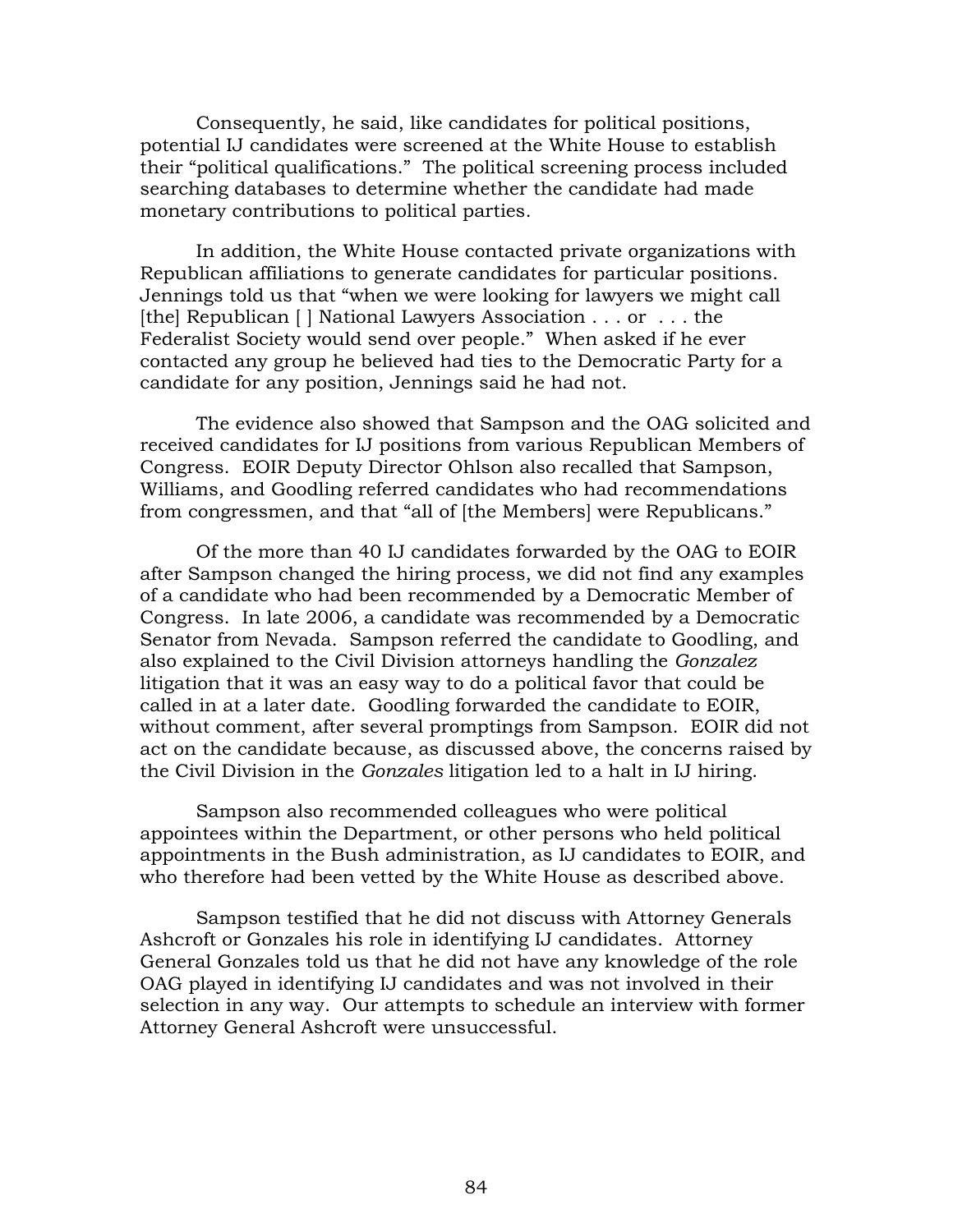### **B. Candidates Provided to EOIR by Sampson**

<span id="page-89-0"></span>The following are examples of IJ candidates selected as part of Sampson's process, which demonstrate the manner in which the OAG's control of the direct appointment process worked in practice and the central role played by the White House in selecting candidates.

### **1. Candidate Supported by Karl Rove**

As discussed above, Sampson first discussed the direct appointment authority with EOIR Director Rooney and Deputy Director Ohlson in the April 2004 meeting, and Sampson had a specific candidate in mind. This candidate had previously been nominated to be a judge at the U.S. Tax Court, and Sampson – while at the White House – was assigned to "shepherd" him through the nomination process, which did not succeed.

Sampson said he knew that Karl Rove was a "supporter" of this candidate.[64](#page-89-0) On April 20, 2004, Sampson sent an e-mail to Ohlson stating that the candidate "will be applying for the Chicago [IJ] slot." In an e-mail dated May 17, 2004, Sampson advised Ohlson that the candidate was "submitting an application" and requested that Ohlson keep Sampson "informed [ ] as his application progresses." On June 14, 2004, after receiving another inquiry from Sampson, Ohlson sent an email to Sampson stating that although hundreds of persons applied in response to the Chicago IJ announcement, "[n]eedless to say [the candidate] made the cut."

In an e-mail to Sampson dated July 27, 2004, Ohlson advised that the candidate "was determined to be the top candidate for Chicago." When we asked Ohlson about that assessment, he explained that EOIR was "fully aware of the fact" that the candidate was Sampson's choice, and that awareness affected EOIR's evaluation: "The finger was on the scale."

Routine background investigation issues delayed the appointment, and Sampson checked frequently with Ohlson from September 2004 through May 2005 on the candidate's status. On May 27, 2005, the candidate called the White House to complain to Rove that his appointment to be an IJ had stalled. The complaint was routed through Mike Davis, Tim Griffin, and Sara Taylor at the White House Office of Political Affairs. Davis contacted Jan Williams, then the Department's

 $64$  The candidate also acknowledged during our interview of him that he had been a friend of Rove's since his youth.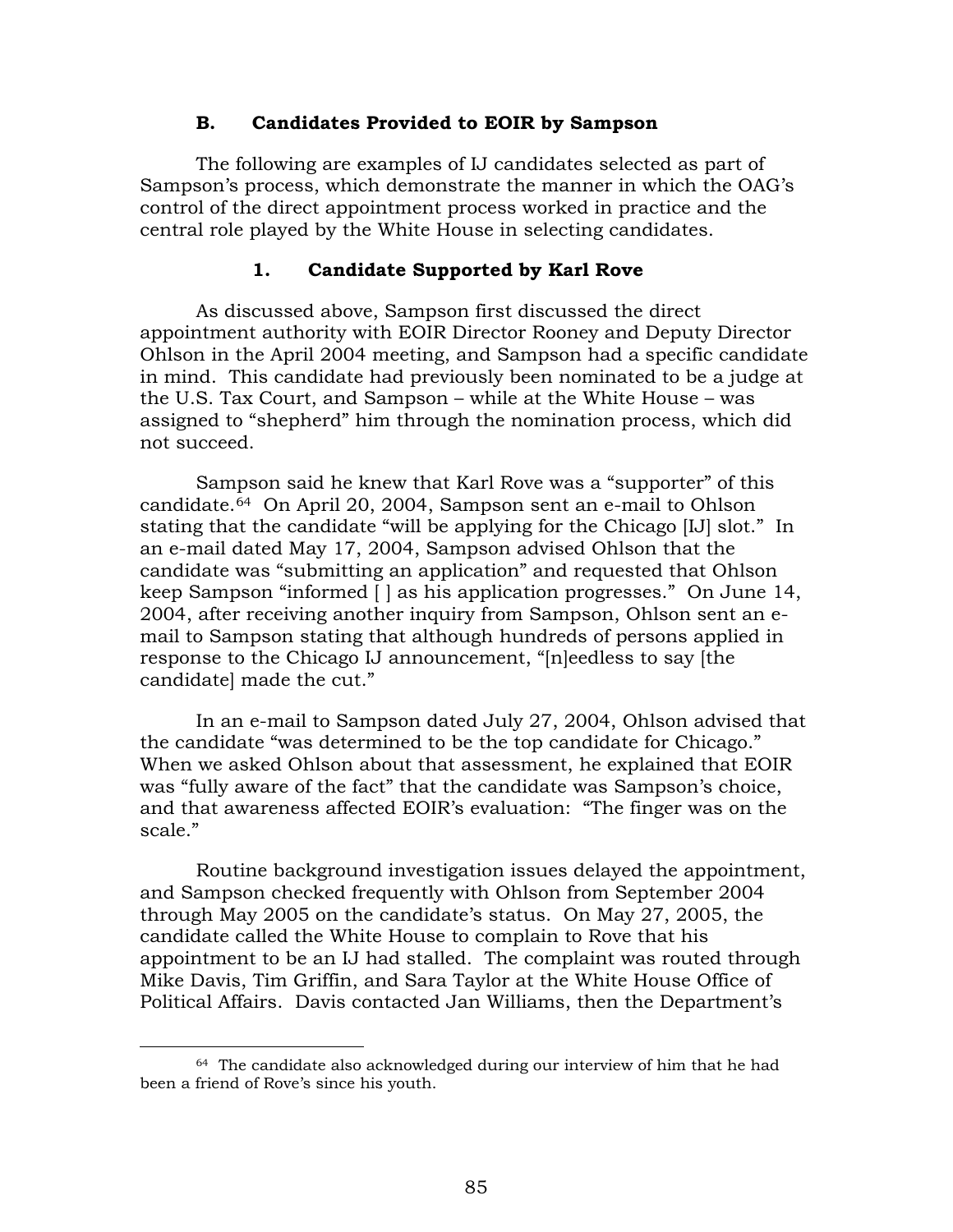<span id="page-90-0"></span>White House Liaison, and learned that the candidate's background investigation had caused the delay. After consulting with Rove, Taylor informed Williams that "we want to push this t[hr]ough." Later that same day, Williams sent an e-mail to Davis stating that "[S]ampson is going to talk to Karl [Rove] [about the candidate] next week."

The background investigation process was eventually completed, and the candidate was appointed as an IJ in October 2005.[65](#page-90-0)

### **2. Candidates Provided by the White House**

We found that the majority of candidates provided to EOIR by Sampson were from the White House Office of Political Affairs. For example, in September 2004, the Office of Political Affairs provided Sampson with the résumé of a candidate for an IJ position in El Paso, Texas. Sampson instructed EOIR to "reach out to" the candidate, and the candidate was eventually appointed as an IJ.

Also in September 2004, Sampson instructed Ohlson to contact another candidate whose name (unbeknownst to Ohlson) had been provided by the White House Office of Political Affairs for an IJ position in Lancaster, California. The candidate was the Chief of Staff to a Republican Member of Congress from California. That candidate's résumé reflected his involvement in the Bush/Cheney 2000 campaign. The candidate was formally offered the IJ position, but he did not accept it.

In an e-mail dated March 17, 2005, Sampson sent to EOIR the names and résumés of three candidates for two IJ positions in New York. Sampson had received the three names from the White House Office of Political Affairs.<sup>[6](#page-90-0)6</sup> All three were interviewed by EOIR, and on April 25, 2005, EOIR "recommended" the appointment of two of them.[67](#page-90-0) On May 4, 2005, Tim Griffin at the White House Office of Political Affairs sent an e-mail to Jan Williams, the Department's White House Liaison, to ask about the status of the IJ appointments. That same day the appointment of both candidates was approved. One candidate

 <sup>65</sup> This is the only evidence we found of Rove playing a role in the appointment of IJs.

<sup>66</sup> An e-mail from Tim Griffin and Annie Mayol in the White House Office of Political Affairs indicates that the candidate names came to them from Governor Pataki of New York. On May 12, 2005, the White House sent a follow-up e-mail to the OAG inquiring about "[the candidate] in particular – Governor Pataki's office just called me."

 $67$  There is no evidence that EOIR opposed the third candidate; rather, there were only two vacancies. This was one of only two occasions we found in which Sampson provided more than one name for a vacancy.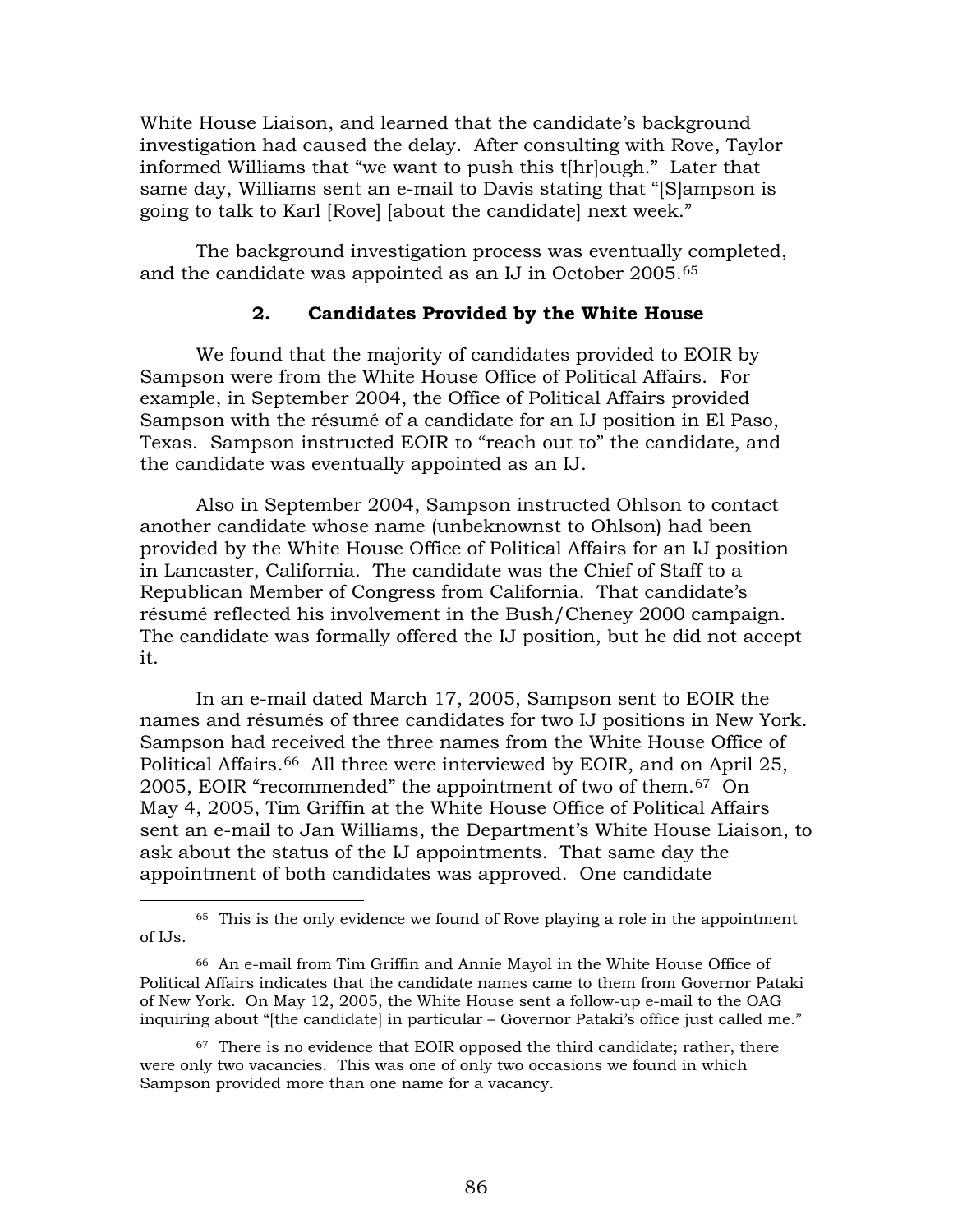subsequently withdrew from consideration, and the other was appointed as an IJ.

## **3. Recommendations from Republican Members of Congress**

We also found that IJ candidates were provided by various Republican Members of Congress.

On September 16, 2004, Ohlson received a telephone call from Sampson. According to an e-mail written by Ohlson about the conversation, Sampson said that:

Attorney General Ashcroft spoke to Senator [Orrin] Hatch today and agreed to open an immigration court in Salt Lake City. . . . He said he thinks that Senator Hatch may have a candidate for the new IJ position in SLC.

The candidate was an attorney who had recently worked for Senator Hatch on the Senate Judiciary Committee, and who had previously worked at the Department's Office of Immigration Litigation in the Civil Division.

On October 20, 2004, after receiving a telephone call from Senator Hatch informing him of the IJ position, the candidate sent a letter to EOIR stating his interest in the position. He was interviewed at EOIR on November 10, 2004. On December 7, 2004, EOIR sent the paperwork to the ODAG recommending his appointment and on December 21, 2004, the ODAG signed its approval. However, on January 10, 2005, the candidate sent a letter to EOIR withdrawing himself from consideration citing family reasons. Ohlson relayed the news to Sampson, reminding him that "This was Senator Hatch's candidate." Sampson responded promptly in an e-mail: "Let me see if Sen. Hatch has any other candidates he'd like to recommend. I'll get back to you."

On January 28, 2005, a staff member for Senator Hatch faxed to Sampson the résumé of a federal prosecutor in the United States Attorney's Office for the District of Utah. In an e-mail dated February 4, 2005, Sampson informed Ohlson that "Sen. Hatch has now recommended [the candidate] to serve as an immigration judge in the new Salt Lake City immigration court." Sampson faxed the candidate's résumé to EOIR, and he subsequently was appointed as an IJ.

Another example of a candidate recommended by a Republican Member of Congress occurred when a Republican Senator from Virginia sent a letter to Attorney General Gonzales dated August 5, 2005, recommending a candidate for an IJ position in Arlington, Virginia.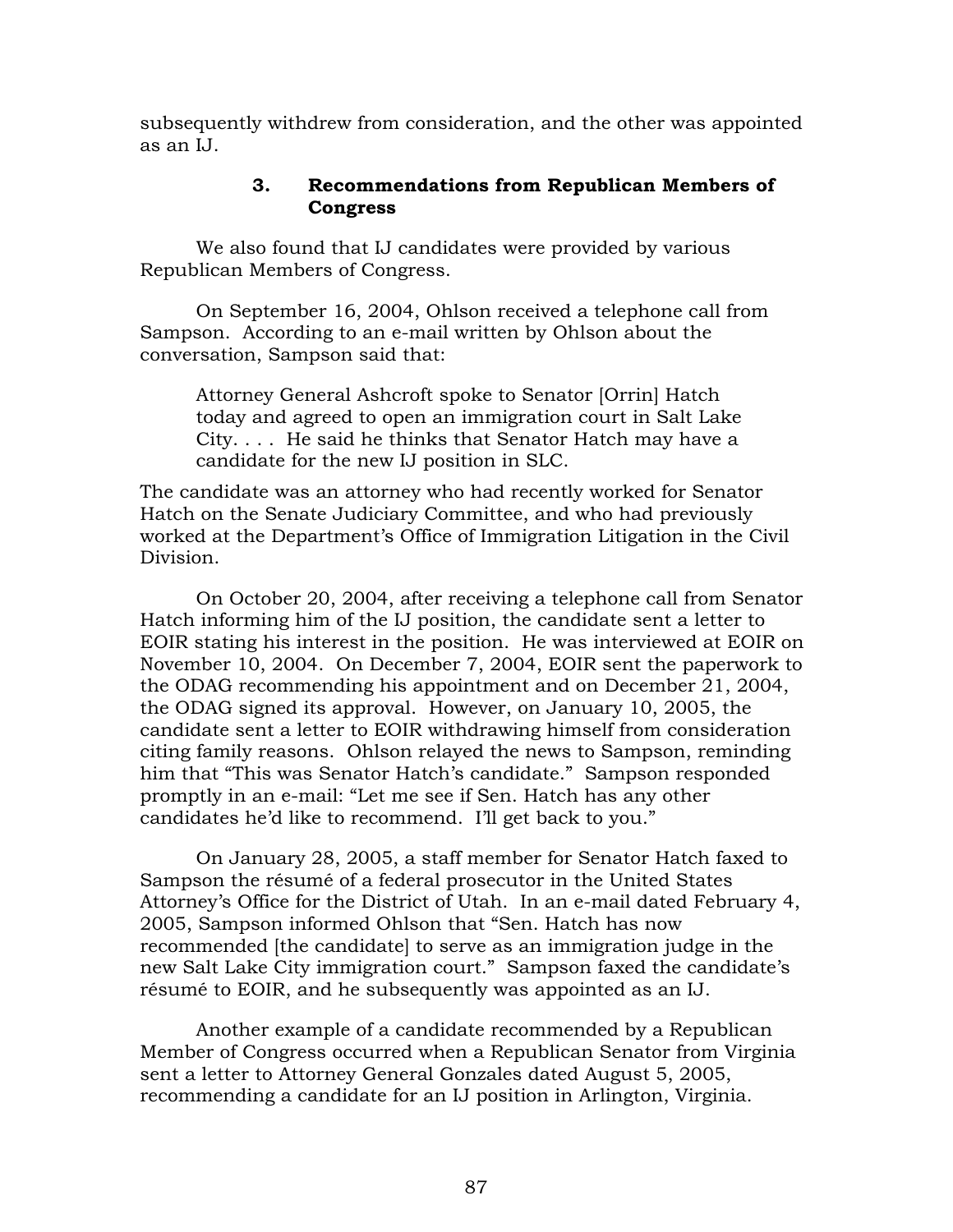<span id="page-92-0"></span>Sampson learned of the letter on August 17, 2005, and immediately sent an e-mail to Ohlson asking whether the candidate was "in the queue." Ohlson responded that EOIR did not have the candidate's name. EOIR obtained the candidate's résumé on August 19, and also received a copy of the Senator's letter.

The candidate was a career Department of Justice attorney who had served in the Criminal Division since 1991. The candidate was interviewed by EOIR on September 1, 2005. In an e-mail to OAG White House Liaison Jan Williams on September 21, 2005, Ohlson noted that "Kyle Sampson told us to appoint [the candidate] to the open position in Arlington." The candidate was appointed as an IJ.

### **4. Candidates Hired Without EOIR Interviews**

We also found several instances in which candidates were offered positions as IJs even before their names had been sent to EOIR. Two are of particular note because they later served as sources of additional IJ candidates when Goodling became the Department's White House Liaison.[6](#page-92-0)8 The first candidate was Garry Malphrus, who had worked with Sampson on the Senate Judiciary Committee where Malphrus served as a staff member to a Republican Senator from South Carolina. He was working at the White House as an Associate Director of the Domestic Policy Council, and his résumé contains numerous references noting his political party affiliation.<sup>[69](#page-92-0)</sup>

Malphrus contacted Sampson in November 2004, expressed interest in an IJ position, and asked Sampson if he could speak with someone to learn what IJs do. In an e-mail to Ohlson on November 18, 2004, Sampson forwarded the request: "Garry Malphrus works on immigration policy at the White House. He is interested in speaking with someone about an IJ appointment – he's primarily in info gathering mode."

Ohlson said that Malphrus came to his office and they spoke for approximately 45 minutes. Ohlson said that it was not an interview; rather, he provided answers to Malphrus's questions.

 <sup>68</sup> In this report, we generally did not name individual IJs. However, we named three IJs who played a role in recommending IJ candidates to Goodling, which we discuss in Section V.D. below.

<sup>69</sup> In addition to his position in the Bush White House, Malphrus's résumé included: "Legal Team, Republican National Committee 72-Hour Task Force, 2004"; "Bush-Cheney Florida Recount Team, Miami Legal Group, 2000"; and "Federalist Society."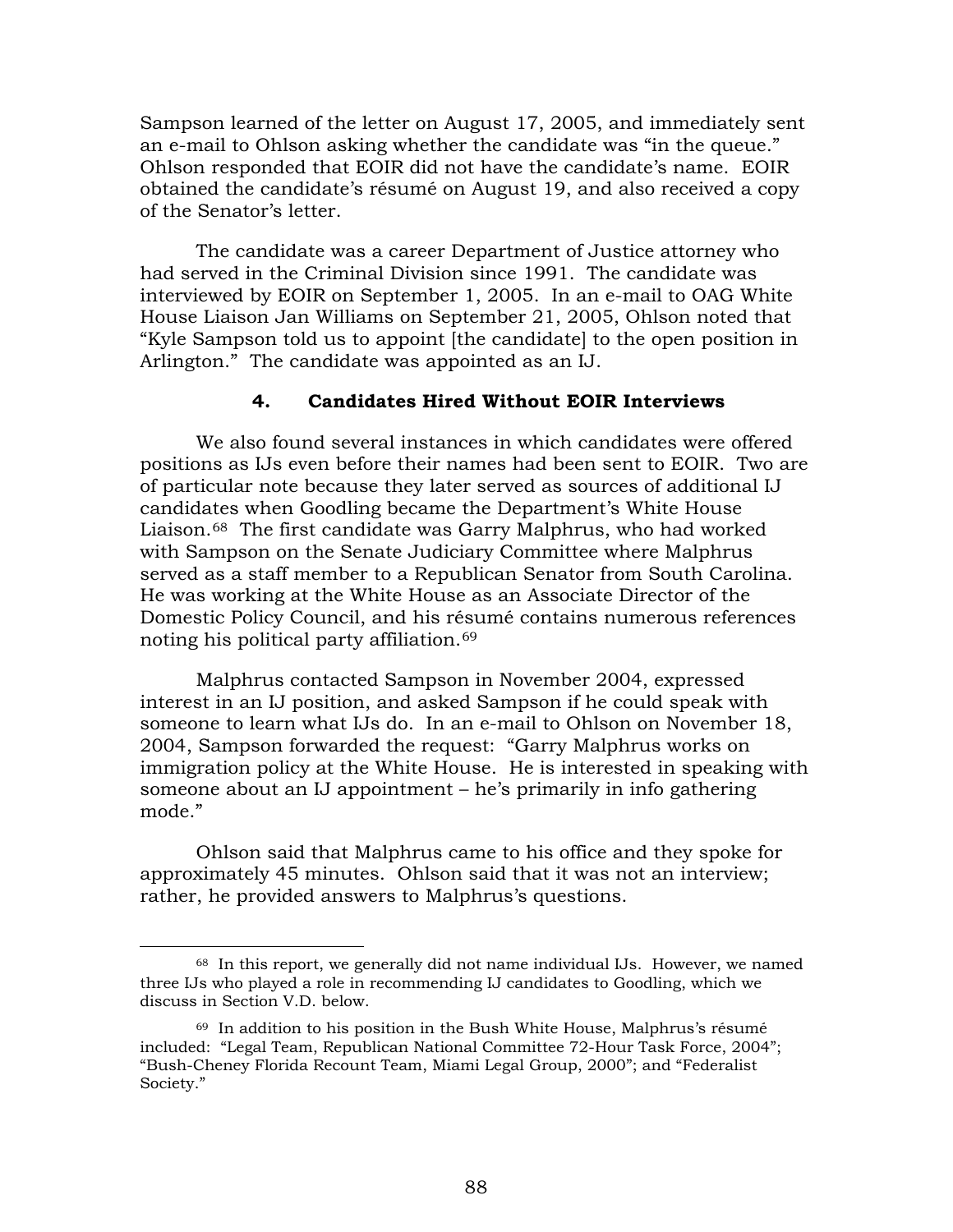<span id="page-93-0"></span>In an e-mail to the Chief Immigration Judge dated December 6, 2004, Ohlson stated:

This morning I spoke to Kyle Sampson in the AG's office. They would like us to "recommend" the appointment of Garry Malphrus to be an IJ in NYC. As you may recall, Garry (he has two "Rs" in his first name) worked on the Senate Judiciary Committee and now serves in the White House . . . . As you will also recall, pending this formal "request" from the AG's office . . . you [have] a "greenlight" to hire him in time to attend the February judicial training.

Malphrus did not submit an application to become an IJ and was never formally interviewed by EOIR. On December 21, 2004, EOIR transmitted to the ODAG its "recommendation" that Malphrus be appointed an IJ. Malphrus was appointed in March 2005.

Another person appointed to be an IJ who neither submitted an application nor was interviewed by EOIR was Mark Metcalf. Metcalf had been appointed to a political position in the Department's Civil Rights Division in April 2002. His White House PPO personnel form noted that he had worked on the Bush/Cheney 2000 campaign and that his party affiliation was Republican. After a short time, Metcalf was transferred from the Civil Rights Division to the Criminal Division for a few months, and then spent 5 months at the Department of Defense. In January 2005, he returned to the Department as Counsel to the Civil Rights Division AAG, reporting first to AAG Alex Acosta and then to Acting AAG Bradley Schlozman.

Metcalf's résumé includes a variety of Republican party affiliations.

In an e-mail to Sampson dated August 29, 2005, with the subject line reading "mark metcalf," Department White House Liaison Williams wrote: "immigration judge?" Sampson responded the same day: "ok."[7](#page-93-0)0

Shortly thereafter, Williams told Metcalf "we'd like you to be an immigration judge," and that there was a position available in Orlando,

 $70$  Metcalf told us that Williams had met him in connection with his interest in a political position within the Department. Metcalf stated that he had not previously been interested in an IJ position, although we found evidence contradicting this claim. Susan Richmond, the predecessor to Williams as the Department White House Liaison, told us she recalled that Metcalf approached her to inquire about an IJ position. Documents also show that Metcalf requested assistance from Richmond in May and August of 2004, seeking a new position, although the position is not identified. Sampson also stated that Metcalf was considered for an IJ position because Metcalf had specifically asked for such a position.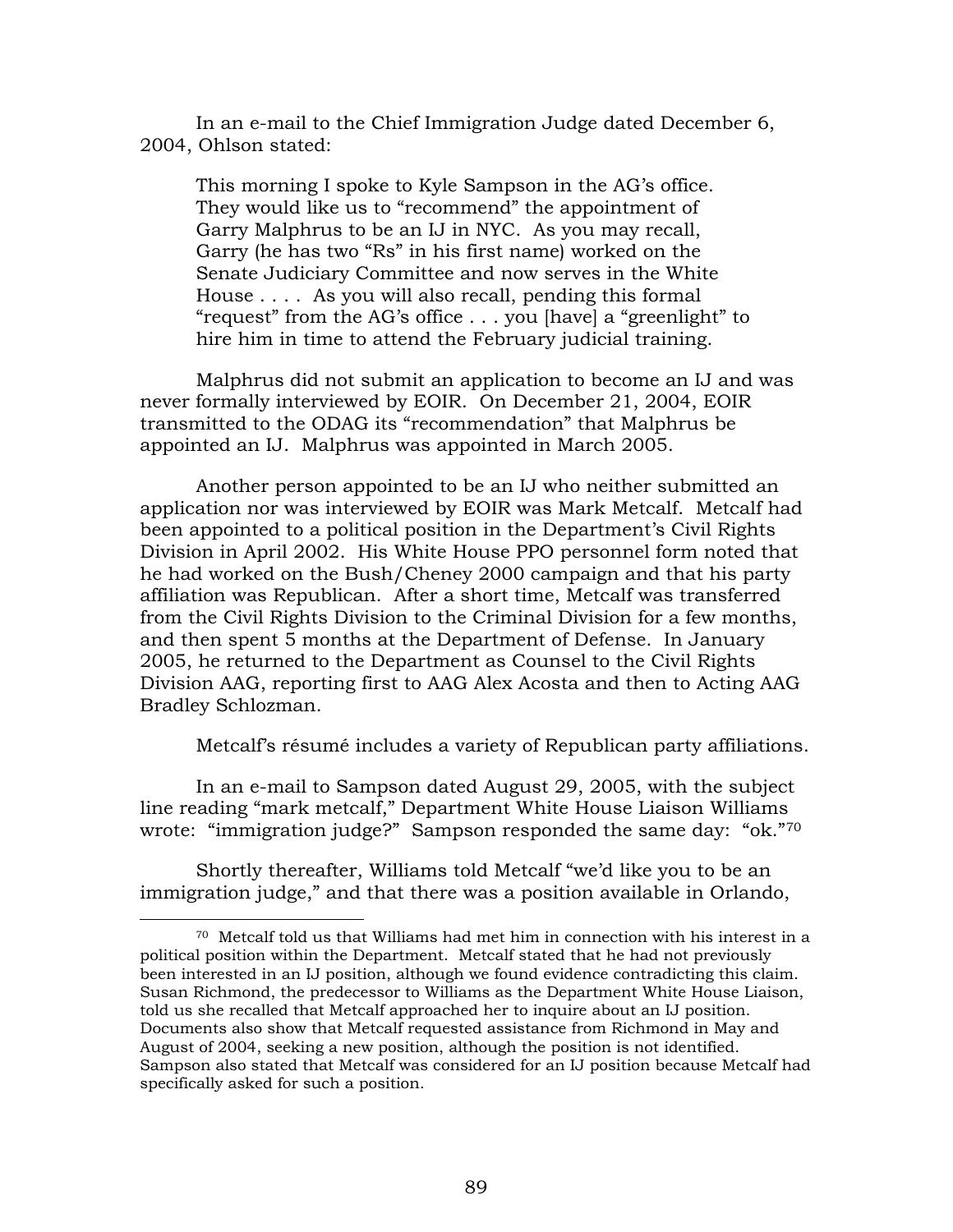<span id="page-94-0"></span>Florida if he was interested. Ohlson sent an e-mail to Williams on September 23, 2005, stating:

The Chief Immigration Judge informs me that a gentleman by the name of Mark Metcalf called the Immigration Court in Orlando this morning. Mr. Metcalf told a judge there that he had been offered an IJ position in Orlando, that he needed to decide by December 1st whether he wanted to take the job, and that he wanted the judge to give him a tour of the court. Neither the judge in Orlando nor the Chief Judge nor I had ever heard of this person.

Ohlson added that he assumed that Metcalf was "being considered by you for a direct appointment."

We determined that even though Metcalf was not interviewed at EOIR, he was appointed as an IJ in February 2006. Metcalf later became a source for recommendations to Monica Goodling for IJ candidates, as discussed in Section V.D. below.

## **5. Other Candidates Selected by Sampson**

In a September 2004 e-mail, Sampson advised Ohlson that he would send EOIR a candidate for an IJ position in Houston. Consequently, EOIR did not post an announcement for the vacancy. On October 12, 2004, Sampson sent Ohlson the résumé of a candidate, stating that "we'd like for you to consider/reach out to" the candidate for the Houston position.<sup>[7](#page-94-0)1</sup> The candidate had served as the Republican Party Chairman for a county in Texas from 1992 until 1998, and published political commentary on the county Republican Party website. Sampson's computer had a copy of the candidate's résumé dated October 12, 2004 that included sections entitled "Political Training" and "Political Activities and Honors," both of which evidenced significant activities on behalf of the Republican Party. The candidate was appointed as an IJ.

In September 2004, Sampson identified another candidate for EOIR to contact for an open IJ position in Louisiana. The candidate's résumé featured 11 entries detailing activities on behalf of the Republican Party, including "Bush/Cheney Florida Recount Task Force" and "Vice-Chairman of Louisiana Republican State Central Committee." The candidate was appointed to be an IJ in Louisiana.

 $71$  At his interview with us, Sampson stated that he might have received this candidate's name from the White House or from a Senator.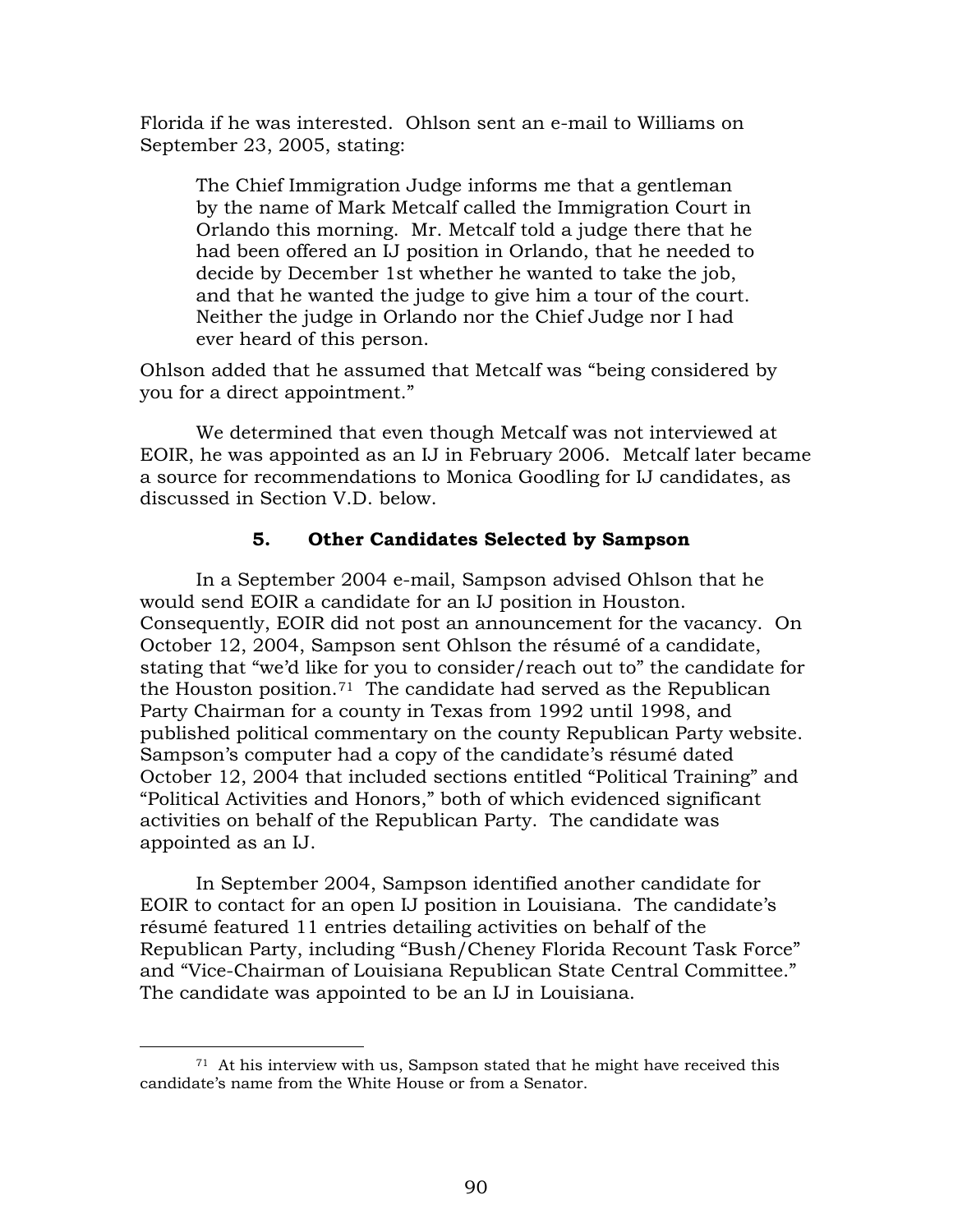On November 1, 2005, Sampson sent an e-mail to Ohlson stating that he had "a very strong candidate that [I] would like you to consider" for immigration judge positions in either Arlington or Falls Church, Virginia, or Baltimore, Maryland (emphasis in the original). An hour later, Sampson sent Ohlson an e-mail containing the résumé of the candidate and a brief message that the candidate "currently serves as Deputy Associate AG. Please reach out to her directly."

Approximately 20 minutes before Sampson first contacted Ohlson about this candidate, the candidate had sent an e-mail to Sampson stating: "I would like to be considered for any immigration judge openings." Sampson responded by asking where she would like to work, and she responded Arlington, Falls Church, or Baltimore. Three minutes after receiving that e-mail Sampson had sent the first e-mail to Ohlson promoting the candidate.

The candidate was a political appointee at the Department and had served as a Deputy Associate Attorney General since November of 2003. She had previously served as counsel to two Republican Senators on various Senate committees. After receiving Sampson's e-mails, Ohlson conferred with EOIR Director Rooney. Approximately 30 minutes after receiving Sampson's e-mails, Ohlson sent the following e-mail to Chief Immigration Judge Michael Creppy:

Please see the e-mail below from the AG's Chief of Staff. I conferred with Rooney and we are going to respond by saying that we don't have any vacancies in Arlington or Baltimore, but we can create a position in [the Falls Church headquarters]. (We really don't have any choice in the matter . . . .)

The candidate was interviewed by EOIR, and was appointed as an IJ on January 8, 2006, just over 2 months after the candidate first expressed interest to Sampson in an IJ position.

## **C. Problems Created by the New Hiring Process**

We found that the new process under Sampson for selecting IJs created significant problems because EOIR was not able to fill IJ positions until Sampson provided the candidates. This caused delays in appointing IJs, which increased the burden on the immigration courts that were already experiencing an increased workload. As a result, Ohlson continually requested candidate names from Sampson, and then from Williams and Goodling, to address the growing number of vacancies. Ohlson told us: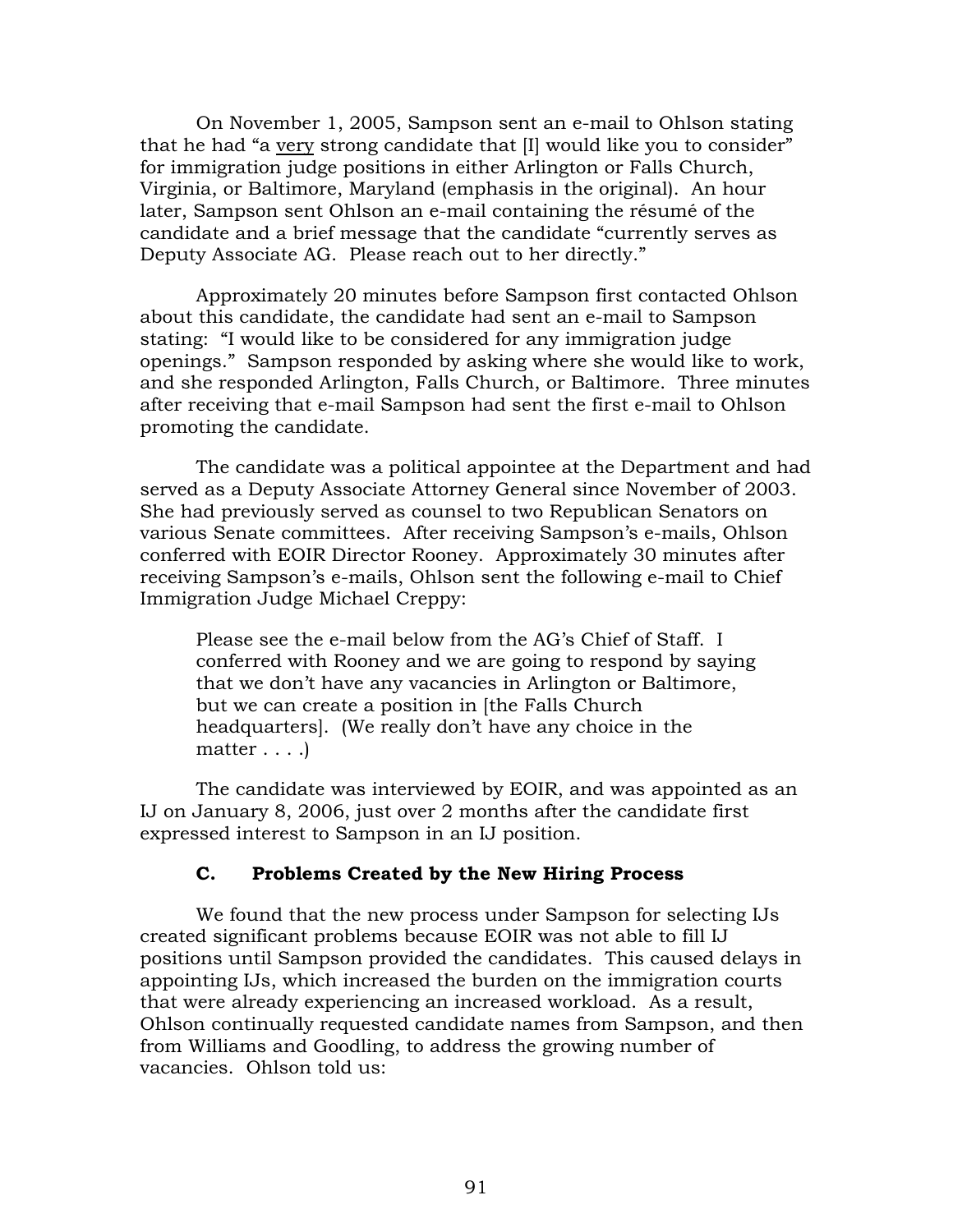I . . . expressed carefully, diplomatically, to Kyle Sampson and later to Jan Williams the fact that I felt as if these immigration judge positions were not being filled on a timely basis, that we needed to do this much more quickly. I thought the process that we had in the past with the [posted vacancy announcements] permitted us to do it on a timely basis. I didn't know for the most part where they were getting these names from. All I knew was, I had mentioned to them where a position would be . . . . and it seemed as if it took an awfully long time for them ultimately to supply me with a name.

In several other e-mails to Sampson, Ohlson repeatedly requested candidates to fill vacant IJ positions. In an e-mail to Sampson dated May 23, 2005, Ohlson stated the problem again:

[T]he number of IJ vacancies continues to grow. The fact that so many slots have remained vacant for so long is beginning to have a measurable impact on the Immigration Courts because the pending case backlog is beginning to grow. This unwelcome development is of considerable concern to the Director because of the potential implications for the Department. We would like to be able to fill these IJ slots as quickly as possible.

We found no response to this e-mail.

Ohlson's e-mails did not appear to have any effect in speeding the process for IJ candidates to be selected by OAG. Further, EOIR was not able to fill positions using the "old" method of posting and selecting candidates for vacancies, but rather had to wait for the OAG to select candidates for "direct appointment."

In fact, as we discuss in the next section, the problem became more acute from 2005 to 2006 when Williams and Goodling became the Department's White House liaisons and became involved with IJ hiring.

### **IV. Williams's Recommendations to EOIR**

In April 2005, Williams became the Department's White House Liaison. Williams, a non-attorney, had worked for the Federalist Society from 1997 to 2001, and then was hired as a staff assistant at the White House Presidential Personnel Office where she worked for Sampson. Williams became a Deputy Associate at that office and held that position until moving to the Department in 2005.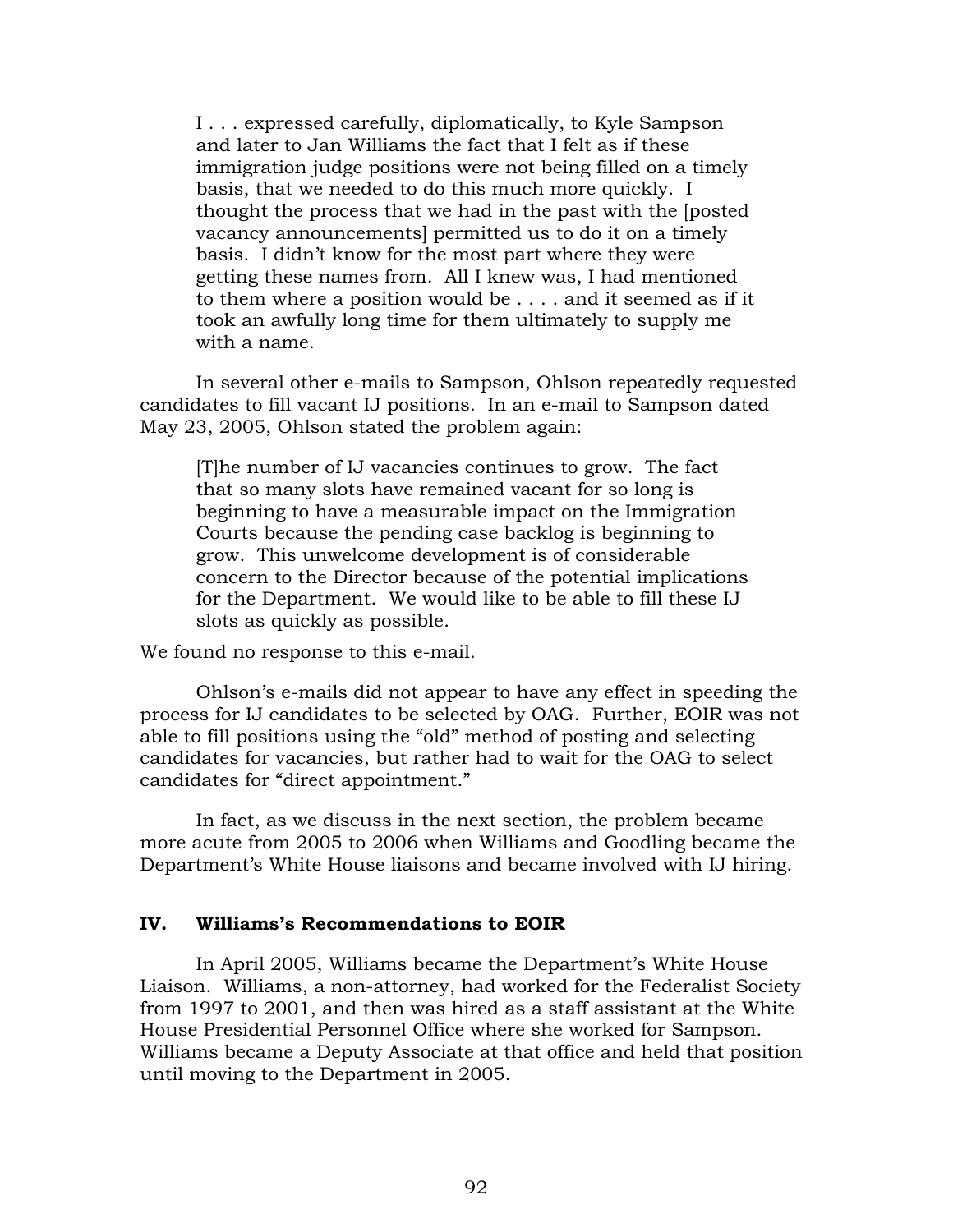As the Department's White House Liaison, her principal duties were to find and screen candidates for political positions (Schedule C and non-career SES) within the Department, and to handle the logistics of the interviewing process. Williams told us that "except in a handful of cases," the positions she dealt with were all political. She stated further: "I did not have hiring authority. I only developed lists of candidates." During her tenure at the Department she reported to Sampson, who was the OAG Chief of Staff.

Although Sampson continued to have personal involvement in the selection of many IJ candidates, he delegated much of the responsibility – including communications with EOIR – to Williams when she was White House Liaison. We found that Williams followed the selection process Sampson had established, and the IJ candidates she sent to EOIR were still treated as "presumptive hires." When Williams told EOIR to "please consider" candidates, EOIR would recommend the candidates for appointment unless the candidates did something to affirmatively disqualify themselves. During this period, the use of this direct appointment authority continued to be the exclusive avenue for IJ hiring.

Williams stated to us that she did not know that IJ positions were career rather than political positions. She added that she did not discuss with Attorney General Gonzales her role in identifying IJ candidates. Former Attorney General Gonzales told us he did not know how Williams identified IJ candidates.

### **A. Sources for Immigration Judge Candidates**

Williams stated that when she worked at the White House, Sampson would occasionally call her to get "ideas for immigration judge postings." When she joined the Department, Sampson told her to "contact the White House to get any candidate ideas that they had for immigration judges." She said the Presidential Personnel Office was her principal source for candidates. The documentary evidence also shows that Williams received candidates from the White House Office of Political Affairs.

As noted above, Scott Jennings, who worked at the White House Office of Political Affairs, acknowledged to us that the White House screened candidates for any positions to establish their "political qualifications."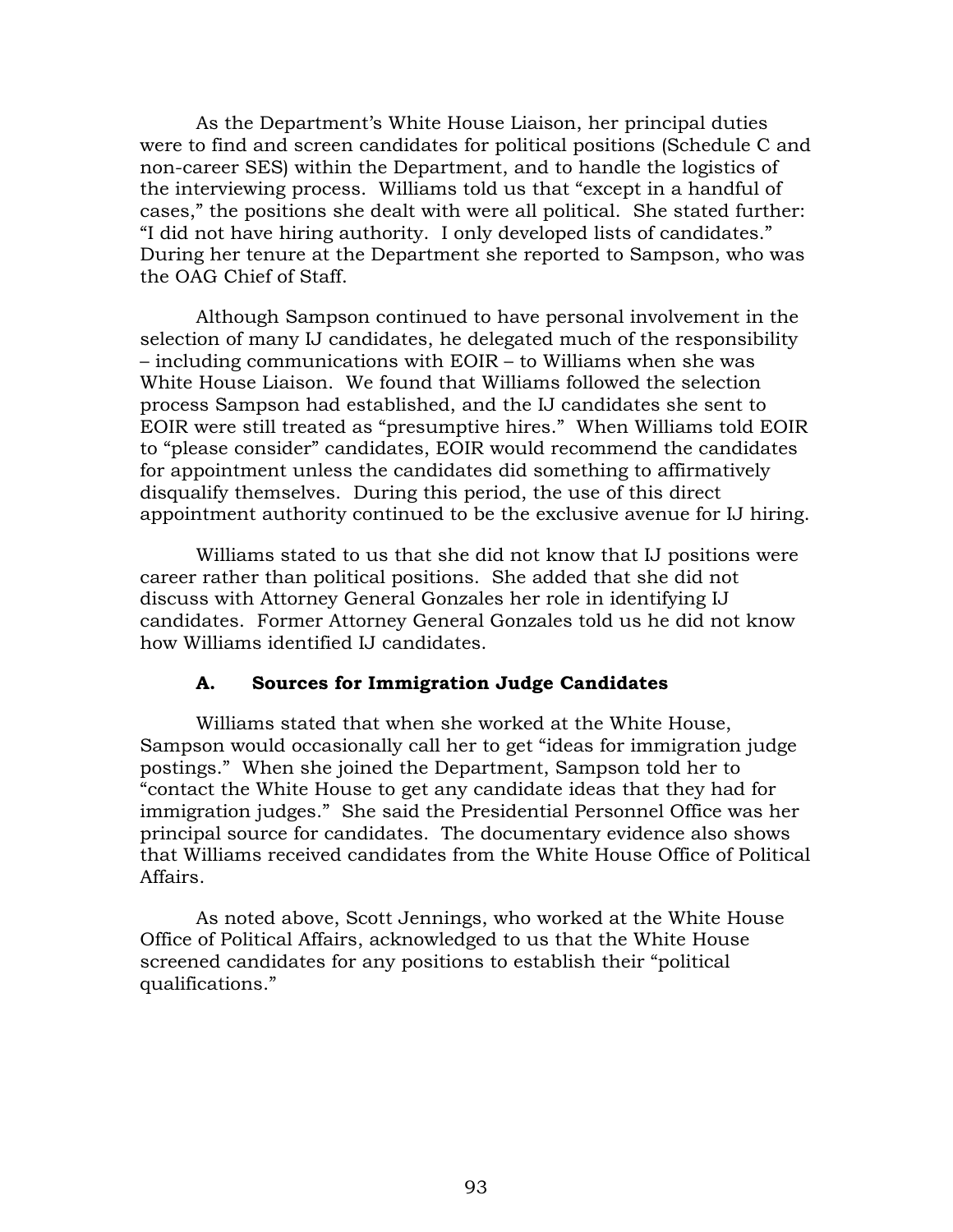### **B. Candidates Provided to EOIR by Williams**

### **1. The White House Seeks to Place "Priority Candidates"**

On May 17, 2005, Williams received an e-mail from the White House Office of Political Affairs addressed to White House Liaisons in agencies throughout the executive branch. The e-mail urged the White House Liaisons to "get creative" and find positions for more than 100 "priority candidates" who "have loyally served the President." The White House also sought from each White House Liaison a "pledge of the number of the 108 priority candidates you can place at your agency." In a follow-up e-mail, the White House reiterated that "we simply want to place as many of our Bush loyalists as possible." The context of the emails made plain that the positions sought were political, non-career slots. On May 19, 2005, Williams responded: "We pledge 7 slots within 40 days and 40 nights. Let the games begin!"

Part of Williams's efforts to fulfill her pledge involved finding IJ positions for these "priority candidates." An e-mail chain involving Williams and the White House dated May 26, 2005, show various attempts to find candidates for IJ positions who have been "helpful to the President."

For example, the White House reached out to a Republican Congressman, and on June 7, 2005, the Congressman's staff sent an email to the White House recommending a candidate, described as a "great Republican," for an IJ position in New York. On June 15, 2005, the White House forwarded that e-mail to Williams, adding that the candidate was a "long time donor to the local GOP," and that local Republican Party officials would vouch for him. Williams forwarded the candidate's name to EOIR.

EOIR resisted this candidate proposed by the OAG. This was the only time we found that EOIR resisted any OAG candidate. In an e-mail dated December 7, 2005, Ohlson advised Williams that the candidate's conduct during his EOIR interview "causes us to question whether he possesses the appropriate judicial temperament and demeanor to serve as an immigration judge." Ohlson related that the candidate used profanity during the interview, acted abrasively, and when asked what his greatest weakness was, responded "Blondes." Ohlson offered Williams an alternate candidate who was supported by ODAG staff. The OAG did not insist on the White House's candidate, and the alternative candidate was selected.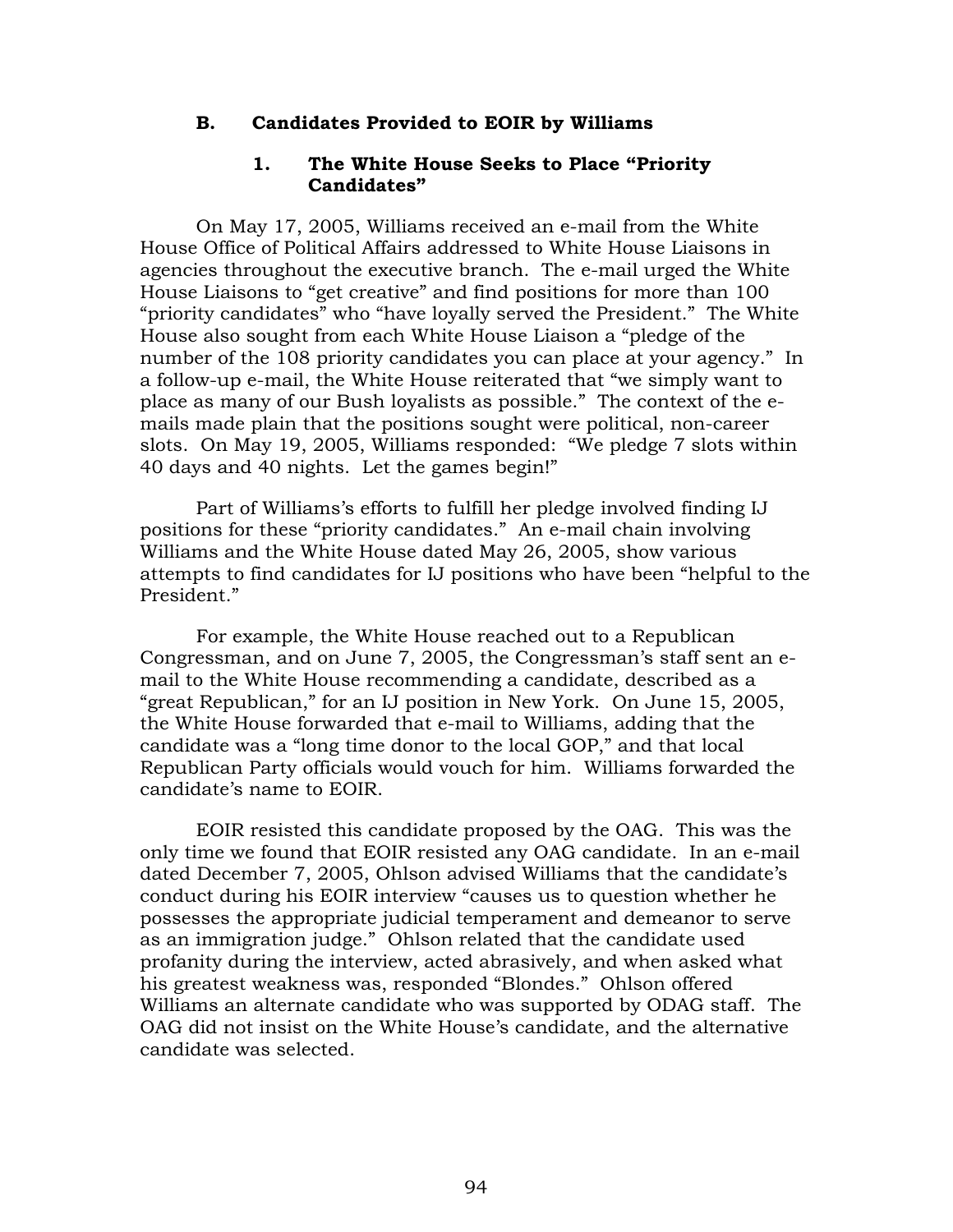## **2. Candidates Solicited from a Civil Division Political Appointee**

<span id="page-99-0"></span>Williams continued her efforts in June and July 2005 to fulfill her pledge to find positions for the White House priority candidates. In email exchanges between Williams and the White House Office of Political Affairs dating between June 15 and June 21, 2005, Williams expressed concern about meeting her 40 days/40 nights pledge deadline, and she sought candidates for five IJ positions she identified by specific location. She noted in a separate e-mail that she had already sought candidates from the Federalist Society, but that it had no leads.

On June 21, 2005, Williams sent an e-mail to the White House asking for more IJ candidates: "I am running past my deadline. Please send me names by this Wednesday afternoon. These are great opportunities for good people."

The White House was not able to find candidates for the IJ positions (except the candidate described above who was resisted by EOIR). During the same period, Williams asked a political appointee in the Department's Civil Division, Jonathan Cohn, for recommendations. In an e-mail dated June 15, 2005, Cohn provided seven names. In response, Williams asked one question: "are they like you and me?" Cohn replied that he did not know, but that he knew two of them were "tough on immigration enforcement."[72](#page-99-0)

Three weeks later, on July 7, 2005, Williams transmitted to EOIR the names of eight candidates for specific IJ positions. Ohlson responded the same day in an e-mail, noting that one of the named candidates was under investigation by the Department for professional misconduct, and that EOIR could not take any action on another candidate because "we don't know who she is and we don't have any way to contact her." A third candidate was the one EOIR had resisted. That left just five remaining candidates.

 <sup>72</sup> In a May 2004 e-mail exchange, Cohn had discussed with Williams's predecessor, Susan Richmond, the fact that the EOIR General Counsel position was vacant and expressed concern that it would be a problem if the ODAG "were to clear a lib" for that "significant position." Richmond responded that "we should get Kyle Sampson involved" if there were problems in identifying a suitable candidate. Cohn responded that "the presumptive front-runner is a dem." Richmond forwarded the email chain to Sampson. The EOIR General Counsel is a career position, and use of political party affiliation to screen candidates for that position would violate federal law and Department policy. The position was eventually filled with a career EOIR attorney supported by EOIR Director Rooney.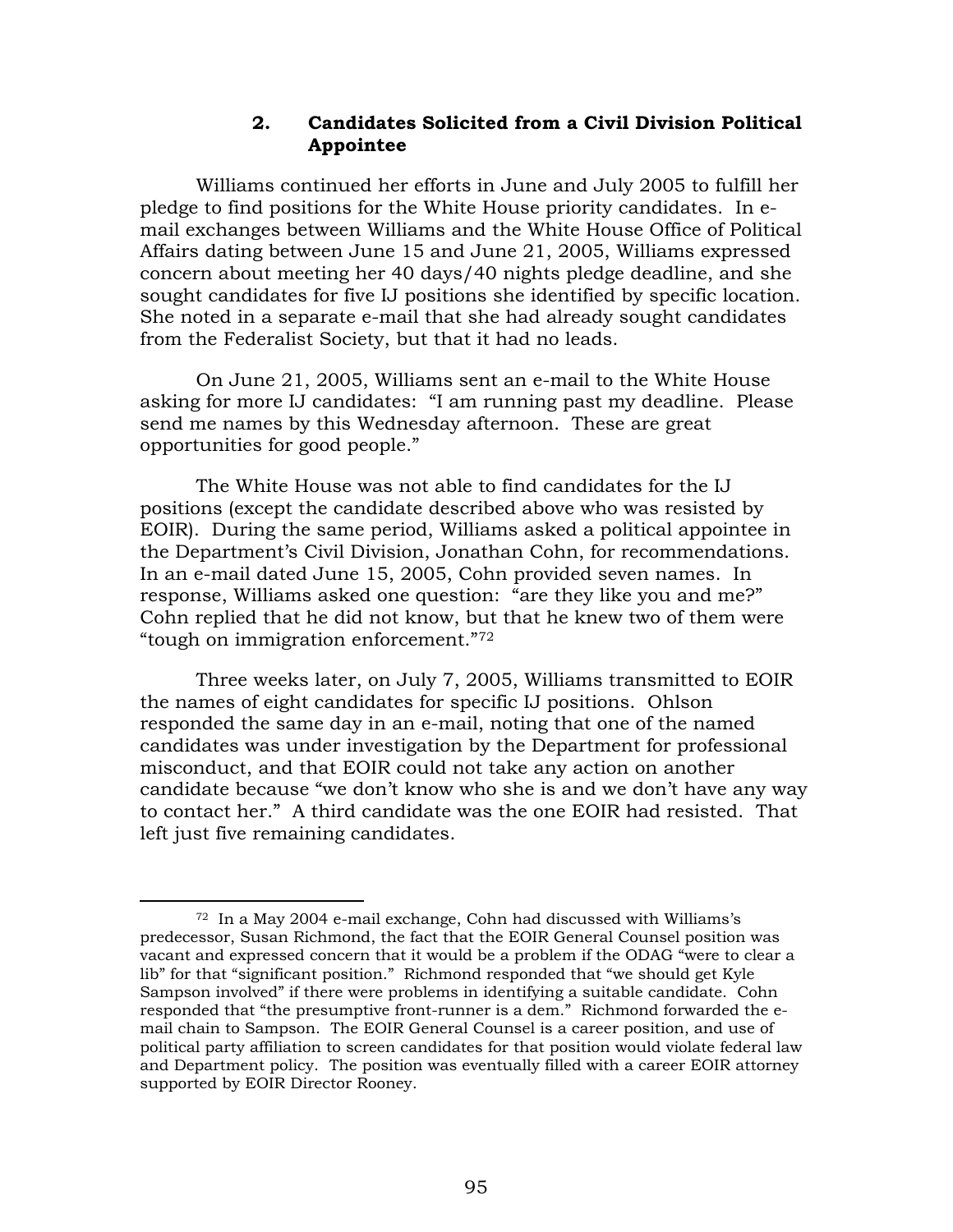On July 28, 2005, Williams e-mailed to EOIR the name of a sixth candidate for another IJ position. Williams received this name from the White House Liaison at the Department of Homeland Security.

The résumés of three of the remaining six candidates showed that they had held career positions with the Department, and their résumés do not contain any overtly political references. The résumé for the fourth candidate contained a reference to being a "Former Edison Township Republican Committee Person."

These four candidates were interviewed by EOIR in August 2005. On September 2, 2005, Sampson requested a copy of the EOIR paperwork to review before clearing the candidates for appointment. All four were appointed as IJs. The fifth candidate was also subsequently appointed as an IJ. The sixth indicated he was not interested in becoming an IJ.

## **3. EOIR Requested Immigration Judges**

EOIR's need for additional IJs to handle the increasing immigration work load continued to grow during Williams's tenure as the Department's White House Liaison. During this period, the OAG still controlled the process for selecting IJs, and direct appointments continued to be the exclusive avenue for IJ hiring. However, Williams was not able to select enough candidates to keep pace with the IJ vacancies and newly created positions. Williams told us that "To be frank, the task of finding immigration judge candidates did not get all of my attention."

We found that, at the time, EOIR reminded her repeatedly that its mission was being compromised by the IJ vacancies. For example, in an e-mail to Williams on July 7, 2005, Ohlson observed that six additional IJ positions would soon be open, and stated: "We really are under tremendous pressure to continue to adjudicate on a timely basis the flood of cases we receive each month, and the only way we can keep up is if we fill immigration judge vacancies in a timely manner."

On July 22, 2005, Ohlson sent another e-mail to Williams stating:

Jan – I know you're busy, but I need to touch base with you to determine the status of the search for immigration judge candidates. As you're aware, DHS enforcement activities are continuing to increase the number of aliens who appear in the immigration courts. The only way that we can adjudicate these cases in a timely manner is if we have a full complement of immigration judges on the bench. However, a number of IJ positions have remained unfilled for many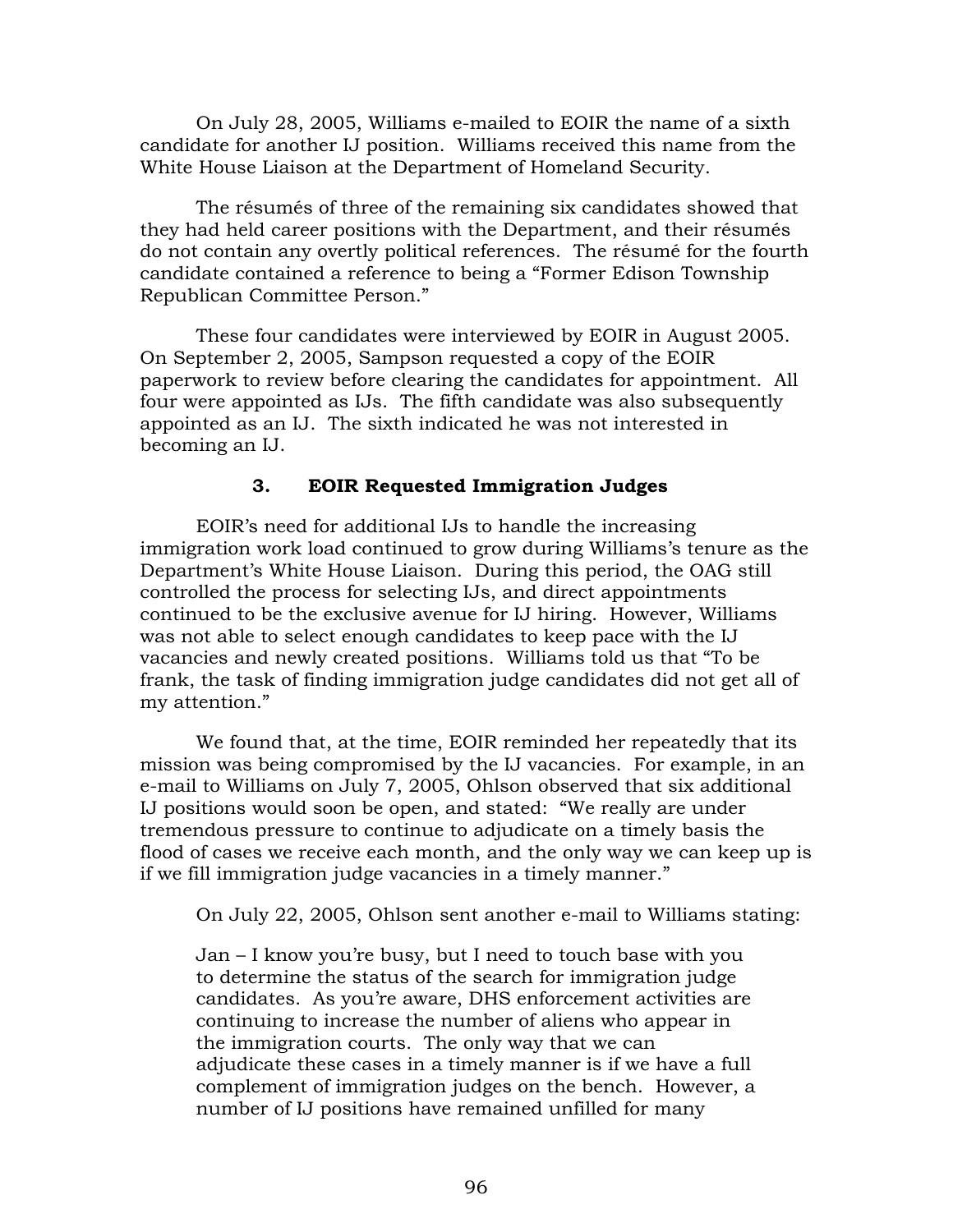months, and we expect that a considerable number of additional openings will arise in the relatively near future. I am concerned that at some point people on the Hill or in the media will start to ask why we have not been filling these IJ vacancies as part of the Administration's effort to ensure that illegal aliens who pose a danger to us are deported in an expeditious manner. The fact that EOIR has adequate funding to pay for these immigration judges will merely serve to sharpen the debate.

To address the IJ vacancy problem, Ohlson suggested that "in addition to getting names from the White House," it "may be wise to run a nation-wide advertisement soliciting applications for IJ positions." Ohlson assured Williams that the OAG would still be able to choose from among the candidates generated, and asked that she consider this approach.

Ohlson spoke with Williams on July 26, 2005, and she authorized Ohlson to run the nation-wide advertisement he had suggested. Ohlson sent an e-mail to Williams on July 28 referencing their conversation: "As we discussed, we will submit for your review the list of candidates who apply. Furthermore, any candidates you supply will receive priority treatment." Ohlson told us that he "stressed to [Williams] that this was not undercutting the authority of the [A]ttorney [G]eneral's office and her ability personally to decide who the candidates were going to be. That in fact, this was merely creating a pool of candidates from which she could draw."

After running announcements for IJ candidates, EOIR developed lists of candidates, which it sent to Williams in packets identified by the geographical location of the IJ vacancy. For each location, EOIR forwarded 5 to 10 résumés.

### **4. Candidates Selected by Williams who had also Applied Through the Vacancy Announcement**

We found that, in practice, résumés sent to Williams by EOIR of candidates who applied in response to the advertisement were ignored unless the candidate enjoyed support from Republican-affiliated sources, and the advertisement did not affect the manner in which the OAG selected IJs.

We found that on one occasion Williams selected a candidate who had submitted a formal application in response to the job posting. However, Williams only selected that candidate for an IJ position after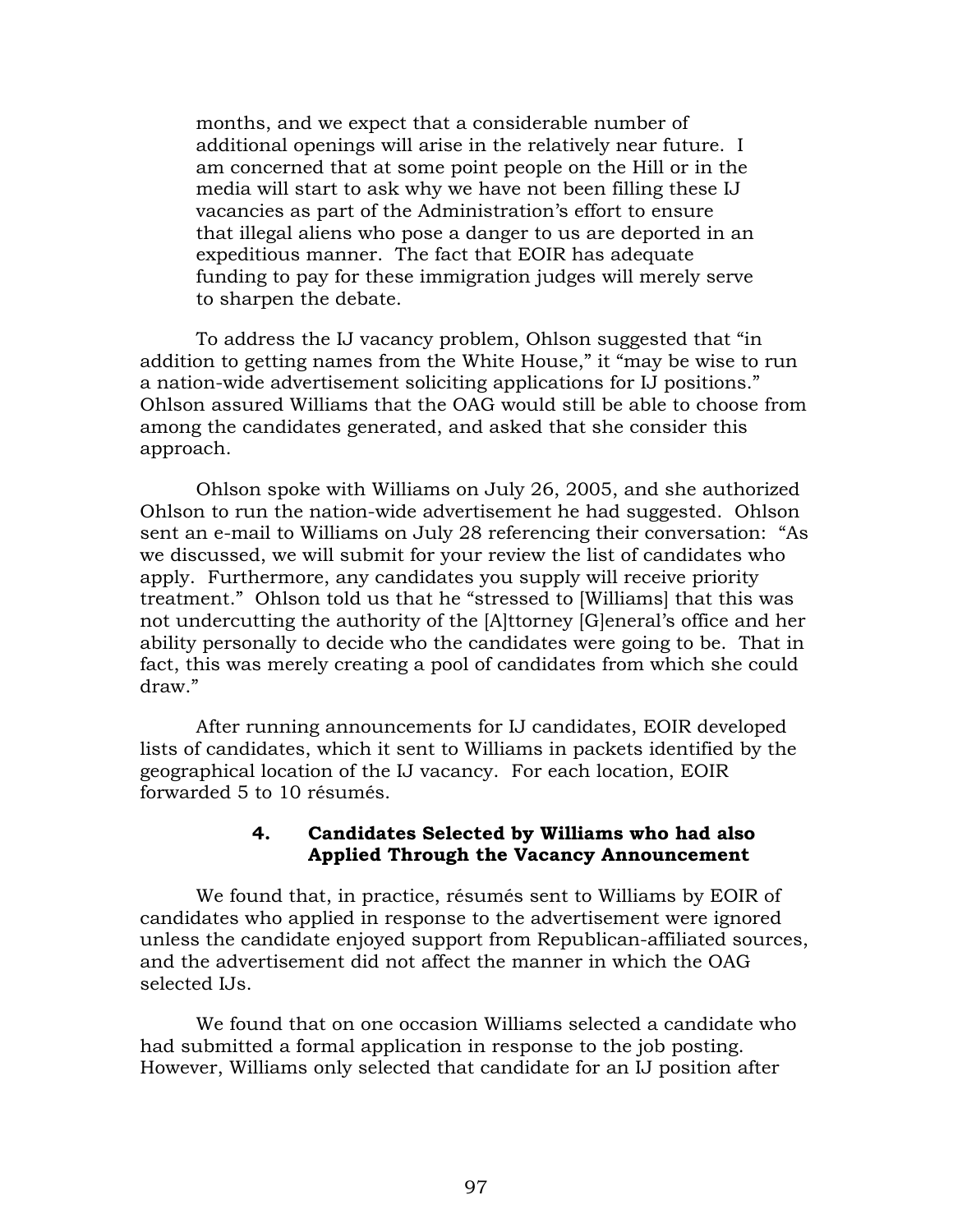Garry Malphrus (whose appointment we describe above) sent an e-mail to Williams endorsing the candidate.

This candidate's résumé reflected a prior position as Legal Counsel to a Republican Senator from Montana. Williams forwarded the candidate's résumé to Ohlson with the instruction: "for L.A." The candidate subsequently was appointed to be an IJ in Los Angeles.

On another occasion, Malphrus recommended to Williams another candidate who had applied in response to the advertisement. Sampson approved the candidate's appointment, and he was appointed an IJ.

A third candidate who applied in response to the advertisement was also subsequently selected by Williams. However, Williams considered him not because he had responded to the advertisement, but because she had received his name and résumé from the White House. This candidate's résumé included multiple entries that show his political affiliations, such as "Legal Advisor, Bush Florida Recount Team" in 2000; "Bush Delegate to the Republican National Convention" in 2004; "RNC 72-Hour Task Force, Miami" in 2004; "Treasurer, Republican Party of Louisiana, 2000-2002 term." In an e-mail to Ohlson dated January 24, 2006, Williams wrote that the individual "[i]s my candidate for Miami." EOIR documents indicate that the candidate was not interviewed at EOIR, but was appointed as an IJ.

## **5. Additional White House Candidates Provided to EOIR**

On March 3, 2006, the White House Office of Political Affairs sent an e-mail to Williams recommending another candidate for a position as an IJ. The attached résumé showed that the candidate served as the "Local Counsel for Republican National Committee," as well as the "General Counsel to NJ Senate Republican Committee." The résumé also detailed the candidate's activities on behalf of various Republican candidates.

On March 14, 2006, Williams sent an e-mail to Ohlson forwarding the candidate's name and résumé, stating: "Candidate for NJ seat." Her selection was approved by Sampson, and she was appointed as an IJ.

In March and April 2006 the White House Office of Political Affairs sent to Williams the names of two candidates for IJ positions. One was hired as an IJ in May 2006; the other was offered an IJ position by Williams, but declined the offer.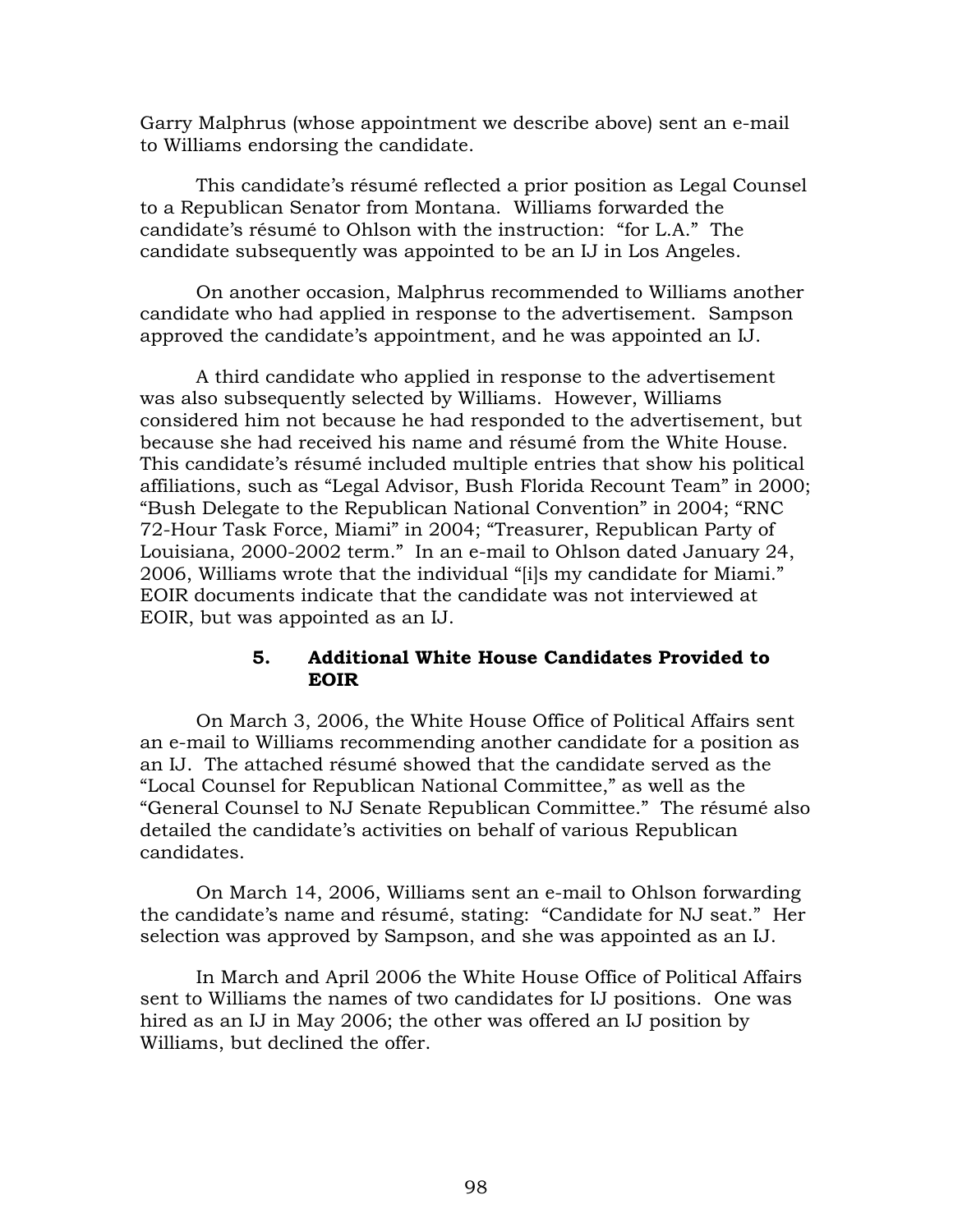## **C. The Direct Appointment Process Continued to Affect EOIR**

We found no evidence that the candidates Ohlson sent Williams from the nationwide announcement received any consideration unless the candidate was independently backed by the White House or by political appointees. During this period, Williams selected a handful of candidates, but not nearly enough to fill all the IJ vacancies. Because EOIR was not authorized to process any candidate who had not been approved by the OAG, it was not able to address the shortage of IJs and the increasing immigration caseload. Ohlson continued to bring this problem to Williams's attention, but to no avail.

For example, in an e-mail dated September 21, 2005, Ohlson advised Williams of numerous IJ vacancies. In another e-mail dated November 14, 2005, Ohlson again asked Williams whether she had reviewed any of the candidate packets EOIR had provided, and reminded her that "productivity in the immigration courts is being affected by these vacancies." On January 26, 2006, Ohlson advised Williams that additional vacancies were pending, and that more IJs were needed "to address our ever-increasing caseload." On March 1, 2006, Ohlson sent another e-mail to Williams stating that "we could use your help filling some upcoming IJ vacancies."

When we interviewed Williams, she stated that it was "incredibly hard to find candidates for immigration judge posts." She stated further that she repeatedly asked Ohlson whether he had candidates for IJ positions. However, we found that the evidence demonstrated that Williams did not ask Ohlson whether he had candidates; rather, she asked only if EOIR had vacancies and then she selected the candidates to fill those vacancies. Although she allowed EOIR to post advertisements, she did not consider any of the people whose résumés were forwarded by EOIR unless the candidate's political bona fides were supported by the White House or other political sources. Furthermore, we found that when Ohlson did recommend a specific candidate for an IJ position, Williams did not respond to his suggestion, even after Ohlson reiterated his recommendation in several additional e-mails.

### **D. Search Terms for Screening Candidates**

As described previously, at some point during the year that she served as the Department's White House Liaison, Williams attended a seminar held at the White House Presidential Personnel Office where she received a document entitled "The Thorough Process of Investigation." The document explained how to conduct searches on Nexis, and included an example of a search string that contained political terms (e.g.,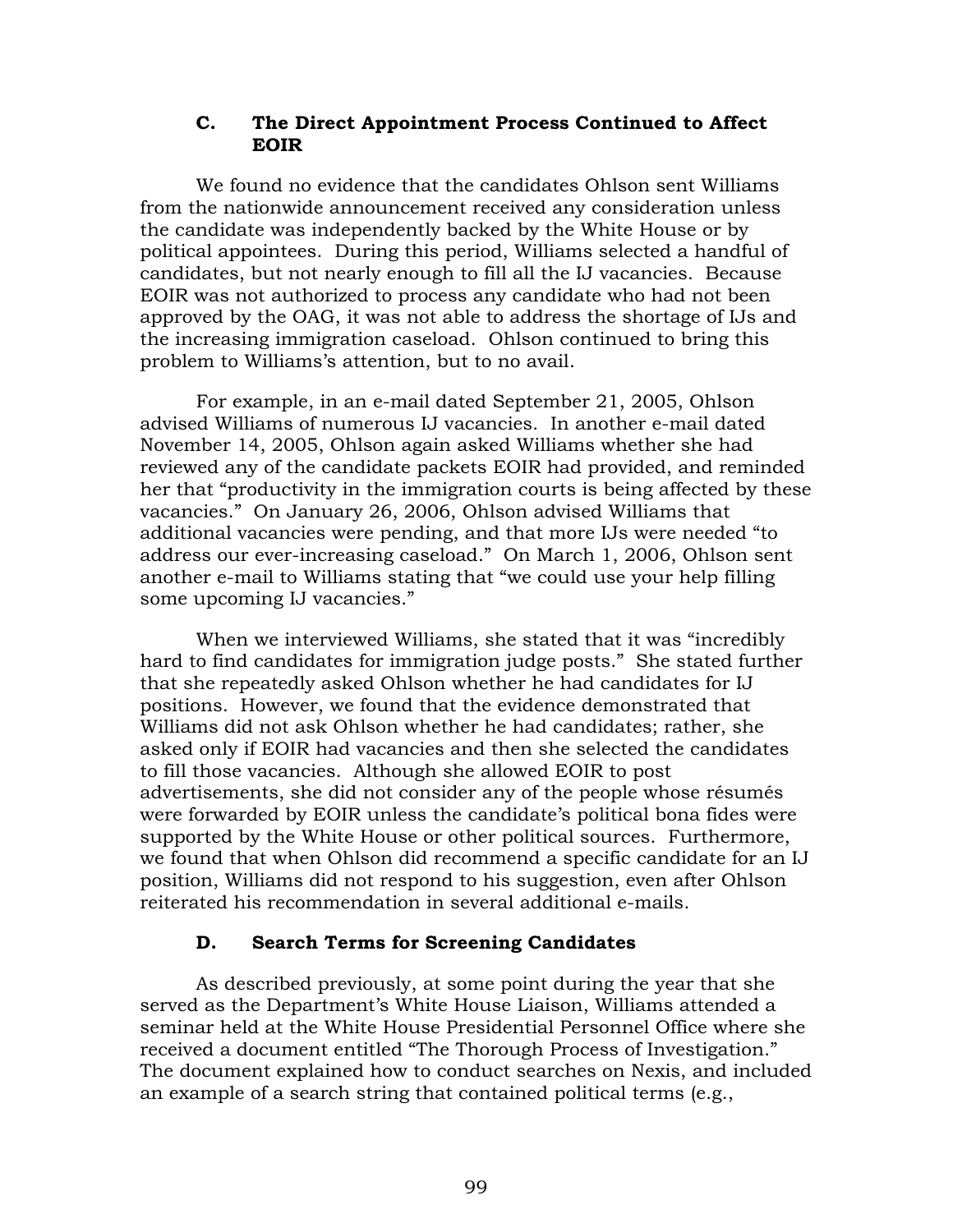"republican," "Bush or Cheney," "Karl Rove," "Howard Dean," "democrat!," "liberal," "abortion or pro-choice") as well as generic terms (e.g., "arrest!," "bankrupt!").

In her interview with us, Williams claimed: "[I] never used the search [string] while I was at the Department." However, as described earlier, when she left the Department in April 2006, Williams sent an email to incoming White House Liaison Goodling that contained a search string, and stated: "This is the lexis nexis search string that I use for AG appointments." The string reads as follows:

[first name of a candidate] and  $pre/2$  [last name of a candidate] w/7 bush or gore or republican! or democrat! or charg! or accus! or criticiz! or blam! or defend! or iran contra or clinton or spotted owl or florida recount or sex! or controvers! or racis! or fraud! or investigat! or bankrupt! or layoff! or downsiz! or PNTR or NAFTA or outsourc! or indict! or enron or kerry or iraq or wmd! or arrest! or intox! or fired or sex! or racis! or intox! or slur! or arrest! or fired or controvers! or abortion! or gay! or homosexual! or gun! or firearm!

When we showed Williams this e-mail and the attached search string, she said she did not recall sending it to Goodling. She also said she did not recognize the search string, and that she did not know where the list of search terms came from. At the end of her interview, we raised the issue again and Williams repeated her assertion that she did not remember using the search string.

The day after her interview, Williams sent us an e-mail stating that she "thought about the research string and have some information that I want to share with you." She wrote that there had been a political vacancy in the Department's Environment and Natural Resources Division in December 2005, that a law professor was a candidate, and that Sampson asked her to research the law professor's writings. Williams stated that she "called the researcher in the White House Office of Presidential Personnel to get some research tips." Williams said the researcher sent her a "Lexis Nexis research string," and that she edited the string to remove "words like homosexual" and then used it. Williams claimed that she only used the search string that one time, "never ever used it to reach Immigration Judges," and that the string she sent to Goodling did not contain "words like 'homosexual.'"

However, we concluded that Williams's assertions regarding the search string and her use of the tool were not accurate. The string she sent to Goodling via e-mail in April 2006 did contain the terms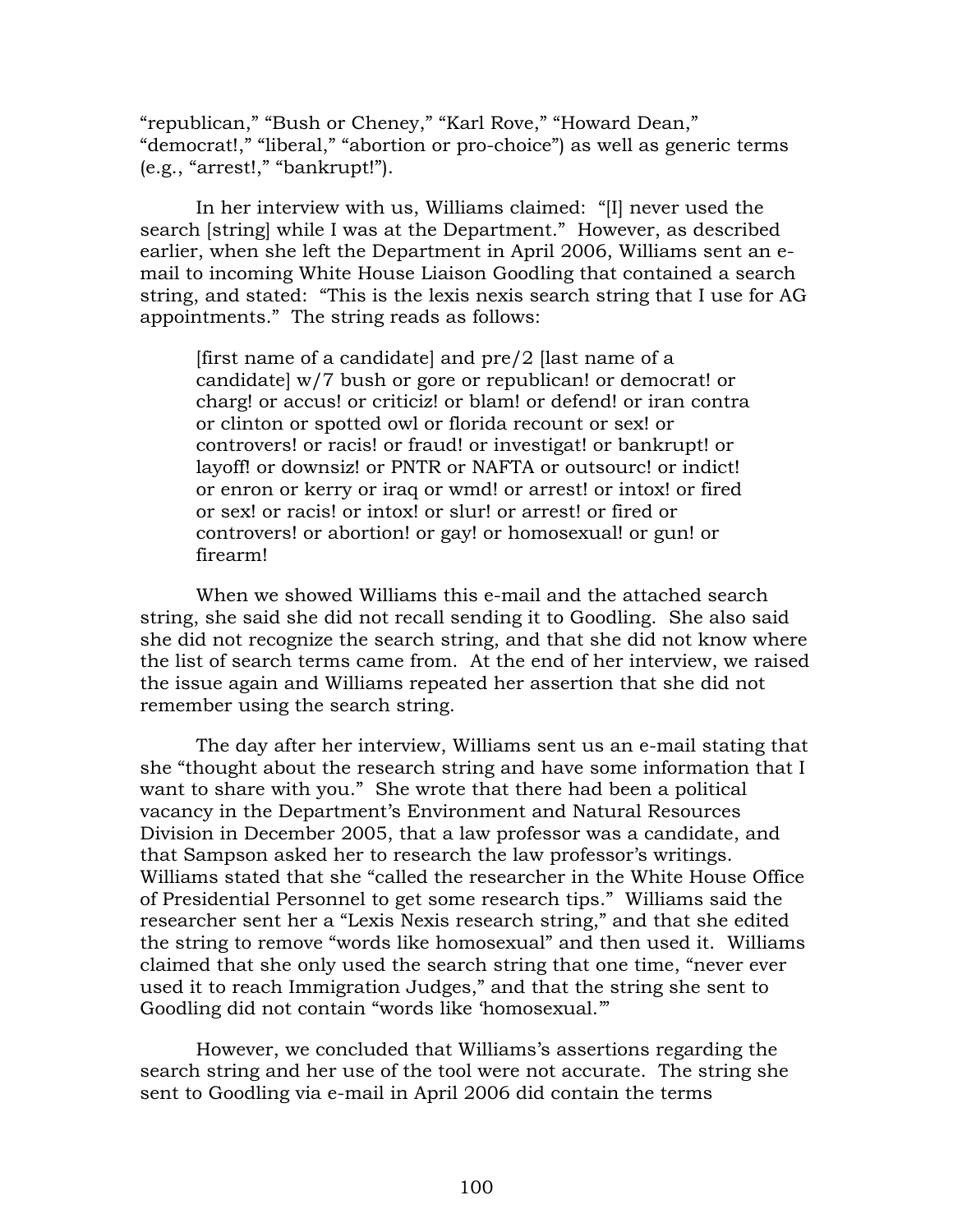"homosexual!" and "gay!" Furthermore, the evidence showed she used the search string more than once, and the terms were also included in those searches.

We searched both Williams's e-mails and electronic files saved on her computer, and did not find evidence on her computer that Williams conducted other Internet searches using this search string. However, we obtained information from LexisNexis that Williams used this search string multiple times on 3 days in November and December 2005 and January 2006. Williams used the search string to research 25 people, of whom 23 were candidates for the National Advisory Committee on Violence Against Women. One of the other two candidates was the person Williams referred to in her e-mail to us after we interviewed Williams. We could not determine the identity of the remaining person Williams researched using the search string. None of these people were candidates for IJ or BIA positions. All of the searches Williams conducted contained search terms such as "gay!" and "homosexual!" When we asked Williams about the LexisNexis searches, she stated that she did not recall researching the candidates for the National Advisory Committee on Violence Against Women or using the string search other than the one time discussed above.

## **V. Goodling's Recommendations to EOIR**

In April 2006, Williams left the Department and Goodling replaced her as the Department's White House Liaison.

On April 20, 2006, Sampson sent an e-mail to Ohlson introducing Goodling as "our new White House Liaison – handling all manner of personnel and appointments matters." Sampson stated in the e-mail that Goodling "is the point person in OAG on IJ/BIA appointments," and Sampson reiterated that the direct appointment authority would continue to be the only channel for hiring: "I also want to be sure that we continue to be notified of IJ/BIA vacancies and expected vacancies so that the AG can have an opportunity to feed into the appointment process."

Under Goodling, the OAG continued its control over the hiring of IJs, and all candidates for IJ positions were selected by the OAG for direct appointment. Goodling followed the same selection process for IJ candidates as Williams, although Goodling took an even more active role in finding and screening candidates. Goodling interviewed candidates and also researched candidates submitted by the White House using the search string provided by Williams. In addition, Goodling discussed IJ positions with various individuals who she was screening for political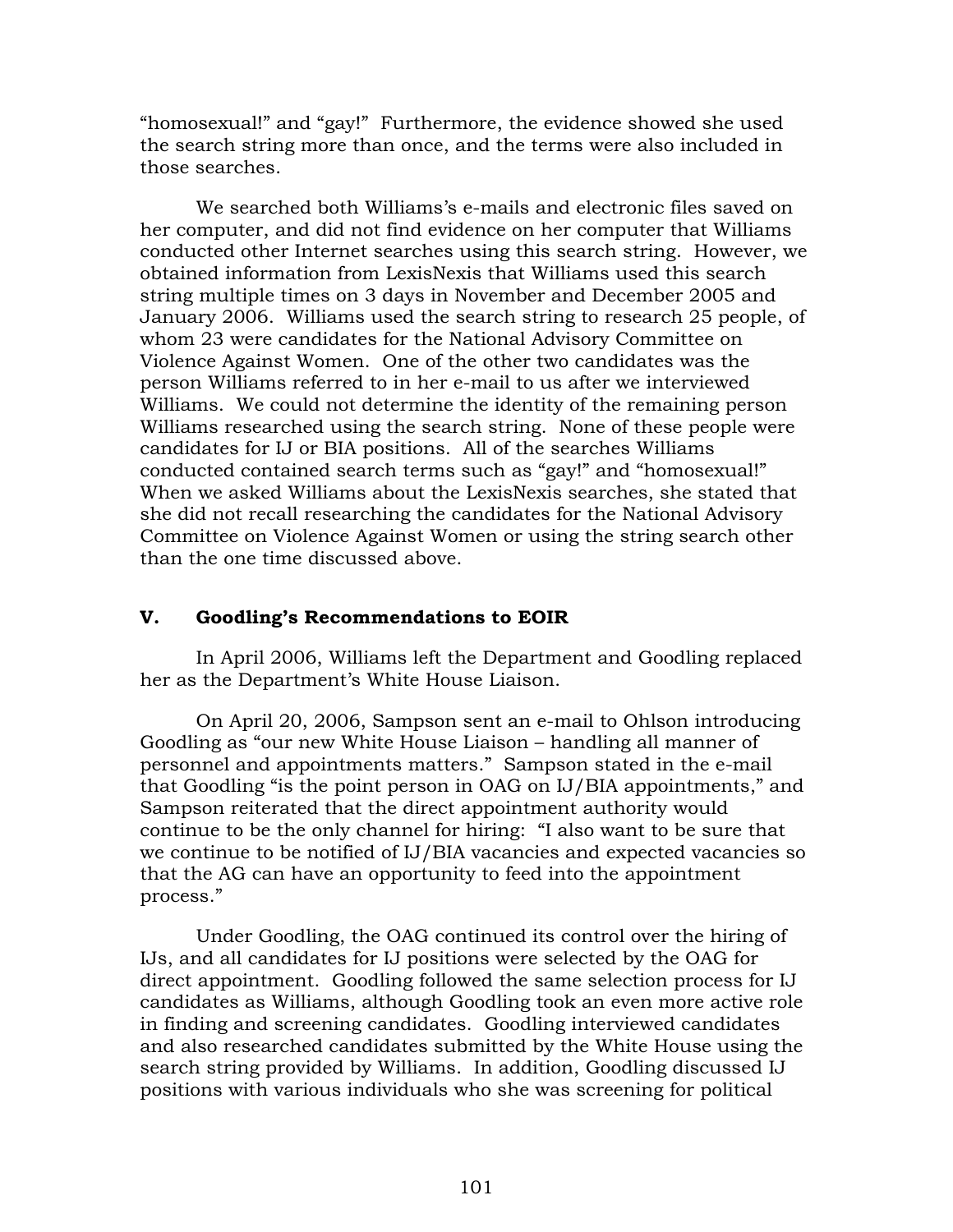positions. The IJ candidates forwarded to EOIR by Goodling remained "presumptive hires."

As noted above, Goodling declined to be interviewed by us. In her congressional testimony, however, Goodling stated that she had been told by Sampson shortly after becoming White House Liaison that it was appropriate to take political factors into consideration in hiring IJs because they were "direct appointments by the Attorney General." According to Goodling's written statement to Congress, Sampson told her that the Office of Legal Counsel had advised that "Immigration Judge appointments were not subject to the civil service rules applicable to other career positions."

In Sampson's congressional testimony, he stated that he did not remember giving such advice to Goodling when she became White House Liaison. However, Sampson told us that such a conversation would have been consistent with his belief that IJ hiring was not subject to civil service laws. It is clear, however, that the process for selecting IJs that was in place when Goodling became the Department's White House Liaison, and the process used by Goodling, treated IJ positions as if they were political appointments.

Sampson did not tell Goodling that civil service laws did not apply to hiring BIA members. Rather, Goodling testified that she "assumed" that the rules applicable to IJ hiring "applied to BIA positions as well."

## **A. Sources for Immigration Judge Candidates**

Under Goodling, the principal source for IJ candidates continued to be the White House, which, as discussed above, conducted its own political screening of candidates before sending them to Goodling. The same day that Sampson sent an e-mail to numerous people in the Department introducing Goodling as the Department's new White House Liaison, Goodling and Scott Jennings at the White House Office of Political Affairs exchanged e-mails about the White House finding candidates for IJ positions. Another e-mail from Goodling to Jennings on April 24, 2005, asked for candidates for IJ positions in various cities. In an e-mail to Jennings dated August 4, 2006, Goodling asked for IJ candidates for five specific locations. Goodling and Jennings exchanged other similar e-mails about IJs, including one on August 22, 2006, in which Jennings forwarded to Goodling a candidate for an IJ position whose "political credentials" Jennings said had been verified by the White House.

The White House, in turn, solicited candidates for IJ positions from the Republican National Lawyers Association, Republican National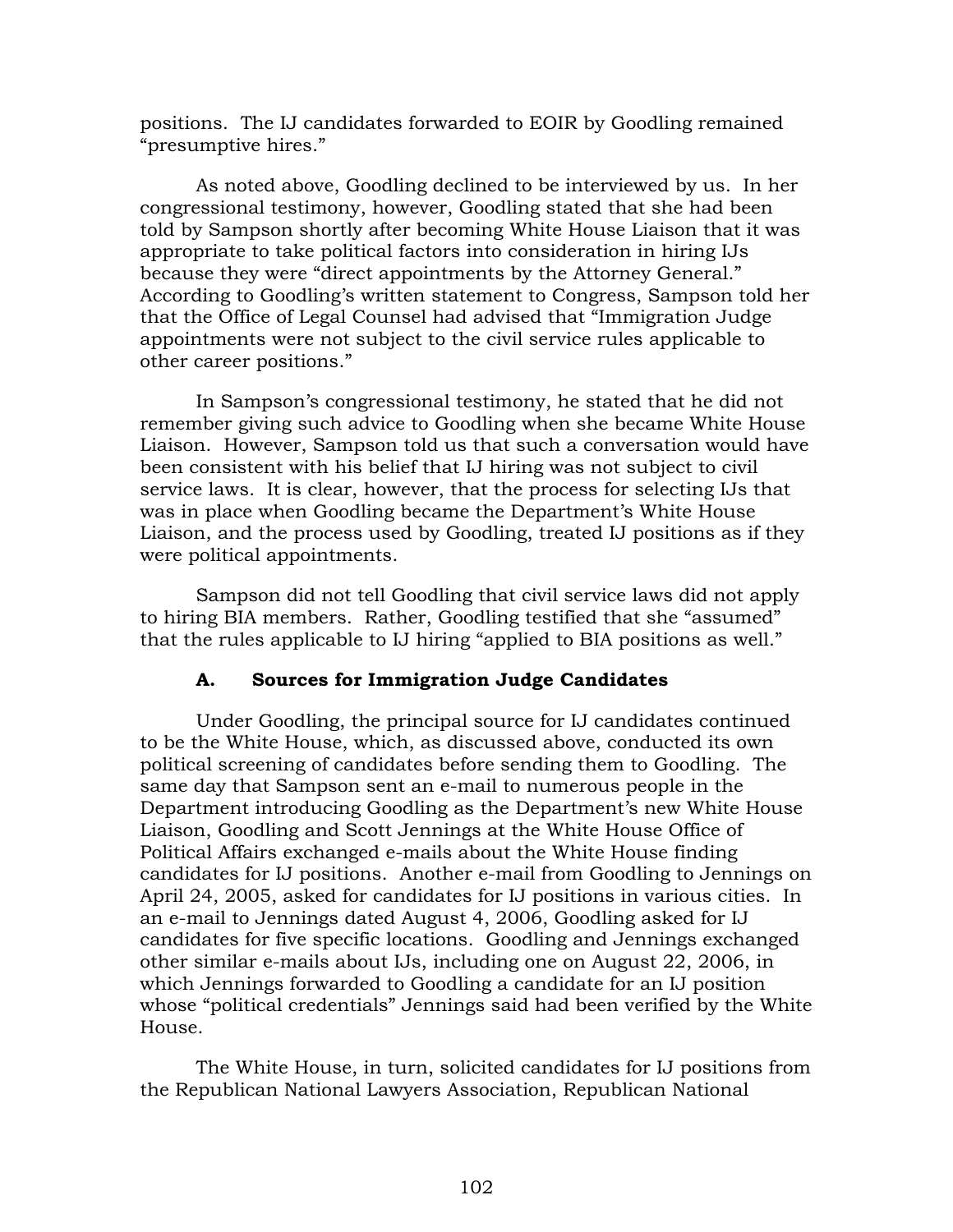<span id="page-107-0"></span>Committeemen, state and local Republican Party officials, the Federalist Society, and prominent Republicans, and provided those candidates to Goodling for consideration.

Goodling considered several candidates recommended by Republican Congressmen. For example, in an April 24, 2006, e-mail to Jennings, Goodling advised that "the Ohio Senators have already put in recommendations" for IJ positions in Cleveland. In addition, Republican Senators from Pennsylvania and Texas provided candidates to Goodling. Republican Members of the House of Representatives also recommended candidates for IJ positions, and the White House forwarded those recommendations to Goodling.[73](#page-107-0)

# **B. Political Screening by Goodling**

As described in Chapter Three of this report, Goodling used a variety of techniques for researching the political or ideological affiliations of candidates for political positions. These techniques included using computer websites to research candidates' political contributions and voter registration records, using variations on the Internet search string that Williams had provided her, and asking questions regarding political affiliation during her interviews and in reference checks. We found that Goodling also used these tools in screening candidates for career IJ positions.

## **1. Candidates Considered for Career and Political Positions**

Goodling acknowledged in her congressional testimony that she asked "political questions" of candidates who were considered for both career and political positions. We found several examples of that occurring with respect to candidates for IJ positions.

One example is the first candidate recommended by Senator Hatch for an IJ position. As detailed above, the candidate withdrew from consideration for that position for family reasons, but in an e-mail to Goodling dated August 23, 2006, Sampson forwarded the candidate's interest in "a career slot as chief immigration judge in EOIR or as one of any political slots." When the candidate met with Goodling on September 8, 2006, she asked him to fill out the White House PPO form, where he indicated that he was a Republican and that he voted for President Bush. At the outset of the interview, Goodling told the

 <sup>73</sup> We did not find any evidence of Goodling soliciting or receiving recommendations from Democratic Members of Congress.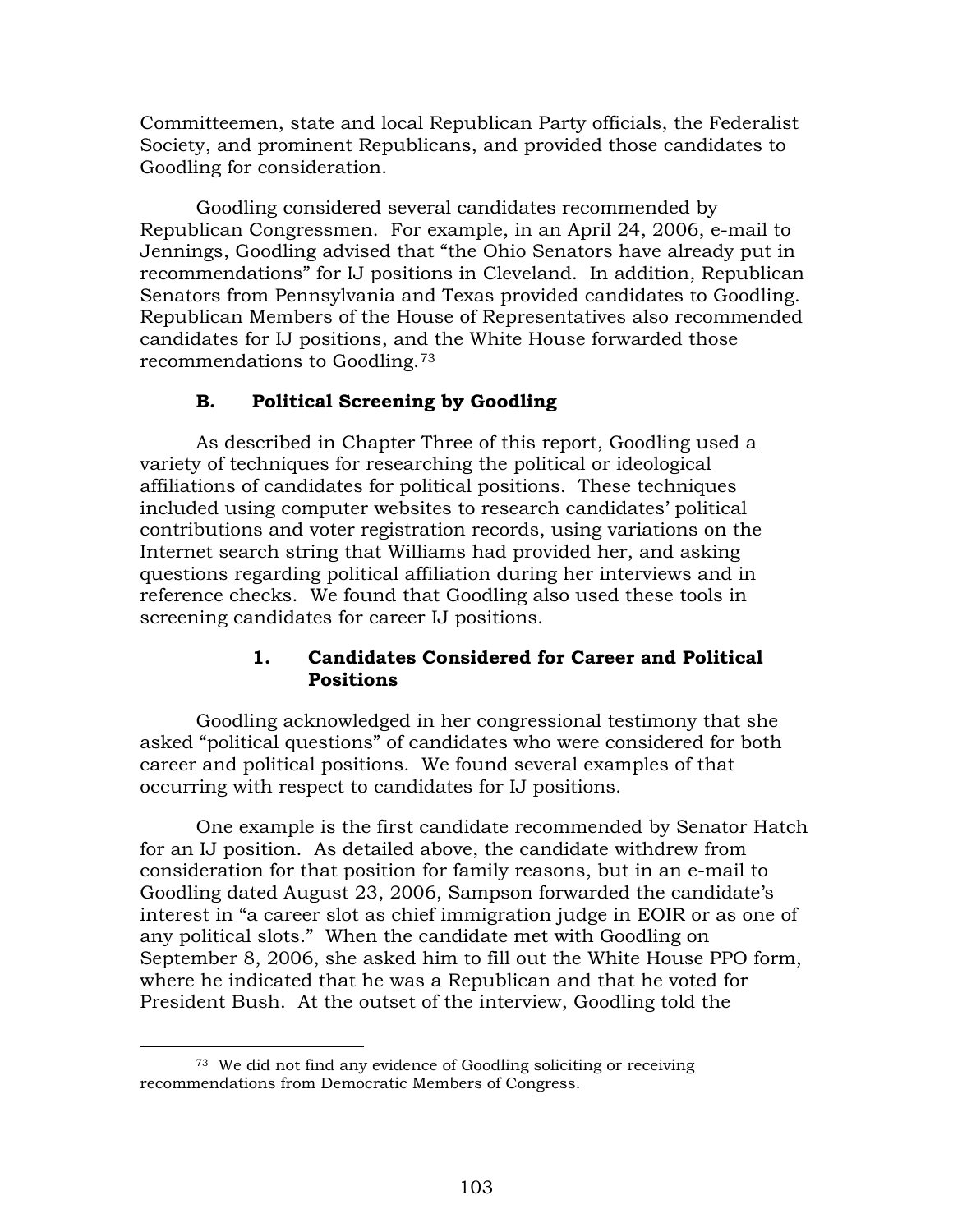<span id="page-108-0"></span>candidate that he was not being considered for the CIJ position, but she invited him to apply for an IJ position. Only after the candidate indicated that he was not interested in the locations where IJ positions were available did Goodling raise the issue of a possible political position.

Another example relates to a candidate who was referred to Goodling by a speechwriter for Attorney General Gonzales. The candidate was asked to fill out the White House PPO form online, which he did. According to the candidate, he was interested primarily in nonpolitical positions, such as an IJ position or an AUSA position, but he was also interested in potential political positions. At his interview, Goodling asked the candidate about his political affiliation, his political campaign involvement, who he voted for, to whom he made political contributions, and for the name of a public figure who was "a [candidate's name] Republican." After the candidate answered these questions, Goodling told him that filling IJ positions was a "priority for her." She also indicated that she would talk to certain U.S. Attorneys who were "receptive to her opinions" about obtaining a position for him as an AUSA.[74](#page-108-0) The candidate later informed Goodling that he was not interested in an IJ position, and he said Goodling did not follow up on his interest in an AUSA position.

A similar incident occurred with another candidate who filled out a White House PPO form and was interested primarily in political positions. Goodling's notes indicate that she asked him the questions that were asked of all candidates for a political appointment, such as what kind of conservative he was, his favorite Supreme Court Justice, and his views on the death penalty. The candidate told us that it seemed to him that Goodling was working from a "check list." He said that they also discussed abortion and the "conservative religiously affiliated school . . . very [R]epublican school" that he had attended. One of Goodling's notes from the interview reads: "Cons. On 'god, guns + gays'."

Goodling told the candidate she was looking for IJs. He conveyed to her that he knew "less than zero about immigration law," but that he was "more hawkish" than President Bush about policing the country's borders to keep aliens out. Goodling's notes contain the entry: "Strong on immigration." The candidate's name was not forwarded to EOIR.

# **2. Candidates Provided to EOIR by Goodling**

Goodling stated in her congressional testimony that she "recommended approximately seven people to be interviewed by EOIR for

 <sup>74</sup> Goodling did not find a position for the candidate.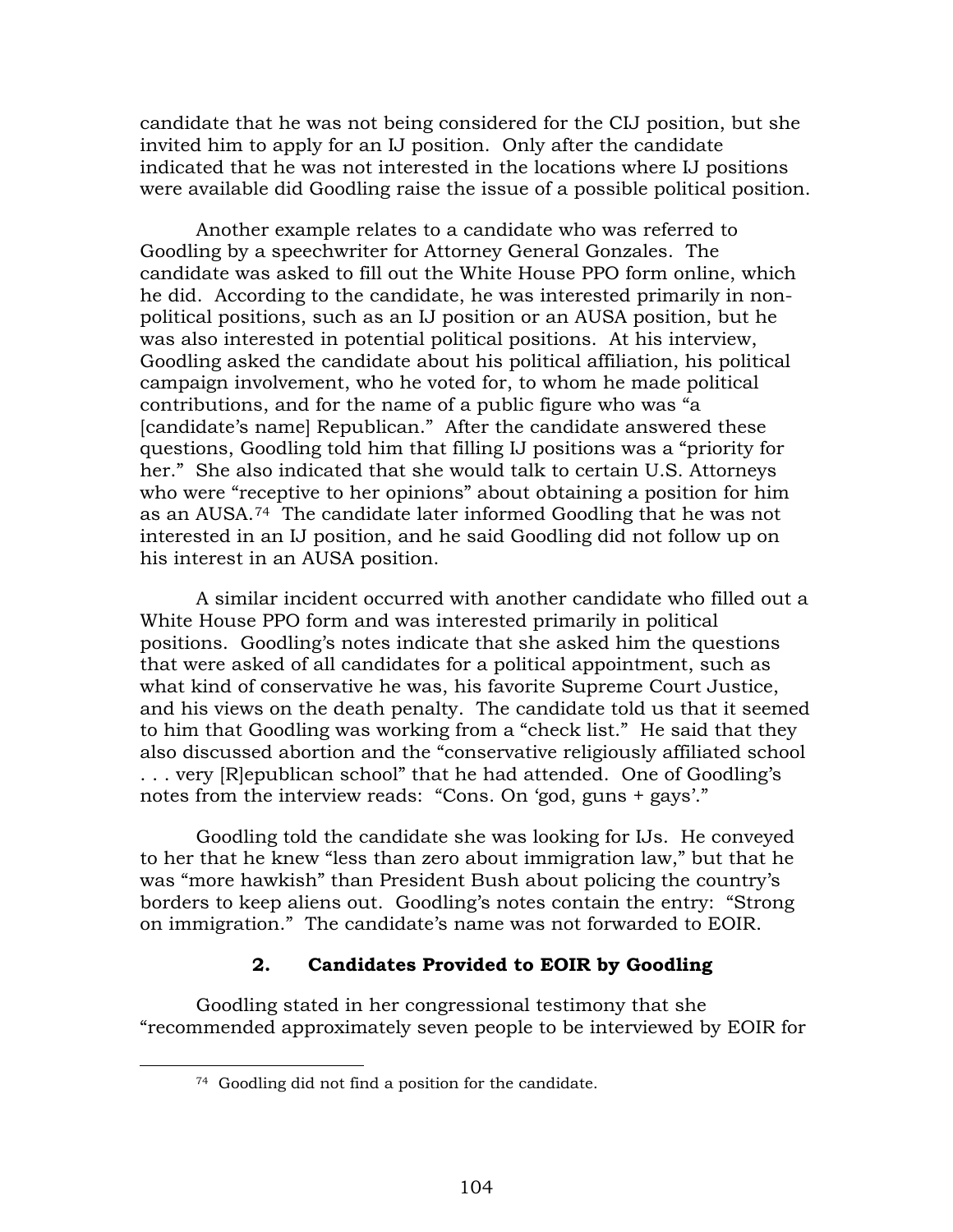<span id="page-109-0"></span>Immigration Judge positions and recommended four individuals to be appointed to the BIA." She admitted that she "took political considerations into account" in "reviewing resumes and soliciting applications" for those positions.

In an e-mail dated July 31, 2006, Goodling instructed Ohlson to "consider the [five] individuals listed" for specified IJ positions. Ohlson replied in an e-mail dated August 2, 2006, that "the Office of the Chief Immigration Judge called [3 of the candidates] to schedule 'interviews' for the week of August 14." Ohlson added that EOIR had no information on the fourth candidate and thus could not contact him. The fifth candidate was known to EOIR. In the e-mail, Ohlson also identified additional IJ vacancies that needed filling.

When we interviewed Ohlson, he explained why he put the term "interviews" in quotation marks in his e-mail to Goodling:

By the time of August 2006 . . . it had become apparent to me that the interviews were essentially pro forma. And in fact at that point, there were some hires [who were not] interviewed. And so I was trying to signal there that I recognized that fact.[7](#page-109-0)5

By August 4, 2006, EOIR had been able to locate the fourth candidate and had been instructed by Goodling (in an e-mail of the same date) to contact another candidate for a sixth position. Four of the six candidates referred to EOIR at this time by Goodling had letters of recommendation from Republican Members of Congress, and a fifth was recommended by the White House.

Another example of a candidate recommended by Goodling was a career Department attorney from the Civil Rights Division whose interest in an IJ position was supported by Bradley Schlozman, a political appointee in the Department. Schlozman sent an e-mail dated December 4, 2006, to Goodling endorsing the candidate:

Hey Monica. I had a chance to speak with [the candidate] regarding the IJ position. Let me say at the outset that his views on immigration are virtually identical to my own. And you'd be pleased with my views. . . . [He] is a guy I know

 <sup>75</sup> As discussed above, we also determined that Goodling's "recommendations" had the practical effect of appointing the candidate, which Goodling knew. For example, in an e-mail to Sampson dated August 24, 2006, she referred to an IJ position in Boston that "I filled." At the time, EOIR had not even transmitted the paperwork to the ODAG "recommending" the candidate for appointment.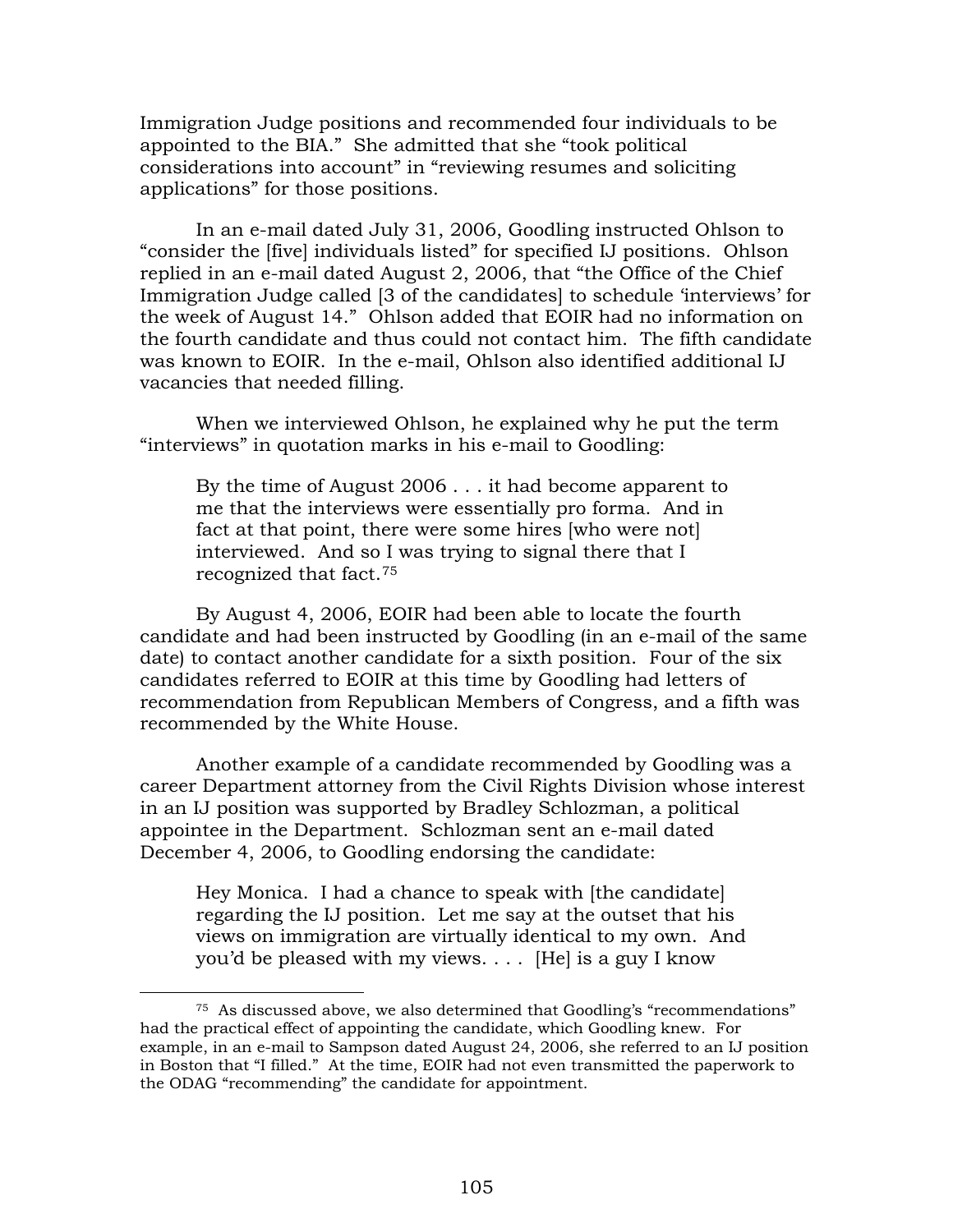well and 'saw the light' about 10 years ago. I will get his resume for you, but don't be dissuaded by his ACLU work on voting matters from years ago. This is a very different man, and particularly on immigration issues, he is a true member of the team.

Schlozman added that the candidate would be "a great legacy for this Administration/Dept on the IJ court."

Goodling interviewed the candidate in early December 2006, but her file did not contain any notes from the interview. On December 14, 2006, Goodling sent an e-mail instructing EOIR to "consider" the candidate for an IJ position at EOIR Headquarters, directing further that he should be transferred to the immigration court in Charlotte, North Carolina "when that court is ready." However, the candidate was not appointed because the hiring of IJs was stopped when the Civil Division in January 2007 expressed its concerns about the legality of the manner in which the direct appointment authority was implemented.

Another candidate, who was a graduate of Regent University School of Law, Goodling's alma mater, submitted his résumé directly to Goodling in an e-mail dated December 13, 2006. His résumé showed that he had been an intern for the Republican majority on the House Judiciary Committee. The next day, Goodling sent an e-mail instructing EOIR to "consider" him for an IJ position at Tacoma, Washington. The candidate was not appointed because the hiring of IJs was halted in January 2007.

### **C. Increasing Vacancies for Immigration Judges**

The problems for EOIR created by increasing vacancies and an increasing workload continued to worsen during Goodling's tenure as the Department's White House Liaison, due in part to the delays caused by the additional screening that she conducted. In an e-mail to EOIR Director Rooney dated July 25, 2006, Deputy Director Ohlson noted that eight vacancies "have been sitting with Monica (and sitting, and sitting, and . . .)." Some of those vacancies were addressed in Goodling's referrals on July 31, 2006, described above, but many other vacancies went unaddressed, and Ohlson sent an e-mail to Goodling on August 2, 2006, identifying them.

In a response dated August 4, 2006, Goodling told Ohlson that she would "be happy to see what names you have for some of these other openings." Ohlson immediately forwarded Goodling's e-mail to several Assistant Chief Immigration Judges, stating: "We have a golden opportunity here. Lets provide her with great candidates for the remaining slots as soon as possible." When we interviewed Ohlson, he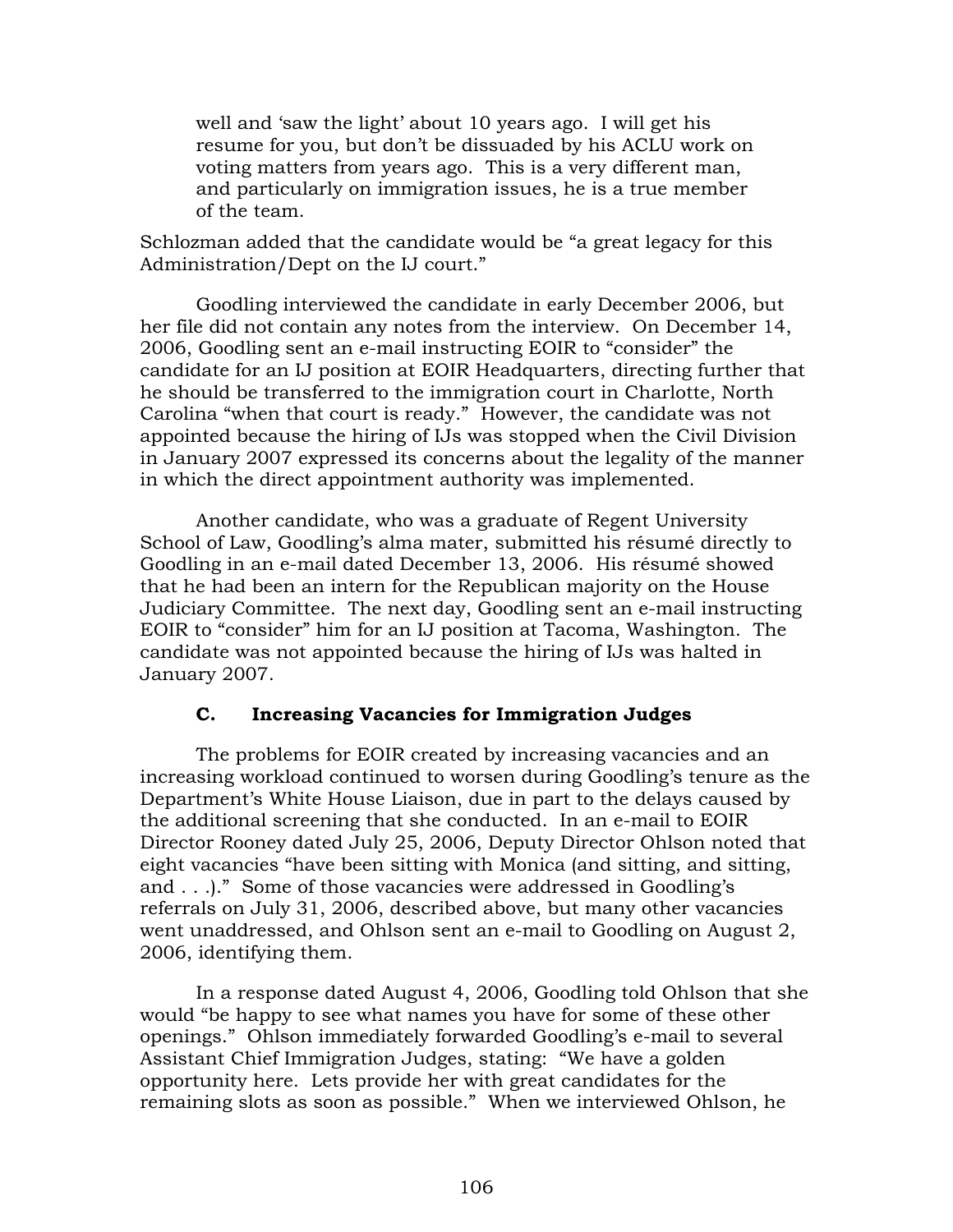explained that he saw it as an opportunity to provide Goodling with "outstanding candidates who have immigration [law] backgrounds."

On August 18, 2006, Ohlson sent an e-mail to Goodling advising her that: "we have compiled a binder that contains [résumés] of about ten of the best candidates who applied for immigration judge positions and specifically asked to be assigned to these designated cities. This binder is being sent to you this afternoon." The e-mail stressed that Goodling would retain her authority to select the candidates for appointment: "Once you have identified candidates for these positions, we will interview them immediately."

On September 1, 2006, Ohlson sent another e-mail to Goodling reminding her of vacancies in various cities. Goodling responded the same day that she had been "studying the folks you submitted." Shortly after this e-mail, Ohlson met with Goodling at her office, and Ohlson said she told him that it took time to select IJ candidates because she was conducting "background research on all these candidates." Ohlson said Goodling did not describe to him the kind of research she was conducting.

On September 20, 2006, Ohlson sent another e-mail to Goodling attaching a document listing IJ vacancies and noting that résumés for additional candidates would be faxed to Goodling later that day. The evidence indicates that Goodling did not select any of the dozens of candidates submitted to her by EOIR in the binder or in this follow-up, and EOIR was thus unable to hire IJs to help address its increasing workload. In an e-mail to an official in the ODAG dated November 15, 2006, Ohlson wrote:

Please see the attached document which I sent to Monica a couple of months ago. . . . The bottom line is that we have TWENTY-FIVE IJ vacancies that need to be filled. The vast majority of these slots are new positions. However, a couple of the slots . . . have been vacant since the time Jan Williams was in the AG's office. In September we provided Monica with either specific names for each position, or the resumes of the top five candidates who applied to fill each slot. She has indicated on a couple of occasions that she was on the cusp of naming some people, but . . . .

As noted above, Goodling ultimately selected only two candidates in December 2006.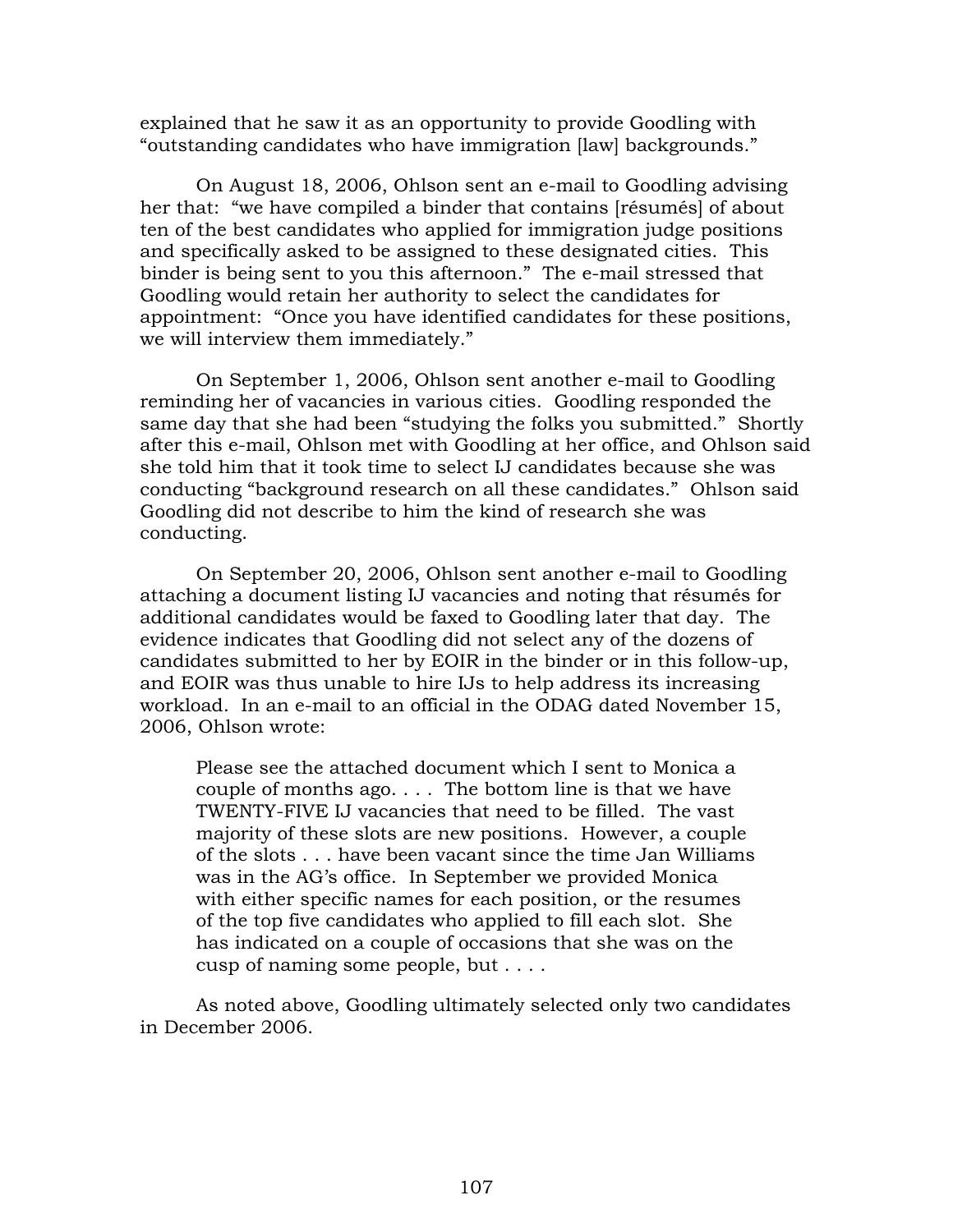### **D. Screening of Candidates by Immigration Judges in Florida**

Goodling also received the names of candidates for IJ positions from IJs Garry Malphrus and Mark Metcalf. As detailed above in Section III.B.4., both Malphrus and Metcalf had been selected and approved by Sampson, and both were appointed IJs without being interviewed by EOIR. Both had strong Republican political affiliations, and both were asked by Goodling to identify candidates for IJ vacancies. Malphrus and Metcalf appear to have coordinated some of their efforts with each other and with another IJ in Florida, Rex Ford.

In an e-mail to Sampson dated April 20, 2006, Malphrus offered "to be of any assistance" to Goodling in identifying IJ candidates for upcoming vacancies. As noted above, Malphrus had performed a similar function for Williams, and he told us that he spoke with Goodling regarding candidates for open positions. In his April 20 e-mail, Malphrus also recommended that IJ Ford be considered for the post of Chief Immigration Judge: "he would be excellent based on his experience, leadership skills, and loyalty." When we interviewed Malphrus, he told us that "loyalty" meant "loyalty to the Bush Administration." The Chief Immigration Judge is a career SES position.

The first candidate Metcalf recommended to Goodling was a candidate who Ford had recommended to him. Metcalf obtained the candidate's résumé from Ford, spoke with the candidate, and then recommended him to Goodling. Goodling, in turn, instructed EOIR to "consider" the candidate, and he was appointed as an IJ.

When we interviewed Malphrus, Metcalf, and Ford, they denied that they considered political affiliations in recommending IJ candidates to Goodling. They also said there was not a concerted effort to identify candidates, although Malphrus admitted that they "had a discussion about it a couple of times."

In his November 14, 2006, e-mail to Sampson recommending a candidate, Metcalf noted that Malphrus and Ford also supported the candidate. Metcalf added: "our search for solid judges should be ramping up."

A series of e-mails from Metcalf to Goodling on December 1, 2006, recommended to Goodling six persons for IJ positions. In the first email, Metcalf advised Goodling that all of the candidates "have been vetted here in Miami by Judge Ford."

The first candidate was a former elected official who was on the Republican Executive Committee of Palm Beach County. Metcalf's e-mail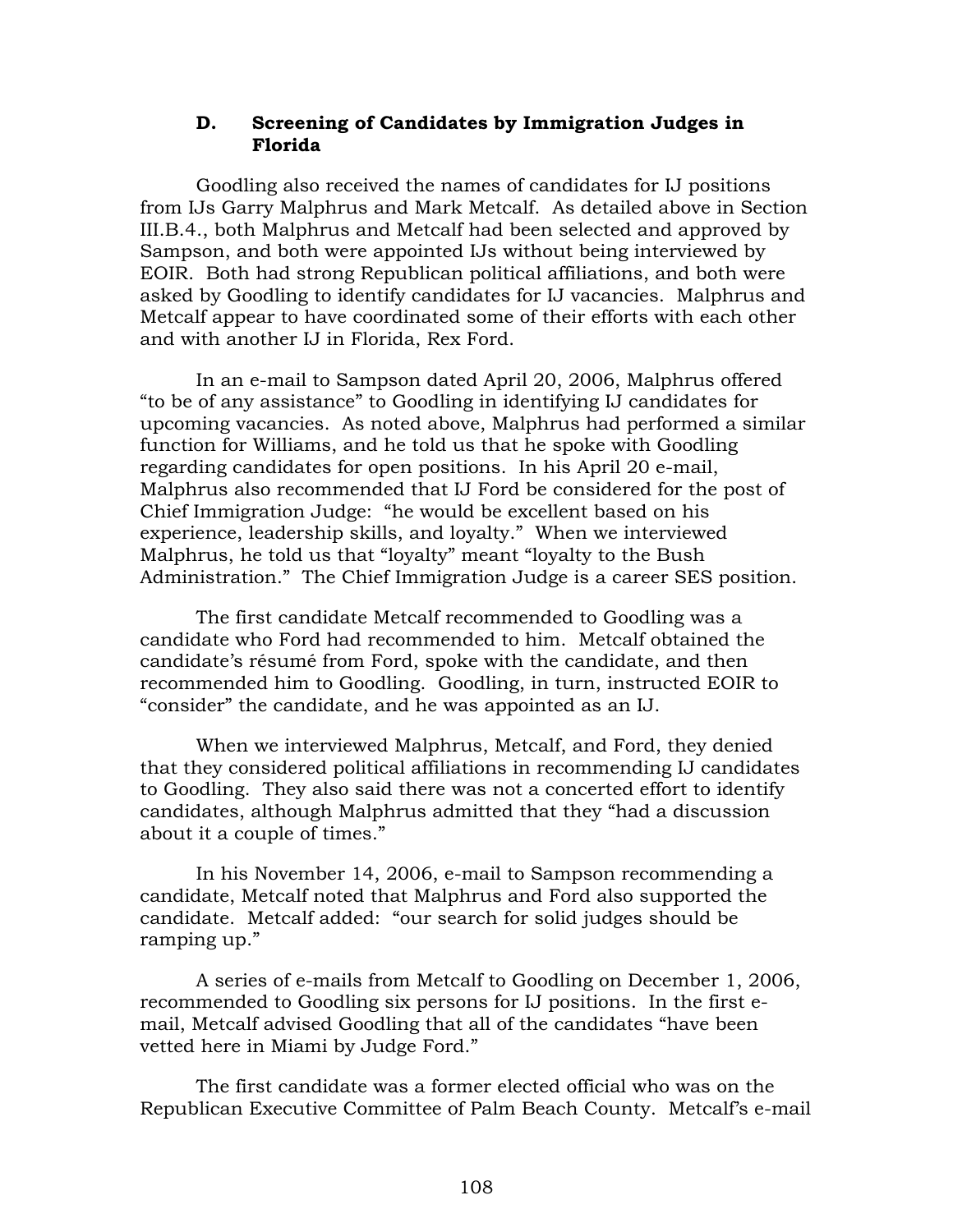<span id="page-113-0"></span>stated: "Rex Ford highly recommends him. His credentials look very strong to me." The e-mail attached a separate e-mail from Ford, which stated: "Let Monica know that she can contact . . . (W's county Chairman in 2000 and 2004 in Palm Beach County) for any additional information."

The second candidate was the wife of an IJ who had been assigned to mentor Metcalf. She was an experienced immigration lawyer. Metcalf noted that Judge Ford was familiar with the third candidate. The fourth was a long-time friend of Metcalf's whose résumé stated that he was a member of the Federalist Society. Metcalf's e-mail to Goodling stated that: "Judge Ford interviewed him yesterday and endorses his appointment. So do I." When we asked Metcalf if he interviewed the candidate, Metcalf said "No." But when asked later what criteria Ford used in reviewing candidates, Metcalf acknowledged that he was present when Ford interviewed the candidate, and stated that "there was never any mention of politics."

The fifth candidate was a DHS attorney who had only 4 years experience as a lawyer. The public advertisements specified that IJ candidates had to have at least 7 years of legal experience. Metcalf advised that the candidate "has Judge Ford and [a fourth IJ's] strong support – mine too." Regarding the sixth candidate, Metcalf stated to Goodling that the candidate was supported by the fourth IJ, who Metcalf represented had been a "former Associate White House Counsel under Reagan."[7](#page-113-0)6 Goodling's copy of the résumé contains the handwritten comment: "conservative."

Metcalf recommended a seventh candidate to Goodling on January 5, 2007, who was vouched for by former Department political appointee.

At his interview with us, Metcalf said he did not recall recommending any other candidates to Goodling. A review of Goodling's e-mails, however, indicated that Metcalf recommended at least three additional candidates to Goodling in January 2007, one of whom was also endorsed by Ford. Two were sponsored by the Chairman Emeritus of the Republican Party of Orange County (a fact conveyed to Metcalf and relayed to Goodling). In the e-mail chain that reached Goodling via

 <sup>76</sup> This statement by Metcalf was not accurate. The fourth IJ never worked for the White House Counsel's Office; he had spent his entire career working at EOIR. The fourth IJ told us that he did not support the fifth candidate because he was too inexperienced, and that he said so to Metcalf when Metcalf asked about him. The fourth IJ, who was Metcalf's mentor, also opined that Metcalf's recommendation of the IJ's wife may have been an attempt by Metcalf to curry his favor.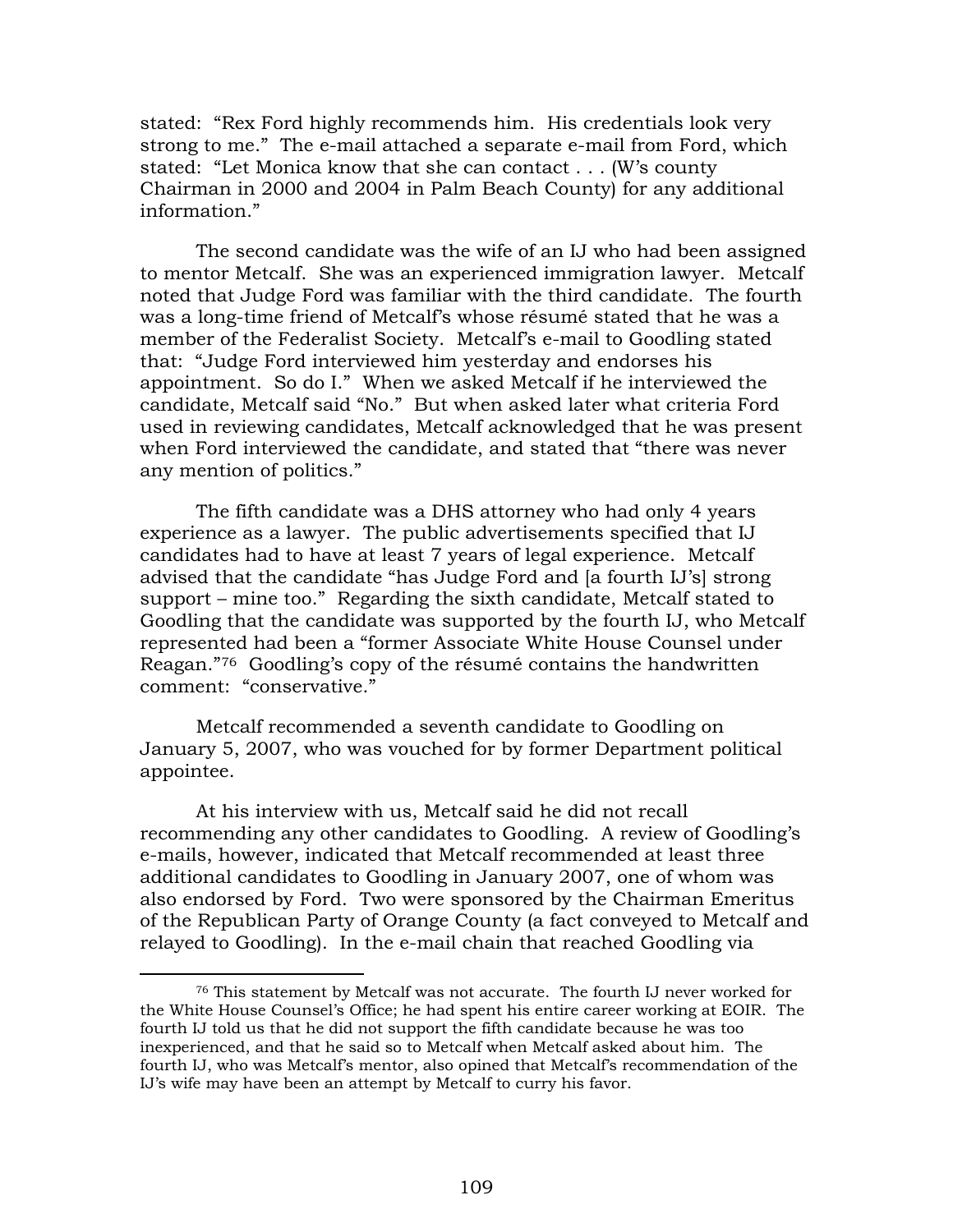<span id="page-114-0"></span>Metcalf, the Chairman Emeritus described the candidates as "good Republicans."

### **E. Candidates Selected by Goodling for Positions on the Board of Immigration Appeals**

Goodling also acknowledged in her congressional testimony that she "took political considerations into account" in connection with recommending four persons to be appointed to career positions on the Board of Immigration Appeals. Goodling testified that she "assumed" that the rules applicable to IJ hiring "applied to BIA positions as well."

We determined that on August 30, 2006, Goodling asked an attorney at OLC about the legal framework for hiring the Chair and Vice Chair on the BIA. On September 13, 2006, the OLC attorney sent an email to Goodling attaching an "informal" memorandum and advising that OLC would create "a more formal version for future reference that will include the hiring of ordinary IJs and Board members."[77](#page-114-0) The informal memorandum explained that the Chair of the BIA was a career SES position, and that one of the two Vice Chair positions was career SES and the other was a Schedule A career position. The memorandum noted further that the other Board members were Schedule A career positions.

Despite this advice, Goodling subsequently selected candidates for the four vacant BIA positions based on political or ideological considerations.The four candidates she selected for the vacant BIA positions included Garry Malphrus, whose political affiliations are discussed in Section III.B.4. above. A second candidate had support from Department political appointees, one of whom described the candidate in an e-mail to Goodling as "a Republican."

A third candidate was a career government attorney who contacted Sampson, whom he knew through church contacts, to express his interest in becoming an IJ. After consulting with Goodling, Sampson learned there was an IJ vacancy in one of the locations requested by the candidate (Hartford, Connecticut). Sampson endorsed the candidate as a "very good guy" in an e-mail to Goodling on November 15, 2006. The same day, Goodling forwarded the e-mail chain to Angela Williamson with the brief instruction: "Please vet." Documents demonstrate that Williamson ran the Nexis search that same day on the candidate.

 <sup>77</sup> The formal OLC memorandum regarding IJ hiring was not completed until March 29, 2007. The formal OLC memorandum on BIA members was not completed until August 8, 2007.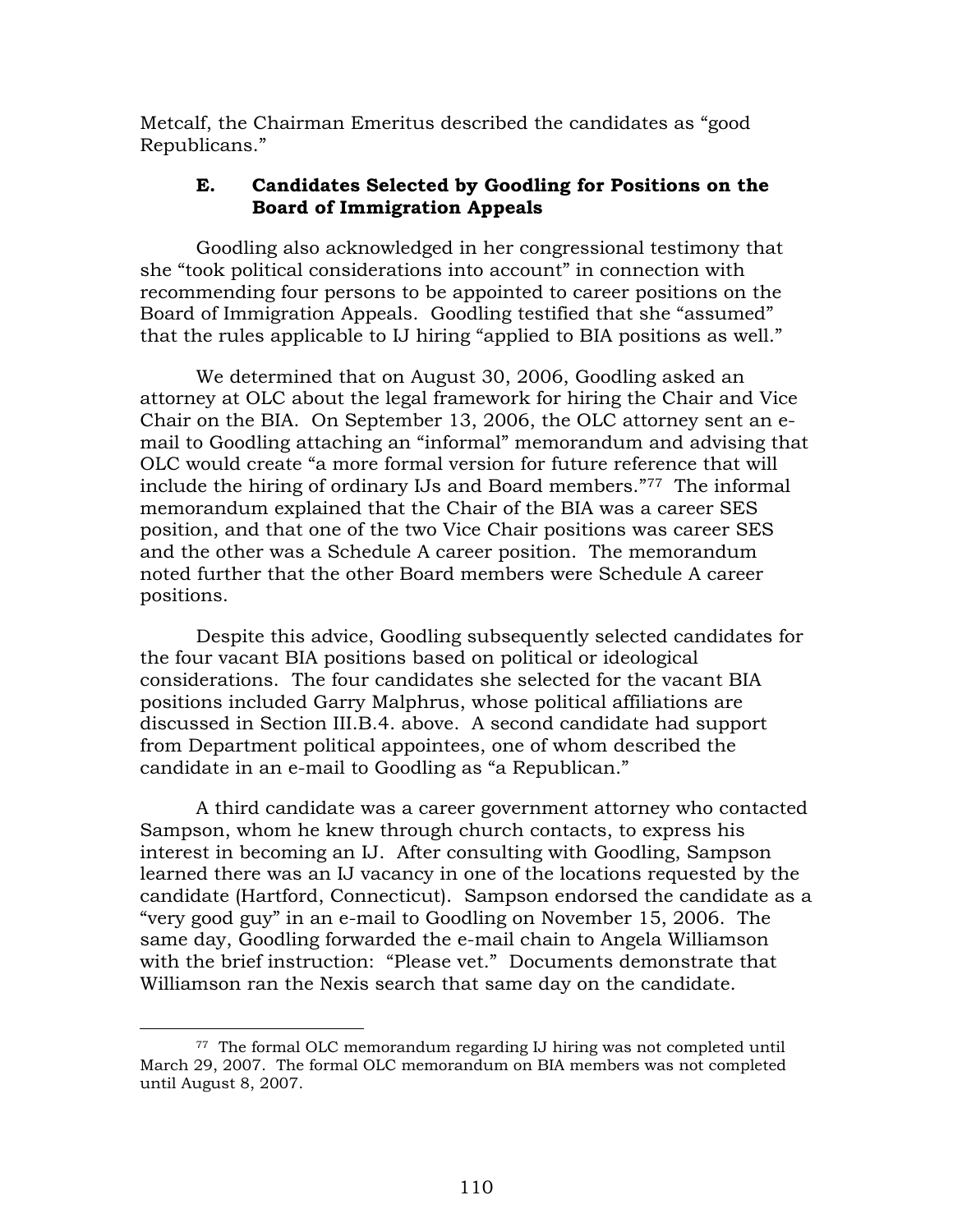<span id="page-115-0"></span>However, in an e-mail to Sampson on November 27, 2006, the candidate advised that he did not want an IJ position in Hartford for family reasons, and asked if there were IJ positions available in Arlington or Baltimore. Sampson consulted with Goodling, and she reported on December 8, 2006, that there were "no vacancies for IJs in those . . . locations, but . . . I'm checking him out for a BIA spot."

The candidate interviewed with Goodling on December 18, 2006. Prior to the interview, he was asked to fill out the White House PPO form that sought information about political party affiliation and involvement in the 2000 and 2004 Bush/Cheney campaigns. The candidate completed the form, writing "Republican" and "2004 – 72-Hour Project for Bush/Cheney - New Mexico," and providing information about his voting address and county. The candidate told us that he believed Goodling had the form in front of her during the interview. He said that Goodling asked him who his favorite Supreme Court Justice was. The candidate also said it was his impression that Goodling used the question "to get at my political views."

A fourth candidate was a career Department attorney in the Civil Division's Office of Immigration Litigation who had worked at the White House as the Director of Immigration Security from June 2004 to April 2005. In the fall of 2006, this candidate heard that there would be vacancies on the BIA, and he expressed his interest to Jonathan Cohn, the Department political appointee to whom Jan Williams had turned for IJ candidates (see Section IV.B.2. above). The candidate also asked other political appointees in the Department to recommend him, and he gave his résumé to Rachel Brand, the AAG for the Office of Legal Policy, who in turn contacted Goodling. In an e-mail to Goodling dated August 4, 2006, Brand described the candidate as "completely on the team."

Goodling and Sampson interviewed the candidate on September 28, 2006, although Sampson was only present for a few minutes of the interview. The candidate told us that Goodling did not ask him any questions about his political affiliations, political campaign activities, or about political contributions.

In an e-mail to OAG Deputy Chief of Staff and Counselor to the Attorney General Courtney Elwood and others dated January 5, 2007, Goodling stated that Attorney General Gonzales had "approved" Malphrus and three other candidates "for appointment to the BIA."[78](#page-115-0) The same day, Elwood (and others, including OLC) received an e-mail

 $78$  Gonzales told us that he had no recollection of approving the four candidates, and no knowledge of how they were selected.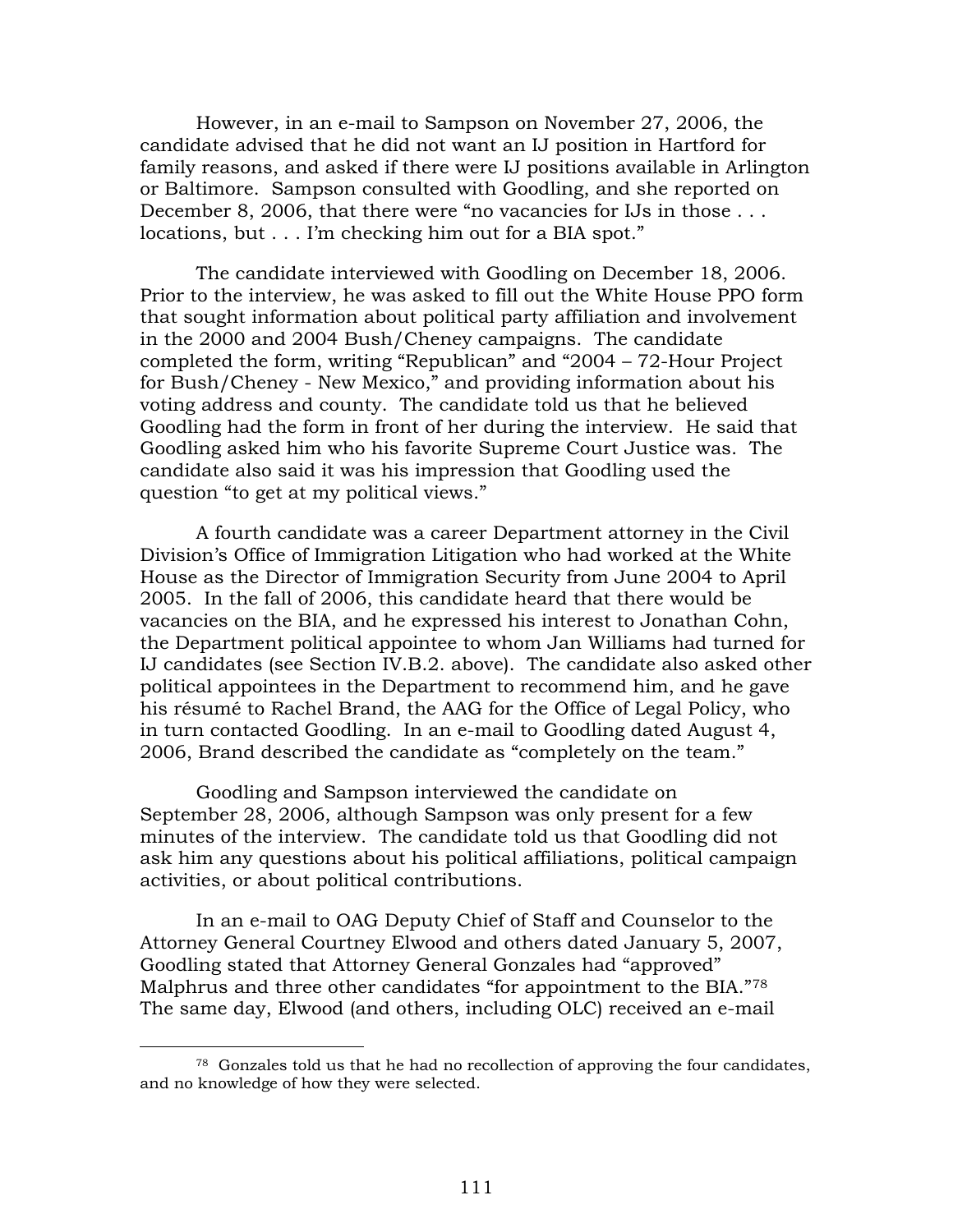<span id="page-116-0"></span>from the Civil Division advising that after a "series of discussions" there was "general agreement" that "OLC and [the Civil Division] need to confer regarding whether the current procedures for selecting/appointing Board [of Immigration Appeals] members and/or IJs comport with merit system principles (and are otherwise lawful.)" The e-mail continued: "Until that occurs, the Department should hold off on making any such appointments." As detailed below, this advice stemmed from concerns developed by the Civil Division in the course of defending the lawsuit, *Gonzalez v. Gonzales* filed by an unsuccessful candidate for an IJ position. The Department followed the Civil Division's advice, and all hiring of IJs and BIA members was halted. Consequently, the four candidates selected by Goodling were not appointed to the BIA. Later, one of the four was appointed to the BIA under the new hiring process described below.

EOIR Deputy Director Ohlson told us when Goodling informed him that her four candidates were becoming BIA members, she made it plain that EOIR was not supposed to interview them. He said, "It was much more explicit than with any immigration judge positions."[79](#page-116-0)

### **F. The Hiring Freeze**

The hiring freeze resulted from a lawsuit filed on September 30, 2005, by Guadalupe Gonzalez, a career government immigration lawyer and the Chief Counsel for the U.S. Immigration and Customs Enforcement (ICE) in El Paso, Texas. In her suit against the Department, she alleged that she was discriminated against based on her gender and national origin (Hispanic) when she was not selected for an IJ position in November 2004. The two applicants who were hired were ICE attorneys junior to Gonzalez, and one was her direct subordinate. Both persons hired were direct appointments who had been provided to EOIR by Sampson.

The Civil Division attorneys representing the Department in the litigation were in contact with the OAG and ODAG to obtain information about the IJ hiring process. In conducting their factual investigation, the Civil Division attorneys interviewed Sampson on December 11, 2006, to learn about the OAG's involvement in selecting IJs. Sampson explained

 <sup>79</sup> Finally, we found that in a separate example of political screening, Goodling contacted Associate Deputy Attorney General David Margolis to inquire about Ohlson, who was being considered for the position of EOIR Director, after Rooney had announced his retirement in February 2007. According to Margolis, Goodling asked: "As to your friend Kevin Ohlson, can you tell me whether he's a D or an R?" Margolis told us that he told Goodling that Ohlson was a career Department attorney, but that he may have been more "politically attuned" to Republicans than to Democrats.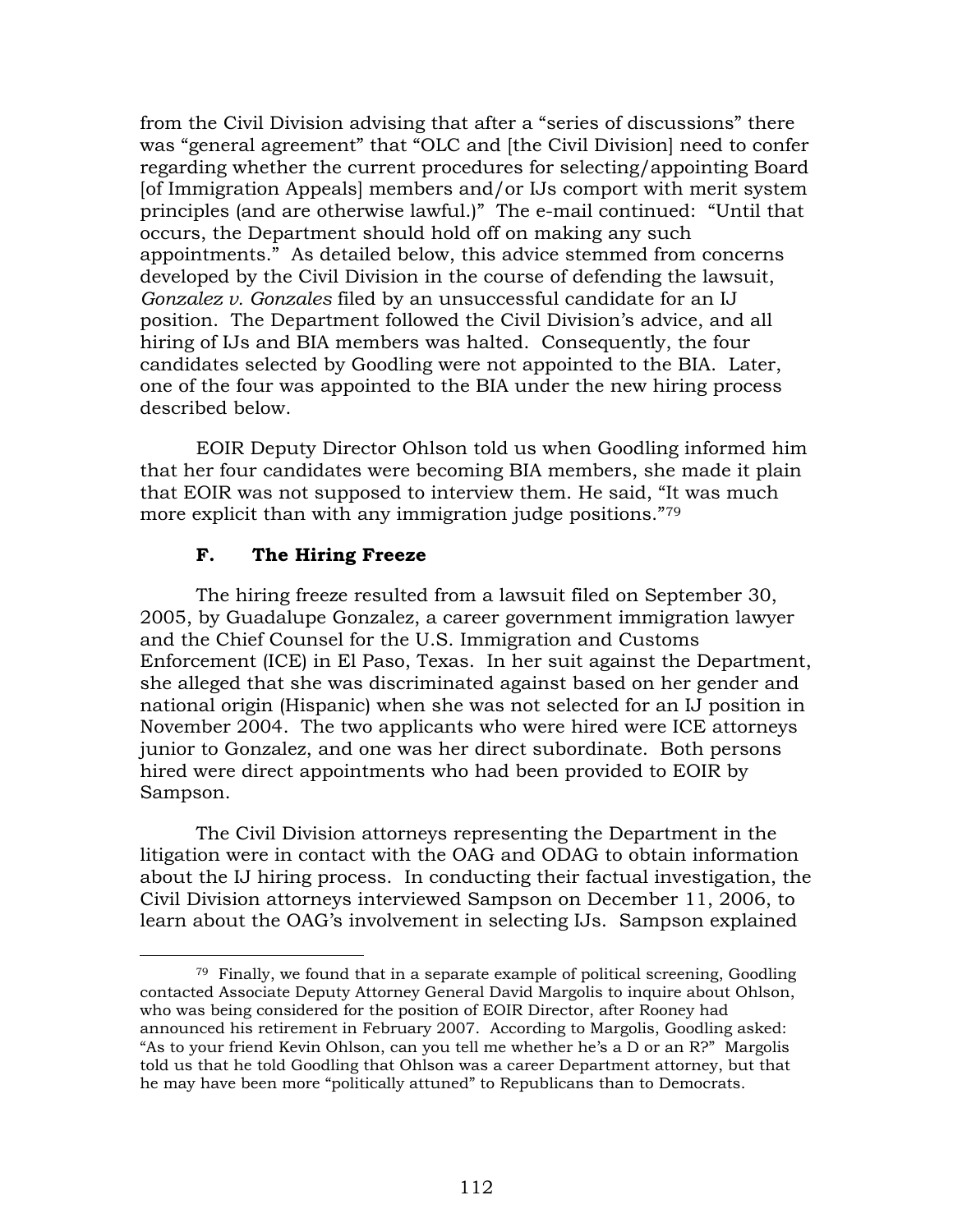<span id="page-117-0"></span>how the OAG was exercising the direct appointment authority, and how that differed from past practice in which EOIR identified and selected the candidates. Sampson stated further that his sources for candidates were the White House and recommendations from Members of Congress. The Civil Division attorneys' notes reflect that Sampson acknowledged that the process typically resulted in selection of Republicans.

On January 5, 2007, one of the Civil Division attorneys representing the Department in the IJ lawsuit interviewed Goodling. Courtney Elwood of the OAG was present by telephone for part of the interview.[8](#page-117-0)0 According to the Civil Division attorney, Goodling stated that she contacted the White House to get IJ candidates, and that she also received candidate résumés from Members of Congress and from individuals recommending specific people. She stated that she and Angela Williamson were responsible for screening candidates before sending them to EOIR for interviews.

In an e-mail memorializing the interview, which was sent to several Civil Division attorneys on January 7, 2007, the Civil Division attorney stated: "Monica made clear that she does not inquire about or consider political affiliation in generating candidates." Elwood, who was not present for the entire interview, told us that she recalled that Goodling "equivocat[ed]" when asked whether she considered political factors. Elwood stated further that Goodling "tried to dodge [the question] and then maybe was pinned down."

However, the Civil Division attorney told us that he had asked Goodling whether political considerations played a role in IJ hiring, and Goodling replied that they did not. The Civil Division attorney added "I did specifically ask her whether political affiliation was taken into account. She told me no."

Numerous memoranda written shortly after the Civil Division interviewed Goodling were circulated among the OAG, OLC, and the Civil Division, and they also reported that Goodling stated that she did not inquire about or consider political affiliation in generating IJ candidates.

As noted above, the day after the Civil Division attorney interviewed Goodling, the Civil Division sent an e-mail to Elwood, OLC, and others expressing concerns that the "current procedures for selecting/appointing Board members and/or IJs" did not comport with "merit system principles."

 <sup>80</sup> The Civil Division attorney memorialized the interview in contemporaneous notes and in an e-mail he drafted 2 days later.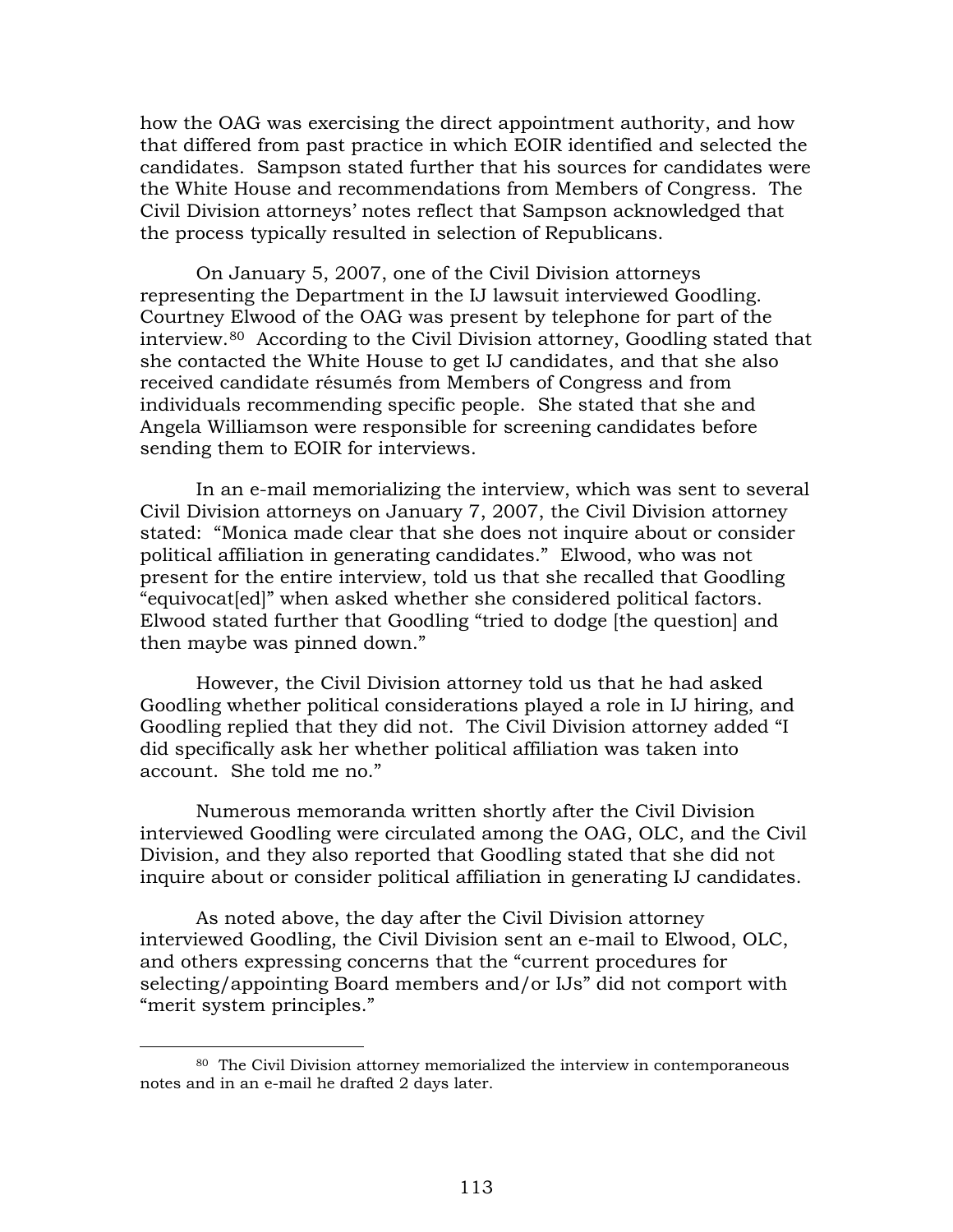As a result of the Civil Division's and OLC's legal analyses of the manner in which the direct appointment authority had been exercised, in early January 2007 the Department suspended all hiring of BIA members and of IJs.

## **VI. The Current Process for Hiring Immigration Judges and Board of Immigration Appeals Members**

### **A. Immigration Judges**

On April 2, 2007, Attorney General Gonzales approved a new process to fill immigration judge positions. The new process was the result of consultation among the OAG, ODAG, and EOIR, and was reviewed and approved by OLC, the Justice Management Division (JMD), and OARM. The procedures essentially reversed the Sampson-Williams-Goodling process of direct appointments, and returned most of the screening, evaluation, and selection of candidates to EOIR.

Under the new process, EOIR's Office of the Chief Immigration Judge (OCIJ) reviews applications submitted in response to public announcements for vacancies, and rates each candidate. The OCIJ contacts the candidates with the highest ratings to obtain writing samples and references, and three-member EOIR panels interview all top-tier candidates. The panels consist of two Deputy Chief Immigration Judges or Assistant Chief Immigration Judges and a senior EOIR manager. The panels then create packets for each candidate, including the application materials, résumé, interview summaries, reference summaries, and other information. The packets are reviewed by the EOIR Director (or his designee) and the Chief Immigration Judge, who together select at least three candidates for a vacancy to recommend for final consideration.

A second three-member panel, comprised of the EOIR Director (or his designee), a career SES employee designated by the Deputy Attorney General, and a non-career member of the SES designated by the Deputy Attorney General, then interviews as many of the three candidates as they believe appropriate. This panel recommends one candidate for the Deputy Attorney General to recommend to the Attorney General for final approval. Both the Deputy Attorney General and the Attorney General can request additional candidates if they do not approve the candidates forwarded to them.

According to Ohlson, who was appointed as Director of EOIR in September 2007, the new process for hiring immigration judges is now working efficiently. He said that since the new process was initiated 13 IJs have been hired, and candidates have been selected, but not yet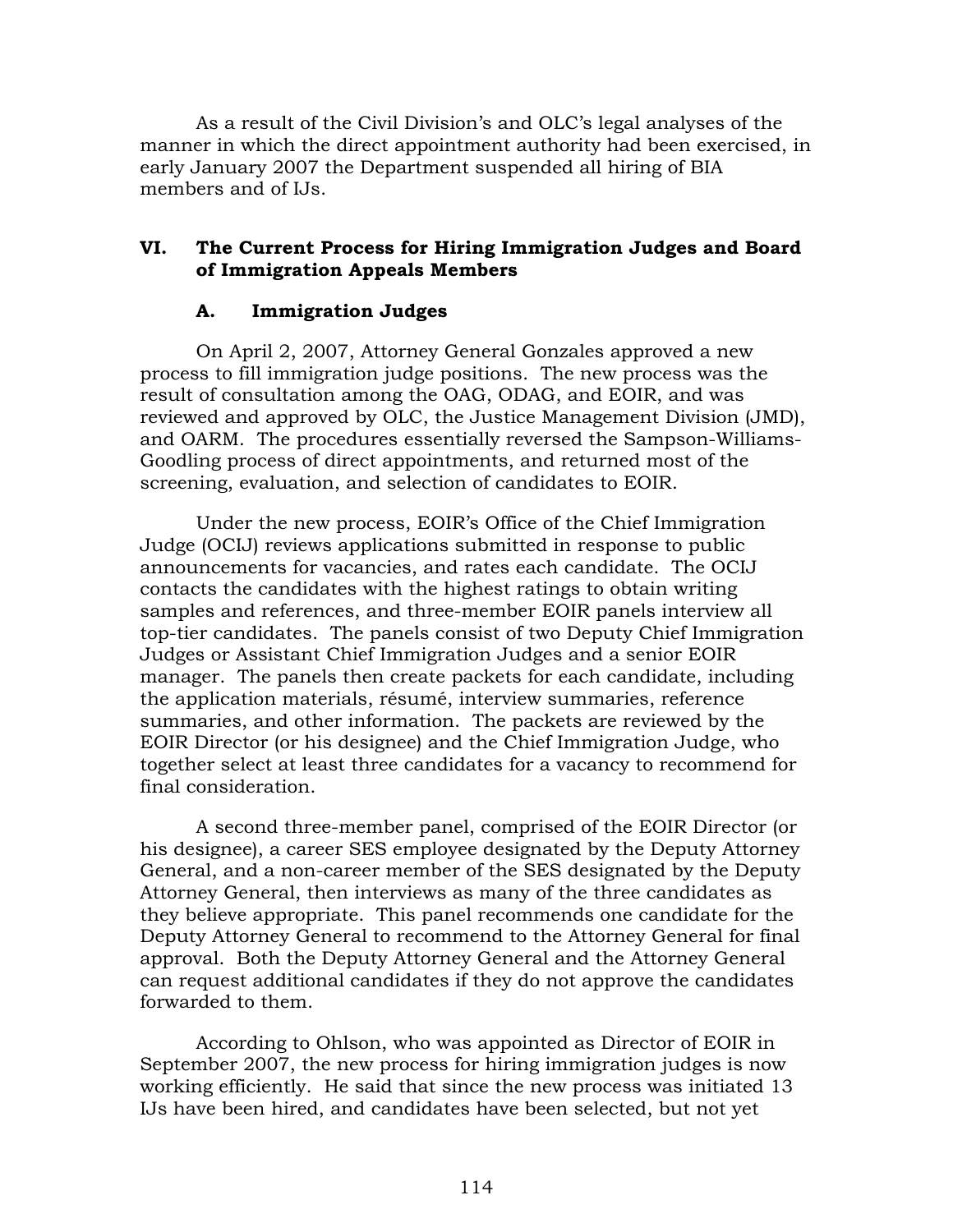appointed, for 21 of the remaining 27 vacancies. He said the delay in the appointment of these 21 candidates is due to a new requirement that background investigations be completed before the IJs can be appointed. Ohlson stated that he has seen no evidence of politicized hiring in the new process.

## **B. Board of Immigration Appeals Members**

The revised process for hiring BIA members also requires public advertisements for these positions. Applications for candidates who meet the minimum requirements (e.g., law degree, citizenship, 7 years relevant post-bar legal experience) are reviewed by a three-member panel consisting of the EOIR Director (or his designee), a career SES employee designated by the Deputy Attorney General, and a non-career SES employee designated by the Deputy Attorney General. The panel rates each applicant, conducts reference checks, and interviews top-tier candidates. The panel then recommends to the Deputy Attorney General at least one candidate for each vacancy.

The Deputy Attorney General forwards the name of at least one candidate for each vacancy to the Attorney General. Both the Deputy Attorney General and the Attorney General can request additional candidates if they do not approve the candidates forwarded to them.

According to Ohlson, the new process for hiring BIA members is also working efficiently. He said that since the new process was initiated candidates for five of the seven BIA vacancies have been selected, and are undergoing their background investigations. Ohlson stated that he has seen no evidence of politicized hiring in the new process.

# **VII. Analysis**

The evidence detailed above demonstrates that Kyle Sampson, Jan Williams, and Monica Goodling each violated Department of Justice policy and federal law by considering political or ideological affiliations in soliciting and evaluating candidates for IJs, which are Schedule A career positions, not political appointments. Further, the evidence demonstrates that their violations were not isolated instances but were systematic in nature. The evidence demonstrates further that Goodling violated Department policy and federal law by considering political or ideological affiliations in selecting candidates for the BIA.

In an e-mail on October 8, 2003, Sampson outlined a new process for hiring IJs that listed the White House as the sole source for generating candidates. We found that Sampson's process, which treated the appointments like political appointments, was implemented in the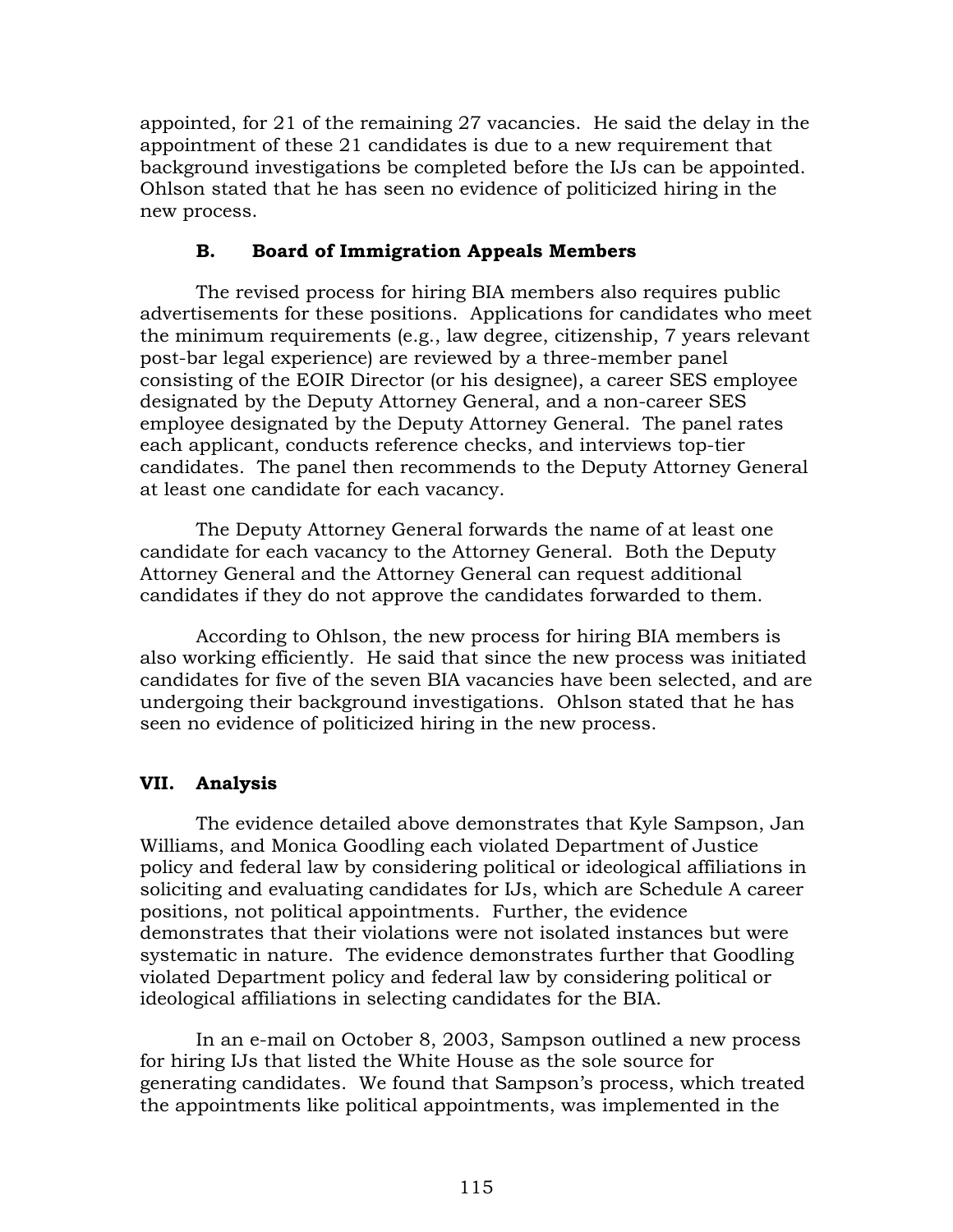spring of 2004. Sampson acknowledged that "in the sense that names were solicited from the . . . White House offices that were involved in political hiring, [we] were only considering essentially Republican lawyers for appointment." Scott Jennings, who worked at the White House Office of Political Affairs, confirmed that IJ appointments were "treated like other political appointments," that the White House's sources for candidates were all Republican, and that candidates were screened for their "political qualifications." Consequently, Sampson's process – used and refined by Williams and then by Goodling – created a pool of candidates who had been selected because of their political or ideological affiliations.

As implemented by Sampson, and followed by Williams and Goodling through the end of 2006, the Attorney General's Office controlled the process for selecting IJs, soliciting candidates, and informing EOIR who was to be hired for each position. Sampson delegated responsibility for IJ hiring when he did not exercise it himself to the Department's White House Liaison (Williams and then Goodling), whose principal responsibilities involved the screening and hiring of political appointees.

Although the White House remained the principal source of IJ candidates throughout this time period, Sampson, Williams, and Goodling also turned to alternate sources, which also yielded candidates who had been screened for their political or ideological affiliations.

The fact that EOIR was occasionally allowed to publish vacancy announcements for IJ vacancies did not change the selection process. The evidence showed that applicants who applied to these public announcements were not considered by the OAG – even when endorsed by EOIR – unless they also were supported by politically affiliated sources.

One of the results of this tightly controlled selection process among Sampson, Williams, and Goodling was that it left numerous IJ vacancies unfilled for long periods of time when they could not find enough candidates, even when EOIR pleaded for more judges and told the OAG repeatedly that EOIR's mission was being compromised by the shortage of IJs. We found that all of the people who applied in response to vacancy announcements for IJs were ignored, even when the OAG could not identify political candidates to fill the open IJ positions.

In the sections that follow, we describe our analysis of the conduct of Sampson, Williams, Goodling, and others who were involved in the selection of IJ and BIA candidates.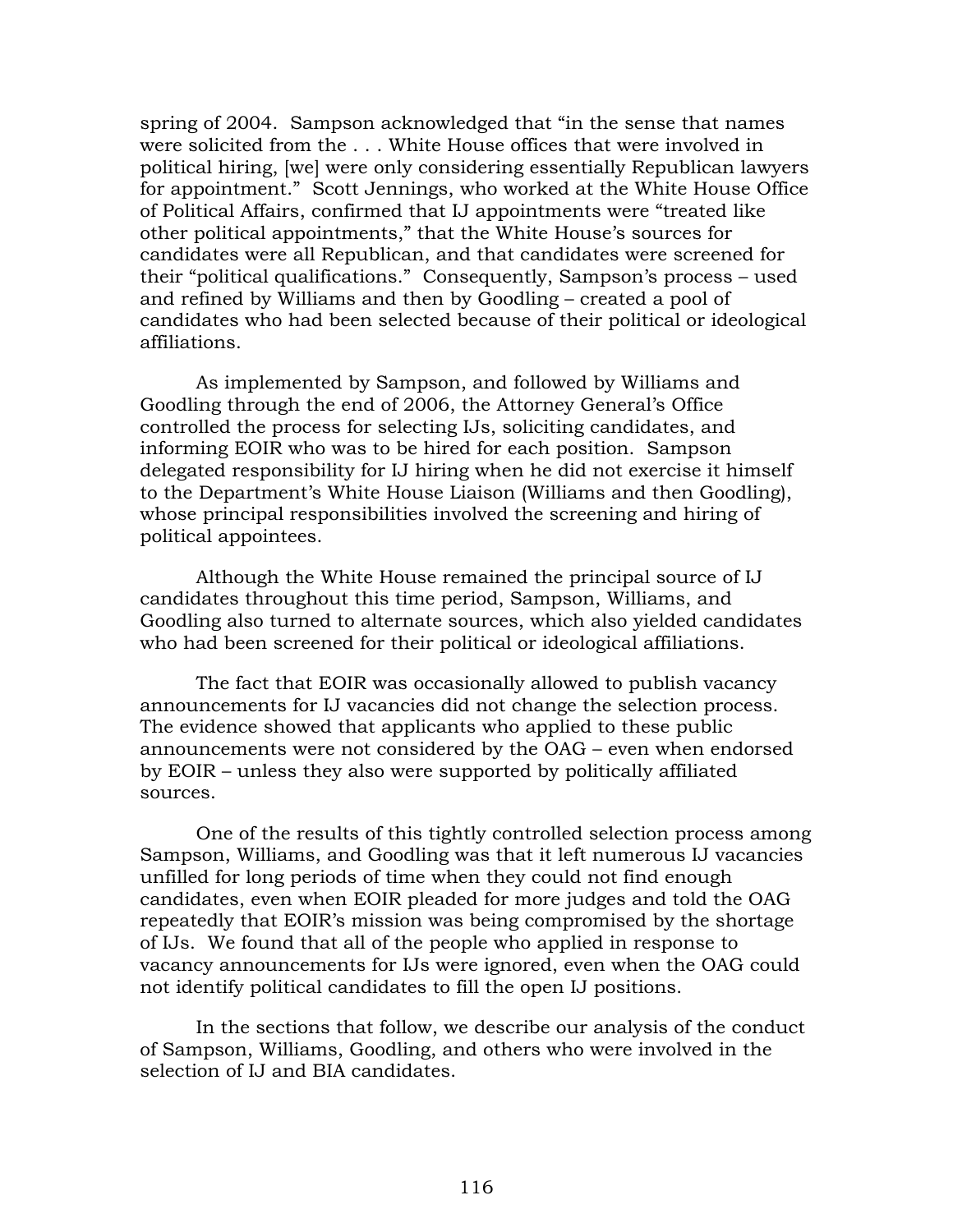#### **A. Kyle Sampson**

We concluded that Sampson violated Department policy and federal law, and committed misconduct, by considering political or ideological affiliations when hiring IJs. Sampson knew that, historically, most IJ hiring was handled by career employees at EOIR. However, he moved that authority from EOIR and placed it in the OAG. Sampson told us that he had understood it was appropriate to consider "political criteria" in selecting IJs. He stated that his understanding was based on a conversation he had with Ohlson in April 2004 about the Attorney General's direct appointment authority for IJs, combined with advice he claimed to have received from OLC that IJ hiring was not subject to civil service requirements.

However, as detailed above, Ohlson said he did not tell Sampson that direct appointments were exempt from federal civil service laws. Ohlson said he merely noted to Sampson that direct appointments had been used occasionally in the past to appoint IJs. Nor does the evidence support Sampson's claim that OLC advised him that civil service laws did not apply to the career IJ positions. Neither OLC nor we could find any record of OLC ever providing such advice to Sampson, and the two officials he identified as possible sources of the advice – AAGs Goldsmith and Levin – had no recollection of advising Sampson that civil service laws did not apply to IJ hiring. To the contrary, the evidence showed that neither would have offered legal guidance on this point informally. While it is possible that Sampson mistakenly inferred on his own that civil service laws did not apply to direct appointments by the Attorney General, there is no evidence that he was ever so advised by OLC.

Moreover, as described in the document attached to his October 8, 2003, e-mail, Sampson sought to use the Attorney General's direct appointment authority to appoint candidates as IJs who had been recommended by the White House and screened using political criteria well before those conversations with OLC and Ohlson supposedly occurred. It is clear from Sampson's October 8 e-mail that he contemplated using political considerations in IJ hiring at least 6 months before his conversation with Ohlson; at least 9 months before Levin (one of the OLC Assistant Attorney Generals he cited as a possible source of OLC's legal advice) became the head of OLC in July 2004; and before any conversation he had with Goldsmith (the other OLC Assistant Attorney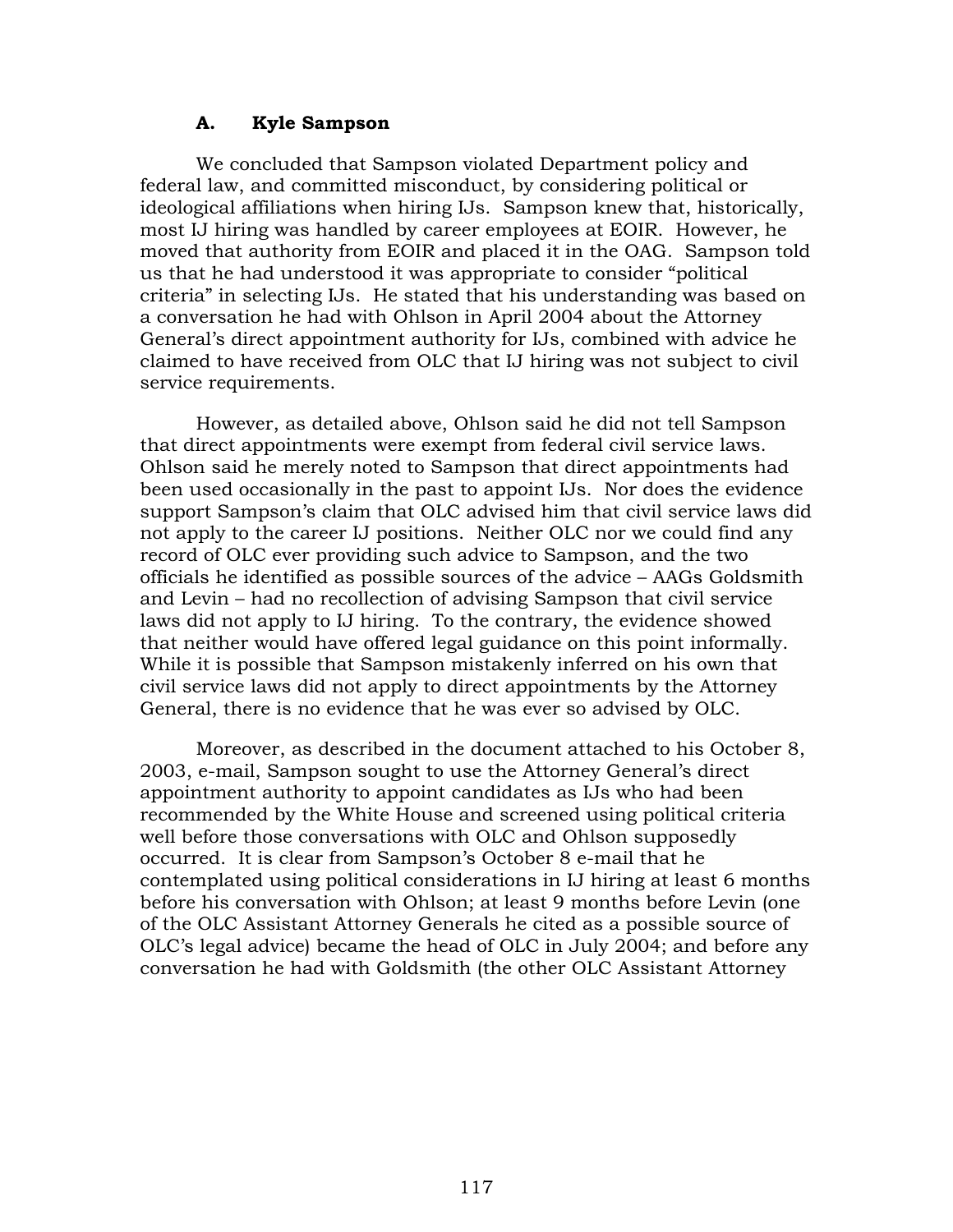<span id="page-122-0"></span>General cited by Sampson), who did not begin serving in OLC until October 3, 2003, just 5 days before Sampson's e-mail.<sup>[81](#page-122-0)</sup>

In sum, we concluded that the evidence did not support Sampson's claim that he was advised by OLC that IJ positions were exempt from federal law governing career civil service positions.

Because the Attorney General's direct appointment authority to hire IJs is a departure from the usual Department career hiring practices, we considered the possibility that Sampson may have been confused or mistaken about whether civil service laws apply to such hires. Yet, even if Sampson was confused or mistaken in his interpretation of the rules that applied to IJ hiring, we do not believe that would excuse his actions. His actions, which were carried out over a lengthy period of time and were not based on formal advice from anyone, systematically violated federal law and Department policy and constituted misconduct.

### **B. Jan Williams**

Similarly, Jan Williams violated Department policy and federal law by considering political or ideological affiliations in the appointment of IJs. When Williams became the Department's White House Liaison in April 2005, Sampson delegated to her much of the responsibility for identifying and selecting IJ candidates. Most of Williams's duties involved finding candidates for political appointments, whether Schedule C or non-career SES. Williams stated to us that she did not know that IJs were not political positions. She said that Sampson directed her to contact the White House to obtain candidates for IJ positions. She said that "Mr. Sampson is a lawyer and as Chief of Staff to the Attorney General I assumed that if he had asked me to call someone, it was appropriate for me to do so."

Like Sampson, Williams turned to the White House Office of Political Affairs and the White House Presidential Personnel Office to obtain candidates for IJ positions. As with Sampson's candidates, Williams's selections indicated that Republican Party affiliation was critical to the selection process, even more important than experience with immigration law. When the White House was not able to identify candidates, Williams turned to other Department political appointees and to the Federalist Society, while ignoring the candidates supplied by

 <sup>81</sup> As noted earlier, Whelan, the Acting AAG at OLC prior to Goldsmith's appointment, told us that he (like Goldsmith and Levin) had no recollection of advising Sampson that civil service laws did not apply to IJ hiring.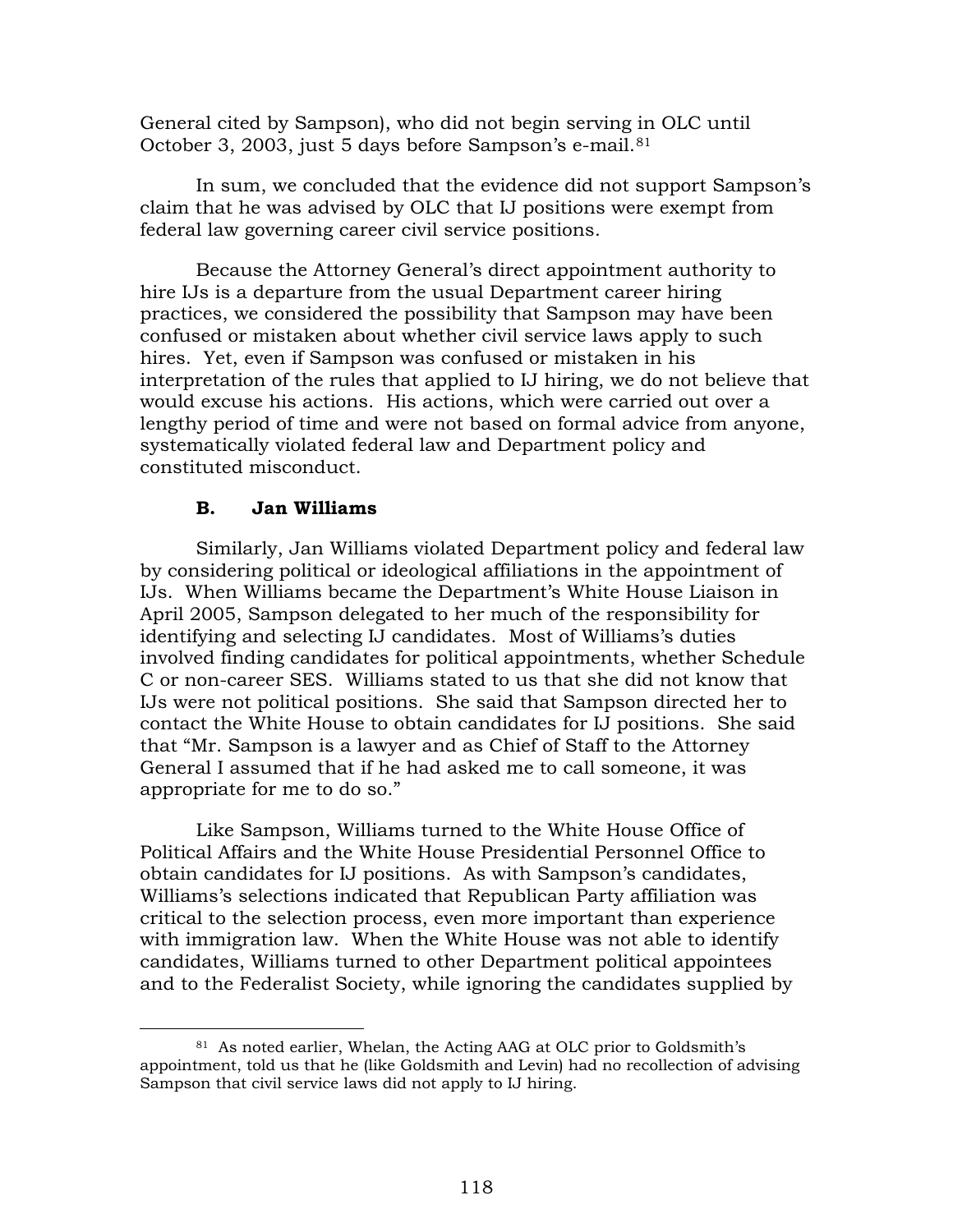EOIR, which was becoming increasingly desperate to fill vacancies as the immigration case load continued to grow. When one Department political appointee provided names of potential IJ candidates, Williams responded "are they like you and me?"

We found that Williams used political criteria to screen candidates for IJ positions. However, Williams was not an attorney and was following her supervisor's guidance. Moreover, the politicized system for selecting IJ candidates was already in place when she inherited that responsibility. Under these circumstances, we concluded that she did not commit misconduct in her selection of IJ candidates.

However, we had concerns about the accuracy of Williams's statements to us. Prior to being questioned by us about IJ hiring, Williams read into the record a prepared statement. In that statement, she made numerous representations concerning her role in the hiring of IJs. Many of those representations were inaccurate. Other statements she made in response to our questions were also inaccurate. After the interview, Williams sent us an e-mail that was not accurate, as the evidence detailed below shows.

In her prepared statement, Williams claimed that she had been "open to candidates from all different sources." She also claimed that she would "ask [EOIR Deputy Director] Ohlson to brainstorm with me about ideas for openings," and that she "actively considered" applicants who applied in response to the public announcements. The evidence, however, showed that Williams was only open to candidates recommended by the White House or by fellow political appointees. The evidence also showed that Williams did not "actively consider" individuals who applied in response to the public announcements for IJ vacancies. To the contrary, she ignored the packets of applicant résumés forwarded to her by Ohlson from these announcements. We found no evidence that any of those applicants were considered in any way unless they were independently recommended by a source Williams knew to be Republican. Further, we found no evidence that Williams asked to "brainstorm" with Ohlson for ideas on candidates for vacancies, and Ohlson denied that she did. Williams consulted with the White House Office for Political Affairs, and with the Federalist Society, but not with EOIR. Under the process implemented by the OAG, EOIR and Ohlson's role were confined to processing the presumptive hires who had been selected by Williams, and to pleading with Williams to consider packets of applicant résumés because EOIR was in need of additional IJs to handle a increasing case load.

During our interview of her, Williams elaborated on her claim that she sought candidates from EOIR: "I remember saying 'Kevin [Ohlson],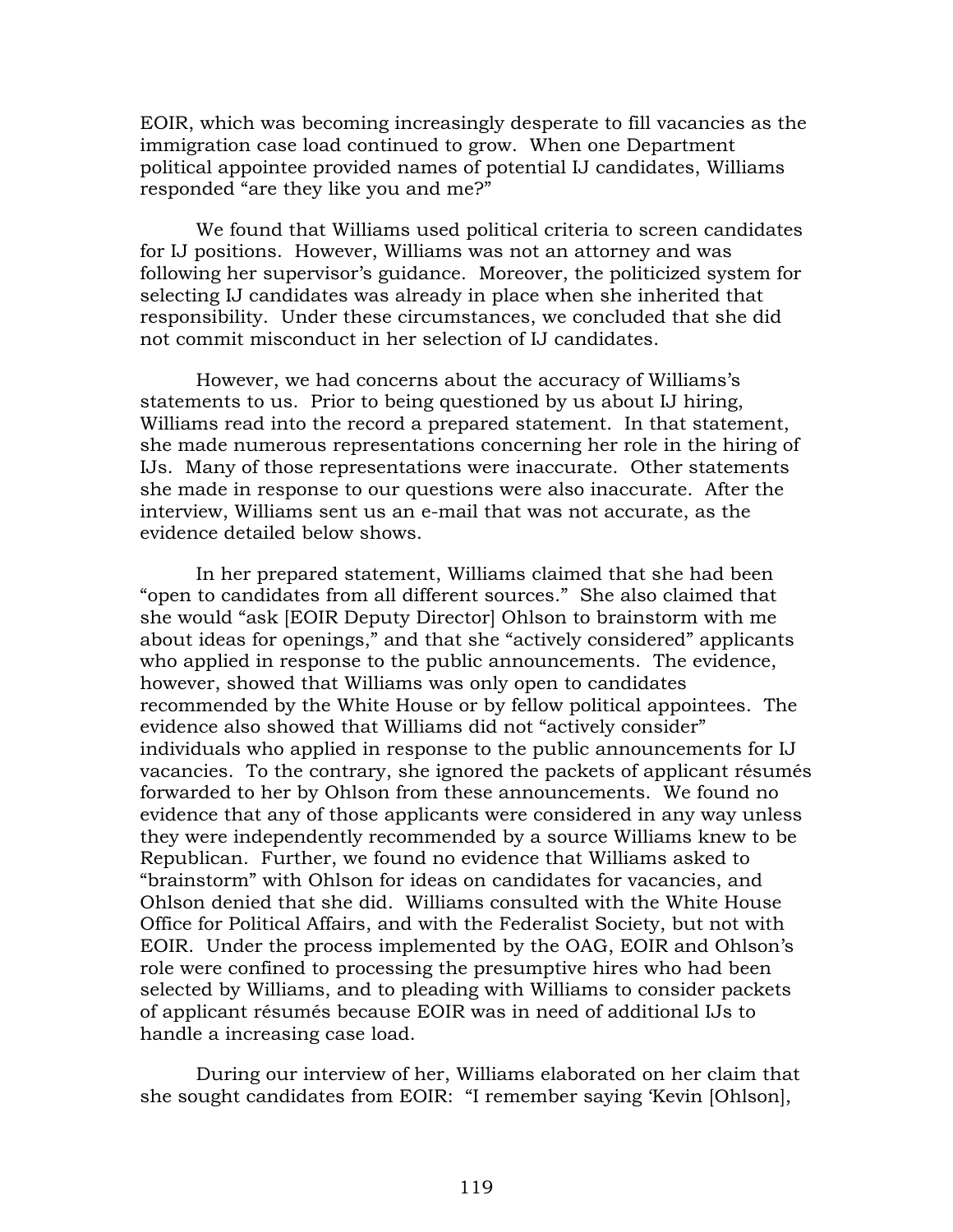<span id="page-124-0"></span>don't you have anyone [for an IJ position]?" and "I remember asking Mr. Ohlson on several occasions, 'don't you have any candidates for this post[?]'" Again, as detailed above, we found the exact opposite was true. Williams asked only for the locations of vacancies and then selected the candidates to fill those vacancies. The evidence showed that Ohlson had to plead with Williams for candidates, that Williams did not consider the packets of applicant résumés that Ohlson offered, and that Williams ignored specific candidates recommended by Ohlson.<sup>[8](#page-124-0)2</sup>

Williams's testimony concerning the Nexis search string she provided to Goodling was also inaccurate. As detailed above, at our interview we showed Williams a copy of the e-mail she sent to Goodling on April 10, 2006, in which Williams provided the Internet search string detailed above. In the text accompanying this search string Williams wrote: "This is the lexis nexis search string that I use for AG appointments." After reviewing the e-mail, Williams told us that she did not recognize the search string and did not remember sending it to Goodling. She stated that she did not know what she meant when she wrote "AG appointments," but asserted that it did not include IJs. At the end of the interview, we asked her to review the document again. She reaffirmed that she did not remember ever using the search string on any candidate.

In an e-mail Williams sent the day after the interview, she claimed that she used the search on one candidate for a political position in the Environment and Natural Resources Division (ENRD) and that she deleted from the search "words that I thought were not appropriate . . . taking [out] words like homosexual, religious, and similar social and/or personal 'buzz words.'"

Williams's explanation is not accurate in several respects. Her claim that she deleted "buzz words" from the single search she acknowledged conducting is contradicted by evidence we received from LexisNexis. That evidence shows that Williams conducted 24 additional searches using the search string, and each time the search included terms such as "homosexual" or the other "buzz words" identified by Williams.

 <sup>82</sup> As detailed above, starting in July 2005, Ohlson sent a series of e-mails to Williams stressing the need to fill IJ vacancies because of the "tremendous pressure" of EOIR's growing caseload. In a July 22, 2005, e-mail to Williams, Ohlson repeated this theme, and suggested that Williams authorized a "nation-wide advertisement soliciting applications for IJ positions." He reassured her, however, that the process would only create a pool of applicants, and that Williams would retain her ability to select candidates to be hired. Even so, Williams did not act on the packets of résumé applications Ohlson forwarded to her.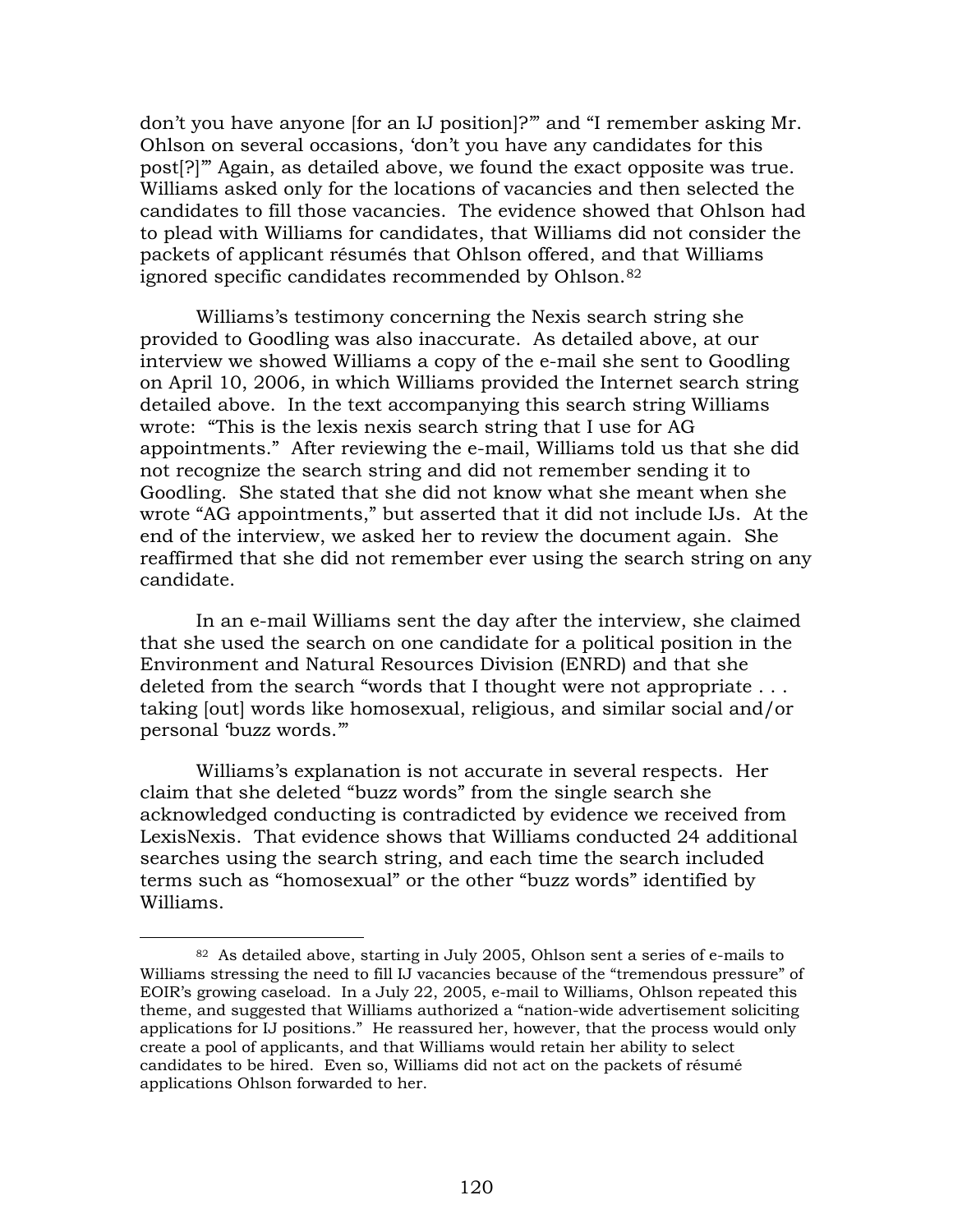#### **C. Monica Goodling**

The evidence demonstrated that Goodling violated Department policy and federal law, and committed misconduct, by considering political or ideological affiliations in the appointment of IJs and BIA members. Goodling admitted in her congressional testimony that she "took political considerations into account" in IJ and BIA hiring. She stated that Sampson had told her that IJ hiring was not subject to civil service laws, and that she "assumed" those laws did not apply to BIA member hiring. The evidence showed that she used political considerations in assessing candidates for both IJ and BIA positions.

As detailed above, our investigation found that she solicited and received résumés for IJ and BIA candidates from the White House, from Republican members of Congress, the Republican National Lawyers Association, the Federalist Society, and from individuals with Republican Party affiliations. We found no evidence that she solicited candidates from any sources she thought had Democratic affiliations.

Goodling also admitted in her congressional testimony that she researched Internet sites to learn whether candidates for IJ positions had made financial contributions to political parties. She admitted further that she conducted computer searches on such candidates. Evidence from our investigation revealed that she used the Nexis search string she had received from Williams to conduct research on IJ candidates. Both Angela Williamson and the OIPL employee who briefly assisted Goodling in late 2006 testified to conducting such searches, and the December 5, 2006 e-mail from Goodling to the OIPL employee contains the entire Williams search string, with a few additional terms added by Goodling. We also found documents that were obtained through the search string, which bore markings showing that the search string had been used. Furthermore, we found that Goodling ran the search string on candidates who had applied in response to the public announcements and whose résumés were forwarded in packets by EOIR.

We also found several instances in which candidates for IJ or BIA positions were asked to fill out the White House PPO form, which sought information about the candidates' political party affiliation and about their activities to support the Bush/Cheney campaigns.

 Goodling asserted that she had been advised by Sampson that it was appropriate to take political factors into account in hiring IJs. Even assuming Goodling received this advice, her conduct showed that she knew that political factors could not be considered in hiring for career IJ positions. First, she told several IJ or BIA candidates that they should not have been asked to complete the White House PPO form that sought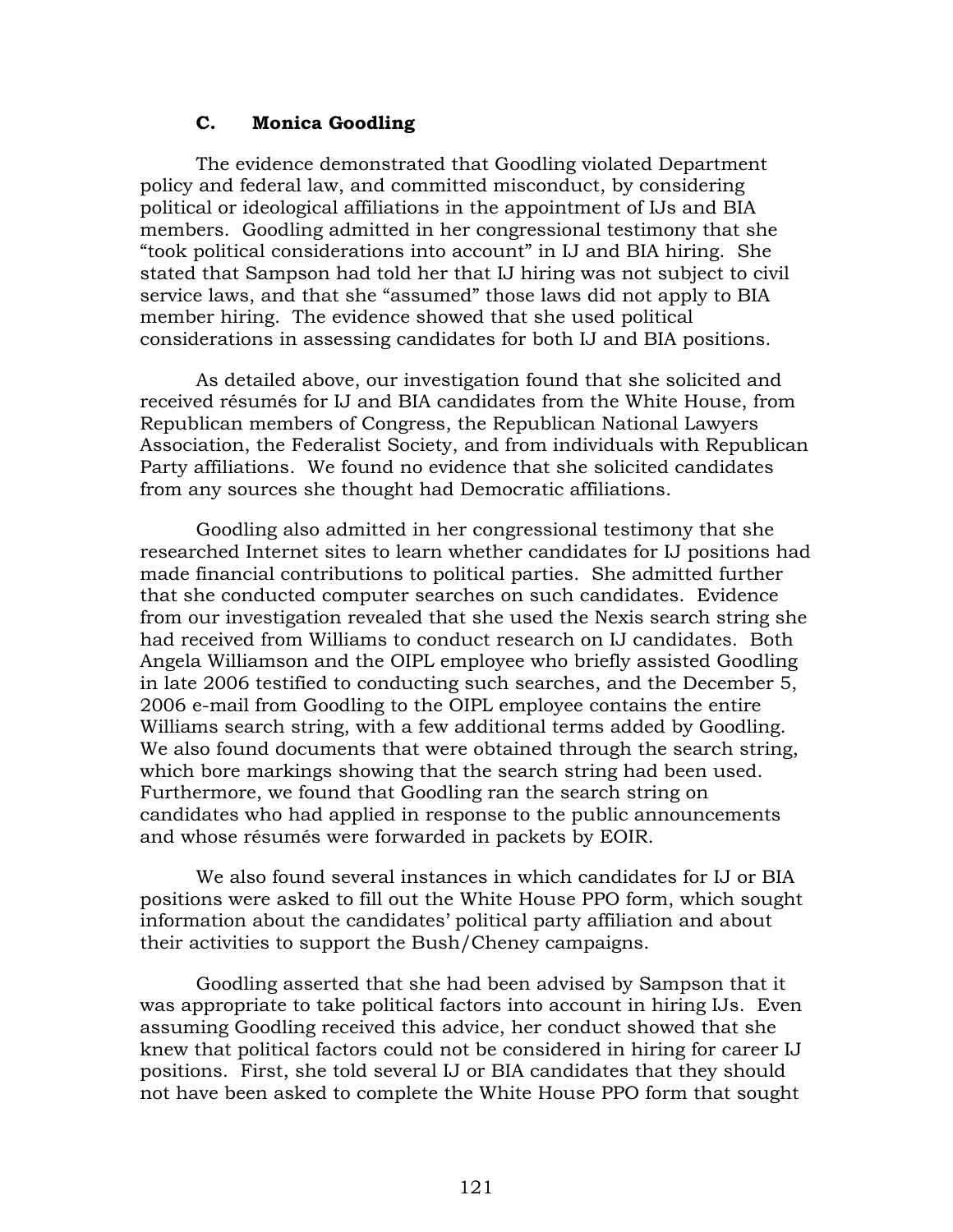<span id="page-126-0"></span>information about political affiliation and voting history. Despite that knowledge, Goodling conducted research on IJ candidates to learn the same kind of information covered by the PPO forms. Second, Goodling's claim that she believed it was appropriate to use political considerations in selecting IJs is inconsistent with the statements she made to the Civil Division attorney handling the *Gonzalez v. Gonzales* litigation. She stated to the Civil Division attorney that she did not use political considerations in selecting IJs, a position she reversed in her immunized testimony before Congress. If Goodling actually believed that political considerations were appropriate in IJ hiring, and if she had been told by Sampson that OLC had so advised, it is reasonable to believe that she would have said so to the Civil Division attorney, rather than making such inaccurate statements.

Goodling also acknowledged that Sampson never told her that the civil service laws did not apply to BIA member hiring. Rather, she testified that she "assumed" that to be the case. Even if that assumption was initially justified, and we believe it was not, we determined that Goodling subsequently asked an OLC attorney for an opinion regarding the legal framework for hiring the Chair and Vice Chair of the BIA. She was advised that all BIA positions were either Schedule A career or SES career positions. Yet, despite having received this advice, she followed the same procedures she used in selecting IJ candidates, and considered political or ideological affiliations in recommending four individuals for BIA positions.<sup>[8](#page-126-0)3</sup>

Finally, we concluded that Goodling engaged in misconduct by making misrepresentations to the Civil Division attorneys representing the Department in the *Gonzalez v. Gonzales* litigation. An attorney from the Civil Division interviewed Goodling in January 2007 to learn how the OAG had handled the IJ hiring process. In the interview, Goodling told the attorney that she did not take political considerations into account in IJ hiring. The Civil Division attorney's recollection of this point was specific and was corroborated by the memoranda he wrote contemporaneously and circulated within the Department in connection with deliberations about how to handle the lawsuit.

### **D. EOIR Director and Deputy Director**

 We concluded that neither EOIR Director Rooney nor Deputy Director Ohlson violated Department policy or federal law, or engaged in

 <sup>83</sup> We also note that the political screening Goodling conducted on IJ candidates (even candidates provided by the White House) caused significant delays in filling IJ vacancies and significantly contributed to an increasing number of unfilled IJ positions.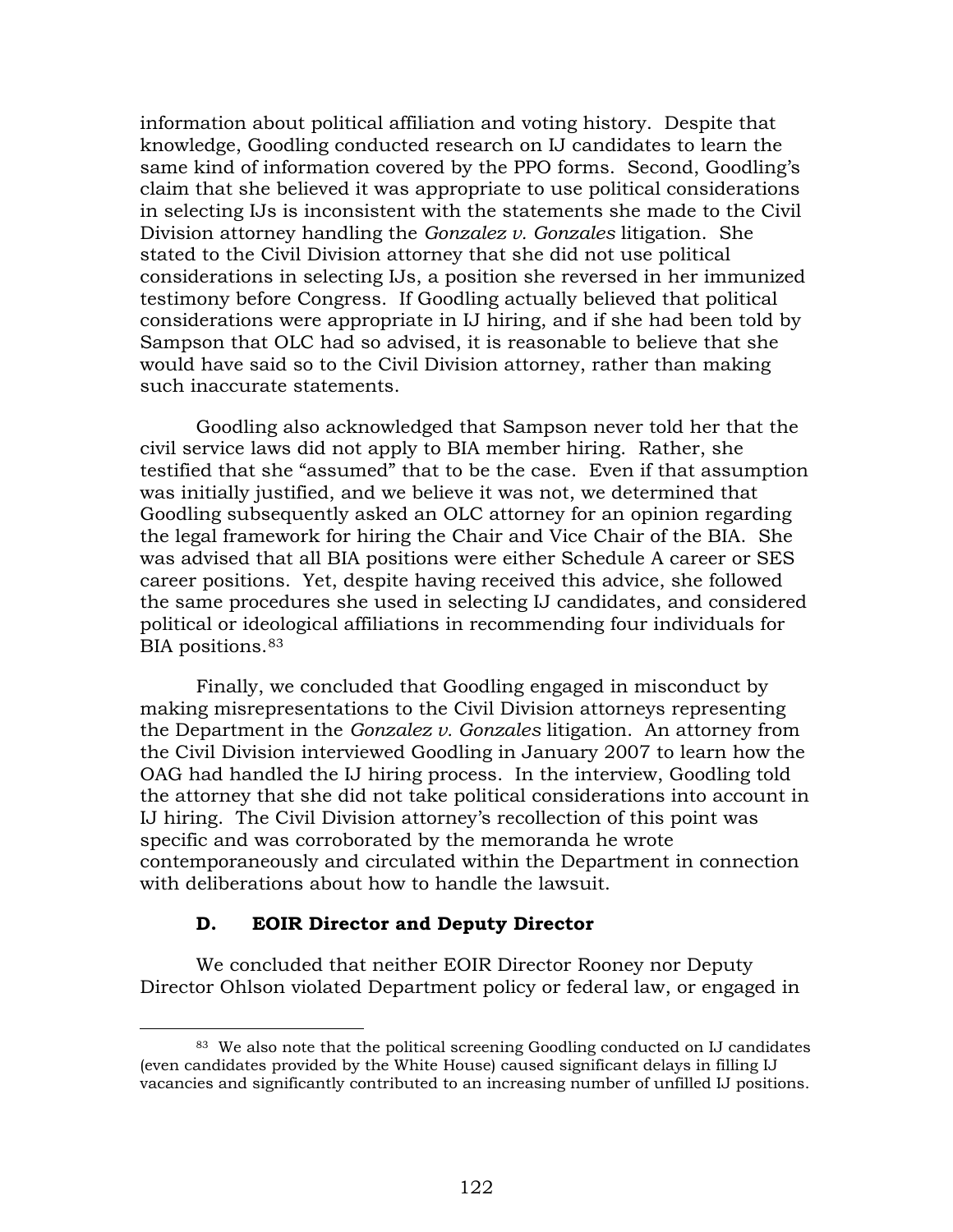<span id="page-127-0"></span>misconduct, with respect to hiring IJs or BIA members.<sup>[84](#page-127-0)</sup> First, we found no evidence that Rooney or Ohlson themselves considered political or ideological affiliations in recommending candidates for IJ positions. Furthermore, we credited their assertions that they did not, in fact, know that the OAG considered political or ideological affiliations in selecting candidates. Rooney and Ohlson also said they did not know that the White House Office of Political Affairs and the White House Presidential Personnel Office were involved in identifying and screening IJ candidates.[85](#page-127-0) We also found that Rooney and Ohlson did not know that the OAG was screening immigration judge candidates to seek conservatives or Republicans.

 Nonetheless, we believe that Rooney and Ohlson had sufficient evidence for them to have realized that political or ideological affiliations played a role in the selection process, and we believe that they should have brought this issue to the attention of senior leaders at the Department. They noted to us that the fact that the OAG took control of the IJ and BIA hiring processes was not, in itself, evidence of impropriety, because the Attorney General had the statutory and regulatory authority to make direct appointments for those positions. Moreover, they noted that the quality of the candidates whose résumés reflected Republican or conservative ideological affiliations was not so deficient as to necessarily raise their suspicions. But we believe that several factors – including the high number of candidates whose résumés reflected Republican credentials, the sponsorship of candidates by Republican Members of Congress, the knowledge that the Department's White House Liaison was involved in selecting and conducting research on the candidates, and EOIR's inability to get the OAG to consider any applicants identified through public announcements – should have put Rooney and Ohlson on notice of concerns that political or ideological affiliation influenced the selection of candidates for positions that both knew were career positions subject to civil service protections. For example, the episode in which a Senator chose the candidate for a specific IJ position and later was allowed to pick a second candidate when the first withdrew should have raised concerns that career IJ

 <sup>84</sup> OPR Counsel H. Marshall Jarrett recused himself from the evaluation of EOIR Director Rooney's and Deputy Director Ohlson's conduct.

<sup>&</sup>lt;sup>85</sup> The evidence showed a few instances in which EOIR was aware that a candidate forwarded by the OAG had been recommended by the White House, but the information provided to EOIR did not indicate that the White House Office of Political Affairs or the White House Presidential Personnel Office had been involved. Both Rooney and Ohlson told us that they thought the candidates supported by the White House had been recommended based on personal connections rather than political affiliations.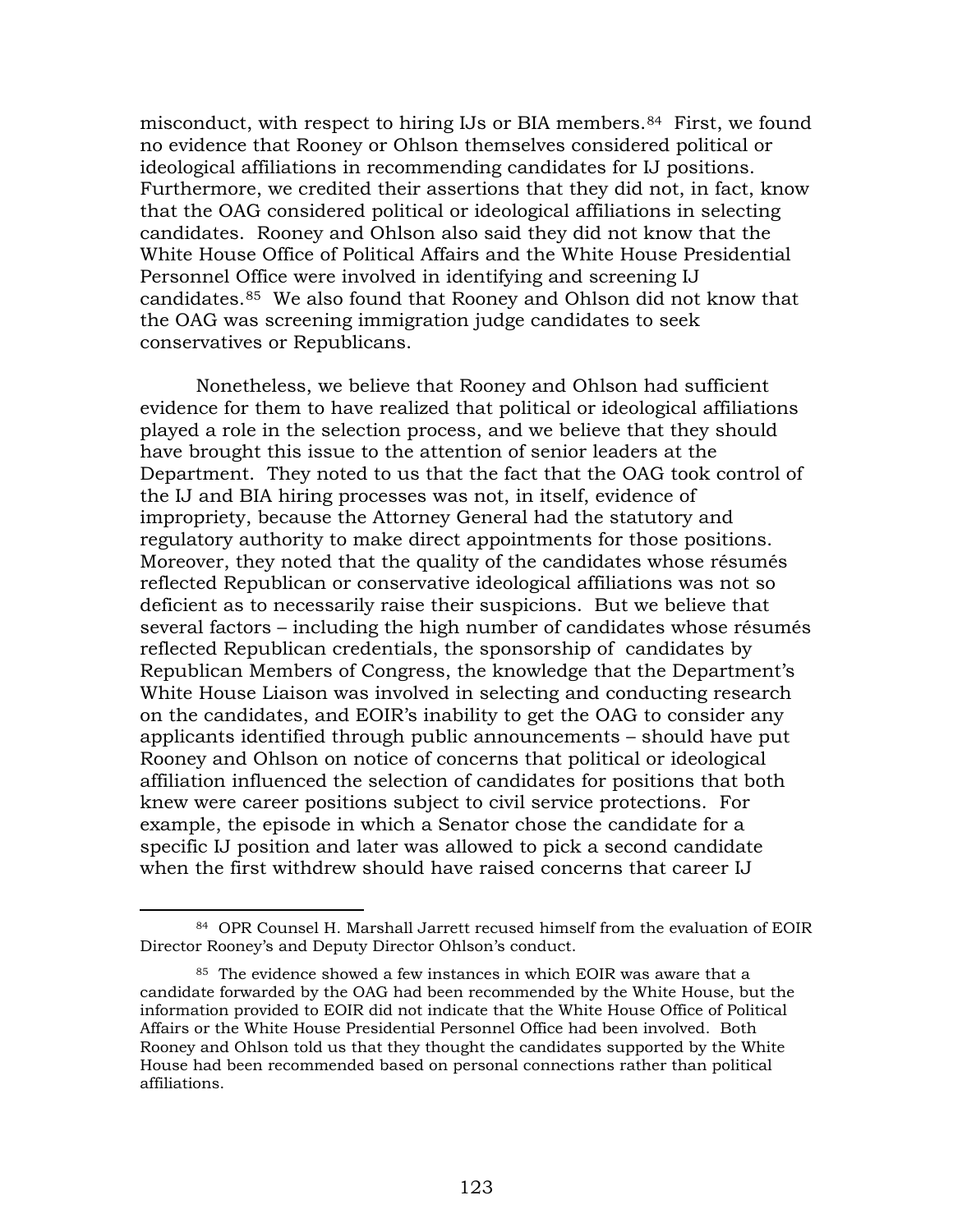positions were being treated like political U.S. Attorney and Article III federal judge positions, and that political affiliation was potentially influencing the appointment of career Department attorneys.

 To their credit Rooney and Ohlson made repeated efforts to persuade the OAG to allow them to post advertisements to attract quality candidates for IJ positions, to persuade the OAG to consider candidates who responded to the advertisements, and to urge the OAG to select more IJs to address the growing case load. We also found evidence that on at least one occasion Ohlson brought to the attention of an ODAG official the problems created by the increasing IJ vacancies when he was not able to get timely action on IJ candidates from Goodling. However, although Rooney and Ohlson took some actions to address the increasing number of IJ vacancies, we concluded that they had enough information about issues of concern in the selection process that they should have brought these issues to the attention of other senior Department officials, such as to senior career officials in the ODAG, or to the Office of the Inspector General or the Office of Professional Responsibility.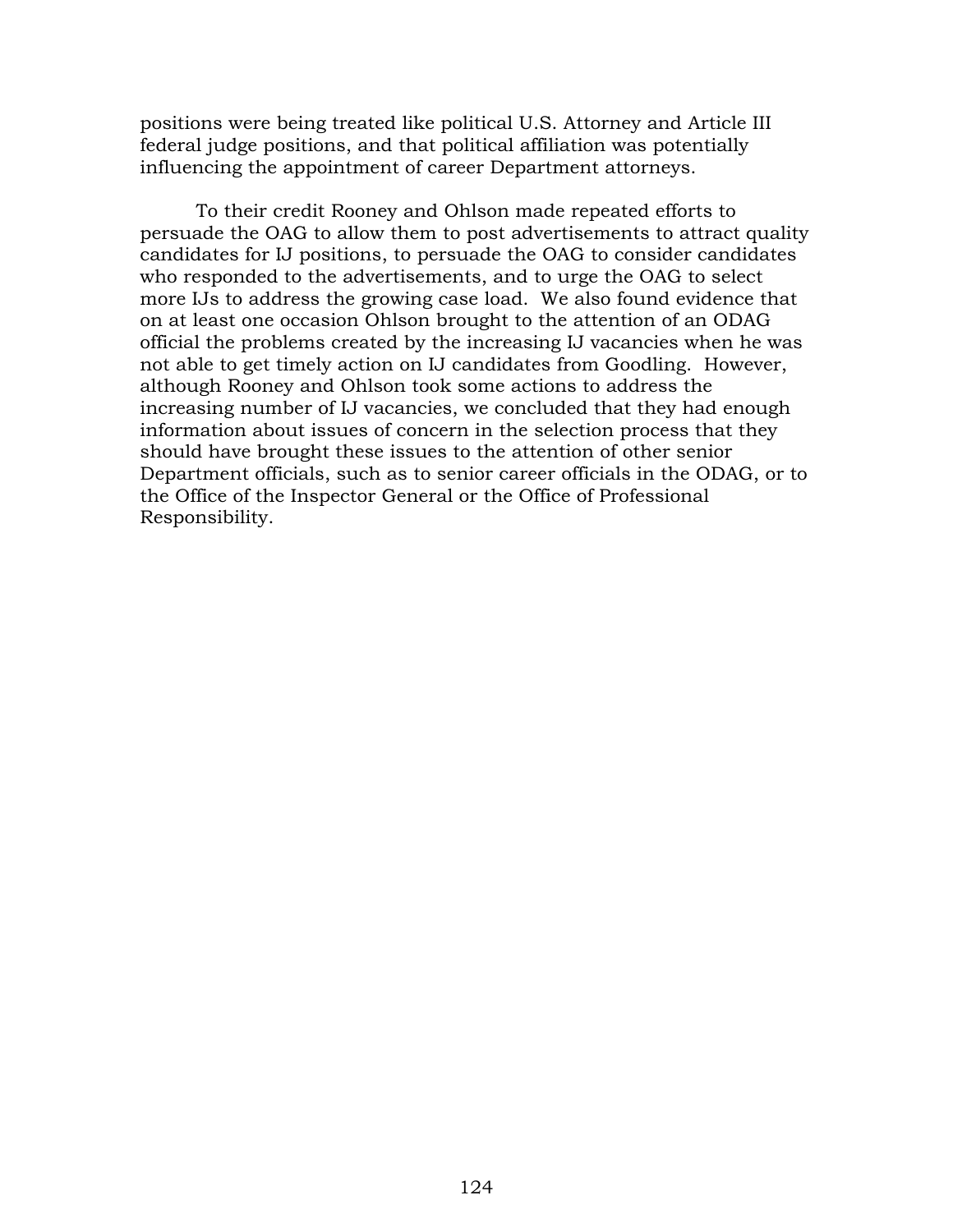# **CHAPTER SEVEN OTHER ISSUES**

In this section of the report, we discuss whether EOUSA Deputy Director John Nowacki provided senior department officials with inaccurate information about whether Goodling used political or ideological affiliations to screen candidates for EOUSA detail positions, and whether Goodling discriminated against a detailee candidate on the basis of her alleged sexual orientation.

### **I. John Nowacki**

Nowacki graduated from Evangel College in 1994 and from Regent University Law School in 1998. He worked in the Department's Office of Public Affairs from November 2003 to March 2006, and then served a 6 month detail as a Special AUSA in the Eastern District of Virginia. In August 2006, he transferred to EOUSA as a Schedule C, political appointee as an EOUSA Deputy Director.

Nowacki told us that he was contemporaneously aware that Goodling used political affiliation to screen EOUSA detail candidates. Nowacki cited the applicant for an EOUSA counterterrorism detail (Candidate 1, described above) as an example of how Goodling discriminated against Democrats. Nowacki also stated that EOUSA Associate Counsel Voris told him that Goodling rejected extending an EOUSA detail because the detailee was a Democrat. Nowacki stated "in a number of cases Monica Goodling did take political considerations into account in detailee hiring."

We found that Nowacki concealed from Department officials his knowledge that Goodling used political affiliation when assessing candidates for EOUSA details after the Department received an inquiry from a reporter regarding this issue. On March 29, 2007, Ted Goldman, a reporter for the Washington, D.C. legal weekly publication *Legal Times*, sent an e-mail to Tasia Scolinos and Brian Roehrkasse, then Director and Deputy Director of OPA, and Nowacki seeking comment on an allegation that Goodling had used politics to assess candidates for EOUSA detail positions. Goldman's e-mail read in part:

Several longtime ausa's are telling me that the detaillee [sic] program at the eousa has become far more politicized than ever before. here's the quote i'm using. if you'd like to give me a response, i'd very much appreciate it: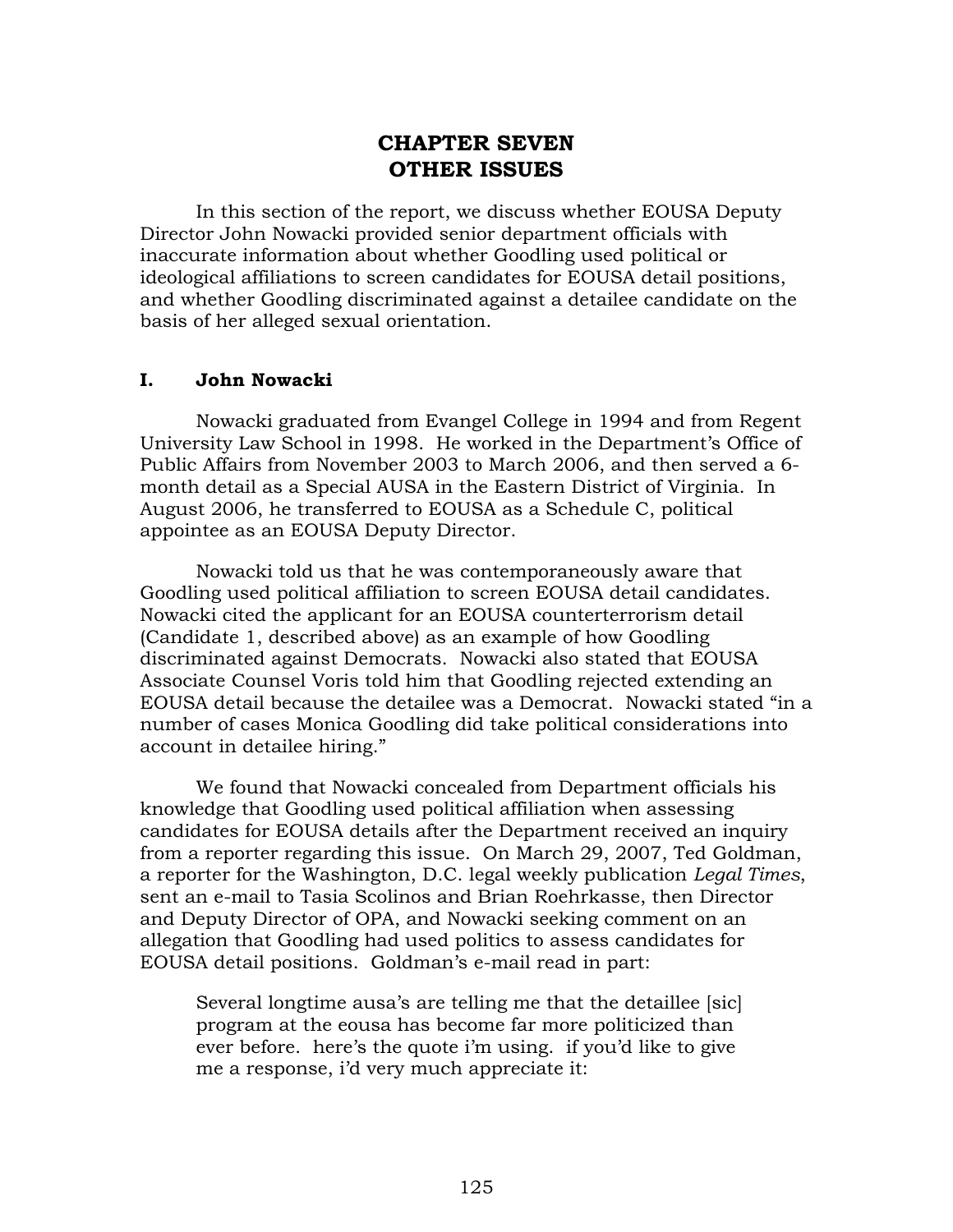"Historically, there are assistants from all over the country, EOUSA picks up their salaries, it's been going on a long time, it's a big deal," says another assistant U.S. Attorney. "She [monica goodling] has taken over the vetting of detaillees and did it in a very political way. It's no longer the recommendation of assistant U.S. Attorneys or merit, but 'Are you active in politics, which party are you active for,' it's very blatant, and not very subtle. If you're not the right stripe, you're not coming to Washington."

Shortly after receiving this e-mail, Nowacki forwarded it to Acting EOUSA Director Steven Parent. In his e-mail, Nowacki commented, "Steve – Let's talk about this tomorrow. It's crap." Similarly, Nowacki sent an e-mail to Scolinos and Roehrkasse regarding Goldman's query and commented, "This is, to the best of my knowledge, largely crap. Let's discuss tomorrow." When we asked him about these e-mails, Nowacki first stated that he did not recall what he meant when he described the allegation as "crap." Nowacki later stated that when he used the word "crap" he was being dismissive of the allegations.

During our interview of Nowacki, however, he acknowledged that the *Legal Times*' allegations were accurate, because Goodling was taking political affiliation into account in making decisions about detailees.

We found that on March 30, 2007, the day after the reporter's inquiry, Parent, Nowacki, and Scolinos exchanged drafts of a statement to send Goldman in response to his query. Several senior officials in the OAG were also copied on some of the e-mails containing draft responses. The sequence of e-mails and their recipients showed that at 11:26 a.m. on March 30, Nowacki e-mailed Scolinos a draft reply to Goldman that stated in part:

The process to select candidates has nothing to do with party affiliation. To suggest that those career employees who have been selected to serve details to EOUSA is based on anything but professional experience unfairly detracts from those career employees and is simply wrong.

Nowacki acknowledged in his interview that he drafted this statement, and said he thought it was edited by Parent. Nowacki argued the statement in the draft that "[t]he process to select candidates has nothing to do with party affiliation" was accurate at the time it was made, because Goodling was no longer with the Department and the statement was written in the present tense. Nowacki claimed that he thought he was drafting a description of the current practice. When asked about the last sentence of the document, Nowacki stated that he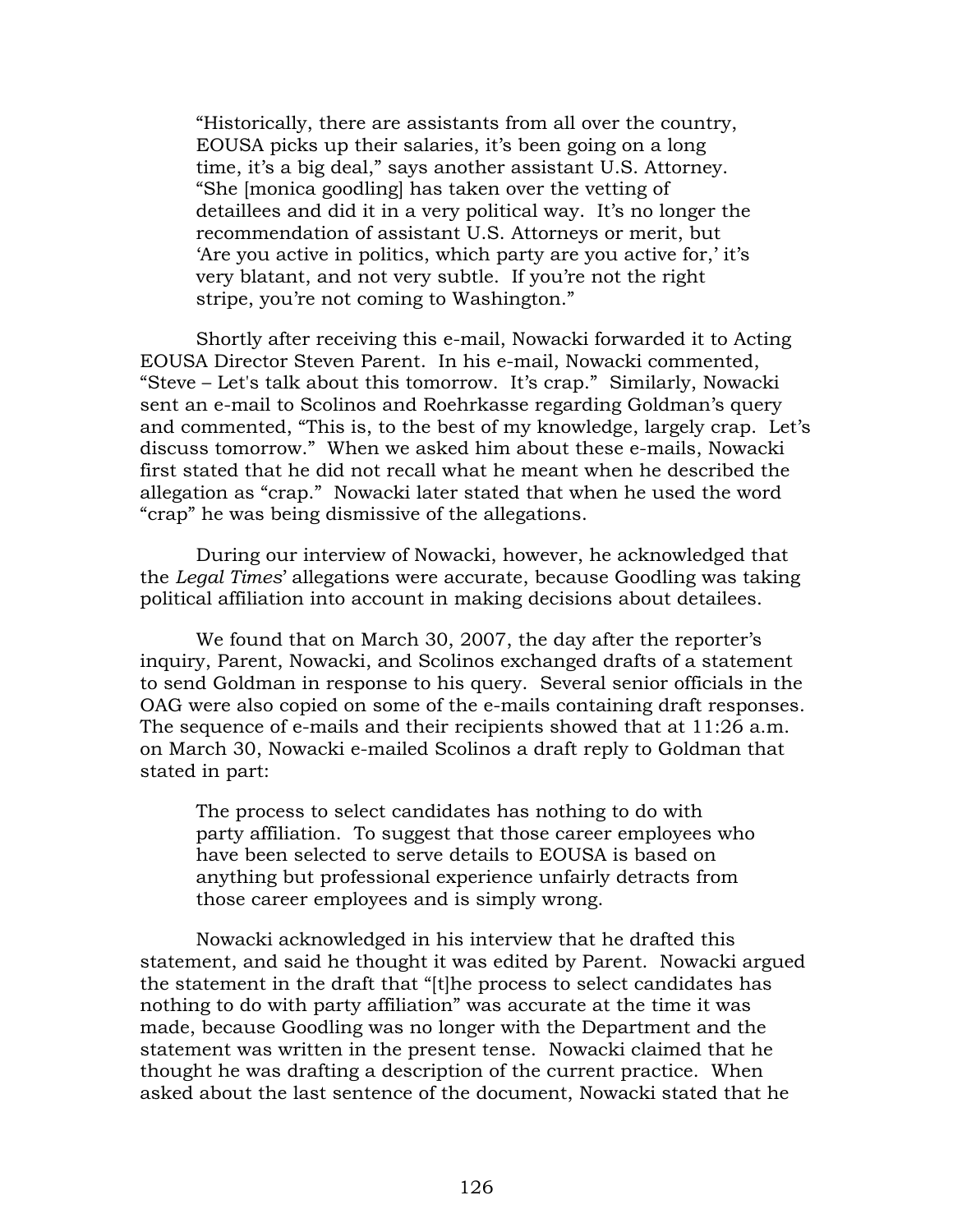thought that sentence also was accurate because he had no evidence that Goodling used political affiliation to select candidates; he only had evidence that Goodling used political affiliation to veto candidates.

Several minutes after sending the first e-mail on March 30, at 11:33 a.m. Nowacki e-mailed Scolinos an alternative draft response to be issued in Parent's name that stated in part:

In my tenure with EOUSA, I am not aware of any attempt to screen candidates on the basis of party affiliation by anyone, including Monica Goodling; that issue simply has never come up in any interviews in which I have participated. To suggest that those career employees who have been selected to serve details to EOUSA is based on anything but professional experience unfairly detracts from those career employees and is simply wrong.

At 12:16 p.m., Scolinos e-mailed Parent a draft response to the *Legal Times'* allegations containing the language quoted above from Nowacki's 11:33 a.m. e-mail. The e-mail was copied to OAG Deputy Chief of Staff Courtney Elwood, Counselor to the Attorney General Matthew Friedrich, Acting OAG Chief of Staff Chuck Rosenberg, Roehrkasse, and Nowacki. Scolinos stated in the e-mail that the quotation would go to the *Legal Times* in Parent's name, and that she wanted "to confirm that you are comfortable with this and that this is accurate."

Nowacki told us he did not tell any of the recipients, including the three senior OAG officials, that he had personal knowledge that Goodling did in fact use political affiliation to assess EOUSA detailee candidates.

Ultimately, the Department did not respond to the *Legal Times* email inquiry that Goodling had politicized the hiring of EOUSA detailees. Scolinos told us that OPA may not have responded because both she and Rosenberg were concerned that they did not know all the facts. Similarly, Parent said he did not want the statement to be attributed to him since he was not sure of the facts.

However, we concluded that Nowacki's actions in suggesting these responses, which he knew to be inaccurate, were improper and constituted misconduct. Nowacki acknowledged in our investigation that he knew at the time he wrote this statement that Goodling had used political affiliation to screen at least some EOUSA detail candidates. He reasoned that the draft statement was true because it would have been attributed to Parent, who did not know that Goodling used political affiliation to evaluate EOUSA detailee candidates. Nowacki did not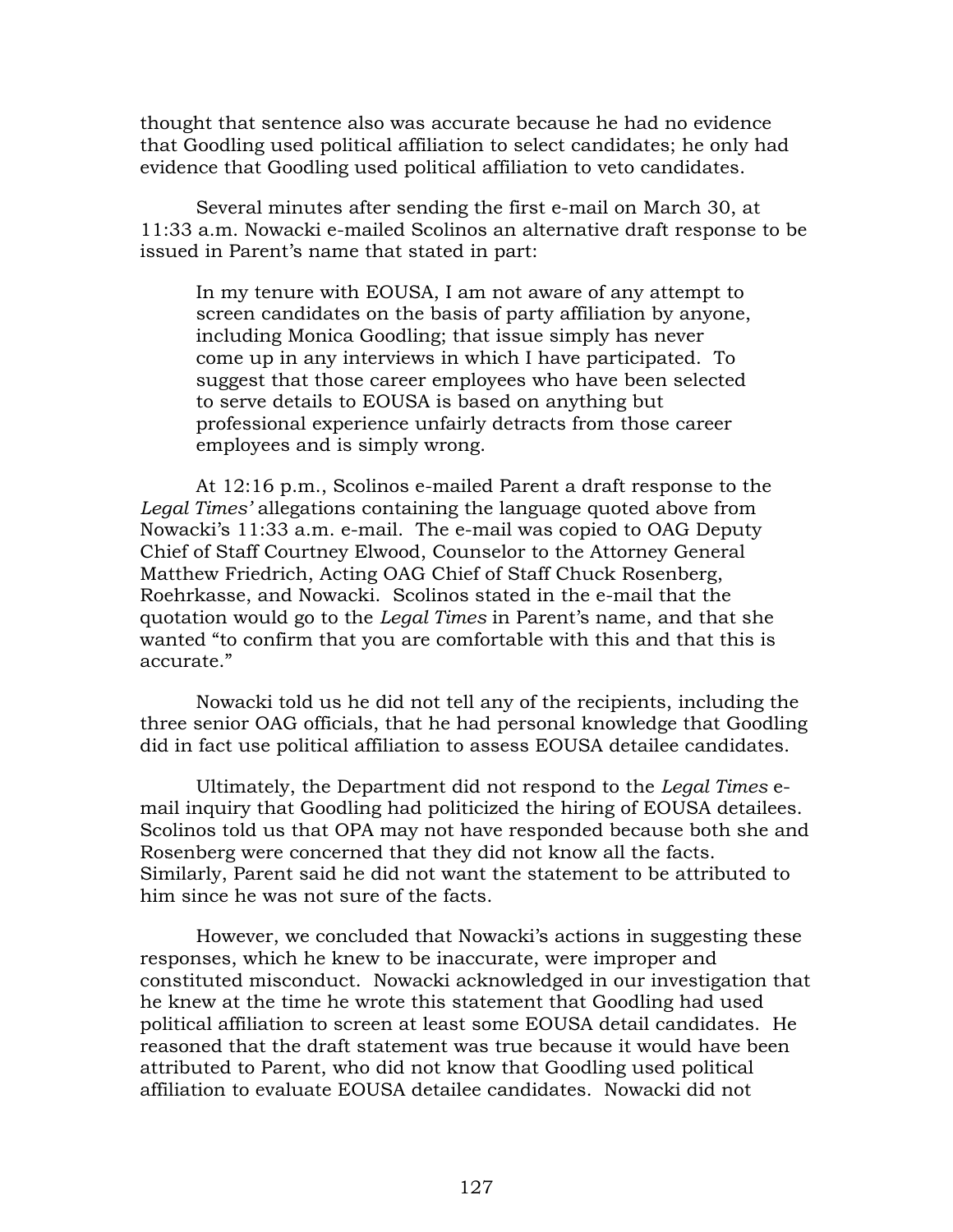<span id="page-132-0"></span>disclose his knowledge to EOUSA, OPA, or the OAG. Instead, he told his supervisor and OPA senior managers that the allegations that Goodling had politicized the detailee hiring process were "crap," and he drafted a response for public release that contained inaccurate statements. Nowacki also failed to inform EOUSA, OPA, and the OAG that they were considering issuing a public statement that was inaccurate.

# **II. Goodling's Discrimination Against a Detailee on the Basis of Sexual Orientation**

In this section, we examine whether Goodling discriminated against an AUSA detailee on the basis of her alleged sexual orientation.<sup>[8](#page-132-0)6</sup>

In October 2005, an AUSA was detailed to EOUSA to work on Native American issues. She had been an AUSA since 2002, and had previously been a Republican elected office holder in her home state. As discussed below, we found evidence that, in part on the basis of this AUSA's alleged sexual orientation, Goodling prevented an extension of the AUSA's detail in EOUSA, attempted to prevent her from obtaining a detail to the Office of Sex Offender Sentencing, Monitoring, Apprehending, Registering, and Tracking (SMART) in the Office of Justice Programs (OJP), and attempted to prevent her from obtaining a position with the Office on Violence Against Women (OVW).

# **A. EOUSA Detail**

In the summer of 2006, the AUSA's supervisor at EOUSA, Dan Villegas, offered her an extension of her EOUSA detail, which she accepted. Later, in October 2006, Villegas and the U.S. Attorney for whom she had worked told the AUSA that her EOUSA detail would not be extended. Villegas told the AUSA that EOUSA Deputy Director Nowacki had been instructed by Goodling not to extend the detail. The AUSA said that Villegas also told her this was a political decision and was not based on her performance. In fact, the AUSA's 2006 performance appraisal, which covered her detail at EOUSA, rated her performance as "Outstanding" on all performance elements, the highest possible appraisal.

Villegas told us that the AUSA had done a great job and he wanted to extend her detail. He said he asked Deputy Director Nowacki to

 <sup>86</sup> We learned of this allegation during the course of our investigation of Goodling's actions, and therefore address it in this report. We did not, however, conduct a comprehensive examination of whether Goodling discriminated on the basis of sexual orientation against others.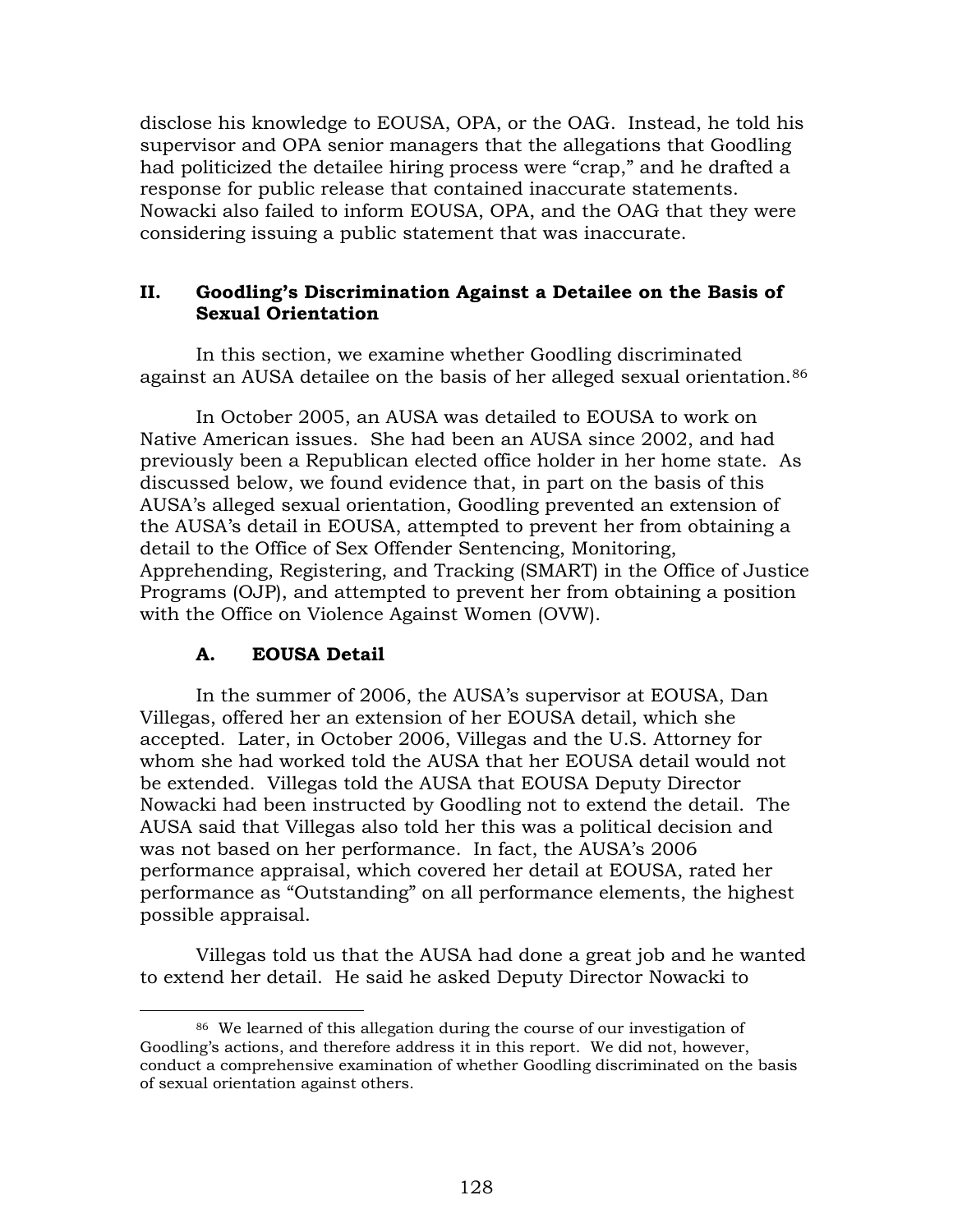extend the detail, but Nowacki said he would have to check. Villegas did not specify with whom Nowacki had to consult.

Nowacki told us that he asked Goodling whether the AUSA's detail should be extended, and Gooding said that it should be terminated. Nowacki said that when he raised the issue of the AUSA's detail extension with Gooding, he told Goodling that he did not have a problem extending it because "everyone says she does a great job, she's well regarded." Nowacki said that Goodling told him that EOUSA details should only be for 1 year. Nowacki said that Goodling then brought up the issue of the AUSA's "relationship in progress" with her U.S. Attorney "and made it clear just that she thought that was inappropriate." Nowacki said that Goodling's decision was based, at least in part on the allegations that the detailee and her (female) U.S. Attorney were involved in a sexual relationship. Nowacki said he informed Villegas that the detail would not be extended because of a new EOUSA policy that strictly limited details to 1 year.

Villegas told us he did not believe Nowacki's explanation for the termination of the detail because Villegas was aware of only two people whose details ended after 1 year – this detailee and another detailee from the same USAO.

EOUSA Associate Counsel Voris told us she also supported the extension of the AUSA's detail, but that Goodling opposed it. Voris said that the AUSA was one of two AUSAs in the country with credibility with domestic violence groups, which was a significant issue in the AUSA's work in EOUSA on Native American matters. Voris said she told Goodling and Nowacki that the AUSA was doing a good job. Voris said she told Nowacki that she disagreed with the denial of the detail extension, but Nowacki told her that his hands were tied.

Several witnesses told us that Goodling's opposition to the extension of the detail was based at least in part on the AUSA's alleged sexual orientation. Voris said that when she told Goodling she supported the detail extension, Goodling responded that Voris did not know the AUSA as well as she thought she did. Voris said that Goodling then told her that the detailee had a homosexual relationship with the U.S. Attorney in the AUSA's USAO and that the two took trips together at government expense.

Voris told us she believes that the AUSA's alleged sexual orientation was a factor in Goodling's decision not to extend the detail, but did not know if it was the only reason. Voris said that Goodling's decision may also have been due to an allegation that the AUSA and U.S.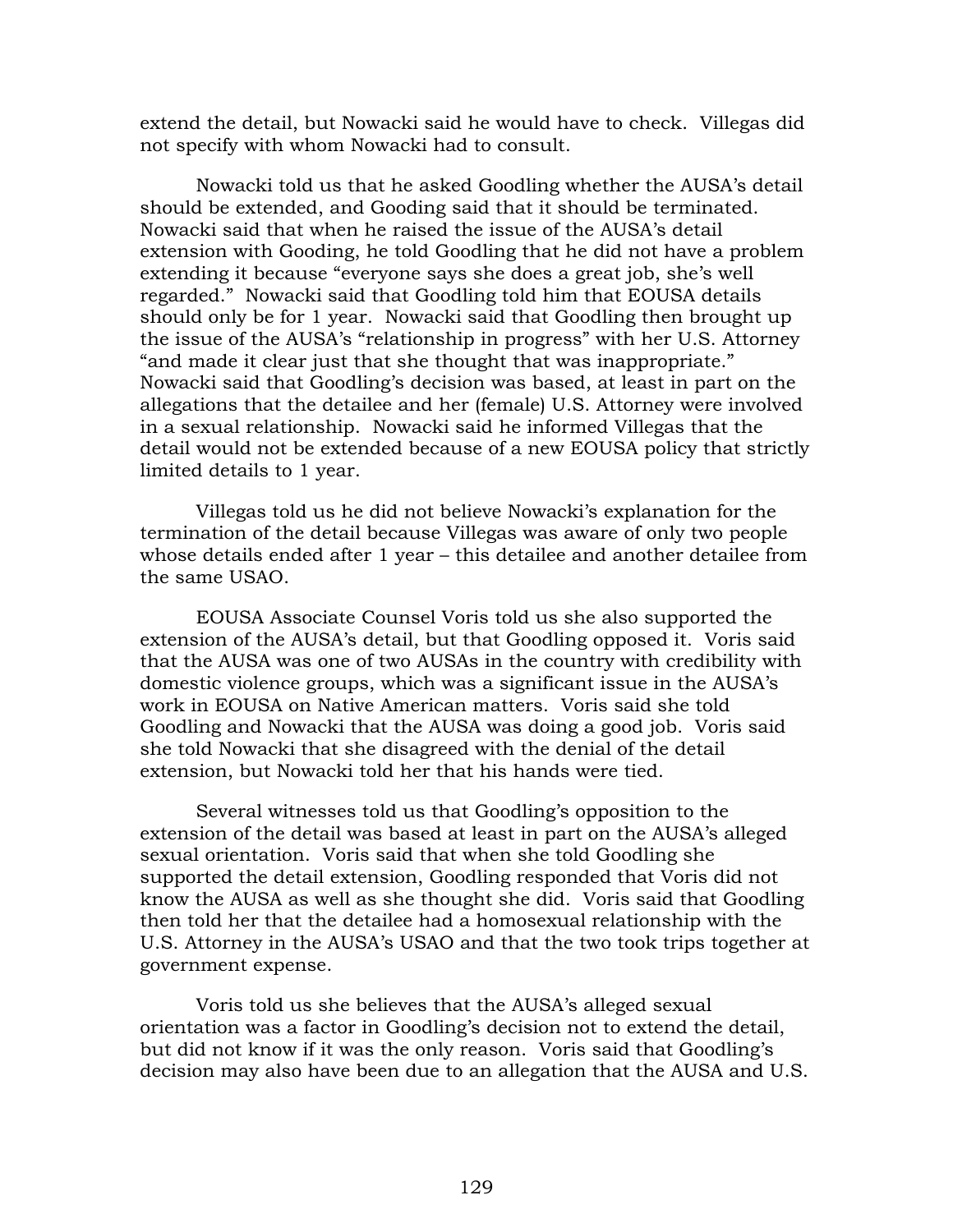<span id="page-134-0"></span>Attorney took government trips together and because the AUSA allegedly received large bonuses.

EOUSA Director Battle also told us that Goodling opposed the detail extension because Goodling had problems with the AUSA's alleged sexual orientation.

EOUSA Deputy Director Nowacki told us that Goodling had told him that the AUSA and her U.S. Attorney were involved in a relationship, and that the staff at the USAO resented the relationship. Nowacki said that Goodling told him this because Nowacki had informed Goodling that the U.S. Attorney was upset with him for refusing to extend the detail. Nowacki stated that he came away from his meeting with Goodling with the sense that her personal views on homosexuality probably played a role in Goodling's decision not to extend the detailee's detail.

John Kelly, the EOUSA Chief of Staff and Deputy Director, told us he heard rumors about the alleged relationship between the AUSA and the U.S. Attorney before the detailee had arrived at EOUSA for her detail. He said he told both Battle and Goodling about the rumors, which included both the sexual relationship and allegations that the U.S. Attorney gave the AUSA large bonuses. According to Kelly, Goodling reacted to this information by putting her head in her hands and asking why no one had told her about this information before the AUSA was detailed to EOUSA.

The AUSA told us that the rumors were false and that she was not involved in a sexual relationship with her U.S. Attorney. Similarly, the U.S. Attorney denied that she and the AUSA were involved in a sexual relationship.

### **B. SMART Detail**

After the AUSA learned in October 2006 that her EOUSA detail would not be extended, she applied for a detail with the Sex Offender Sentencing, Monitoring, Apprehending, Registering, and Tracking (SMART) Office in OJP.[8](#page-134-0)7 According to the AUSA, on November 1, 2006, she interviewed with OJP Chief of Staff Nick Tzitzon, who offered her the detail position at the end of her interview. However, she said she did not hear from Tzitzon for several months.

 <sup>87</sup> The SMART Office's mission is to prevent convicted sex offenders from repeating their crimes. The SMART Office establishes and maintains the standards for the Sex Offender Registration and Notification Program and also oversees grant programs regarding sex offender registration and notification.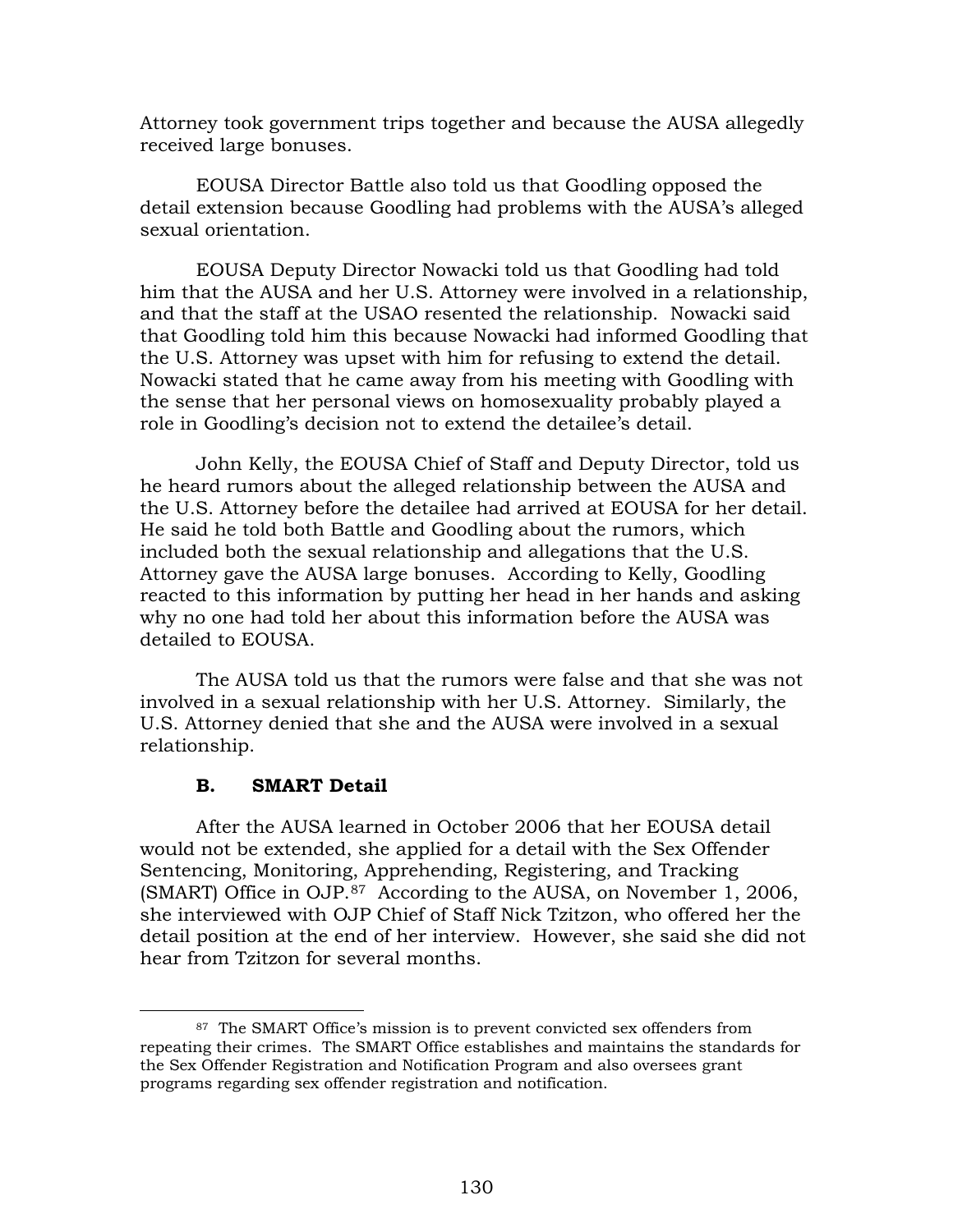<span id="page-135-0"></span>On December 18, 2006, William Mercer, who at the time was the Principal Associate Deputy Attorney General, sent an e-mail to OJP Assistant Attorney General Regina Schofield asking when the AUSA was to assume her duties in the SMART Office.<sup>[88](#page-135-0)</sup> Schofield replied that "Monica called Nick [Tzitzon] and expressed concerns abt the detail but never countered her references or offered alternatives for immediate staffing concerns. After giving her a month, I told Nick to release the paperwork on [the detailee] last week."

Schofield told us she told Mercer that she wanted to hire the detailee for the SMART Office. According to Schofield, however, Goodling had called Tzitzon and told him that she did not want OJP to hire the detailee, but Goodling did not explain why. Tzitzon confirmed to us that Goodling called him and asked that OJP put the detail on hold and refused to give Tzitzon any reasons for her request, saying that she could not tell him the reasons.

Tzitzon's account of his conversation with Goodling was confirmed by former OJP Deputy AAG Cybele Daley. Daley told us that she was in Tzitzon's office either during his telephone conversation with Goodling or shortly thereafter. She stated that Tzitzon told her that Goodling had requested that OJP not accept the AUSA as a detailee, and that she did not provide reasons for that request.

As a result of Goodling's request, Schofield called several people to try to find out Goodling's reasons. Schofield told us that she learned from discussions with several people, although she did not recall who, that it was alleged that the AUSA had a homosexual affair with her supervisor, a U.S. Attorney. Schofield told us that allegation was not relevant to her assessment of the AUSA's qualifications, and she offered the AUSA the detail despite Goodling's objections. On February 1, 2007, the AUSA was detailed to the SMART Office, despite Goodling's request that the AUSA not be given the detail.

Schofield said the AUSA was doing a good job at the SMART Office, and would renew her SMART detail. The AUSA told us she was not aware that Goodling had opposed her detail to the SMART Office.

<sup>88</sup> Mercer told us that he had encountered the AUSA at a social function, and she discussed with him the fact that she had not heard back from OJP regarding the SMART detail. Mercer said that because he knew that the AUSA's EOUSA detail was ending, and because he wanted her to be detailed to the SMART Office, he sent an email to Schofield asking about the AUSA's status. In his e-mail response to Schofield, Mercer indicated he was pleased that OJP would offer the AUSA the detail.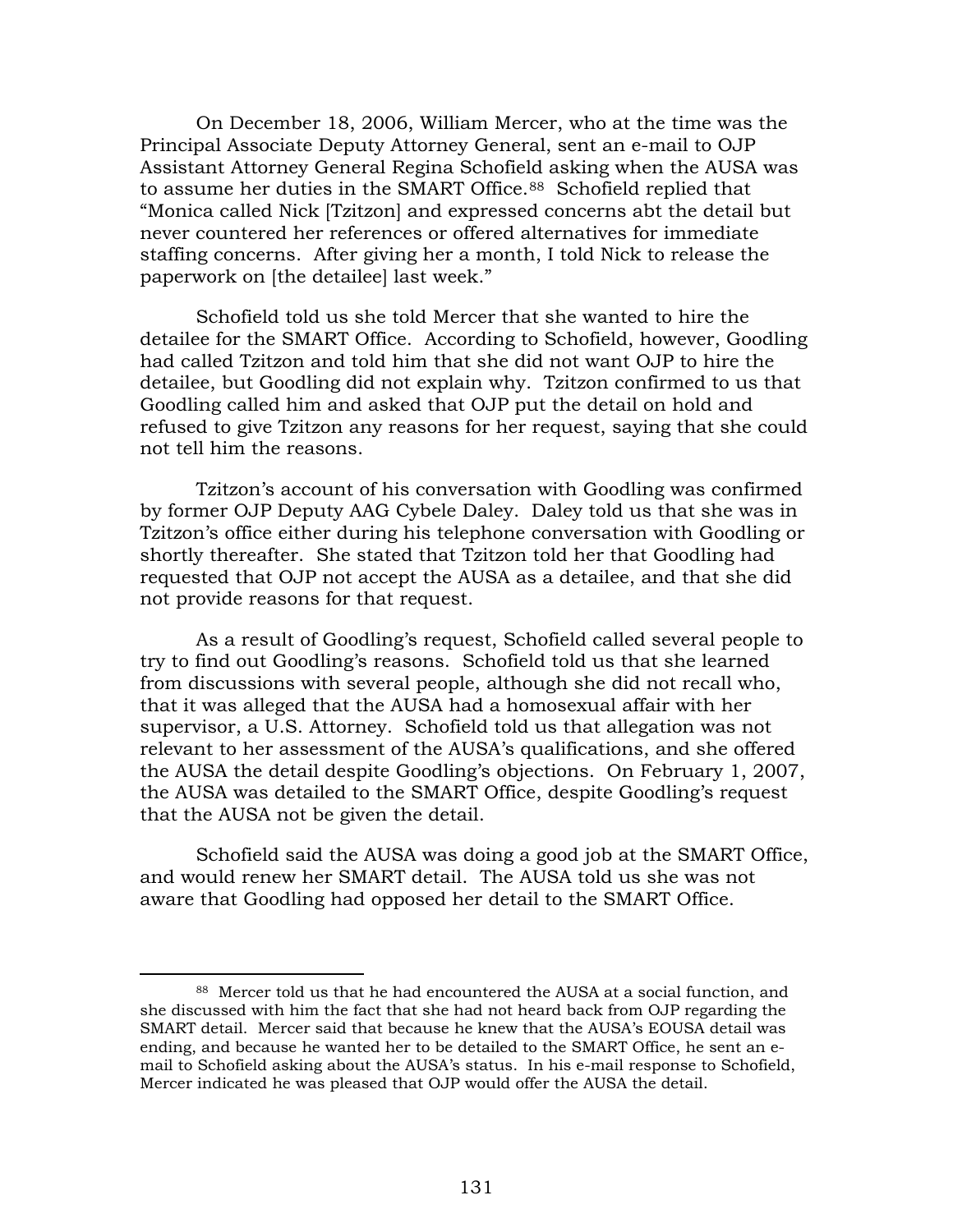#### **C. Detail to Office of Violence Against Women**

<span id="page-136-0"></span>We also learned that in 2006 Goodling had tried to prevent the AUSA from obtaining a detail to the Office of Violence Against Women (OVW) because of Goodling's belief about the AUSA's sexual orientation. At the time, Mary Beth Buchanan was the Acting Director of OVW in addition to being the U.S. Attorney for the Western District of Pennsylvania. Buchanan stated that in approximately December 2006, when the AUSA's detail at EOUSA was ending, the AUSA's U.S. Attorney asked Buchanan to consider hiring the detailee at the OVW.

Buchanan said she called EOUSA Director Battle to find out why the AUSA's detail was not going to be extended. Battle told her that she should talk to Goodling. Buchanan said that Goodling told her that the AUSA and the U.S. Attorney were involved in a relationship, and that it would not be appropriate for the Department to do anything to further that relationship, such as employing them in the same geographic area. According to Buchanan, at that time the U.S. Attorney was trying to find a position in the Washington, D.C. area. Buchanan said she understood that Goodling was telling her not to select the AUSA because it would look like the Department was sanctioning the homosexual relationship. However, Buchanan said that the AUSA had never actually applied for a detailee position in the OVW.[8](#page-136-0)9

### **D. Analysis**

We concluded that Goodling refused to extend the AUSA's EOUSA detail, and tried to block her SMART detail and potential detail with OVW, because of Goodling's perception of the AUSA's sexual orientation. The AUSA had done well in the detailee position in EOUSA, and was well qualified for the SMART detail, yet Goodling prevented the extension of her EOUSA detail and sought to prevent her from obtaining other details. Several witnesses provided credible testimony that one of the reasons for Goodling's actions was the alleged sexual orientation of the AUSA.<sup>[90](#page-136-0)</sup>

<sup>89</sup> Although Buchanan stated that the AUSA never applied for an OVW detail, we found a December 9, 2006, e-mail from the AUSA to Buchanan in which the AUSA told Buchanan that her EOUSA detail was ending, and that she was available to assist Buchanan at the OVW. The AUSA attached her résumé to that e-mail. There is no evidence that Buchanan responded to the AUSA's overture.

<sup>&</sup>lt;sup>90</sup> As noted above, several witnesses told us that Goodling may have opposed the AUSA's EOUSA detail extension, or her potential details to the SMART Office or to the OVW, in part because of the claim that the AUSA had benefited financially from the alleged relationship with her supervisor, the U.S. Attorney, by allegedly improperly receiving large bonuses and taking trips at government expense with the U.S. Attorney. Even if these allegations were true – and we reached no such conclusion – the other (Cont'd.)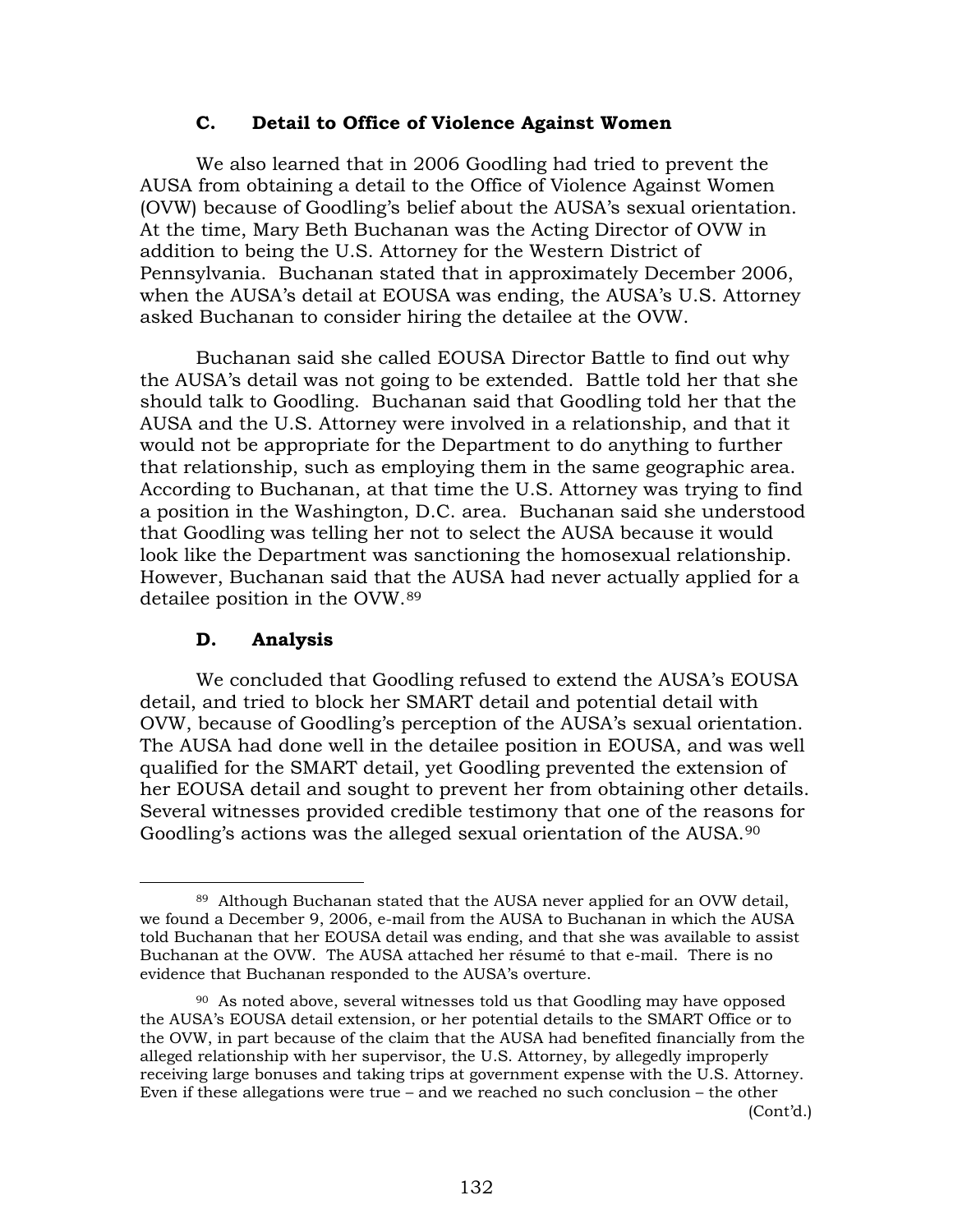<span id="page-137-0"></span>Both 28 C.F.R. Section 42.1(a) and standard OARM job announcements state that Department policy prohibits discrimination based on sexual orientation. We concluded that Goodling's actions violated Department policy and federal law, and constituted misconduct.[91](#page-137-0)

In addition, we believe Battle should have raised concerns about Goodling's actions. In this instance, Battle knew that Goodling had considered sexual orientation as a reason to deny the AUSA an extension of her EOUSA detail. As discussed above, Battle also told us that he knew that Goodling was discriminating against a candidate for a career SES position in part on the basis of his political affiliation (EOUSA Deputy Director Candidate #2), and had discriminated against a candidate for an EOUSA detail (Candidate #1) because of his wife's political affiliation. We believe that Battle, as Director of EOUSA, should have raised concerns about Goodling's actions with Goodling's supervisor, Kyle Sampson, the OIG, or OPR.

Finally, we believe that OJP senior management, which resisted Goodling's request to deny the AUSA a detail to the SMART Office, deserves credit. OJP AAG Schofield found the allegations about the AUSA to be irrelevant, and to her credit, even in the face of opposition by an official in the OAG, offered the detail to the AUSA.

 $\overline{a}$ 

evidence described above indicates that Goodling's actions were motivated at least in part by the AUSA's alleged sexual orientation. Moreover, even if Goodling's acts were based solely on the financial allegations, her actions would be wholly inappropriate. The allegations regarding the AUSA's financial benefits were never formally investigated or even referred for investigation. Goodling's actions, therefore, were based solely on unproven rumors.

<sup>91</sup> The *Civil Service Reform Act* does not specifically reference sexual orientation. However, it is a prohibited personnel practice to "discriminate for or against any employee or applicant for employment on the basis of conduct which does not adversely affect the performance of the employee or applicant . . ." 5 U.S.C. 2302(b)(10). The Office of Personnel Management has "interpreted this statute [2302(b)(10)] to prohibit discrimination based upon sexual orientation." See http://www.opm.gov/er/address2/Guide04.asp.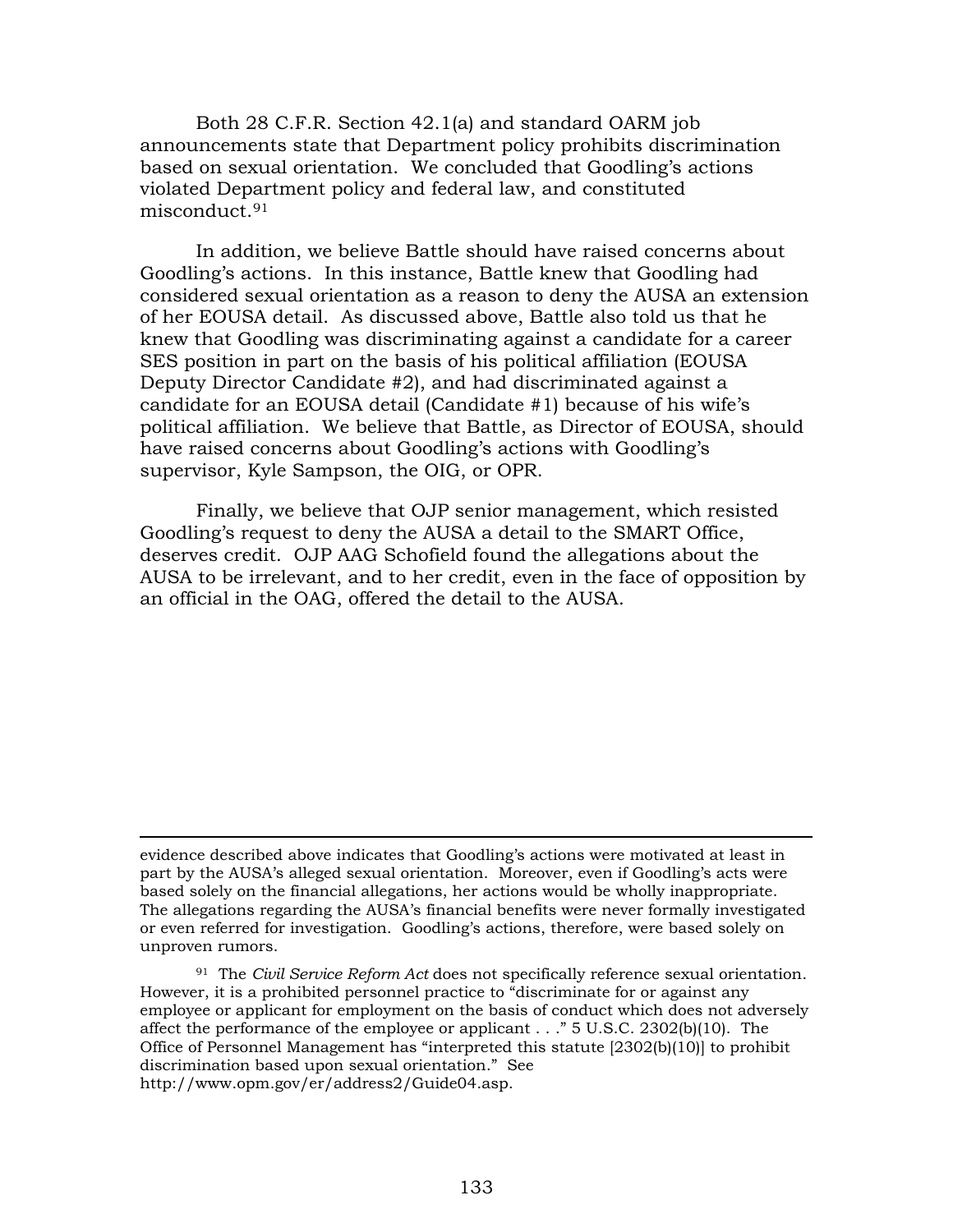[THIS PAGE LEFT INTENTIONALLY BLANK]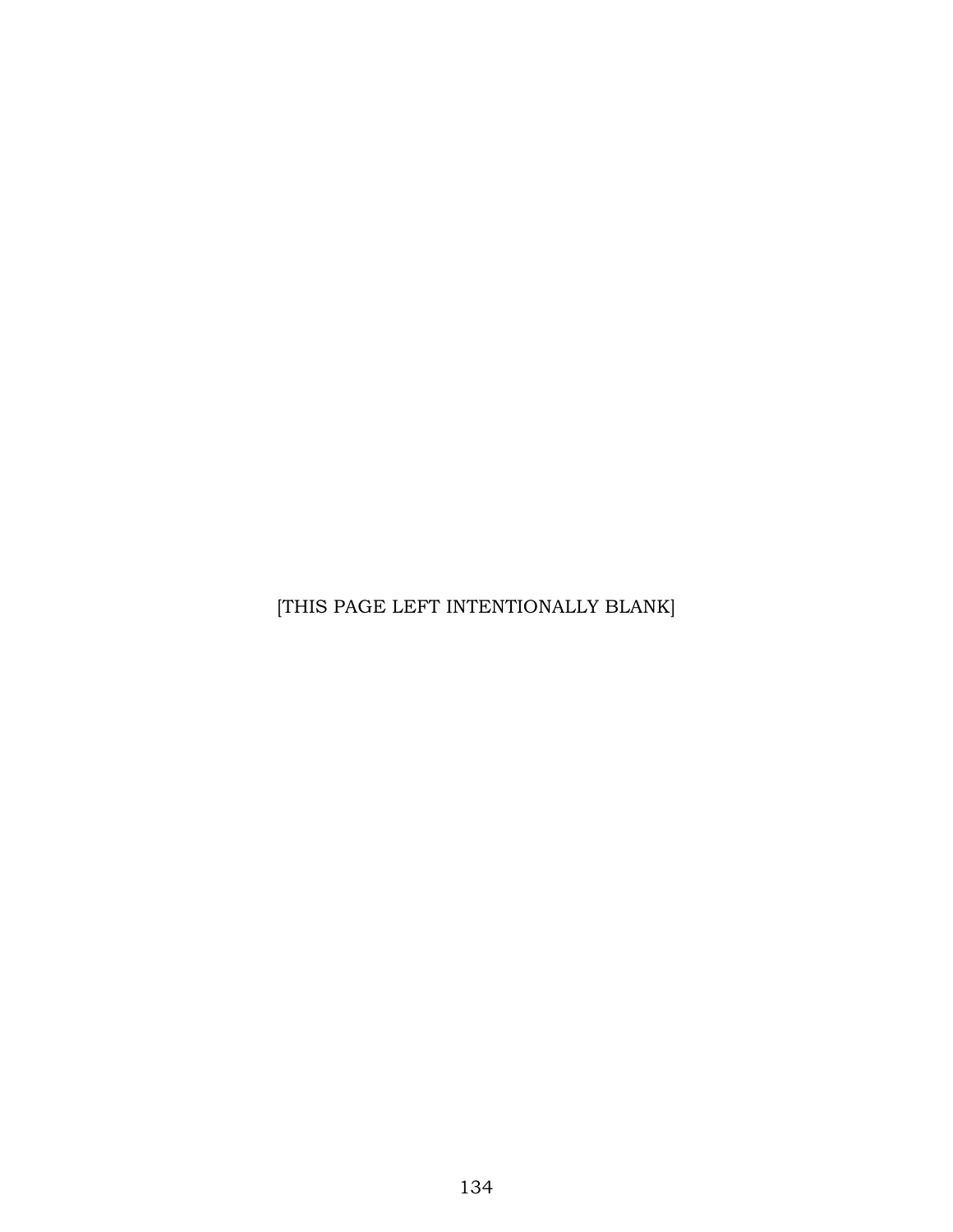# **CHAPTER EIGHT CONCLUSIONS AND RECOMMENDATIONS**

This investigation examined allegations that Monica Goodling, who worked in the Office of the Attorney General (OAG) as the Department's White House Liaison, inappropriately considered political and ideological affiliations in the selection and hiring of certain Assistant United States Attorneys (AUSA) and career attorneys in the Department, and in approving details of career attorneys to Department offices. We also investigated allegations that former Chief of Staff to the Attorney General Kyle Sampson, Goodling, and Goodling's predecessor as the Department's White House Liaison, Jan Williams, inappropriately considered political and ideological affiliations in selecting immigration judges (IJs) and members of the Board of Immigration Appeals (BIA), all of which are career positions.

As the Department's White House Liaison, Goodling regularly screened candidates for political positions at the Department, and most of the persons Goodling screened or interviewed had applied for political positions. However, Goodling also approved the hiring of career AUSAs by interim U.S. Attorneys. She also approved the selection of career attorneys applying for details in several Department offices. In addition, she interviewed many candidates who were interested in obtaining any position in the Department, whether career or political, and she sometimes sought to place these individuals in career positions.

It is not improper to consider political or ideological affiliations in making hiring decisions for political positions. However, both Department policy and federal law prohibit discrimination in hiring for career positions on the basis of political affiliations.

Our investigation found that Goodling improperly subjected candidates for certain career positions to the same politically based evaluation she used on candidates for political positions, in violation of federal law and Department policy.

With regard to requests from interim U.S. Attorneys to hire AUSAs, we determined that in two instances Goodling considered the candidate's political or ideological affiliations when she assessed the request. For example, in one instance when the interim U.S. Attorney in the District of Columbia sought approval from Goodling to hire an AUSA for a vacant position, Goodling responded that the candidate gave her pause because judging from his résumé he appeared to be a "liberal Democrat." Goodling also stated that because Republicans had lost control of Congress after the November 2006 elections, she expected that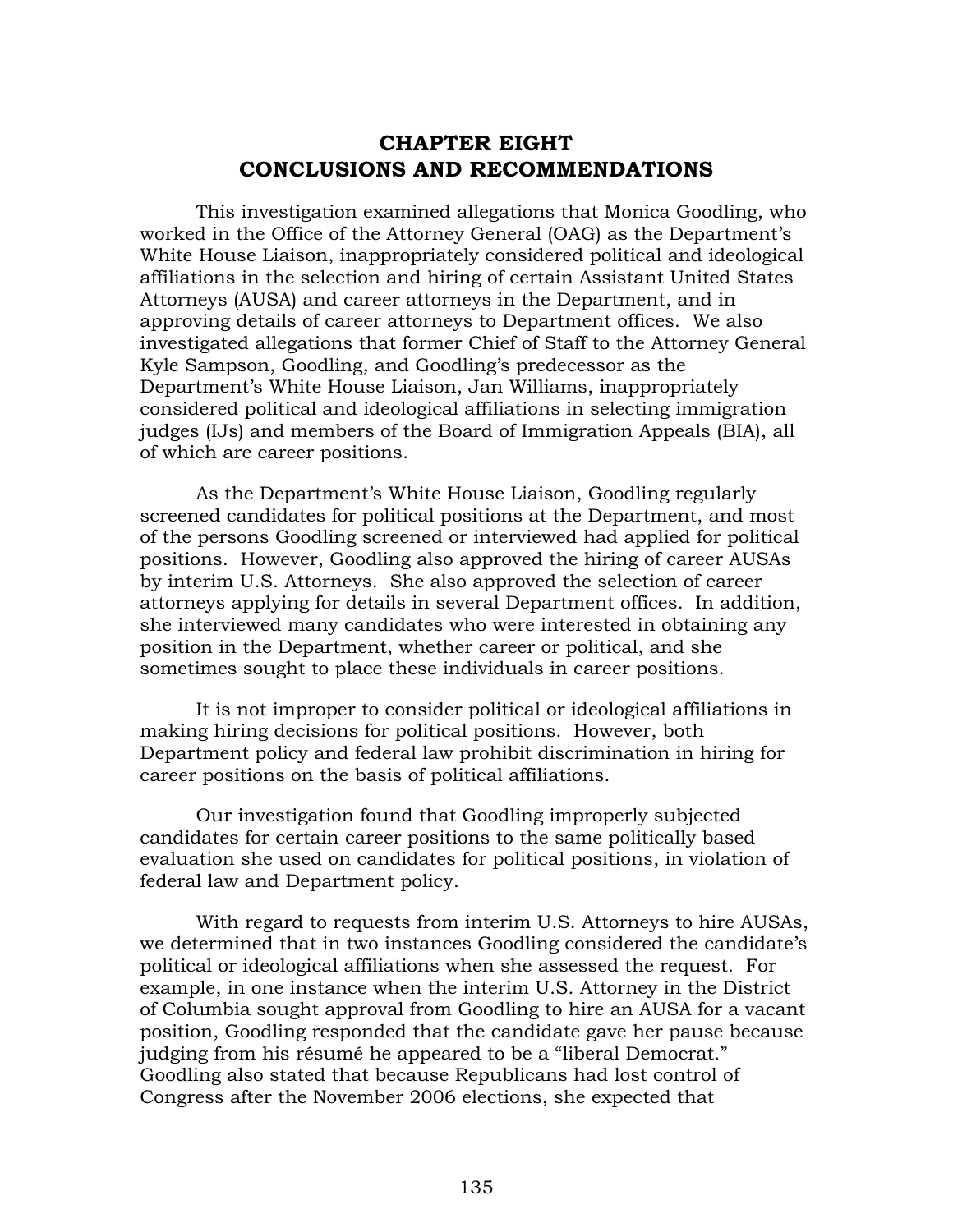Republican congressional staff might be interested in applying for AUSA positions in Washington. Eventually, after the interim U.S. Attorney complained to Sampson about Goodling's response to his request, the U.S. Attorney was allowed to hire the AUSA.

The evidence also showed that Goodling considered political or ideological affiliations when recommending and selecting candidates for other permanent career positions, including a career SES position in the Executive Office for U.S. Attorneys (EOUSA) and AUSA positions. These actions violated federal law and Department policy, and also constituted misconduct.

In addition, we determined that Goodling often used political or ideological affiliations to select or reject career attorney candidates for temporary details to Department offices, including positions in EOUSA that had not been filled by political appointees. Goodling's use of political considerations in connection with these details was particularly damaging to the Department because it resulted in high-quality candidates for important details being rejected in favor of less-qualified candidates. For example, an experienced career terrorism prosecutor was rejected by Goodling for a detail to EOUSA to work on counterterrorism issues because of his wife's political affiliations. Instead, EOUSA had to select a much more junior attorney who lacked any experience in counterterrorism issues and who EOUSA officials believed was not qualified for the position.

We also determined that in several instances Goodling and one of her predecessors as the Department's White House Liaison, Susan Richmond, opposed on the basis of political affiliation the extensions of details for career Department attorneys working in the Office of the Deputy Attorney General, even though these candidates had the full support of the Deputy Attorney General and his staff.

While temporary detail assignments are covered by the civil service restriction on considering political affiliations in hiring, there is an exception for positions which are of a "confidential, policy-determining, policy-making, or policy-advocating character." We believe that not all of the detailee positions at issue in this report were covered by this exception. For example, we believe that none of the EOUSA positions for which Goodling considered the detailee's political affiliations were covered by this exemption from the civil service laws. Therefore we believe it was improper, and violated the law and Department policy, for Goodling to use political or ideological affiliations in selecting or rejecting detailees to these positions.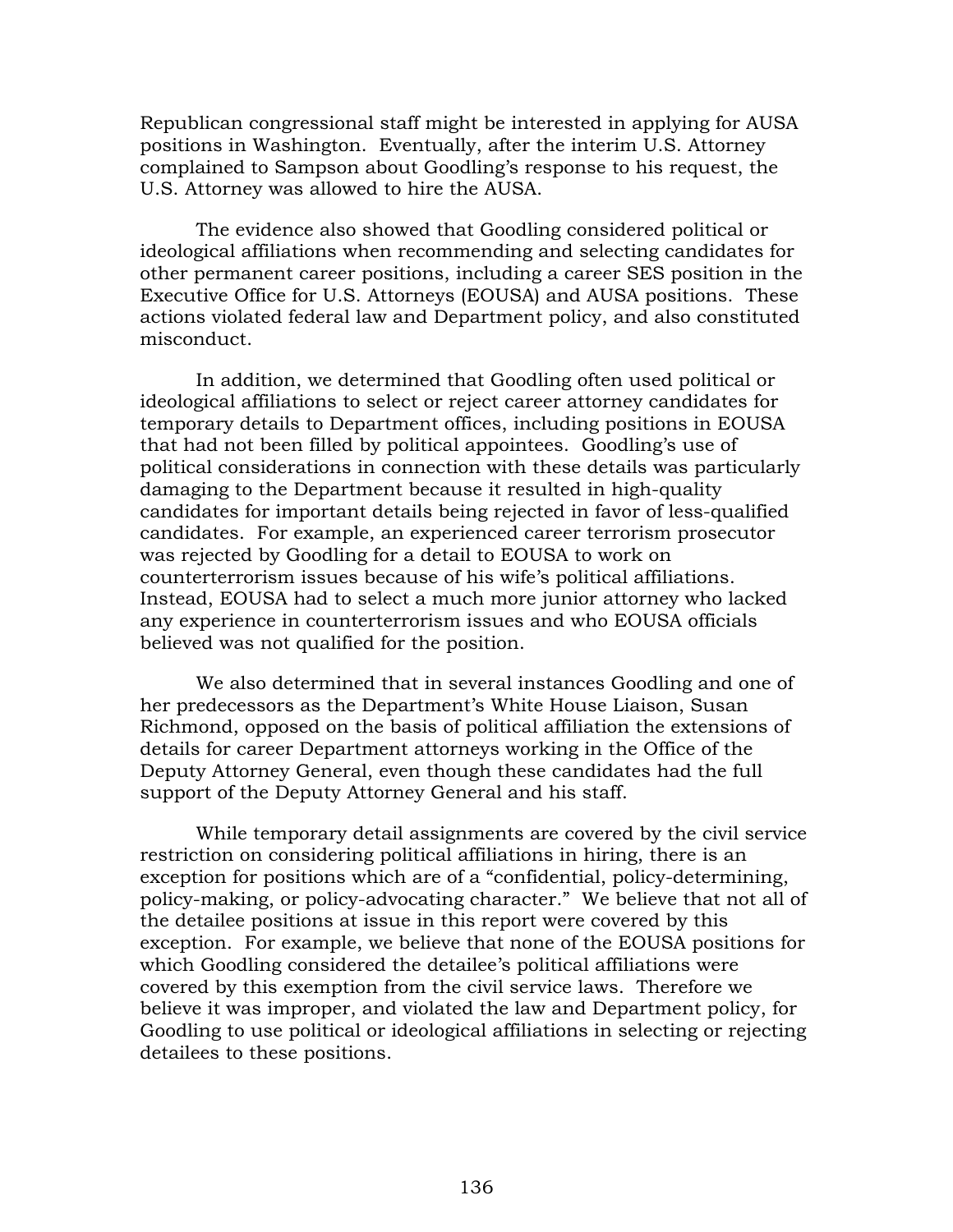The evidence showed that the most systematic use of political or ideological affiliations in screening candidates for career positions occurred in the selection of IJs, who work in the Department's Executive Office for Immigration Review (EOIR). In the spring of 2004, Sampson created and implemented a new process for the selection of IJs. The new process ensured that all candidates for these positions were selected by the Attorney General's staff. Under this process, staff in the OAG would identify and select candidates for these positions using the Attorney General's direct appointment authority. Sampson implemented the new process and it followed by the Department's White House Liaisons, Williams and then Goodling.

Sampson told us that he implemented the new process because he believed that IJs were political appointees and therefore not subject to civil service rules. Sampson said that his understanding of the nature of these positions was based on a conversation with Kevin Ohlson, the Deputy Director of EOIR, as well as advice Sampson said he received from the Department's Office of Legal Counsel (OLC). However, Ohlson told us he knew IJs were career positions and that he did not state or suggest to Sampson that these positions were exempt from civil service rules. The evidence also indicated that OLC did not advise Sampson that the Attorney General could appoint IJs without regard to the civil service laws governing the hiring of career Department employees.

We determined that, under the process implemented by Sampson and followed by Williams and Goodling, the OAG solicited candidates for IJ positions and informed EOIR who was to be hired for each position. The principal source for such candidates was the White House, although other Republican sources provided politically acceptable candidates to Sampson, Williams, and Goodling. All three of these officials inappropriately considered political or ideological affiliations in evaluating and selecting candidates for IJ positions. For example, we found that Goodling screened the candidates using a variety of techniques for determining their political affiliations, including researching the candidates' political contributions and voter registration records, using an Internet search string with political terms, and asking the candidates questions regarding their political affiliations during interviews.

In sum, the evidence showed that Sampson, Williams, and Goodling violated federal law and Department policy, and Sampson and Goodling committed misconduct, by considering political and ideological affiliations in soliciting and selecting IJs, which are career positions protected by the civil service laws.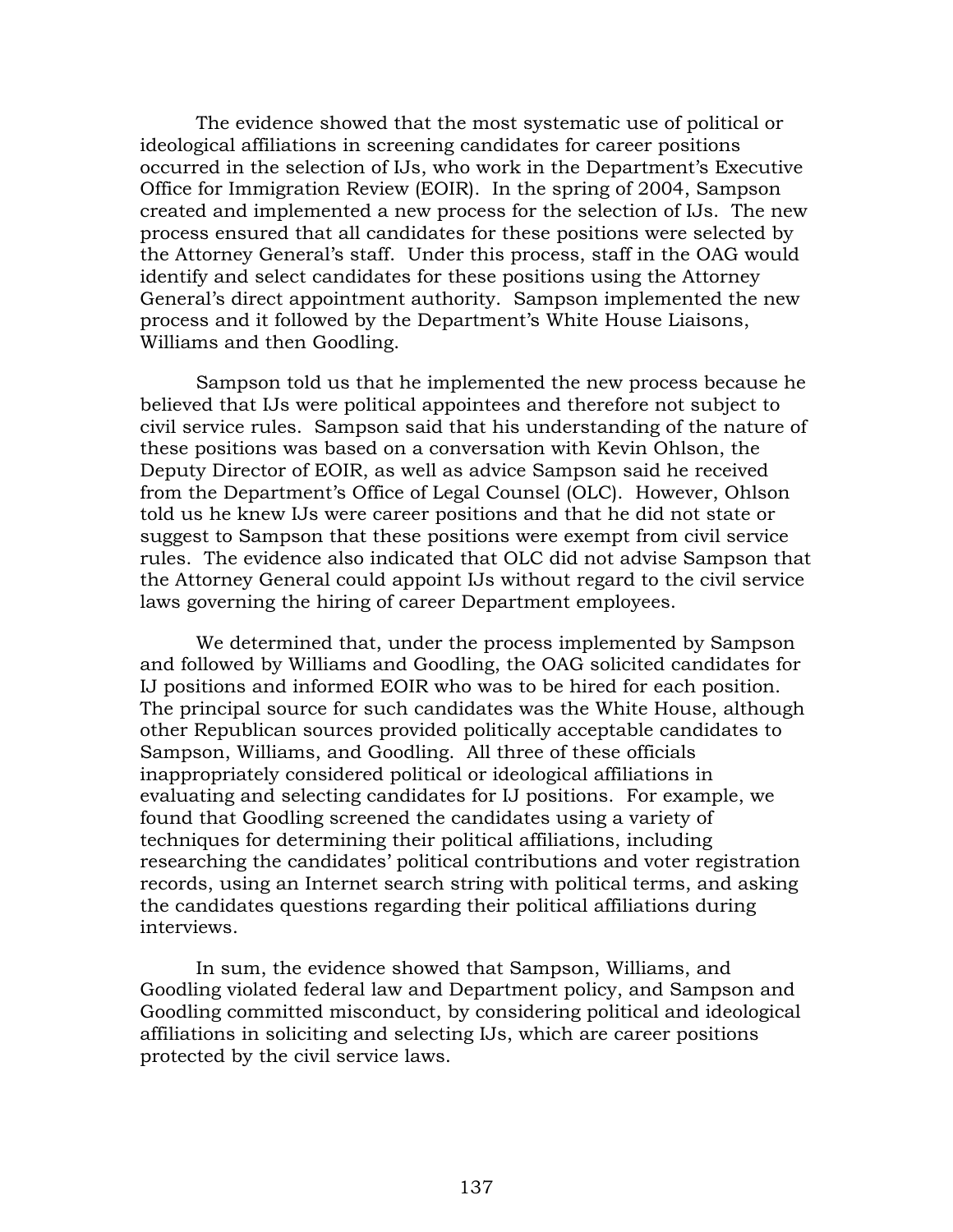Not only did this process violate the law and Department policy, it also caused significant delays in appointing IJs. These delays increased the burden on the immigration courts, which already were experiencing an increased workload and a high vacancy rate. EOIR Deputy Director Ohlson repeatedly requested candidate names to address the growing number of vacancies, with little success. As a result of the delay in providing candidates, the Department was unable to timely fill the large numbers of vacant IJ positions.

We also concluded that Goodling committed misconduct when she provided inaccurate information to a Civil Division attorney who was defending a lawsuit brought by an unsuccessful IJ candidate. Goodling told the attorney that she did not take political factors into consideration in connection with IJ hiring, which was not accurate.

In addition, we concluded that Williams provided inaccurate information to us concerning her Internet research activities.

Because Goodling, Sampson, and Williams have resigned from the Department, they are no longer subject to discipline by the Department for their actions described in this report. Nevertheless, we recommend that the Department consider the findings in this report should they apply in the future for another position with the Department.

In addition, we concluded that EOUSA Deputy Director John Nowacki committed misconduct by drafting a proposed Department response to a media inquiry which he knew was inaccurate. Although Nowacki knew that Goodling had used political and ideological affiliations to assess career attorney candidates for EOUSA detail positions, he drafted a media statement in which the Department would have denied the allegations. Nowacki is still employed by the Department. Therefore, we recommend that the Department consider appropriate discipline for him based upon the evidence in this report.

Finally, as discussed in this report, after the allegations about politicized hiring arose, the Department changed various policies and practices. In 2007, in response to the allegations about Goodling's inappropriate consideration of political affiliations on requests by interim U.S. Attorneys to hire AUSAs, former Attorney General Gonzales directed that such waiver requests be reviewed by EOUSA, not political appointees in senior Department offices. In addition, EOUSA has recently ended the practice of reviewing the résumés of the waiver candidates and instead assesses those requests solely based on the budgetary status of the USAO as well as the status of the new U.S. Attorney's nomination. We believe these changes are appropriate and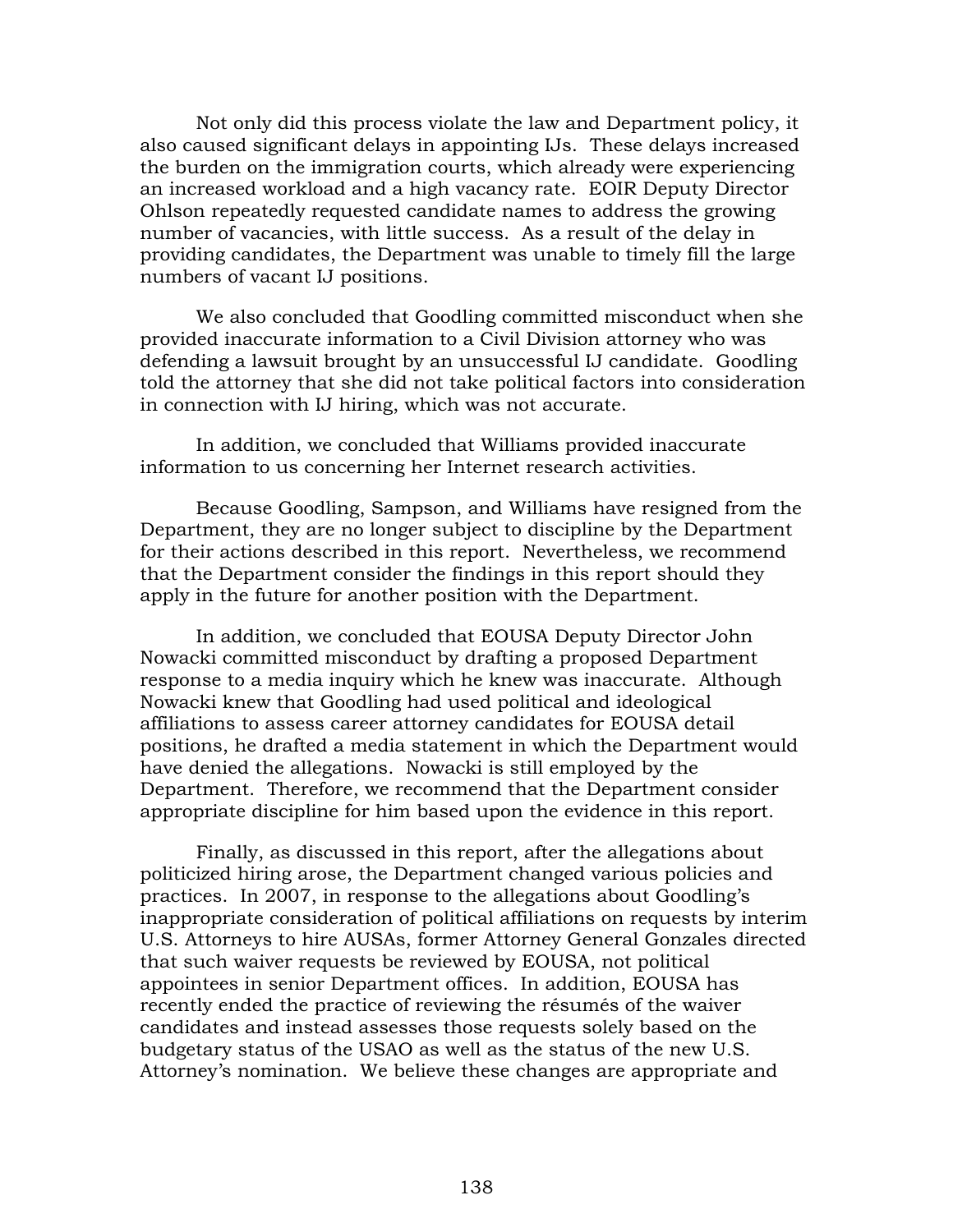<span id="page-143-0"></span>can help prevent a recurrence of the improper use of political or ideological affiliations to evaluate waiver requests for career AUSAs.

With regard to immigration judges, as a result of the civil litigation over the unsuccessful candidacy of an immigration judge applicant, in April 2007, former Attorney General Gonzales approved a new process to fill immigration judge positions. The new process returned the responsibility for evaluating and selecting immigration judges to EOIR. According to EOIR officials, the process is working more effectively now and political considerations are not being used in the selection of candidates.

However, we believe the Department should consider additional changes. We recommend that the Department clarify its policies regarding the use of political or ideological affiliations to select career attorney candidates for temporary details within the Department. As discussed in this report, it is unclear which detailee positions are excluded from the scope of civil service law, and the Department's guidance on this issue is inconsistent. We recommend that the Department clarify the circumstances under which political considerations may and may not be considered when assessing career candidates for details to various Department positions.

In addition, in our June 24, 2008, report on the Department's Honors Program and Summer Law Intern Program, we made other recommendations to address allegations of politicized hiring in the Department.<sup>[9](#page-143-0)2</sup> Those recommendations included revising the Department of Justice Human Resource Order to emphasize that the process for hiring career attorneys must be merit based and to specify that ideological considerations cannot be used as proxies to discriminate on the basis of political affiliations. We also recommended that the briefing and training materials for Department political appointees should stress that candidates for career positions must be evaluated based on their merits and that ideological affiliations may not be used as a screening device for discriminating on the basis of political affiliations.

When the prior report on Honors Program hiring was issued, Attorney General Mukasey announced that the Department intended to implement all of these recommendations. These recommendations also apply to the improper conduct described in this report.

 <sup>92</sup> See *An Investigation of Allegations of Politicized Hiring in the Department of Justice Honors Program and Summer Law Intern Program* (June 24, 2008).